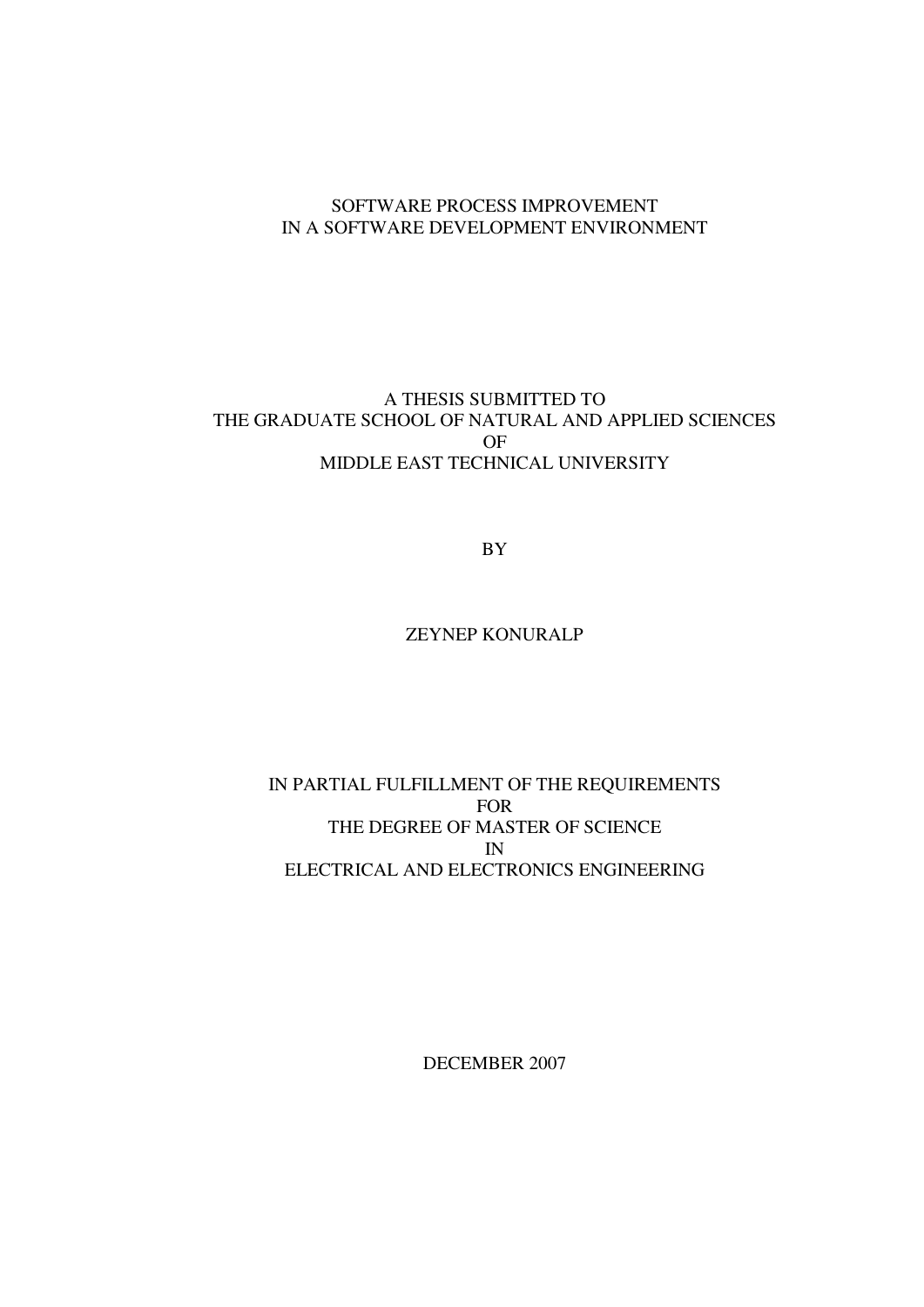### Approval of the thesis:

## **SOFTWARE PROCESS IMPROVEMENT IN A SOFTWARE DEVELOPMENT ENVIRONMENT**

submitted by **ZEYNEP KONURALP** in partial fulfillment of the requirements for the degree of **Master of Science in Electrical and Electronics Engineering Department, Middle East Technical University** by,

| Prof. Dr. Canan Özgen<br>Dean, Graduate School of Natural and Applied Sciences           |  |
|------------------------------------------------------------------------------------------|--|
| Prof. Dr. Ismet Erkmen<br>Head of Department, Electrical and Electronics Engineering     |  |
| Prof. Dr. Semih Bilgen<br>Supervisor, Electrical and Electronics Engineering Dept., METU |  |
| <b>Examining Committee Members:</b>                                                      |  |
| Prof. Dr. Uğur Halıcı<br>Electrical and Electronics Engineering Dept., METU              |  |
| Prof. Dr. Semih Bilgen<br>Electrical and Electronics Engineering Dept., METU             |  |
| Asst. Prof. Dr. Cüneyt Bazlamaçcı<br>Electrical and Electronics Engineering Dept., METU  |  |
| Assoc. Prof. Dr. Onur Demirörs<br>Information Systems Dept., METU                        |  |
| Dr. Çiğdem Gencel<br>Bilgi Grubu Yazılım, Araştırma, Eğitim, Danışmanlık Ltd. Şti.       |  |

**Date:** 03 December 2007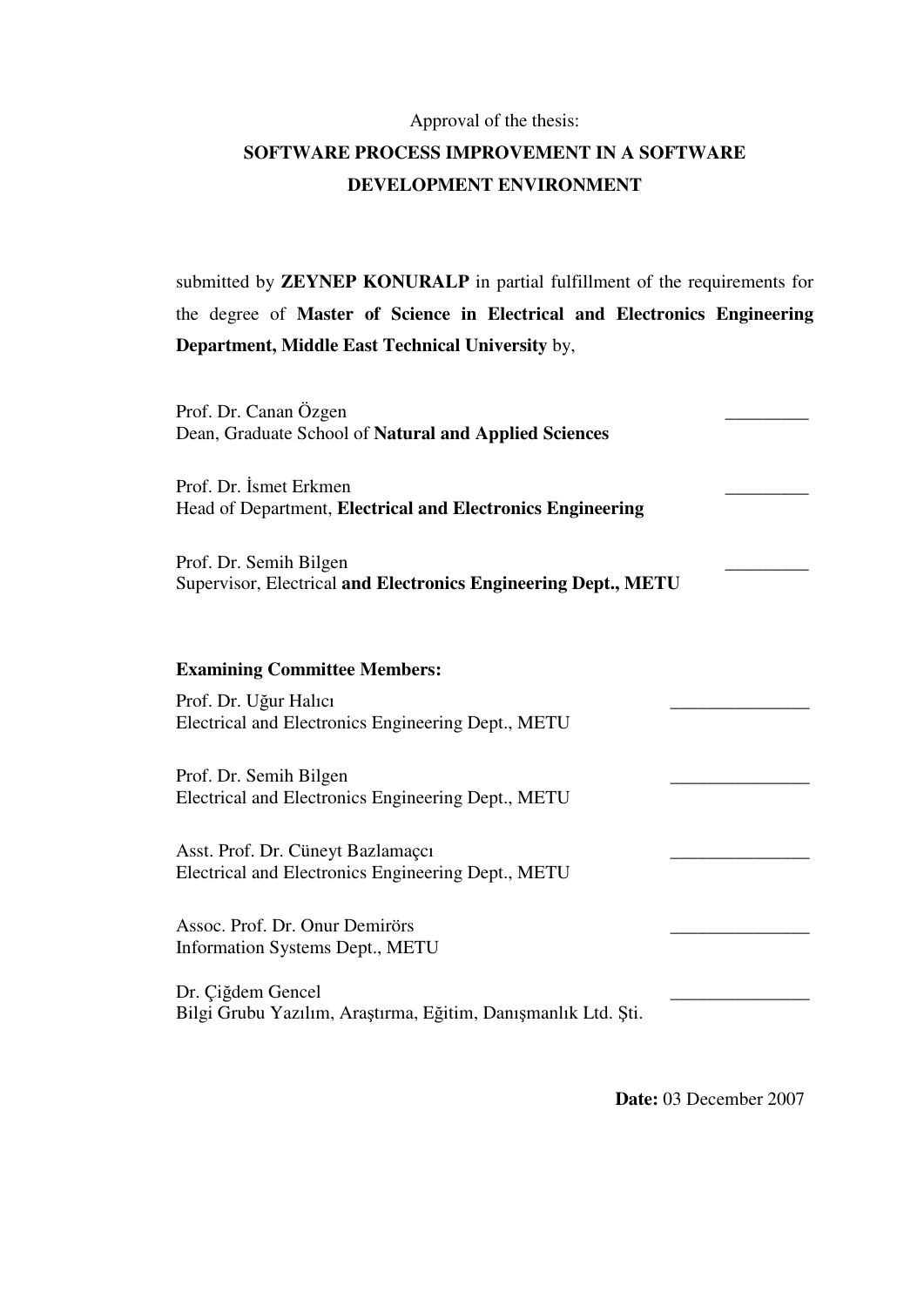**I hereby declare that all information in this document has been obtained and presented in accordance with academic rules and ethical conduct. I also declare that, as required by these rules and conduct, I have fully cited and referenced all material and results that are not original to this work.** 

**Name, Last name : ZEYNEP KONURALP** 

**Signature :**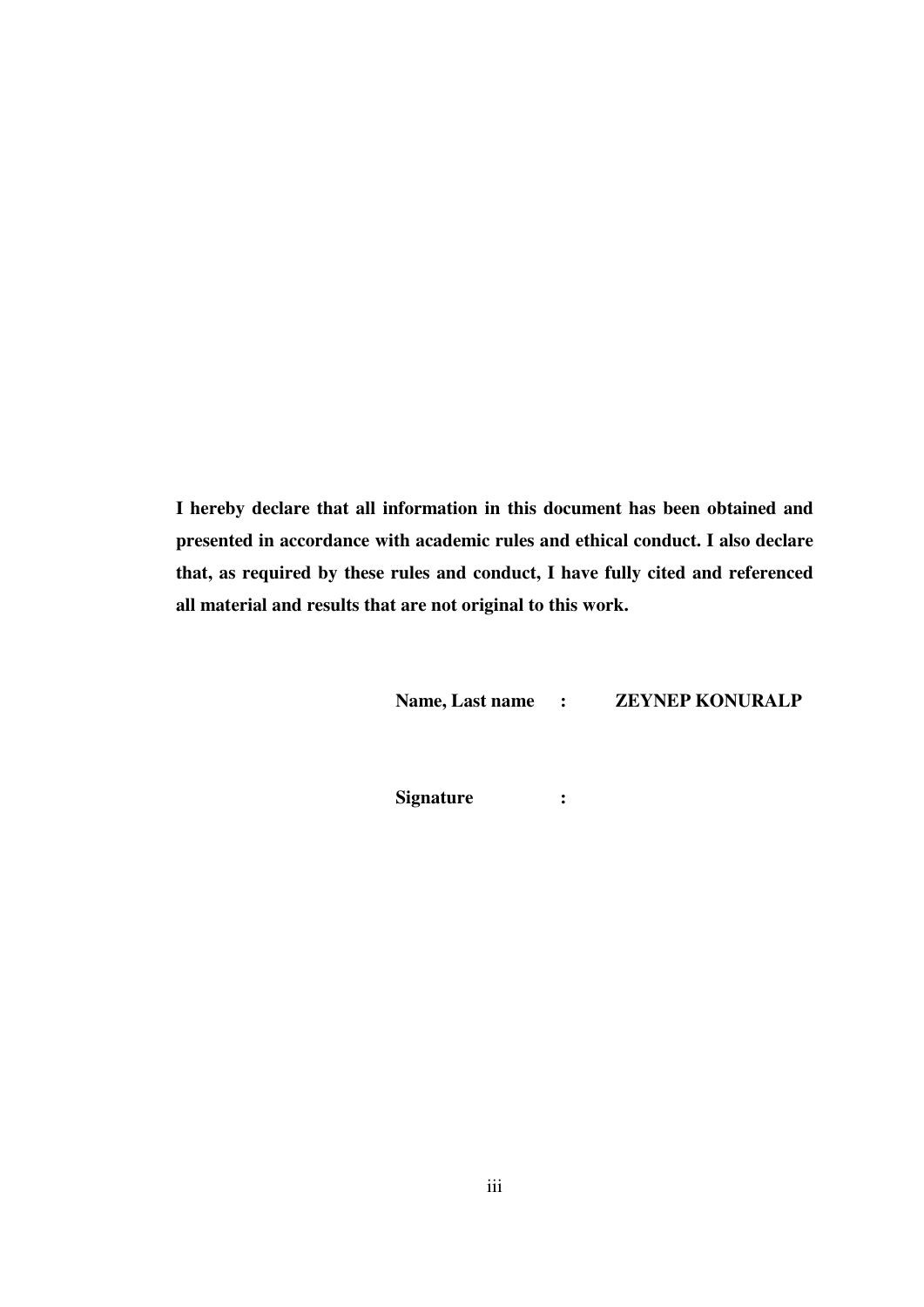## **ABSTRACT**

## SOFTWARE PROCESS IMPROVEMENT IN A SOFTWARE DEVELOPMENT ENVIRONMENT

KONURALP, Zeynep

M.S., Electrical and Electronics Engineering Department Supervisor: Prof. Dr. Semih BİLGEN December 2007, 142 pages

A software process improvement study is presented. The literature on software development processes and their improvement is reviewed. The current peer review process at Software Engineering Directorate of the X Company, Ankara, Türkiye (XCOM) is studied and the static software development metrics based on a recent proposal have been evaluated. The static software metrics based improvement suggestions and the author's improvement suggestions discussed with the senior staff are compared. An improved peer review process is proposed. The static software development metrics have been evaluated on the improved process to see the impacts of the improvements. The improved process has been already implemented at XCOM and preliminary results have been obtained.

Keywords: Software Process Improvement, Review, Metric, Verification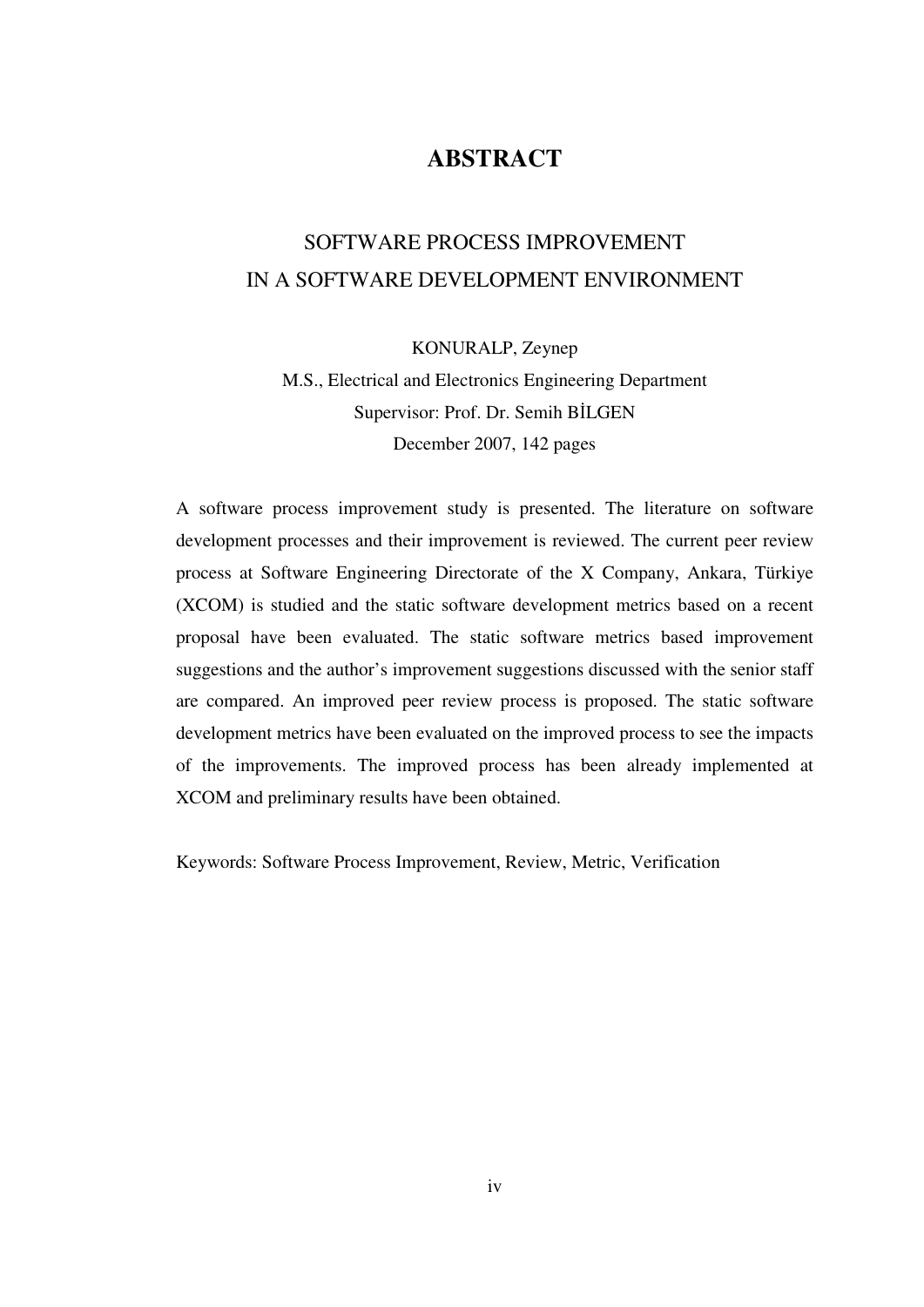# **ÖZ**

# BİR YAZILIM GELİŞTİRME ORTAMINDA YAZILIM SÜREÇ İYİLEŞTİRME

KONURALP, Zeynep

Yüksek Lisans, Elektrik ve Elektronik Mühendisliği Bölümü Tez Yöneticisi: Prof. Dr. Semih BİLGEN Aralık 2007, 142 sayfa

Bir yazılım süreci iyileştirme çalışması sunulmaktadır. Yazılım geliştirme süreçleri ve bunların iyileştirilmesi konularındaki literatür incelenmiştir. Daha sonra Ankara'da bulunan X Firmasının Yazılım Mühendisliği Direktörlüğünde uygulanan eş düzey gözden geçirme süreci incelenmiş ve yakın zamanda önerilmiş bir yönteme göre statik yazılım süreci metrikleri hesaplanmıştır. Bu metriklere dayanan iyileştirme önerileri ve yazarın ortaya koyup kıdemli personelle tartıştığı iyileştirme önerileri değerlendirilmiştir. Bu iki yaklaşım karşılaştırılmıştır. Son haline getirilen iyileştirme önerileri sürece uygulanmış ve iyileştirilmiş eş düzey gözden geçirme süreci ortaya konmuştur. Daha sonra uygulanan iyileştirme önerilerinin etkisini görebilmek için statik yazılım geliştirme metrikleri iyileştirilmiş süreç için de hesaplanmıştır. İyileştirilmiş süreç firmada uygulanmış ve ilk sonuçları alınmaya başlanmıştır.

Keywords: Yazılım Süreç İyileştirme, Gözden Geçirme, Metrik, Doğrulama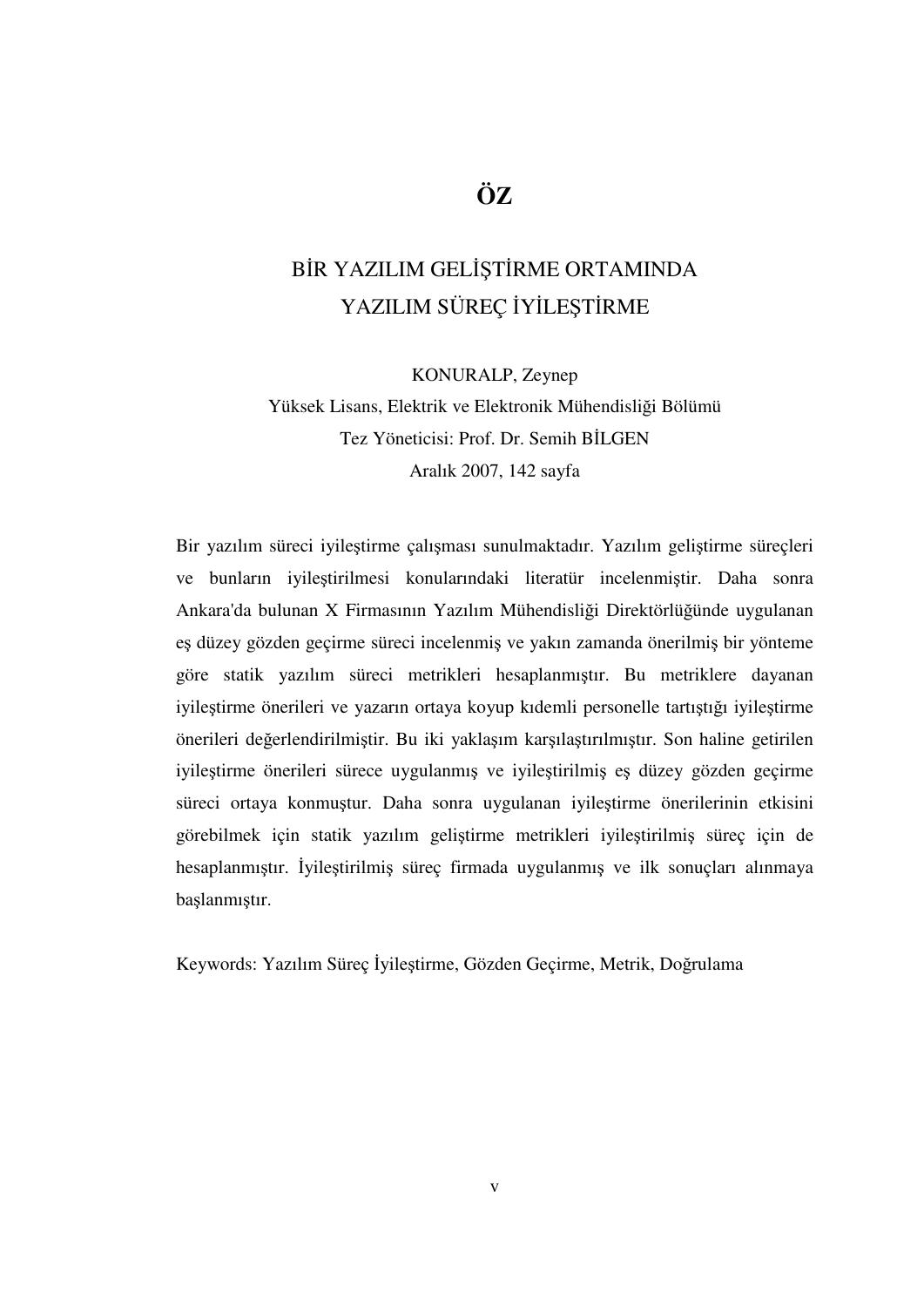## **ACKNOWLEDGEMENTS**

I would specially like to thank to my supervisor Prof. Dr. Semih BİLGEN for his encouragements throughout the thesis. It was a real pleasure and chance to work with him.

I would also like to thank to my father, my mother, my sister and my brother. I felt their support and trust in me in every frame of my life.

Lastly, I would like to express my deepest appreciation to my husband Özgür who always gave me his love and emotional support.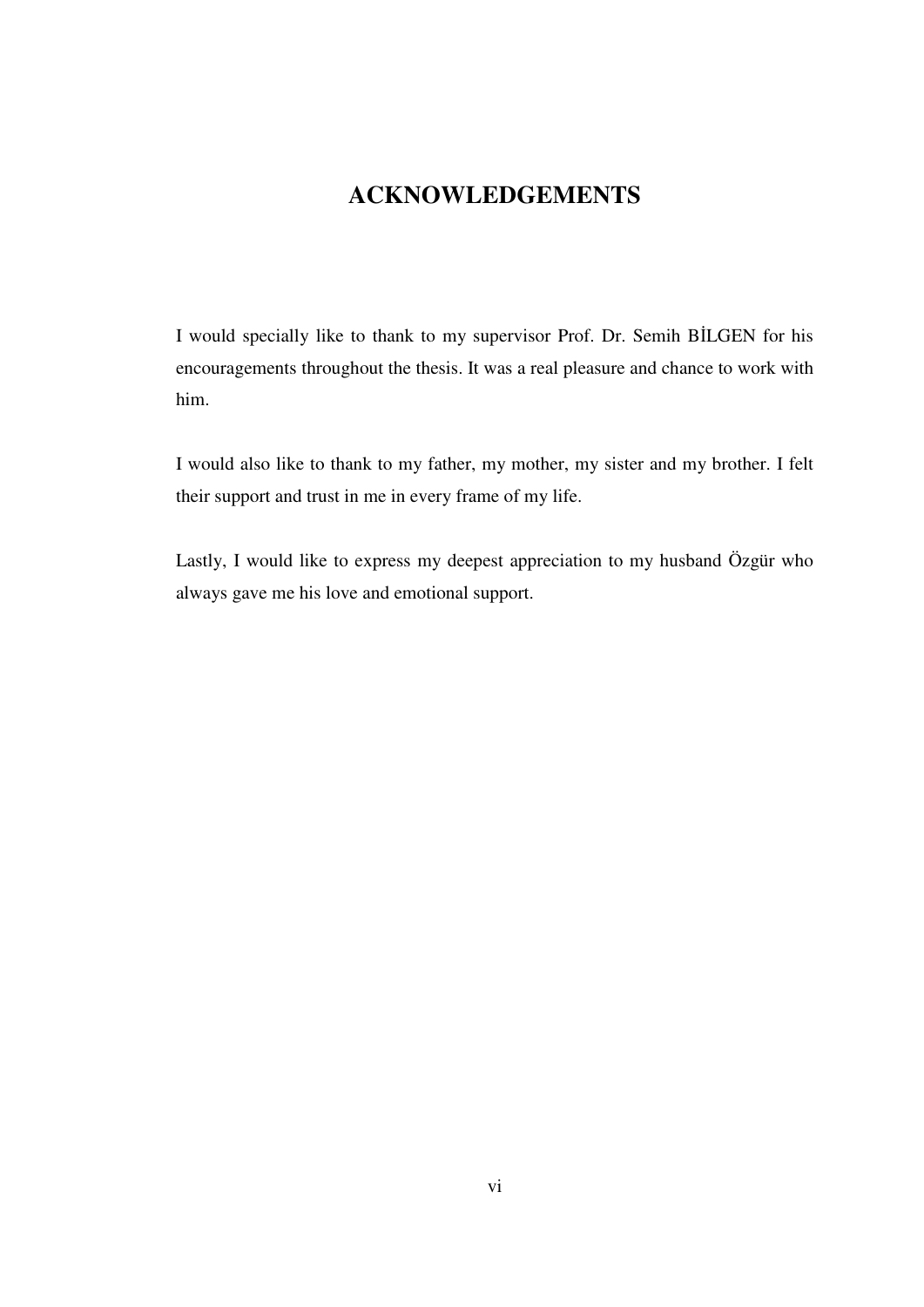# **TABLE OF CONTENTS**

| <b>CHAPTER</b> |                                                             |  |
|----------------|-------------------------------------------------------------|--|
|                |                                                             |  |
|                |                                                             |  |
|                | 3. CURRENT PROCESS MODEL AND IMPROVEMENT SUGGESTIONS. 11    |  |
|                |                                                             |  |
| 3.1.1          |                                                             |  |
| 3.1.2          |                                                             |  |
| 3.1.2.1        |                                                             |  |
| 3.1.2.2        |                                                             |  |
|                |                                                             |  |
| 3.2.1          |                                                             |  |
| 3.2.1.1        |                                                             |  |
| 3.2.1.2        |                                                             |  |
| 3.2.1.3        |                                                             |  |
| 3.2.1.4        |                                                             |  |
| 3.2.1.5        |                                                             |  |
| 3.2.1.6        | Comparison of AS-IS and On-Paper SQE Check Sub-Processes 14 |  |
| 3.2.2          |                                                             |  |
| 3.2.2.1        |                                                             |  |
| 3.2.2.2        |                                                             |  |
|                |                                                             |  |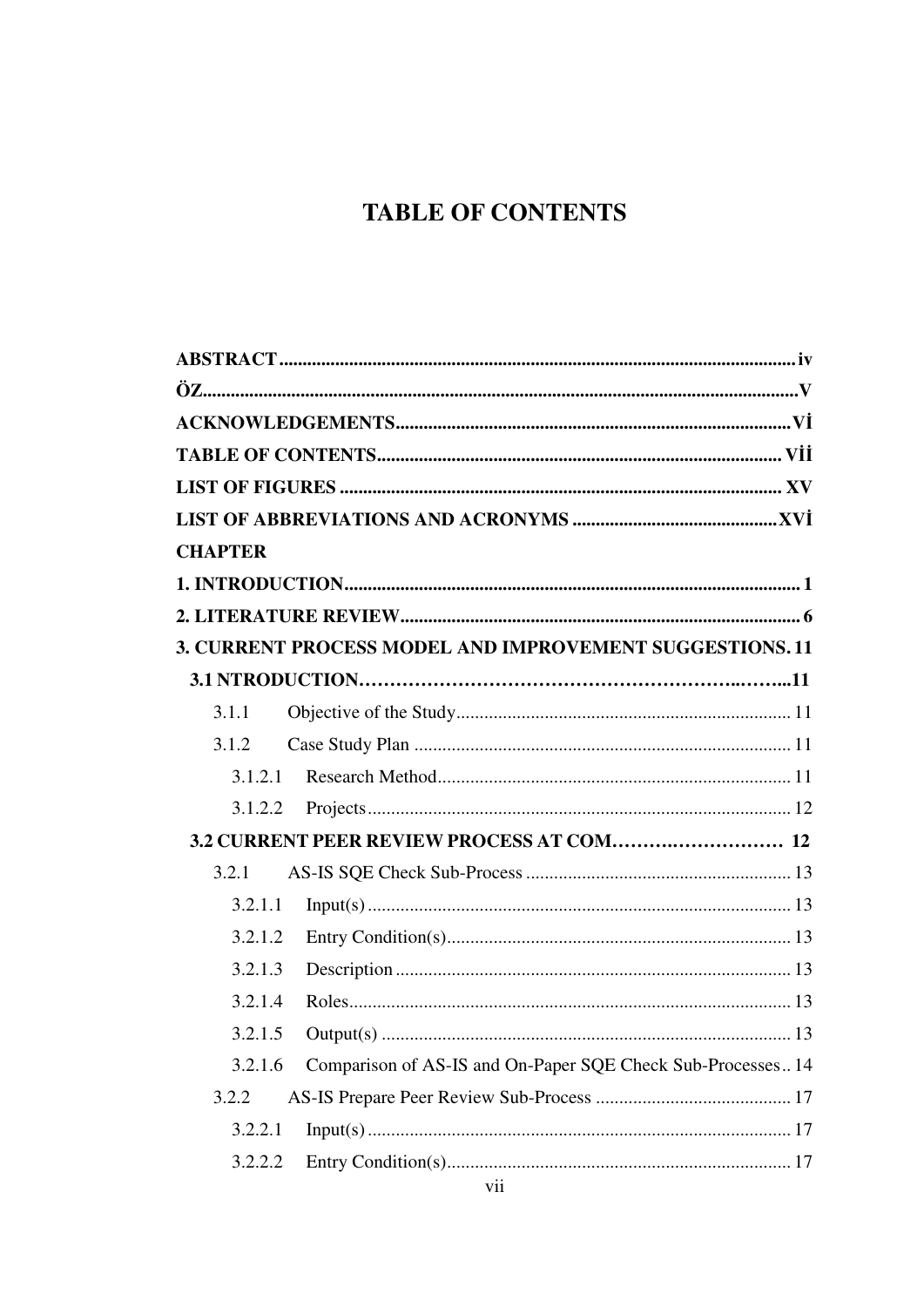| 3.2.2.3      |                                                               |    |
|--------------|---------------------------------------------------------------|----|
| 3.2.2.4      |                                                               |    |
| 3.2.2.5      |                                                               |    |
| 3.2.2.6      | Comparison of AS-IS and On-Paper Prepare Peer Review Sub-     |    |
|              |                                                               |    |
| 3.2.3        |                                                               |    |
| 3.2.3.1      |                                                               |    |
| 3.2.3.2      |                                                               |    |
| 3.2.3.3      |                                                               |    |
| 3.2.3.4      |                                                               |    |
| 3.2.3.5      |                                                               |    |
| 3.2.3.6      | Comparison of AS-IS and On-Paper Individual Check Sub-        |    |
| Processes 21 |                                                               |    |
| 3.2.4        |                                                               |    |
| 3.2.4.1      |                                                               |    |
| 3.2.4.2      |                                                               |    |
| 3.2.4.3      |                                                               |    |
| 3.2.4.4      |                                                               |    |
| 3.2.4.5      |                                                               |    |
| 3.2.4.6      | Comparison of AS-IS and On-Paper Internal Review Meeting Sub- |    |
| Processes 24 |                                                               |    |
|              | 3.2.5 AS-IS Peer Review Closure Sub-Process                   | 27 |
| 3.2.5.1      |                                                               |    |
| 3.2.5.2      |                                                               |    |
| 3.2.5.3      |                                                               |    |
| 3.2.5.4      |                                                               |    |
| 3.2.5.5      |                                                               |    |
| 3.2.5.6      | Comparison of AS-IS and On-Paper Peer Review Closure Sub-     |    |
| Processes 27 |                                                               |    |
|              | <b>3.3 IMPROVEMENT SUGGESTIONS BASED ON THE ASSESSMENT OF</b> |    |
|              |                                                               |    |
|              | <b>3.4 MEASUREMENTS FOR AS-IS PROCESS AND METRIC BASED</b>    |    |
|              |                                                               |    |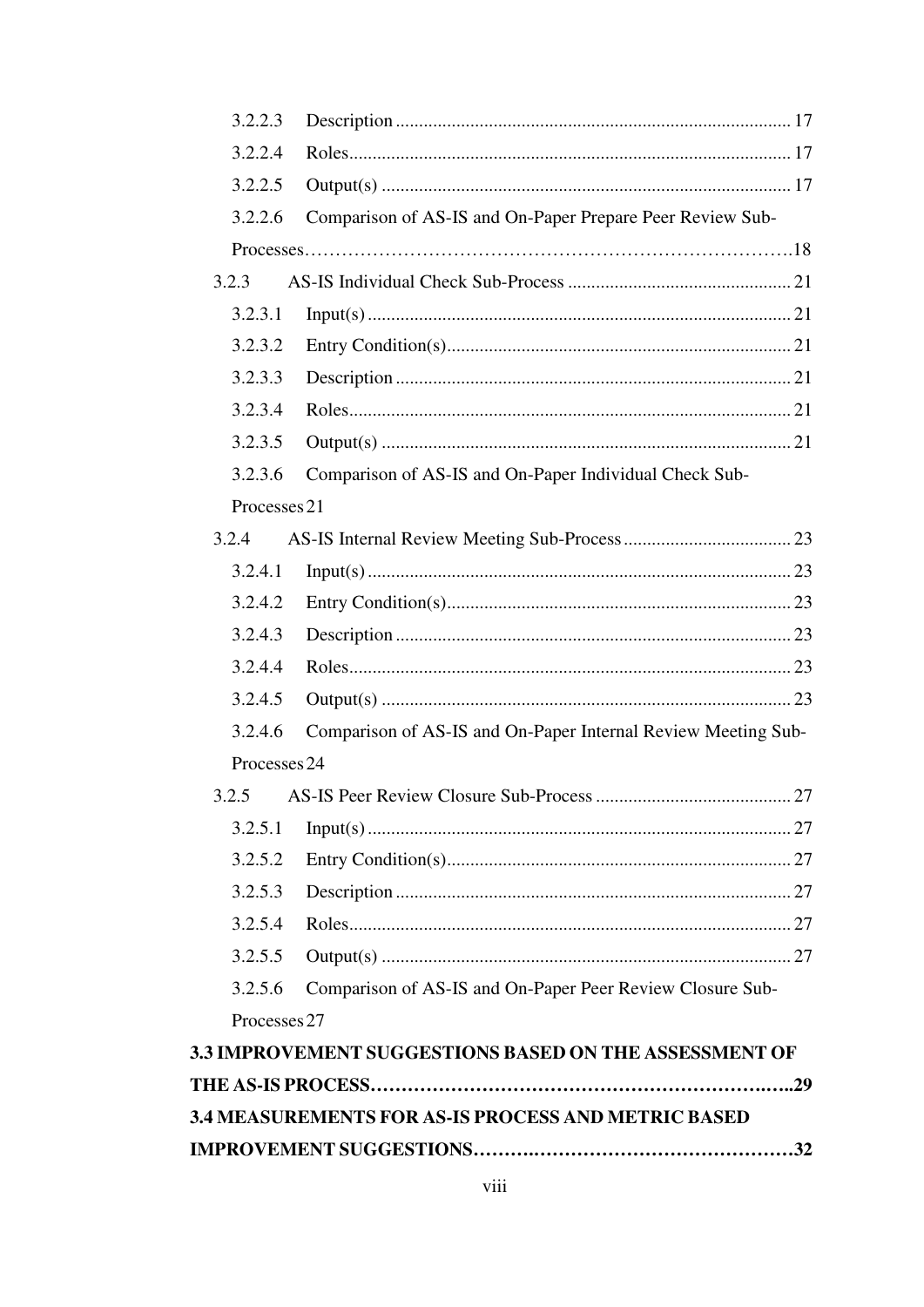|     | Measurements and Improvement Suggestions for AS-IS SQE Check<br>3.4.1    |  |
|-----|--------------------------------------------------------------------------|--|
|     |                                                                          |  |
|     | Measurements and Improvement Suggestions for AS-IS Prepare Peer<br>3.4.2 |  |
|     |                                                                          |  |
|     | Measurements and Improvement Suggestions for AS-IS Individual<br>3.4.3   |  |
|     |                                                                          |  |
|     | Measurements and Improvement Suggestions for AS-IS Internal<br>3.4.4     |  |
|     |                                                                          |  |
|     | 3.4.5<br>Measurements and Improvement Suggestions for AS-IS Peer Review  |  |
|     |                                                                          |  |
|     |                                                                          |  |
|     |                                                                          |  |
| 4.1 | <b>IMPROVED PEER REVIEW PROCESS AT XCOM  49</b>                          |  |
|     |                                                                          |  |
|     |                                                                          |  |
|     |                                                                          |  |
|     |                                                                          |  |
|     |                                                                          |  |
|     | <b>4.2 MEASUREMENTS FOR THE TO-BE PROCESS AND EVALUATION</b>             |  |
|     |                                                                          |  |
|     | 4.2.1 Measurements for TO-BE SQE Check Sub-Process and                   |  |
|     |                                                                          |  |
|     | 4.2.2 Measurements for TO-BE Prepare Peer Review Sub-Process and         |  |
|     |                                                                          |  |
|     | 4.2.3 Measurements for TO-BE Individual Check Sub-process and            |  |
|     |                                                                          |  |
|     | 4.2.4 Measurements for TO-BE Internal Review Meeting Sub-Process and     |  |
|     |                                                                          |  |
|     | 4.2.5 Measurements for TO-BE Peer Review Closure Sub-Process and         |  |
|     |                                                                          |  |
|     |                                                                          |  |
|     |                                                                          |  |
|     |                                                                          |  |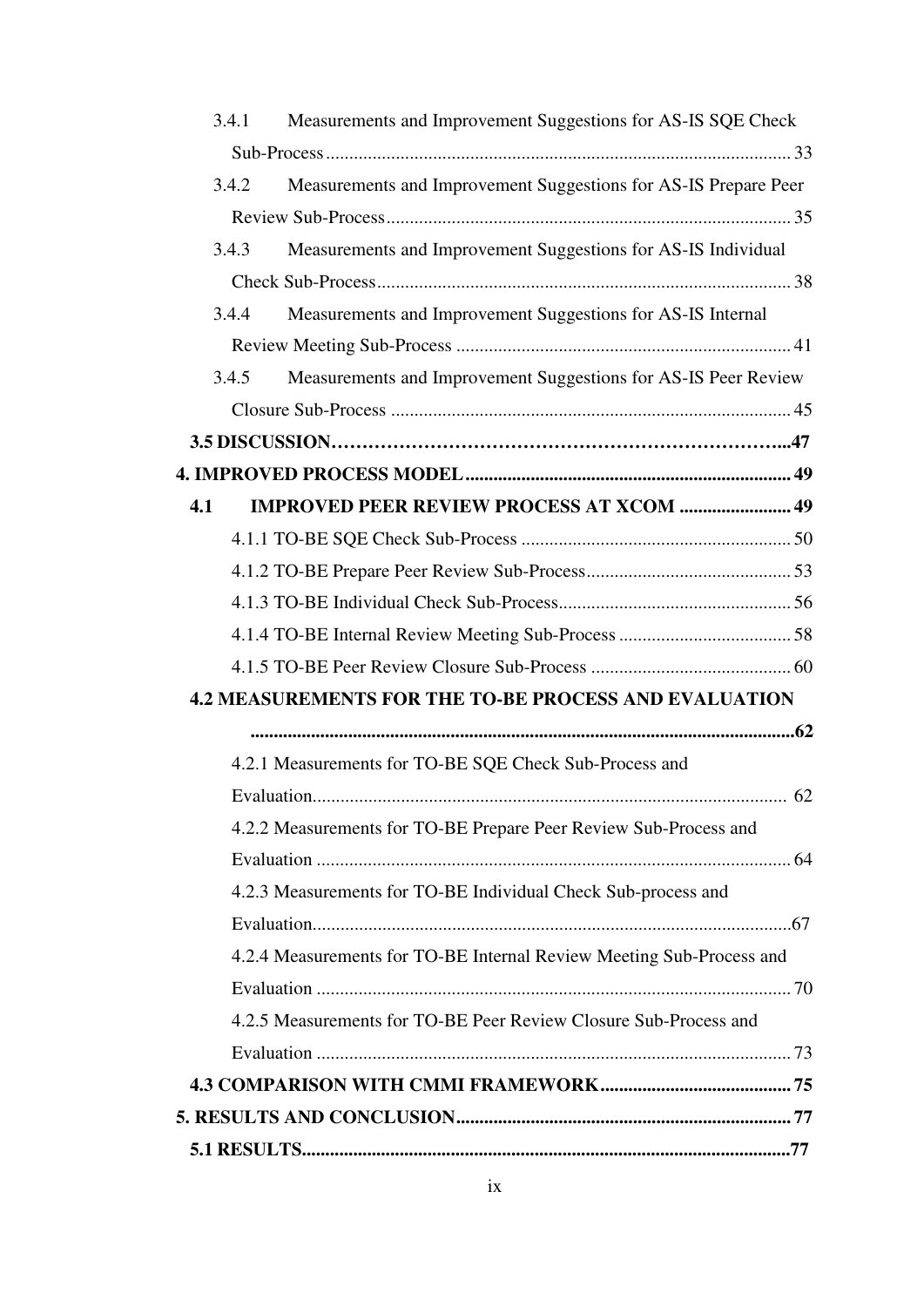| <b>APPENDICES</b> |  |
|-------------------|--|
|                   |  |
|                   |  |
|                   |  |
|                   |  |
|                   |  |
|                   |  |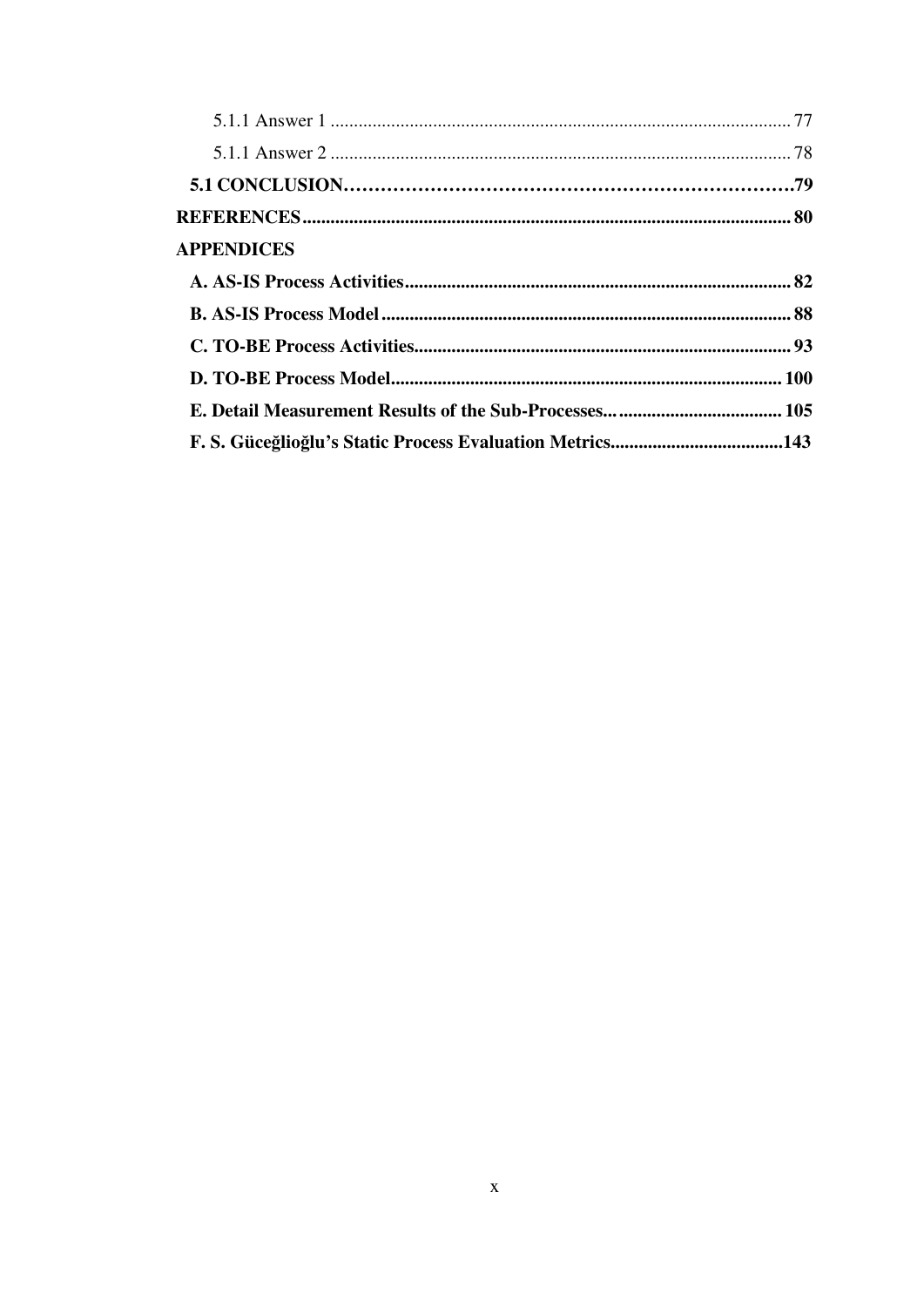## **LIST OF TABLES**

| Table 2 Comparison of AS-IS and On-Paper SQE Check Sub-Processes 15        |
|----------------------------------------------------------------------------|
|                                                                            |
| Table 3 Comparison of AS-IS and On-Paper Prepare Peer Review Sub-          |
|                                                                            |
|                                                                            |
| Table 4 Comparison of AS-IS and On-Paper Individual Check Sub-Processes 22 |
| Table 5 Comparison of AS-IS and On-Paper Internal Review Meeting Sub-      |
|                                                                            |
|                                                                            |
| Table 6 Comparison of AS-IS and On-Paper Peer Review Closure Sub-          |
|                                                                            |
|                                                                            |
| Table 8 Measurements for the AS-IS Prepare Peer Review Sub-Process  35     |
| Table 9 Measurements for the AS-IS Individual Check Sub-Process 38         |
| Table 10 Measurements for the AS-IS Internal Review Meeting Sub-Process 41 |
| Table 11 Measurements for the AS-IS Peer Review Closure Sub-Process 45     |
|                                                                            |
|                                                                            |
|                                                                            |
|                                                                            |
|                                                                            |
|                                                                            |
|                                                                            |
|                                                                            |
|                                                                            |
|                                                                            |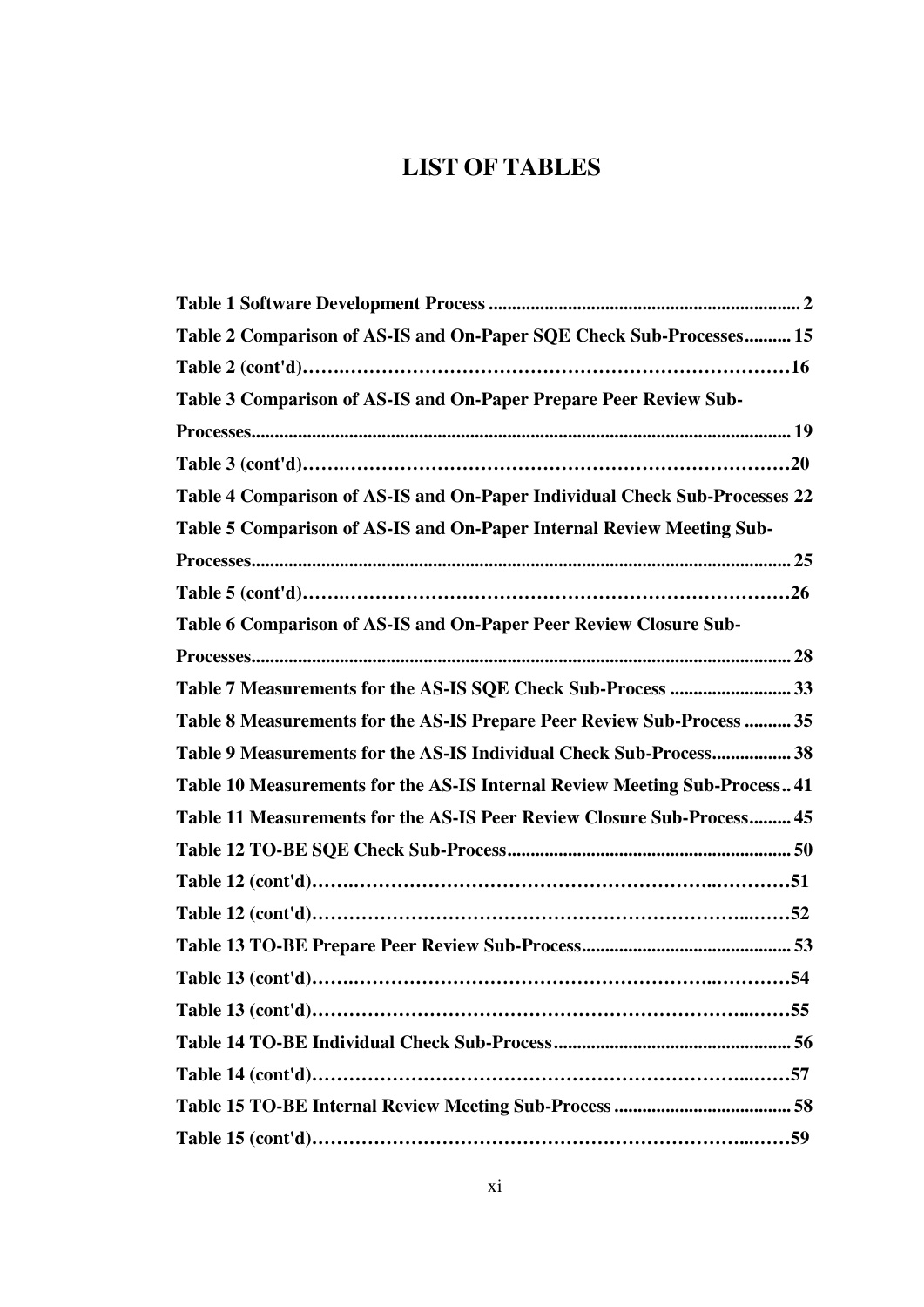| Table 17 Measurements for the AS-IS and TO-BE SQE Check Sub-Processes 62 |
|--------------------------------------------------------------------------|
| Table 18 Measurements for the AS-IS and TO-BE Prepare Peer Review Sub-   |
|                                                                          |
| Table 19 Measurements for the AS-IS and TO-BE Individual Check Sub-      |
|                                                                          |
| Table 20 Measurements for the AS-IS and TO-BE Internal Review Meeting    |
|                                                                          |
| Table 21 Measurements for the AS-IS and TO-BE Peer Review Closure Sub-   |
|                                                                          |
|                                                                          |
|                                                                          |
|                                                                          |
| Table A - 4 AS-IS Internal Review Meeting Sub-Process Activities85       |
|                                                                          |
|                                                                          |
|                                                                          |
| Table C- 2 TO-BE Prepare Peer Review Sub-Process Activities  95          |
|                                                                          |
| Table C-4 TO-BE Internal Review Meeting Sub-Process Activities 97        |
|                                                                          |
|                                                                          |
|                                                                          |
|                                                                          |
|                                                                          |
|                                                                          |
|                                                                          |
|                                                                          |
|                                                                          |
|                                                                          |
|                                                                          |
| Table E-11 AS-IS PREPARE PEER REVIEW (from 1 to 3)  110                  |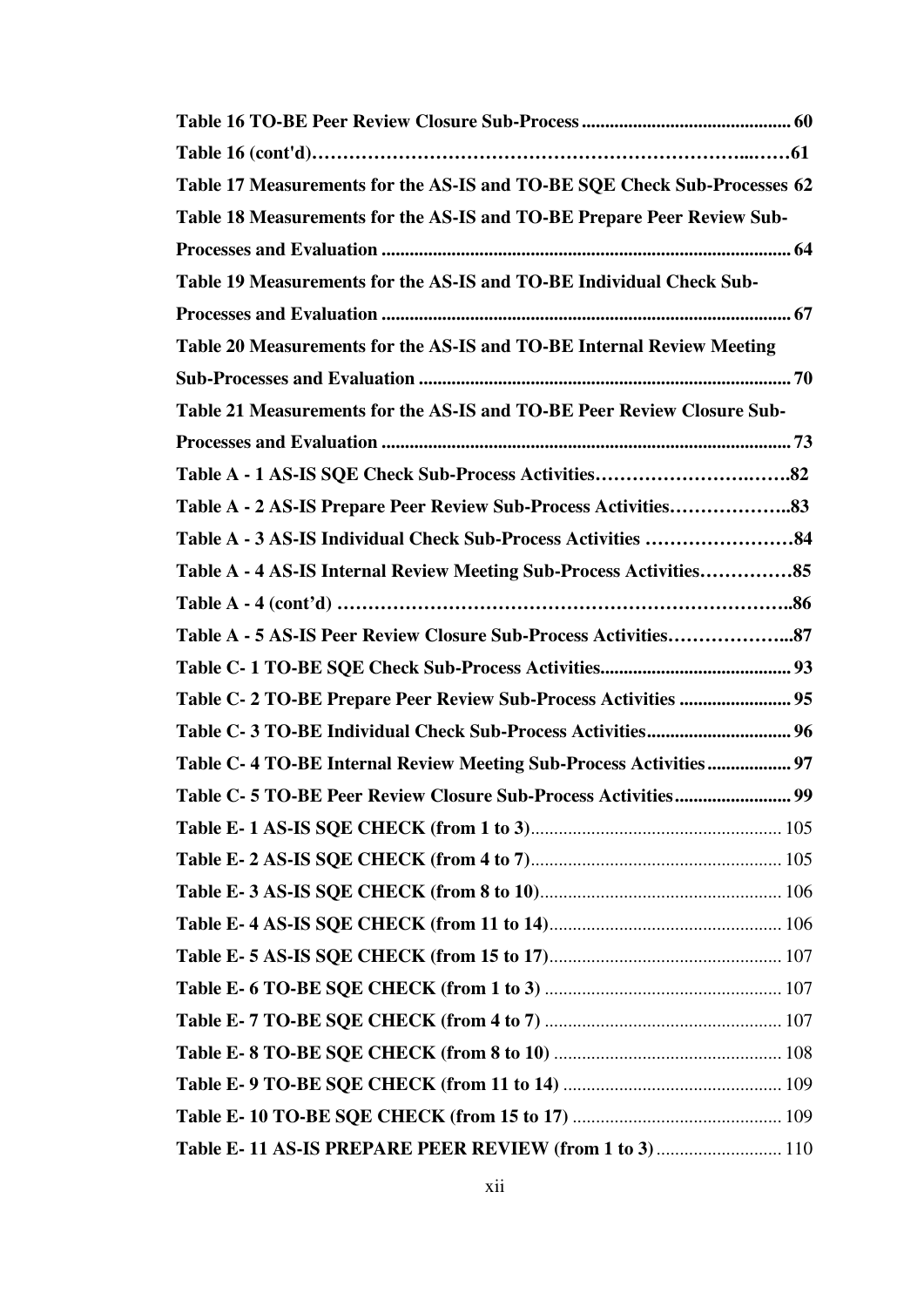| Table E-12 AS-IS PREPARE PEER REVIEW (from 4 to 7)  110       |  |
|---------------------------------------------------------------|--|
| Table E-13 AS-IS PREPARE PEER REVIEW (from 8 to 10)  111      |  |
| Table E-14 AS-IS PREPARE PEER REVIEW (from 11 to 14)  112     |  |
| Table E-15 AS-IS PREPARE PEER REVIEW (from 15 to 17)  113     |  |
| Table E-16 TO-BE PREPARE PEER REVIEW (from 1 to 3) 113        |  |
| Table E-17 TO-BE PREPARE PEER REVIEW (from 4 to 7) 114        |  |
| Table E-18 TO-BE PREPARE PEER REVIEW (from 6 to 10) 114       |  |
| Table E-19 TO-BE PREPARE PEER REVIEW (from 11 to 14) 115      |  |
| Table E-20 TO-BE PREPARE PEER REVIEW (from 15 to 17) 116      |  |
|                                                               |  |
|                                                               |  |
| Table E- 23 AS-IS INDIVIDUAL CHECK (from 8 to 10) 117         |  |
| Table E- 24 AS-IS INDIVIDUAL CHECK (from 11 to 14)  117       |  |
| Table E- 25 AS-IS INDIVIDUAL CHECK (from 15 to 17)  117       |  |
| Table E- 26 TO-BE INDIVIDUAL CHECK (from 1 to 3) 118          |  |
| Table E-27 TO-BE INDIVIDUAL CHECK (from 4 to 7) 118           |  |
| Table E-28 TO-BE INDIVIDUAL CHECK (from 8 to 10) 119          |  |
| Table E- 29 TO-BE INDIVIDUAL CHECK (from 11 to 14) 120        |  |
| Table E-30 TO-BE INDIVIDUAL CHECK (from 15 to 17) 121         |  |
| Table E-31 AS-IS INTERNAL REVIEW MEETING (from 1 to 3)  121   |  |
| Table E-32 AS-IS INTERNAL REVIEW MEETING (from 4 to 7)  122   |  |
| Table E-33 AS-IS INTERNAL REVIEW MEETING (from 8 to 10)  123  |  |
| Table E-34 AS-IS INTERNAL REVIEW MEETING (from 11 to 14)  124 |  |
| Table E-35 AS-IS INTERNAL REVIEW MEETING (from 15 to 17)  125 |  |
| Table E-36 TO-BE INTERNAL REVIEW MEETING (from 1 to 3) 125    |  |
| Table E-37 TO-BE INTERNAL REVIEW MEETING (from 4 to 7) 126    |  |
| Table E-38 TO-BE INTERNAL REVIEW MEETING (from 8 to 10) 126   |  |
| Table E-39 TO-BE INTERNAL REVIEW MEETING (from 11 to 14) 127  |  |
| Table E-40 TO-BE INTERNAL REVIEW MEETING (from 15 to 17) 128  |  |
| Table E-41 AS-IS PEER REVIEW CLOSURE (from 1 to 3) 128        |  |
| Table E-42 AS-IS PEER REVIEW CLOSURE (from 4 to 7) 129        |  |
| Table E-43 AS-IS PEER REVIEW CLOSURE (from 8 to 10) 129       |  |
| Table E-44 AS-IS PEER REVIEW CLOSURE (from 11 to 14) 130      |  |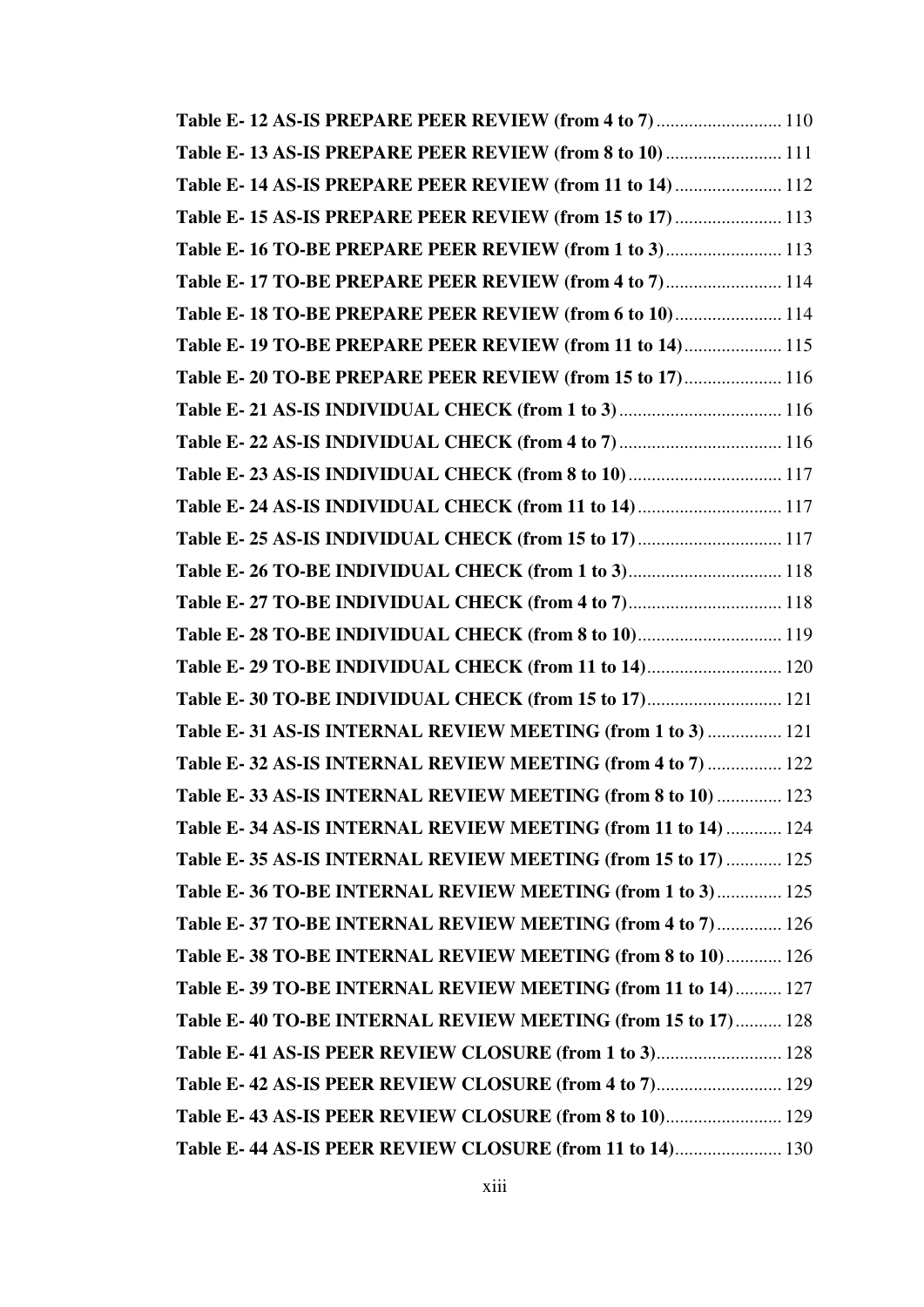| Table E-45 AS-IS PEER REVIEW CLOSURE (from 15 to 17) 131  |  |
|-----------------------------------------------------------|--|
| Table E-46 TO-BE PEER REVIEW CLOSURE (from 1 to 3)  131   |  |
| Table E-47 TO-BE PEER REVIEW CLOSURE (from 4 to 7)  132   |  |
| Table E-48 TO-BE PEER REVIEW CLOSURE (from 8 to 10)  133  |  |
| Table E-49 TO-BE PEER REVIEW CLOSURE (from 11 to 14)  134 |  |
| Table E-50 TO-BE PEER REVIEW CLOSURE (from 15 to 17)  135 |  |
|                                                           |  |
|                                                           |  |
|                                                           |  |
|                                                           |  |
|                                                           |  |
|                                                           |  |
|                                                           |  |
|                                                           |  |
|                                                           |  |
|                                                           |  |
|                                                           |  |
|                                                           |  |
|                                                           |  |
|                                                           |  |
|                                                           |  |
|                                                           |  |
|                                                           |  |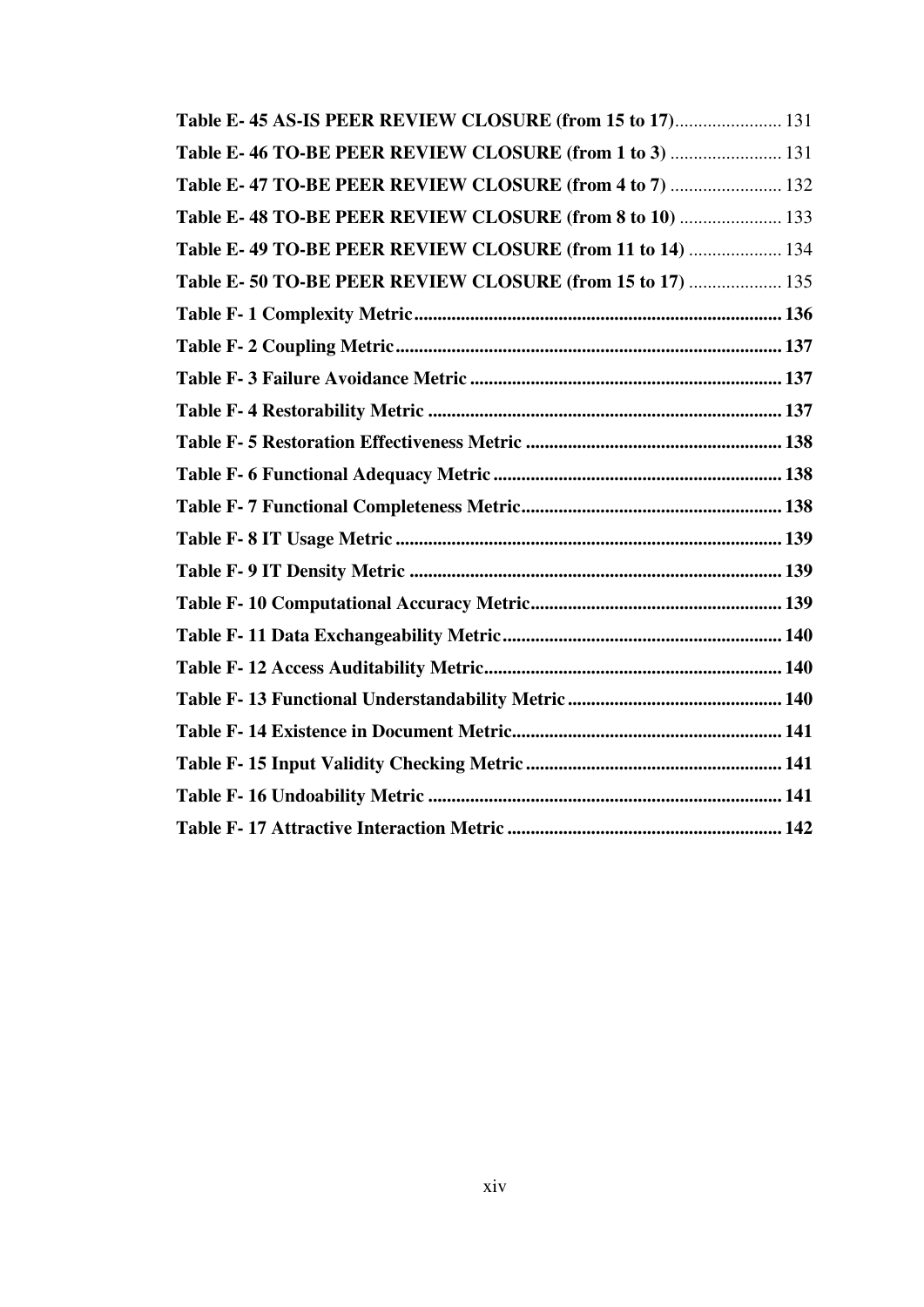# **LIST OF FIGURES**

| Figure D- 2 TO-BE Prepare Peer Review Sub-Process Model 101    |  |
|----------------------------------------------------------------|--|
|                                                                |  |
| Figure D-4 TO-BE Internal Review Meeting Sub-Process Model 103 |  |
| Figure D-5 TO-BE Peer Review Closure Sub-Process Model  104    |  |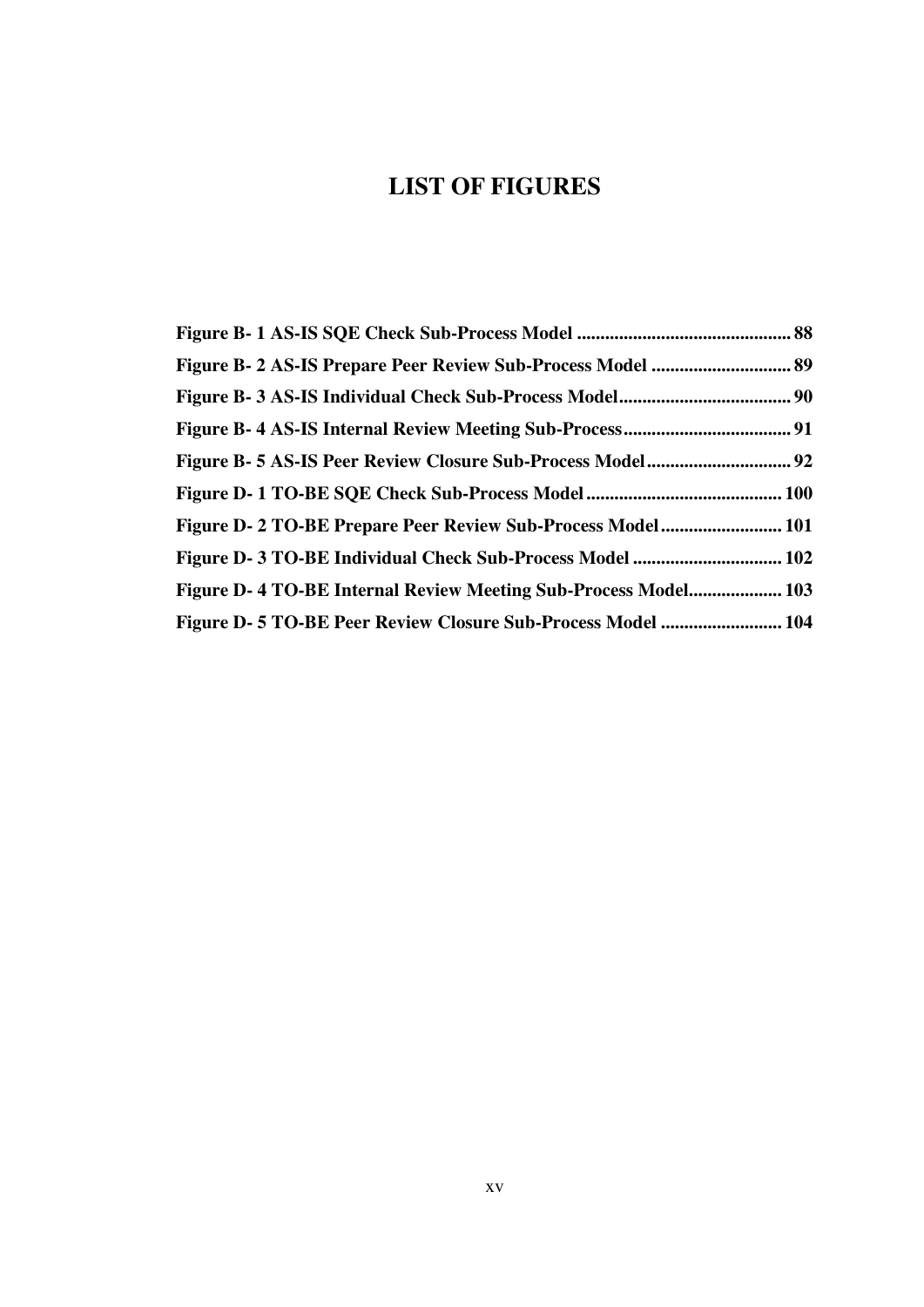# **LIST OF ABBREVIATIONS AND ACRONYMS**

| AI          | <b>Action Item</b>                                |
|-------------|---------------------------------------------------|
| AQAP        | <b>Allied Quality Assurance Provision</b>         |
| <b>CMM</b>  | Capability Maturity Model                         |
| <b>CMMI</b> | Capability Maturity Model Integrated              |
| <b>GQM</b>  | <b>Goal Question Metric</b>                       |
| <b>IEC</b>  | International Electro technical Commission        |
| <b>ISO</b>  | International Organizational for Standardization  |
| PR.         | Peer Review                                       |
| <b>SEPG</b> | Software Engineering Process Group                |
| SG          | Selçuk Güceğlioğlu                                |
| <b>SPI</b>  | Software Process Improvement                      |
| <b>SQE</b>  | <b>Software Quality Engineer</b>                  |
| <b>XCOM</b> | Software Engineering Directorate of the X Company |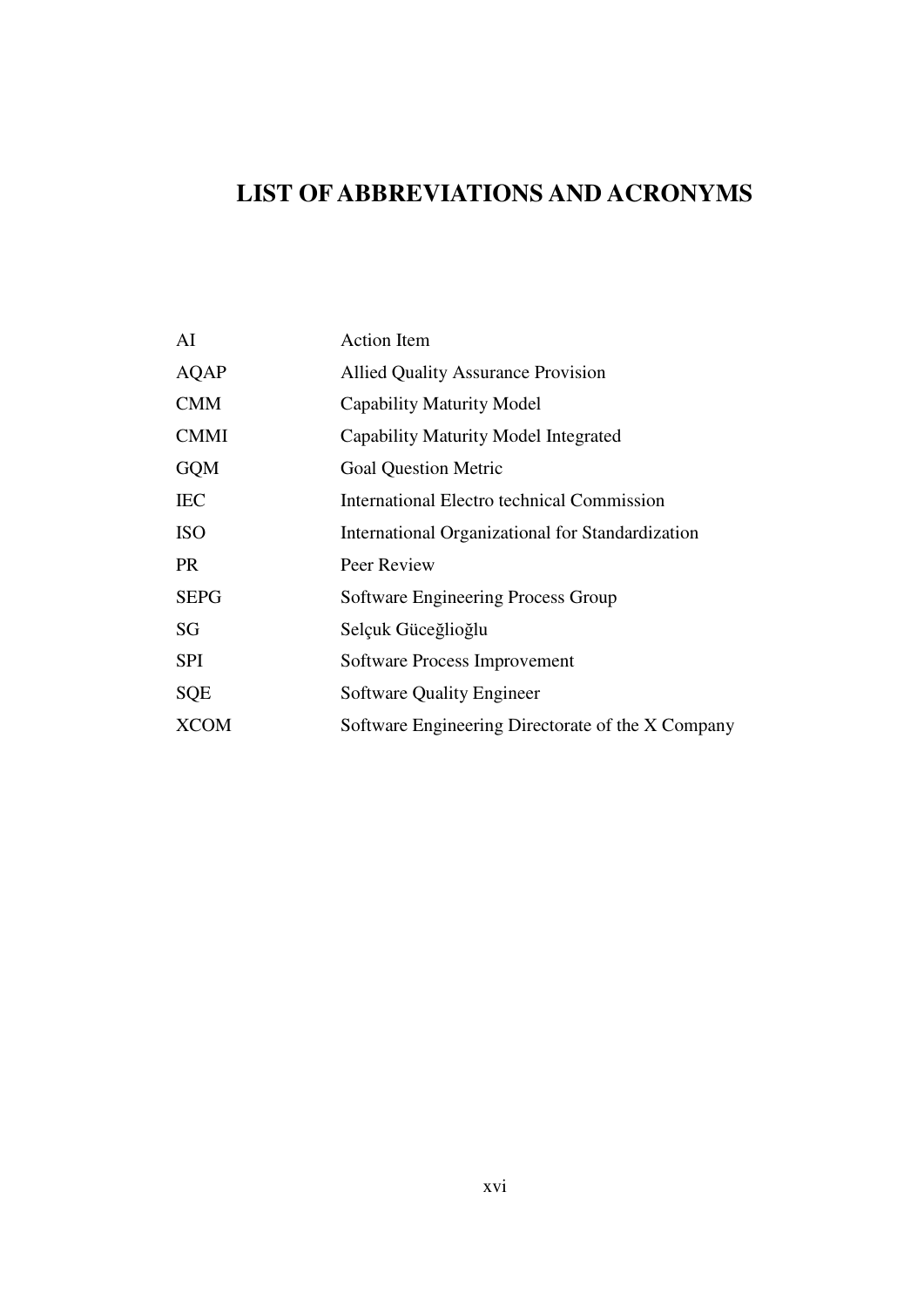## **CHAPTER 1**

## **INTRODUCTION**

The software business's significant impact on today's economy generates considerable interest in making software development more cost effective and producing higher quality software [23] since the well-managed software development is a strategic competency for many organizations.

*"Software development is in constant change and new software development strategies, methods, processes, and tools for software development are constantly introduced and taken in use; simultaneously, the growth and importance of software*  has accelerated, and software has become a fundamental part of whole range of *different products."* [24]

Software development is complex which causes some problems. First, software development requires both human and technology resources which makes it expensive. Second, the most of software projects cannot be completed on time and within the budgets and the required quality of the work products cannot be achieved which results with the customer dissatisfaction. These problems can also result in employee dissatisfaction.

To provide effective management for software development considering its complexity and to solve the problems, some methods are needed.

Software Process is defined as "A set of activities, methods, practices, and transformations that people use to develop and maintain software work products." [26]. Improvement of software development processes has been a popular subject. CMMI [2] and the ISO/IEC IS 15504 [25] are the major Software Process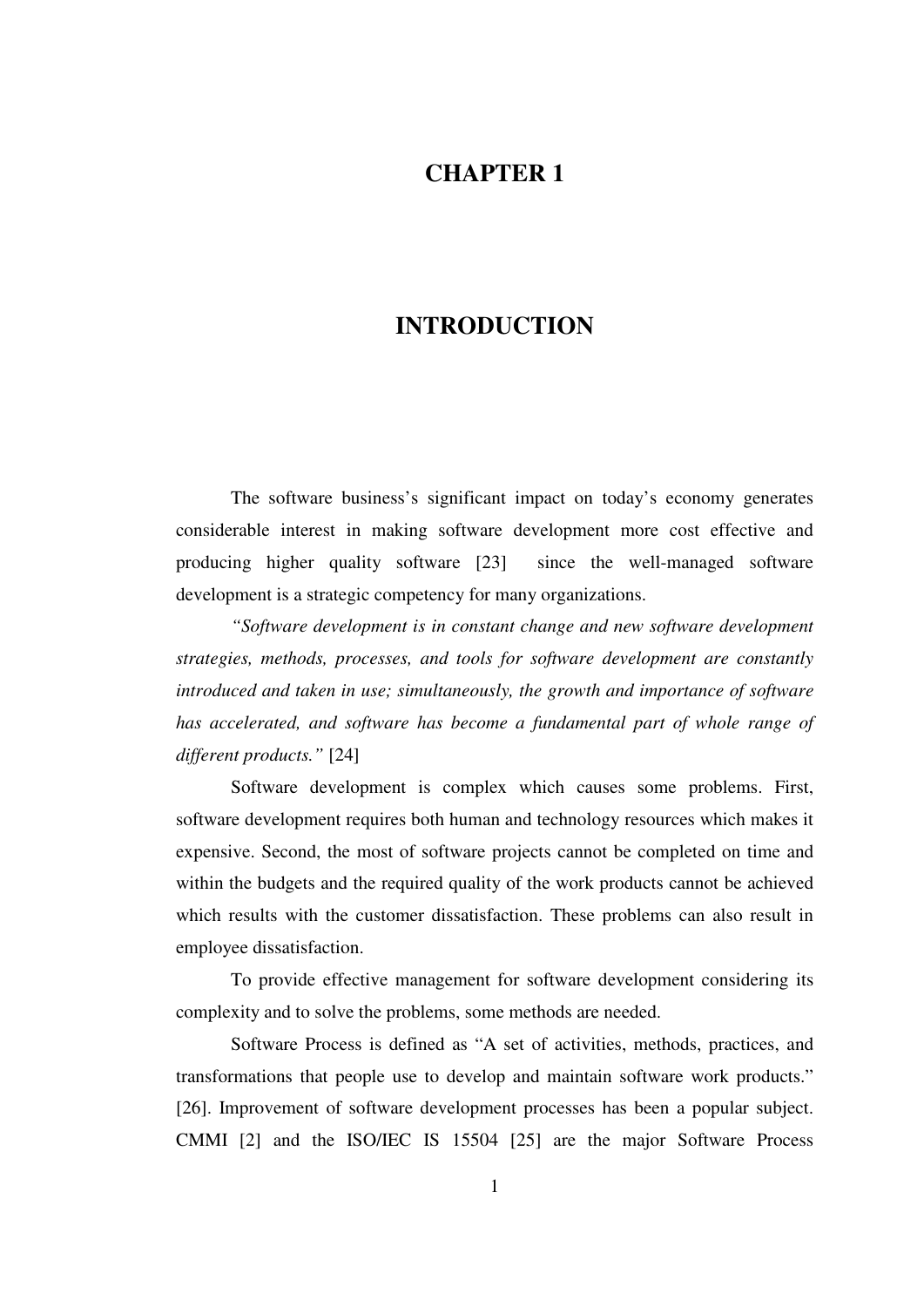Improvement (SPI) models. The main goals are reducing cost, increasing quality, completion of software projects on time, and providing customer and employee satisfactions.

Generally, based on XCOM's process definition, Software Development Process has the following sub-processes and activities as given in Table 1.

| <b>Process</b> | <b>Sub-Process</b> | <b>Activities</b>           | <b>Outputs</b>                      |
|----------------|--------------------|-----------------------------|-------------------------------------|
|                |                    | Development Planning        | Software Development Plan           |
|                | Planning           | <b>Integration Planning</b> | System/Software Integration Plan    |
|                |                    | <b>Test Planning</b>        | <b>Software Test Plans</b>          |
|                |                    | Develop Customer            | Software System Requirements        |
|                |                    | Requirements                | Software Requirement                |
|                | Requirements       | Develop System              | Specification                       |
|                | Engineering        | Requirements                |                                     |
|                |                    | Develop Software            |                                     |
|                |                    | Requirements                |                                     |
|                |                    | Determine                   | Software Design Description         |
|                | Architectural      | Architectural Solution      | System/Sub-systemDesign             |
|                | Design             | Develop Architectural       | Description                         |
|                |                    | Design                      | Software Architectural Design       |
|                |                    |                             | Software Design Description         |
|                | Detailed Design    |                             | System/Sub-systemDesign             |
| Development    |                    |                             | Description                         |
| <b>Process</b> |                    |                             | <b>Interface Design Description</b> |
|                | Implementation     | Implementation              | Source Code                         |
|                | and Unit Testing   | <b>Unit Testing</b>         | <b>Unit Test Results</b>            |
|                | Integration        |                             | <b>Integrated Product</b>           |
|                |                    | Software Integration        | Product Integration Instructions    |
|                |                    | <b>System Integration</b>   | Verificaiton and Validation         |
|                |                    |                             | <b>Results and Reports</b>          |
|                | Testing            |                             | System/Software Test Cases and      |
|                |                    | --                          | Procedures                          |
|                |                    |                             | <b>System/Software Test Results</b> |
|                |                    |                             | <b>Test Cases/Test Procedures</b>   |
|                | Develop Product    |                             | <b>Training Documents</b>           |
|                | Support            |                             | <b>User Manuals</b>                 |
|                | Documentation      |                             | <b>Maintanence Manuals</b>          |
|                | Problem            |                             | <b>Revised Products</b>             |
|                | Resolution         | --                          |                                     |

#### **Table 1 Software Development Process**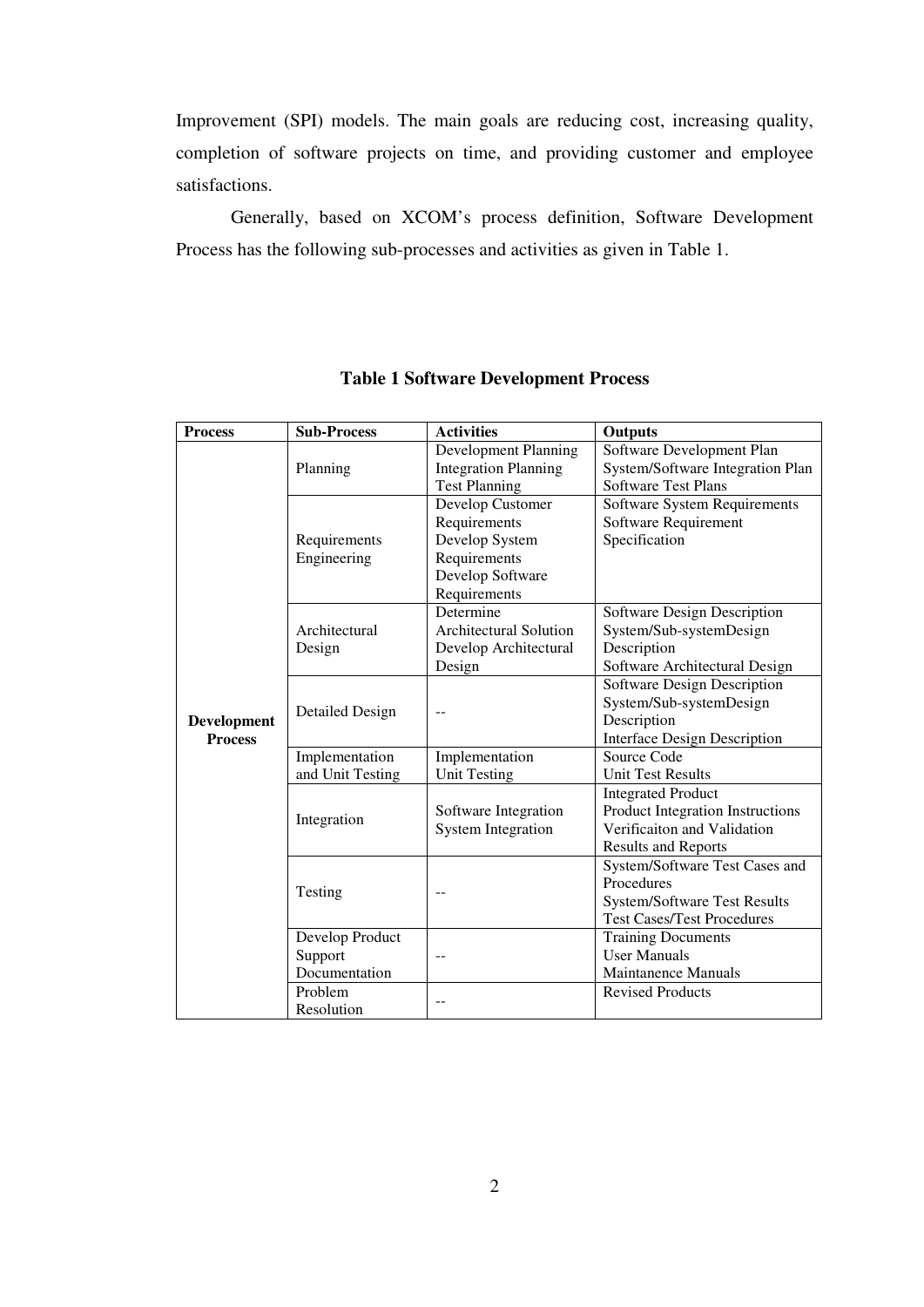Verification is performed for each work product of the development process to ensure that these products meet their requirements. The peer reviews are an important part of the verification and a proven mechanism [2]. The main objective of peer review is to remove the defects in the product efficiently.

The software process improvement study presented in this thesis has been carried out for the peer review process at the Software Engineering Directorate of the X[\*] Company, Ankara, Türkiye (XCOM). XCOM is appraised as a SEI CMMI [2] Level 3 company, holds ISO-9001:2000 [32] and AQAP-160 [31] Certificates.

XCOM has significant experience and capabilities in the areas of Command, Control, Communications, Computers and Intelligence and avionics systems, realtime software development, Independent Verification and Validation and Tactical Data Links in the Turkish Defense Industry.

In XCOM, Software Quality Assurance Department is responsible from peer review process. At the initialization of the project, the Quality Systems Director assigns Software Quality Engineer (SQE) to the project activities for peer reviews, evaluations, test monitoring and audits. For peer reviews, SQE performs the following activities:

- Schedules a peer review for each product to be released
- Participates and assures that peer reviews are performed per regulatory documents and report the results of peer reviews.
- Defines the readiness and completion criteria for each peer review
- Tracks the action items identified during the peer reviews to closure.
- Plans and participates in peer reviews and inspections of the products delivered by the subcontractor to assure that subcontractor's products satisfy prime contract requirements, if applicable
- Ensures that verification and validation are implemented to verify that product satisfies the defined requirements and the intended usage
- Reviews the product measurements and goals within the scope of the project One of the most important projects is Avionics Software Development and

Verification according to RTCA DO-178B [30]. In this project, all of the products must be verified, approved, and released after peer reviews are completed and closed. When the development process as given in Table 1 is inspected we notice that peer review process is referred from each sub-process, at each activity since the outputs of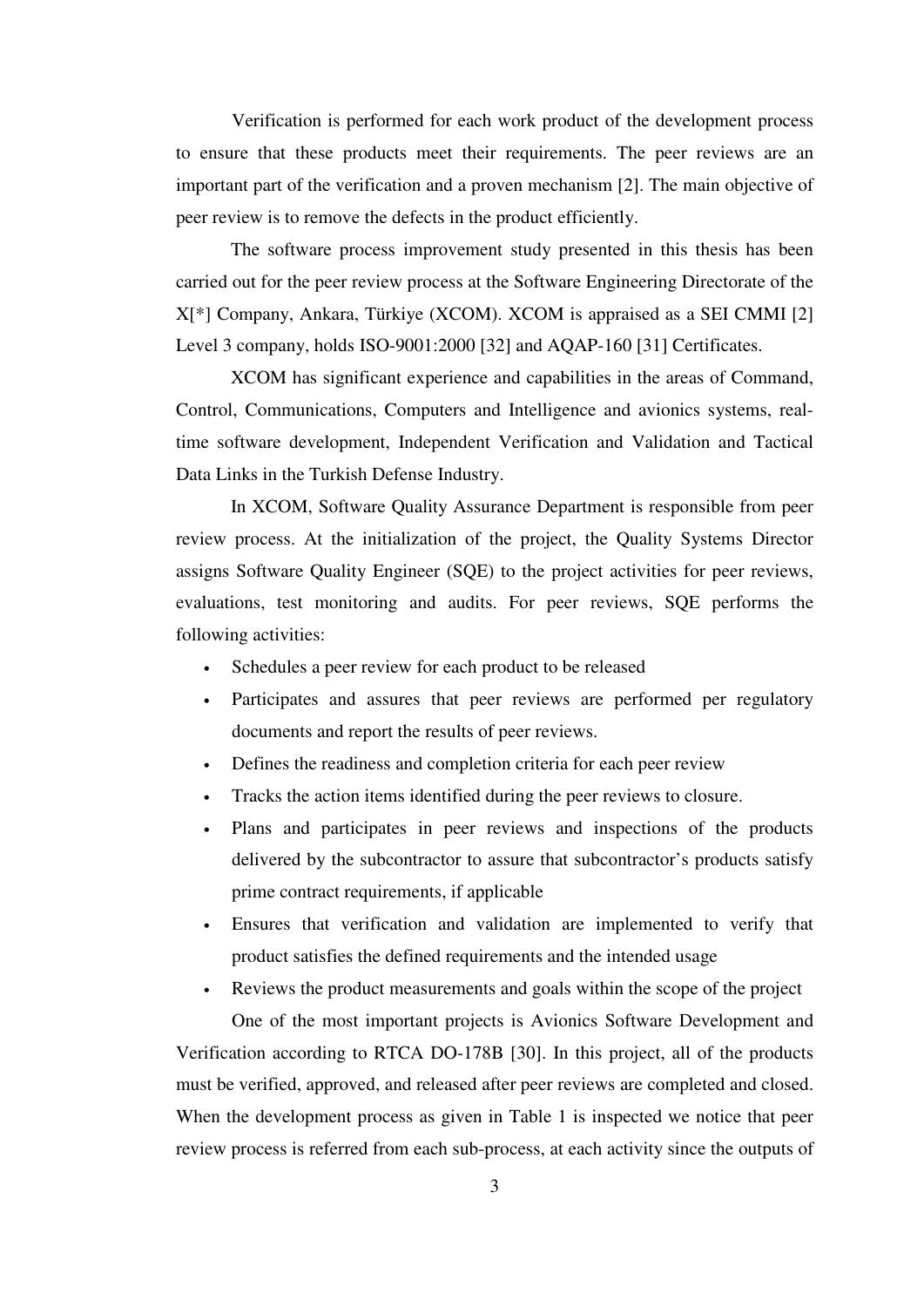the development process must be peer reviewed. Since the numbers of the software quality engineers are not sufficient, peer review process can easily become bottleneck activity in the overall development process. That is why this activity is usually considered as excess process by project managers and developers. For this reasons, this process usually needs to be improved.

In a recent study, Güceğlioğlu [1] has derived quantitative measures for the static aspects of software development processes. His metrics have been inspired by software product quality measurement standards, ISO 9126 [12] and have been used and evaluated in various subsequent studies [14] [15] [16].

The aim of this study is twofold: One, to improve the peer review process applied in a software development firm, and two, to compare the ad-hoc improvement with the approach based on Güceğlioğlu's metrics, with the aim of providing a modest contribution to the assessment of the latter approach for static process evaluation. .

For process improvement, the author's own experiences in the firm being studied, as well as the opinions of supervisors and co-workers are used to identify problems and propose solutions.

Thus, the research questions considered in this study are:

- Can the problems observed in an actual software development firm regarding the peer review process be improved using an ad-hoc approach?
- How does an ad-hoc improvement approach compare with the results of Güceğlioğlu's re-enactment software process modeling and assessment technique?

To answer these questions, the author's observations, document inspections, interviews with co-workers, and supervisors were used for:

- a. Process Modeling,
- b. Problem Diagnosis, and
- c. Improvement Suggestions.

Based on the AS-IS and TO-BE process models, Güceğlioğlu's [1] metrics have been calculated and their implications have been compared with the results of the ad-hoc improvement exercise. These metrics will be referred as SG metrics.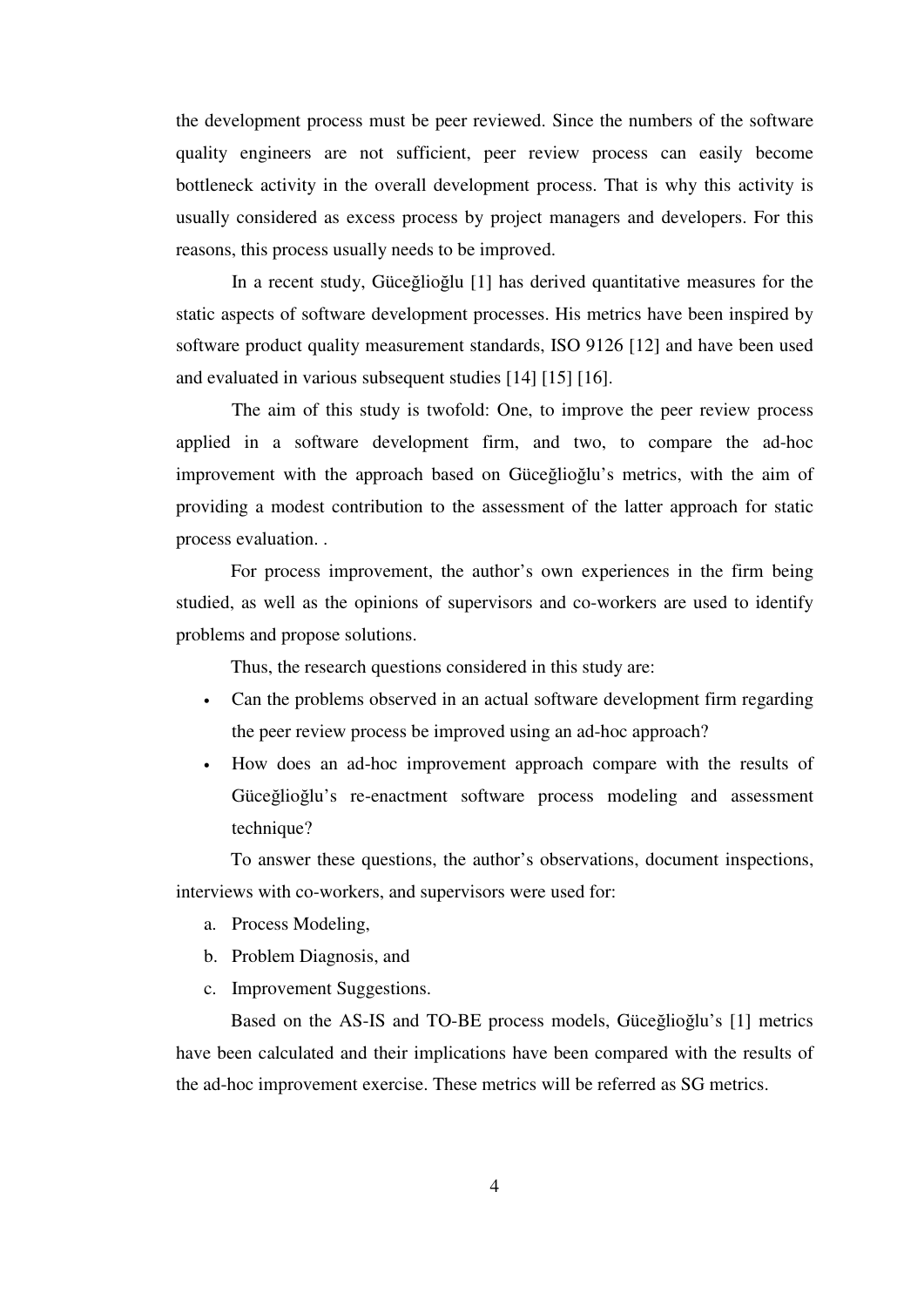Improvements have been based on the evaluations of the author and her colleagues in the company. Güceğlioğlu's evaluation scheme has also been applied and compared with the improvements arising from practical concerns.

. The organization of the thesis is as follows:

The review of relevant literature review is given in Chapter 2. In Chapter 3, first the subject of case studies in information systems will be reviewed, as this study can be considered as such; then the current process (AS-IS) model is presented and discrepancies between regulatory documents and current process are given. Next, SG metrics are calculated for each sub-process. Then, the improvement suggestions agreed with the senior staffs and metric-based improvement suggestions are discussed. In Chapter 4, the improved process model is given and SG metrics are also calculated for each sub-processes of process to see the impacts of the software process improvements. Finally, an evaluation is presented and the study is concluded in Chapter 5.

<sup>[\*]</sup> The XCOM did not give permission to reveal its identity. Therefore, the company will be referred as "XCOM" throughout the document.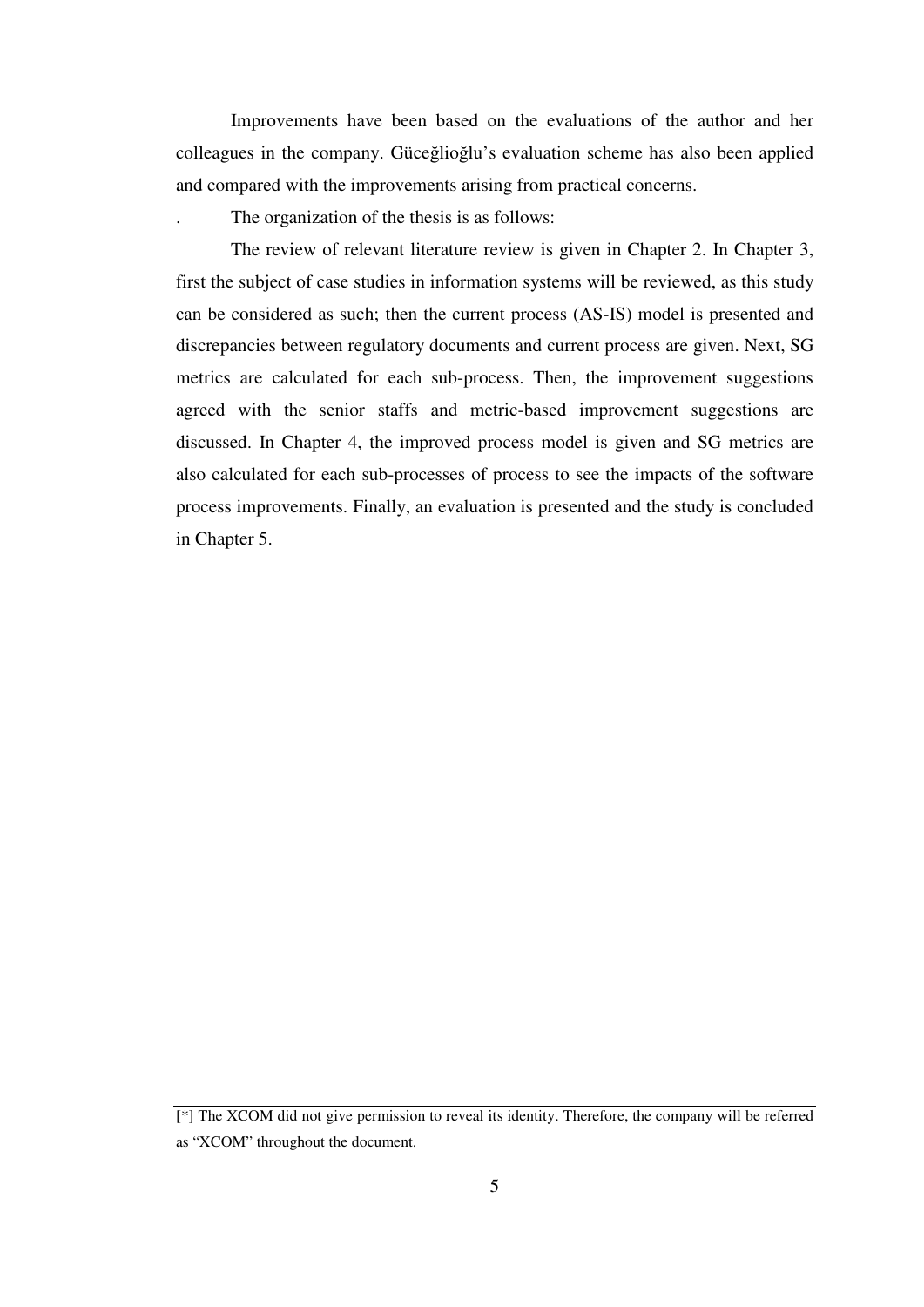## **CHAPTER 2**

## **LITERATURE REVIEW**

Technology is growing up very fast and the competition between the companies becomes strong likewise. Now, more than ever, organizations want to develop, deliver and maintain their products and services better, faster, and cheaper [2] with desired high software quality.

*"In today's software marketplace, the principal focus is on cost, schedule, and function; quality is lost in the noise. This is unfortunate since poor quality performance is the root cause of most software cost and schedule problem." Watts S. Humphrey [3]* 

In agreement with Watts S. Humphrey's emphasis, during the past few years, considerable attention has been devoted to software process modeling [4] for better software development models to produce quality work products. Waterfall, evolutionary, prototyping, spiral, and eXtreme Programming are some of the major process models. All of these models are used to represent a software process model with particular perspective and provide partial information about that process [5]

All of these models are used to represent a software process model with particular perspective and provide partial information about that process. It is understandable that they may not be used as a definitive process model. They can be used modifying them according to organization's specific needs and structure.

It is known that the quality of a software product is related with the quality of the processes and process assets used to create the product [6]. According to that more organizations are looking at SPI as a way to improve cost, predictability of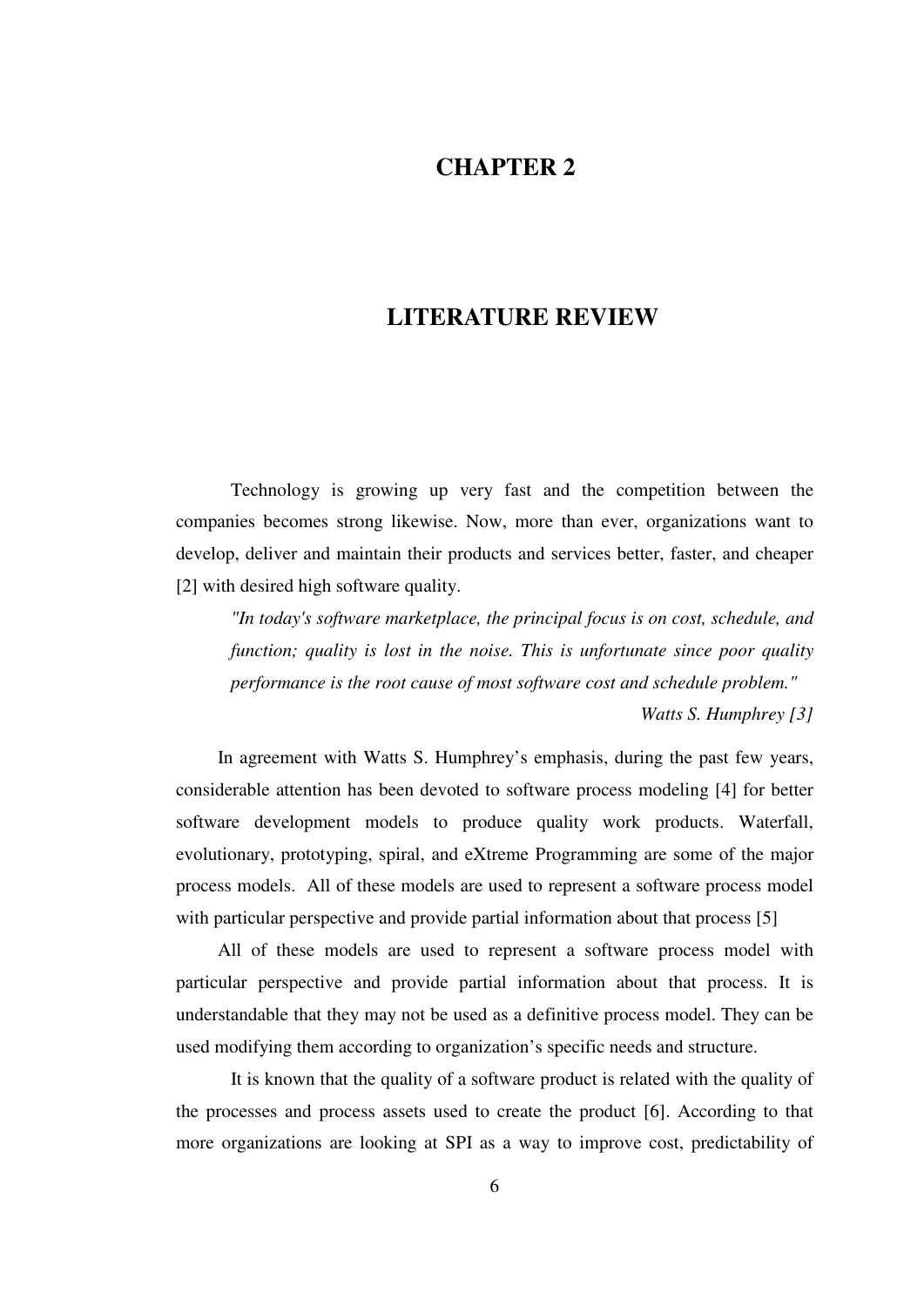project costs and schedules, quality and productivity, cycle time, customer and employee satisfaction [7], acquisition and maintenance efforts.

Therefore, the organization encourages participation in process improvement activities by those who will perform the process [2] since without support from the very top, it is generally impossible to make significant changes [8] which result with failure or success.

There are three distinct levels of SPI which organizations need to spend a concerted effort for: The organization, the team, and the individual [9]. At the organization level, the starting point of the SPI studies is to perform an assessment of the current process to define the powerful, weak and indistinct parts of the organization's processes and process assets which need to be improved. During these activities organization's needs and objectives are also considered. At the end of this assessment, improvement suggestions are discussed and as a result of discussions, SPI plan is prepared which includes information about how to implement organizational SPI, action plan and deployment plan. Depending on these activities, the roles and the responsibilities are assigned. When we consider the team level and the individual level it is observed that the context of the SPI must be understood, action plan must be reviewed, and deployment of SPI must be performed efficiently.

 In the assessment of the current process, first process measurement is performed. The main reason behind this idea is to compare the organizational objectives and the measurements data. After this data is analyzed, improvements are defined. At this point it is observed that most of the companies do not measure their process or do not have accurate measurement data. As given in CMMI® 09 March 2004, Software Engineering Process Group (SEPG) 2004 [10] what people have really done regarding Measurement and Analysis is:

• Most organizations develop a rationale for their measures, but they do not consider what they need,

• Few organizations really analyze their measures to support business objectives and organizational needs,and

• Most organizations do not have any measurement specifications.

 Effective measurement processes provide the companies to understand their capabilities, in this way, they can develop develop achievable plans for SPI [11] Otherwise, the results of meaningless measurements continue to be disappointing.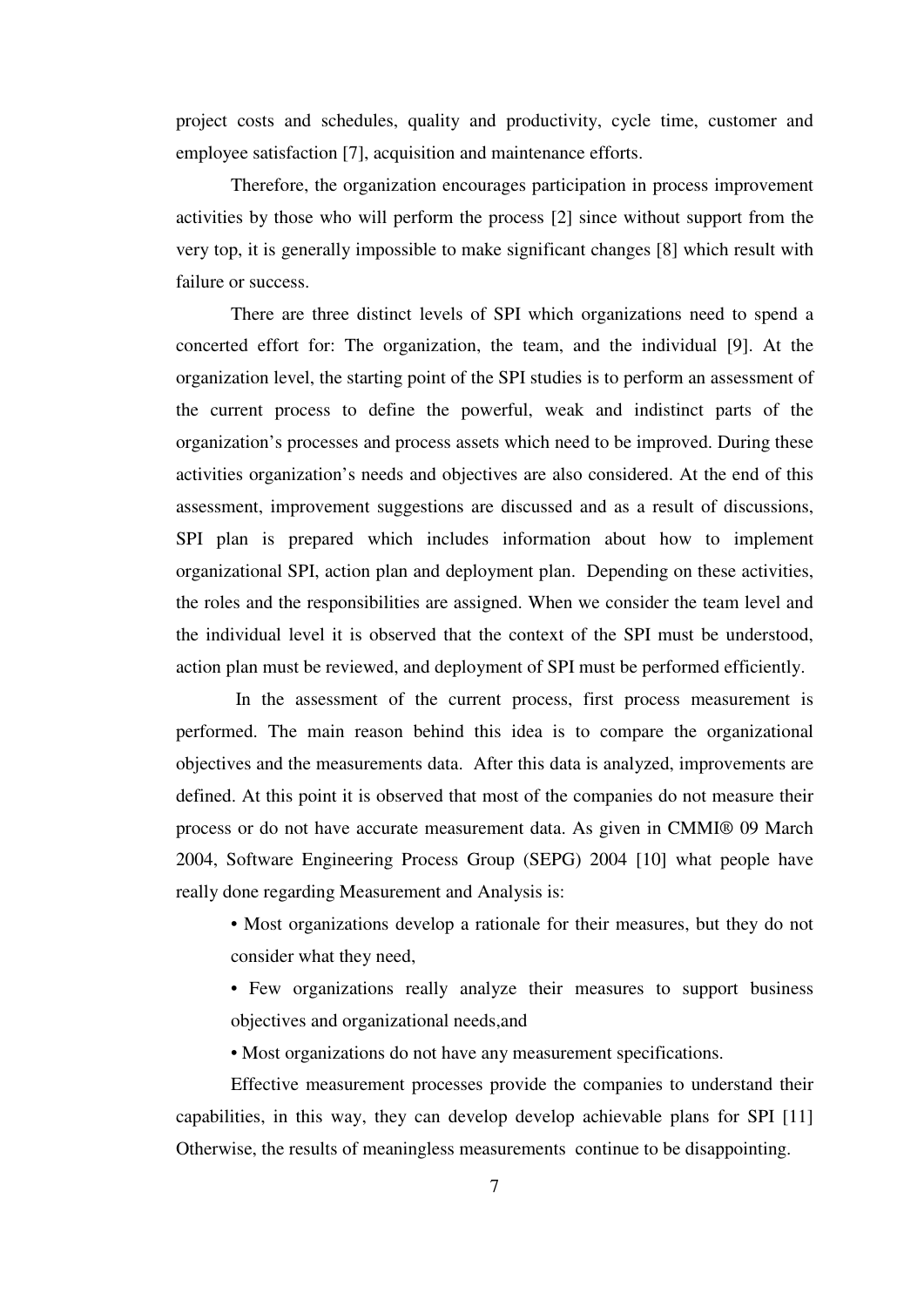ISO and CMM are well-founded SPI models for Software Quality System [22] CMM was the first developed maturity model and CMMI has replaced it. CMMI is a process improvement maturity model which includes best practices that address development and maintenance activities that cover the product lifecycle from conception through delivery and maintenance [2]

Based on the CMMI [2], many organizations have performed significant improvements. For example, the performance results for IBM Australia Application Management Services are as follows [28]: Cost: On-budget delivery improved from over 90 percent to nearly 100 percent, Schedule: On-time delivery remained well over 90 percent, Productivity: Over 20 percent improvement in account productivity, Quality: 40 percent reduction in all production problems, and Customer Satisfaction: Customer satisfaction remained well over 80 percent as the organization moved from SW-CMM maturity level 3 to CMMI maturity Level 5.

Another example is Lockheed Martin Systems Integration - Owego, NY [29] which has improved software productivity from a 1992 baseline by approximately 60 percent and reduced software-defects-per-million-delivered-SLOC from a 1992 baseline by over 50 percent at SW-CMM maturity level 5 to over 140 percent at CMMI maturity level 5.

 The ISO 9000 family of standards represents an international consensus on good quality management practices and ISO 9001 is the standard that provides a set of standardized requirements for a quality management system, regardless of what the user organization does, its size, or whether it is in the private, or public sector [27].

SPI models provide a model to improve processes. Therefore, SPI methodologies are a guideline for analyzing and improving software processes and they can not be used to define the weak and indistinct parts of the organization's processes and process assets.

 Goal Question Metric (GQM) and Six Sigma are the widely used SPI methodologies. GQM methodology introduced and described by Basili and Rombach [13]. GQM is architecture for stating goals and refining them into specific questions which provide a specification for the data needed to help address the goal about the characteristics that need to be measured [17]. Six Sigma originated at Motorola in the early 1980s [18]. In ten years (1987-1997), Motorola increased sales 5 times, profits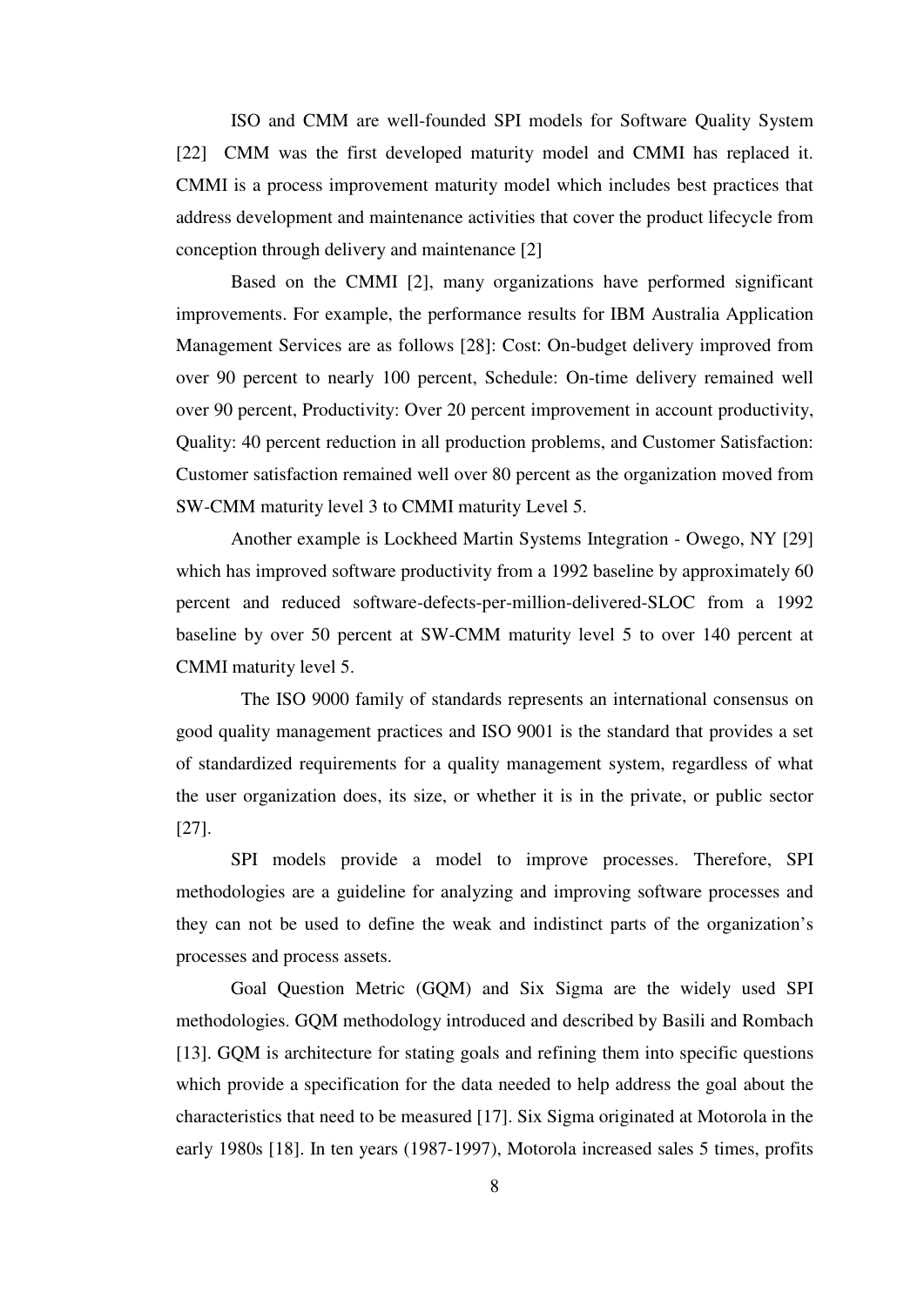6 times, and stock over 7 times [20]. Then, the large manufacturing companies such as General Electric and Allied Signal first used Six Sigma processes to collect data, improve quality, lower costs, and virtually eliminate defects in fielded products [19]. Six Sigma uses Statistical Process Control methods: Define-Measure-Analyze-Improve-Control and Design for Six Sigma- Approach that incorporates various methods [21].

There is no magic SPI program that can help organizations to perform better software development process. Organizations should consider their needs, culture, and objectives. It is not possible to make sure that selected SPI program will be resulted with failure or success.

 Güceğlioğlu [1] has presented a new SPI approach for measuring the process quality evaluating metrics based on static descriptions of software development processes on the ISO/IEC 9126 Software Product Quality Model [12].

The model provides suggested set of process quality metrics such as complexity, reliability, functionality, testability etc. Güceğlioğlu [1] suggests that an organization can benefit from product based models and also process quality based measurements for selecting the most suitable alternative using the analogy of software product evaluation via product metrics. The model can also be used by itself in the process improvement studies and by means of the model; organizations can measure impacts of the process improvement studies on their process quality [1]

Güceğlioğlu's [1] methodology is based on evaluating processes using following metrics;

- 1. Maintainability Metrics
	- a. Analyzability Metrics
		- i. Complexity
		- ii. Coupling

#### 2. Reliability Metrics

- a. Fault Tolerance Metrics
	- i. Failure Avoidance
- b. Recoverability Metrics
	- i. Restorability
	- ii. Restoration Effectiveness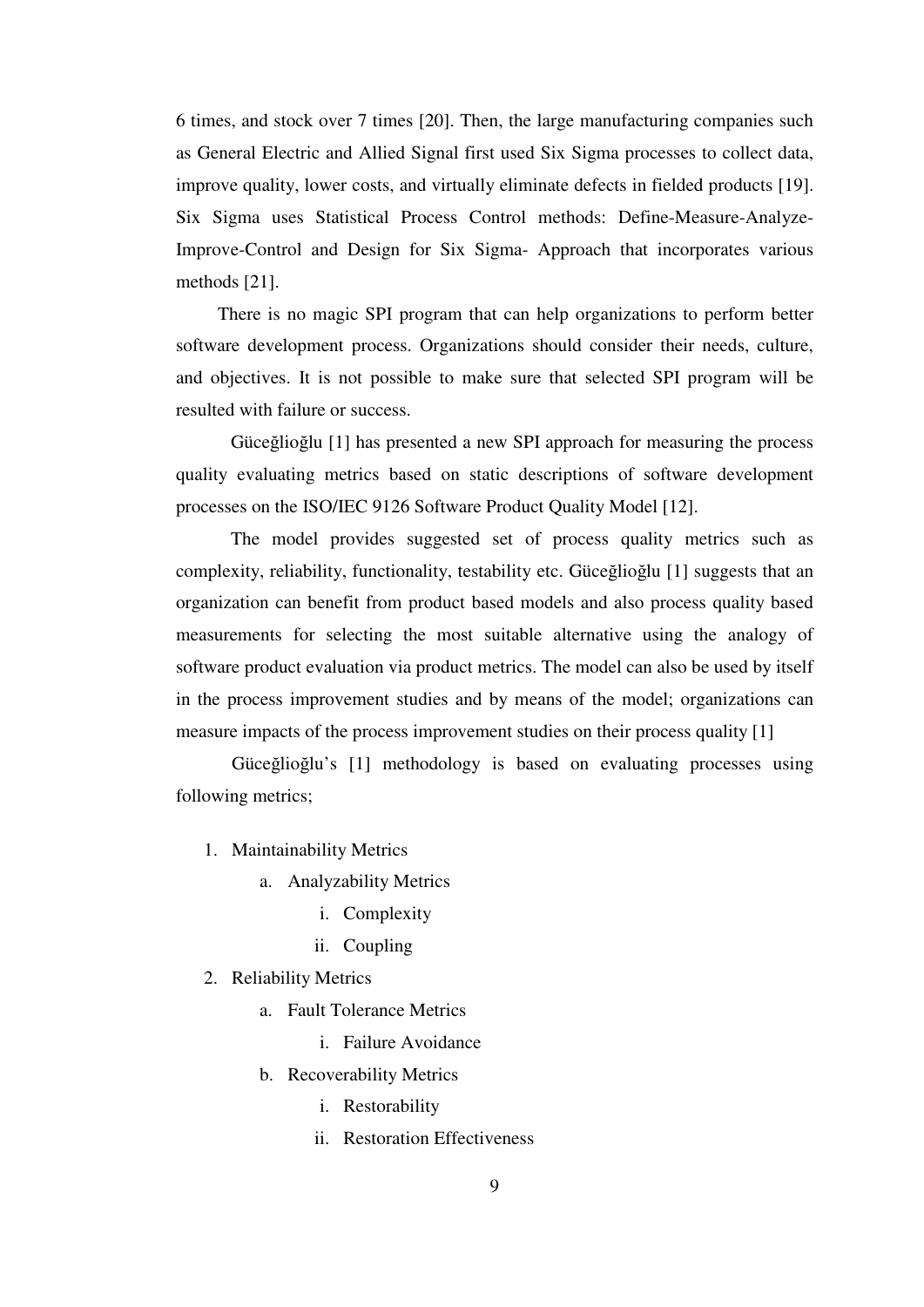- 3. Functionality
	- a. Suitability Metrics
		- i. Functional Adequacy
		- ii. Functional Completeness
	- b. IT Based Functionality Metrics
		- i. IT Usage
		- ii. IT Density
	- c. Accuracy Metrics
		- i. Computational Accuracy
	- d. Interoperability Metrics
		- i. Data Exchangeability
	- e. Security Metrics
		- i. Access Auditability
- 4. Usability
	- a. Understandability Metrics
		- i. Functional Understandability
	- b. Learnability Metrics
		- i. Existence in Documents
	- c. Operability Metrics
		- i. Input Validity Checking
		- ii. Undoability
	- d. Attractiveness Metrics
		- i. Attractive Interaction

These metrics are operationally defined in Appendix F.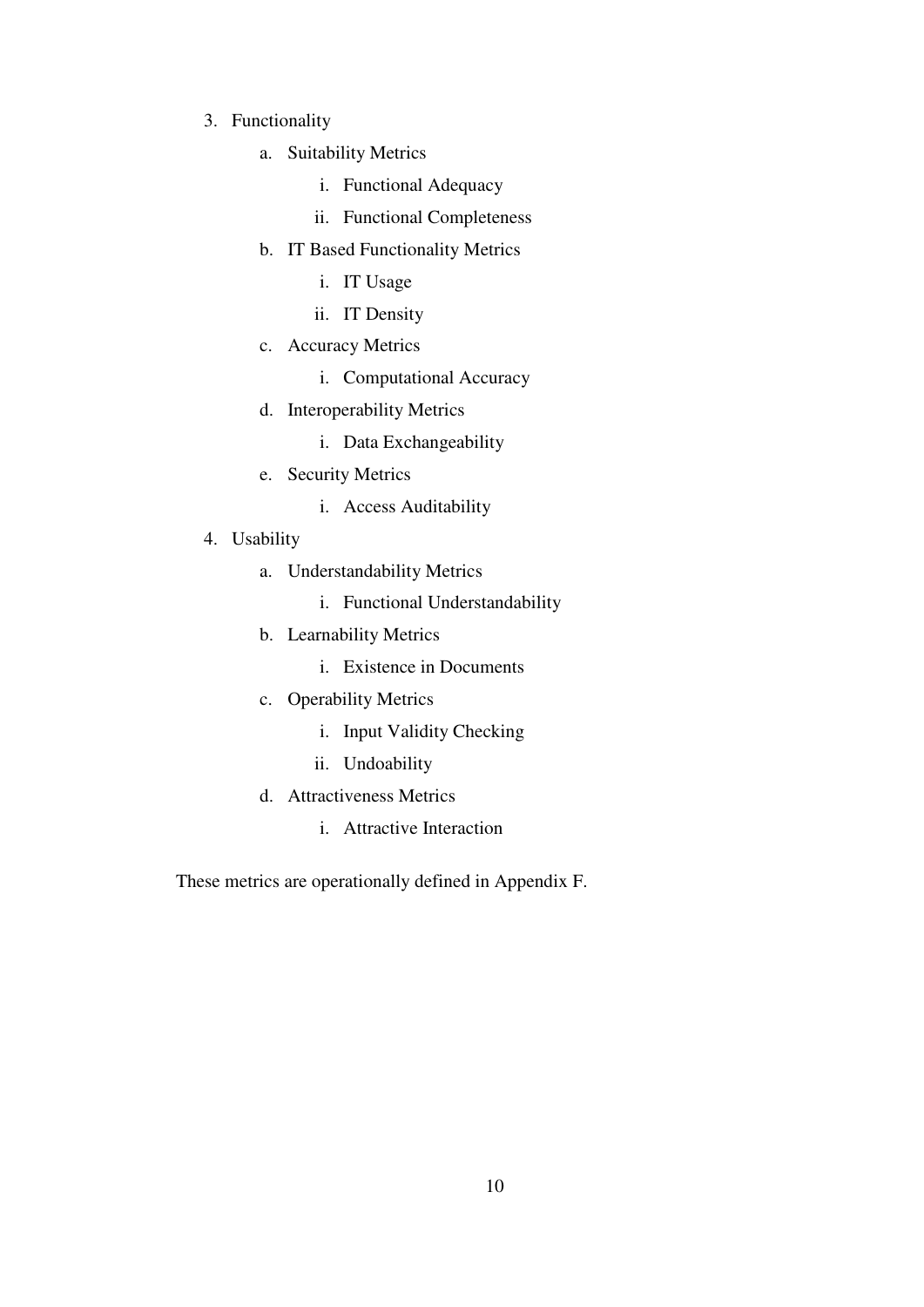## **CHAPTER 3**

# **CURRENT PROCESS MODEL AND IMPROVEMENT SUGGESTIONS**

#### **3.1 INTRODUCTION**

In this chapter current peer review process will be presented and measured using Güceğlioğlu's [1] process quality measurement model.

#### **3.1.1 Objective of the Study**

This study firstly aimed to reveal and improve the peer review process applied in XCOM and compare it with its definition in the regulatory document. In the first phase of the study, the peer review processes and the projects of two different virtual implementation of this process were investigated. The major target of the investigation was to observe the current peer review process and to improve it. Moreover, within the scope of the study problems were defined in the implementation of this process. In addition, ad-hoc improvement with the approach based on Güceğlioğlu's [1] metrics will be compared.

#### **3.1.2 Case Study Plan**

#### **3.1.2.1 Research Method**

To reach the objective of the study, the engineering and quality policies of XCOM have been studied using company's processes (Engineering Process, Quality Assurance Process, Configuration Management Process, Verification and Validation Process, and Measurement and Analysis Process) and process assets (Methods,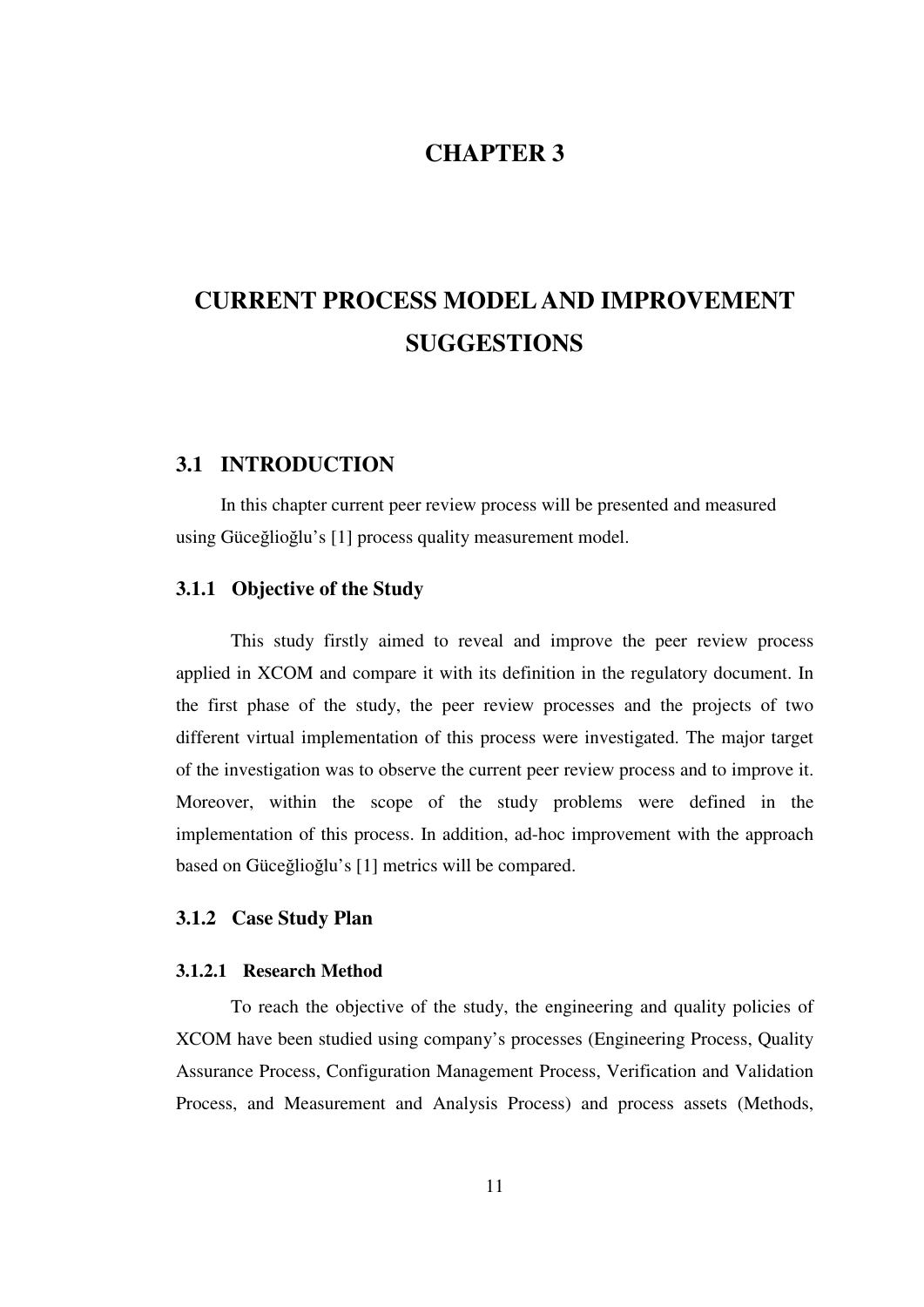Forms, Procedures, Instruction Documents, and Templates) documents and interviews with quality department and supervisors were used.

After this, interviews with team leads, project managers, and functional team members were made to define general problems in this process and to gather the improvement suggestions. Using the information obtained in these interviews, the author's observations and document inspections, the peer review process is observed and modeled as AS-IS model. Then, Güceğlioğlu's static process evaluation methodology [1] is applied to AS-IS model. The measurement results are also used for defining the improved process.

The measurement methodology is applied on the TO-BE model, too to see the impact of the applied improvement suggestions. The improvement is discussed using both AS-IS and TO-BE measurement results.

#### **3.1.2.2 Projects**

The projects investigated in the first phase of the study were big in size. Total number of personnel involved is 120, including 45 qualified software engineers.

One of the projects involved validation and verification in which XCOM participated as subcontractor. In this project, thousands of test cases were generated and peer reviewed.

In case two, XCOM was responsible for implementing and testing 300.000 lines of code.

Each work product in these two projects were reviewed, verified, approved and released after peer reviews were performed and approved. During these activities problems were identified by interviewing the staff, considering process and process assets, monitoring process, XCOM's objectives and needs and customer needs.

### **3.2 CURRENT PEER REVIEW PROCESS AT XCOM**

In this section, AS-IS Peer Review Process applied in XCOM is presented. Also, On-Paper process is inspected considering AS-IS process.

AS-IS Peer Review (PR) Process includes the following sub-processes:

- 1. SQE Check,
- 2. Prepare Peer Review,
- 3. Individual Check,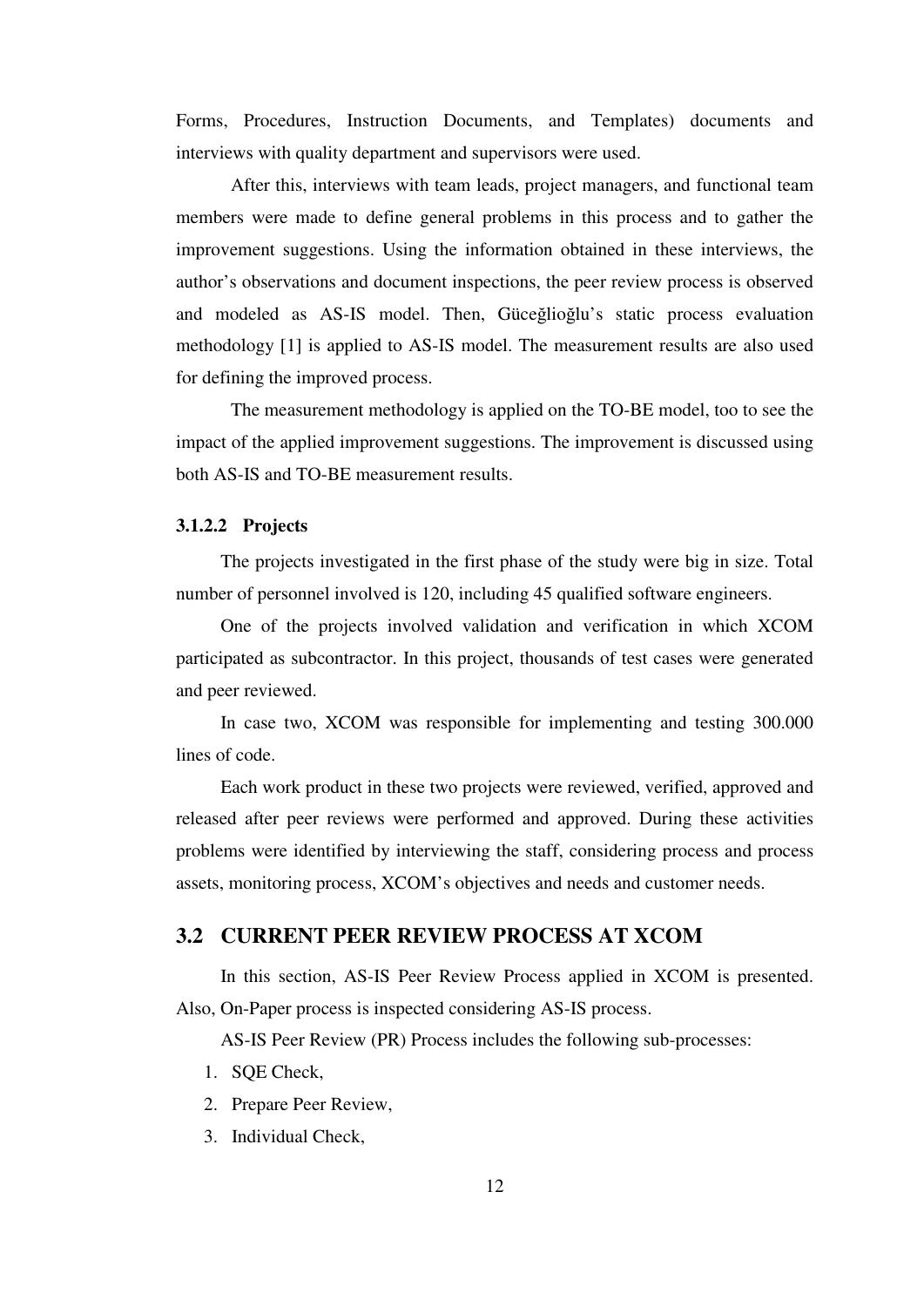- 4. Internal Review Meeting, and
- 5. Peer Review Closure.

The details of the activities for each sub-process are given in Appendix A and process models of the sub-process are given in Appendix B. Below, brief outlines of the sub-processes are presented with short descriptions and comparison of AS-IS and On-Paper sub-process in tabular form.

## **3.2.1 AS-IS SQE Check Sub-Process**

### **3.2.1.1 Input(s)**

- 1. Draft Product(s).
- 2. Type of Work Products.
- 3. Checklists.
- 4. Standards.
- 5. Organizational Policies and Templates.
- 6. Proposals and Agreements.
- 7. E-mail for PR Request.
- 8. Project Plan.

## **3.2.1.2 Entry Condition(s)**

1. Draft Product(s) is/are mature enough for PR.

## **3.2.1.3 Description**

- 1. Request Peer Review.
- 2. Check Draft Product(s) according to basic verification criteria.
- 3. Send Draft Product(s) to its author to complete the product for review.

### **3.2.1.4 Roles**

- 1. Project Team.
- 2. Author.
- 3. SQE.

## **3.2.1.5 Output(s)**

- 1. Draft Product(s).
- 2. Type of Work Products.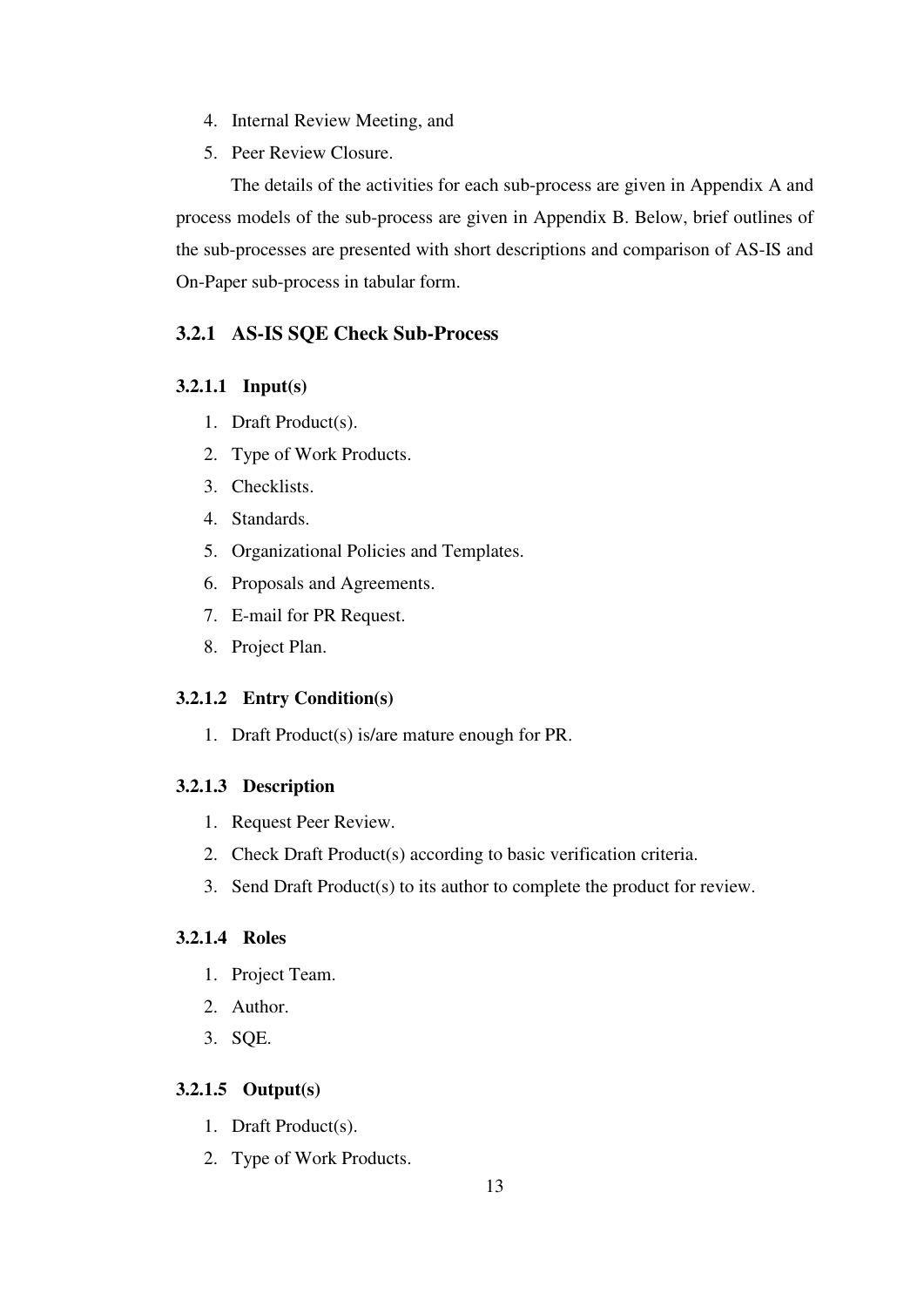- 3. Checklists.
- 4. Standards.
- 5. Organizational Policies and Templates.
- 6. Proposals and Agreements.
- 7. E-Mail.

## **3.2.1.6 Comparison of AS-IS and On-Paper SQE Check Sub-Processes**

AS-IS sub-process is presented together with on-paper processes to see differences at a glance. The AS-IS SQE Check Sub-process with differences and problems encountered with respect to On-Paper SQE Check Sub-process is given in Table 2.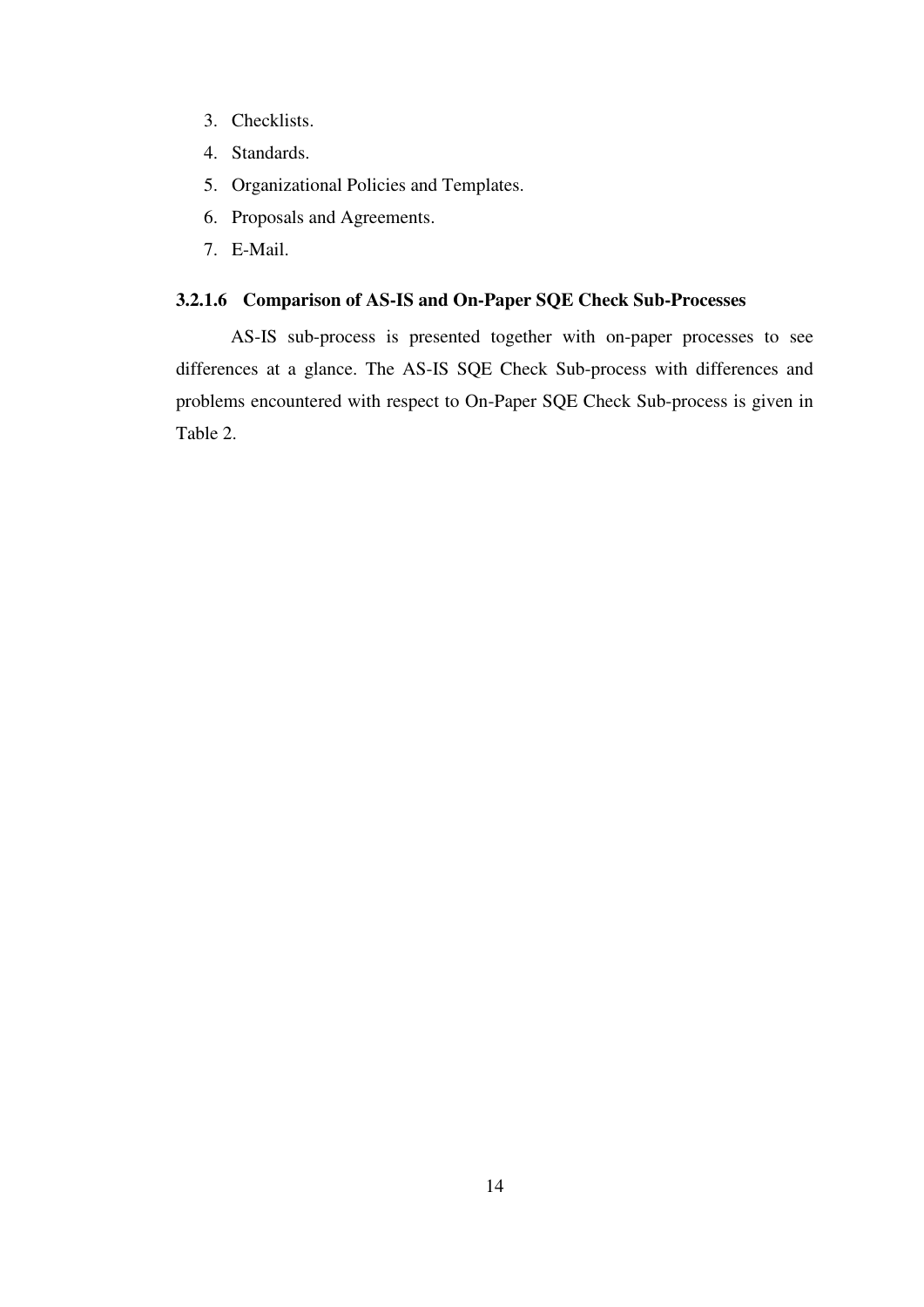| <b>Step</b>  | AS-IS                                                                           | <b>Differences and Problems Encountered</b>                   |  |
|--------------|---------------------------------------------------------------------------------|---------------------------------------------------------------|--|
|              | 1. Draft Product(s)                                                             |                                                               |  |
|              | 2. Type of Work Products                                                        | Same as on-paper and there is no problem.                     |  |
|              | 3. Checklists                                                                   |                                                               |  |
|              | 4. Standards                                                                    |                                                               |  |
|              | 5. Organizational Policies                                                      |                                                               |  |
| Input(s)     | and Templates                                                                   |                                                               |  |
|              | 6. Proposals and                                                                |                                                               |  |
|              | Agreements                                                                      |                                                               |  |
|              | 7. E-mail for PR Request                                                        |                                                               |  |
|              | 8. Project Plan                                                                 |                                                               |  |
| Entry        | 1. Draft Product(s) is/are                                                      | Same as on-paper and there is no problem.                     |  |
| Condition(s) | mature enough for PR                                                            |                                                               |  |
|              | 1. Request Peer Review                                                          | Same as on-paper, but there are missing activities in this    |  |
|              |                                                                                 | sub-process.                                                  |  |
|              | 2. Check Draft Product(s)<br>according to basic<br>verification criteria        | However, during SQE check, Review Team should also be         |  |
|              |                                                                                 | checked to ensure that skills and experiences of staffs are   |  |
| Description  |                                                                                 | convenient enough to find all defects in the product(s).      |  |
|              |                                                                                 | Lack of senior staffs (i.e. domain experts) is a key issue at |  |
|              | 3. Send Draft Product(s) to<br>its author to complete the<br>product for review | this point. Since there is not enough knowledge, defects      |  |
|              |                                                                                 | can be easily missed even when peer reviews are held.         |  |
|              |                                                                                 | These activities are performed in Prepare Peer Review sub-    |  |
|              |                                                                                 | process, but senior staffs and PR needs are not considered    |  |
|              |                                                                                 | and SQE check for these missing activities is also missing.   |  |
| Roles        | 1. Author.                                                                      | Same as on-paper and there is no problem.                     |  |
|              | 2. SQE.                                                                         | Same as on-paper and there is no problem.                     |  |
|              | 3. Project Team.                                                                | Same as on-paper and there is no problem.                     |  |

## **Table 2 Comparison of AS-IS and On-Paper SQE Check Sub-Processes**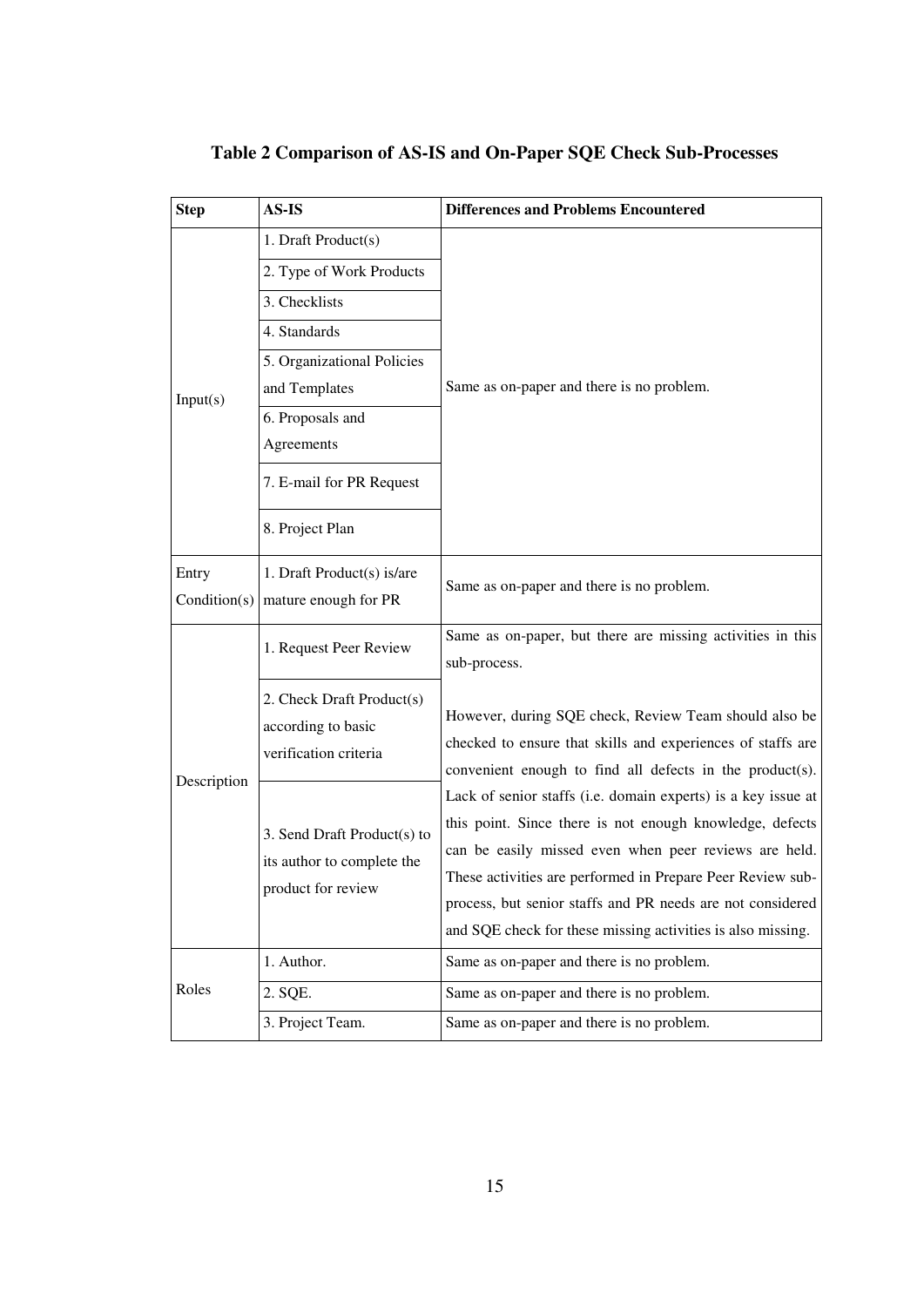|  | Table 2 (cont'd) |  |
|--|------------------|--|
|  |                  |  |

| <b>Step</b> | $AS$ -IS                   | <b>Differences and Problems Encountered</b> |
|-------------|----------------------------|---------------------------------------------|
| Output(s)   | 1. Draft Product(s)        | Same as on-paper and there is no problem.   |
|             | 2. Type of Work Products   |                                             |
|             | 3. Checklists              |                                             |
|             | 4. Standards               |                                             |
|             | 5. Organizational Policies |                                             |
|             | and Templates              |                                             |
|             | 6. Proposals and           |                                             |
|             | Agreements                 |                                             |
|             | 7. E-mail                  |                                             |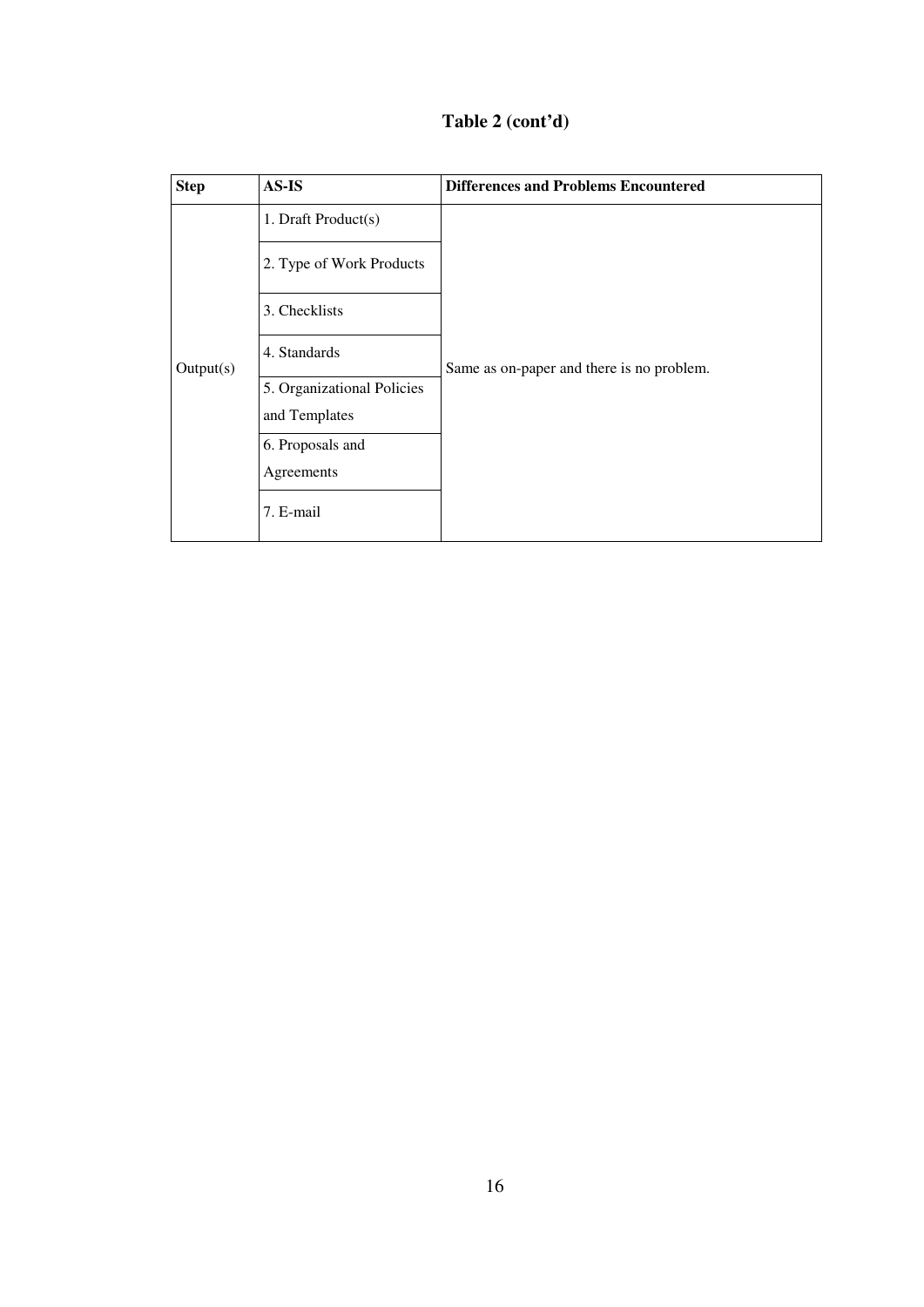#### **3.2.2 AS-IS Prepare Peer Review Sub-Process**

#### **3.2.2.1 Input(s)**

- 1. Project Plan.
- 2. Draft Product(s).
- 3. Standards.
- 4. Checklists.
- 5. Related Documents.
- 6. PR Report.

#### **3.2.2.2 Entry Condition(s)**

- 1. SQE check is complete.
- 2. PR package is ready.

#### **3.2.2.3 Description**

- 1. Scan Project Plan (to identify review team).
- 2. Establish Review Team.
- 3. Identify Peer Review time and location.
- 4. Identify Peer Review Package and related documents and take them under control.
- 5. Fill out Peer Review report.
- 6. Send Peer Review package to review team via e-mail.

#### **3.2.2.4 Roles**

- 1. SQE
- 2. Project Team
- 3. Review Team
- 4. Author

#### **3.2.2.5 Output(s)**

- 1. E-mail for PR.
- 2. PR folder (It includes PR Report, Draft Products, checklists, standards, and related documents).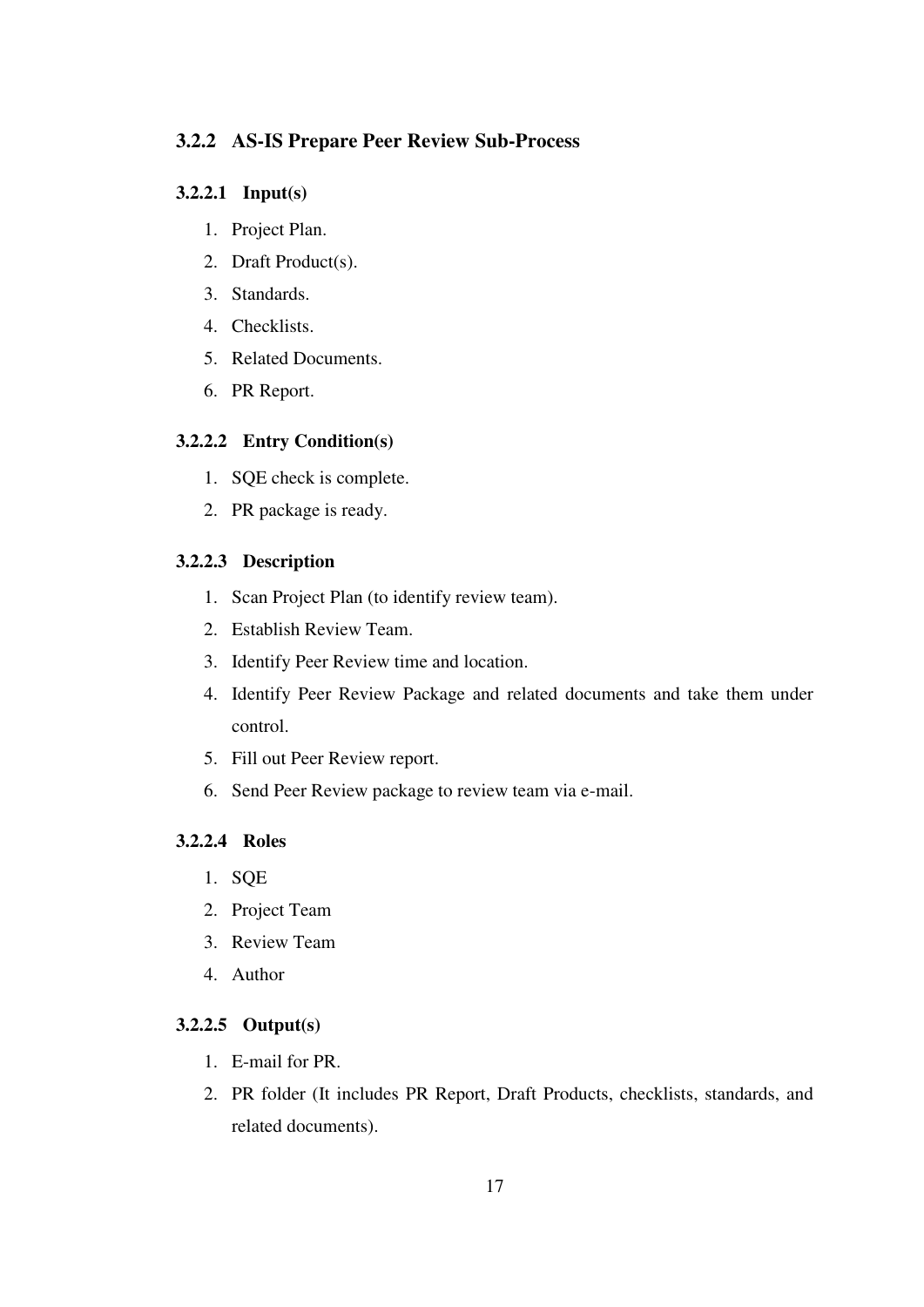## **3.2.2.6 Comparison of AS-IS and On-Paper Prepare Peer Review Sub-Processes**

Table 3 presents the differences and problems encountered with respect to On-Paper Prepare Peer Review Sub-process.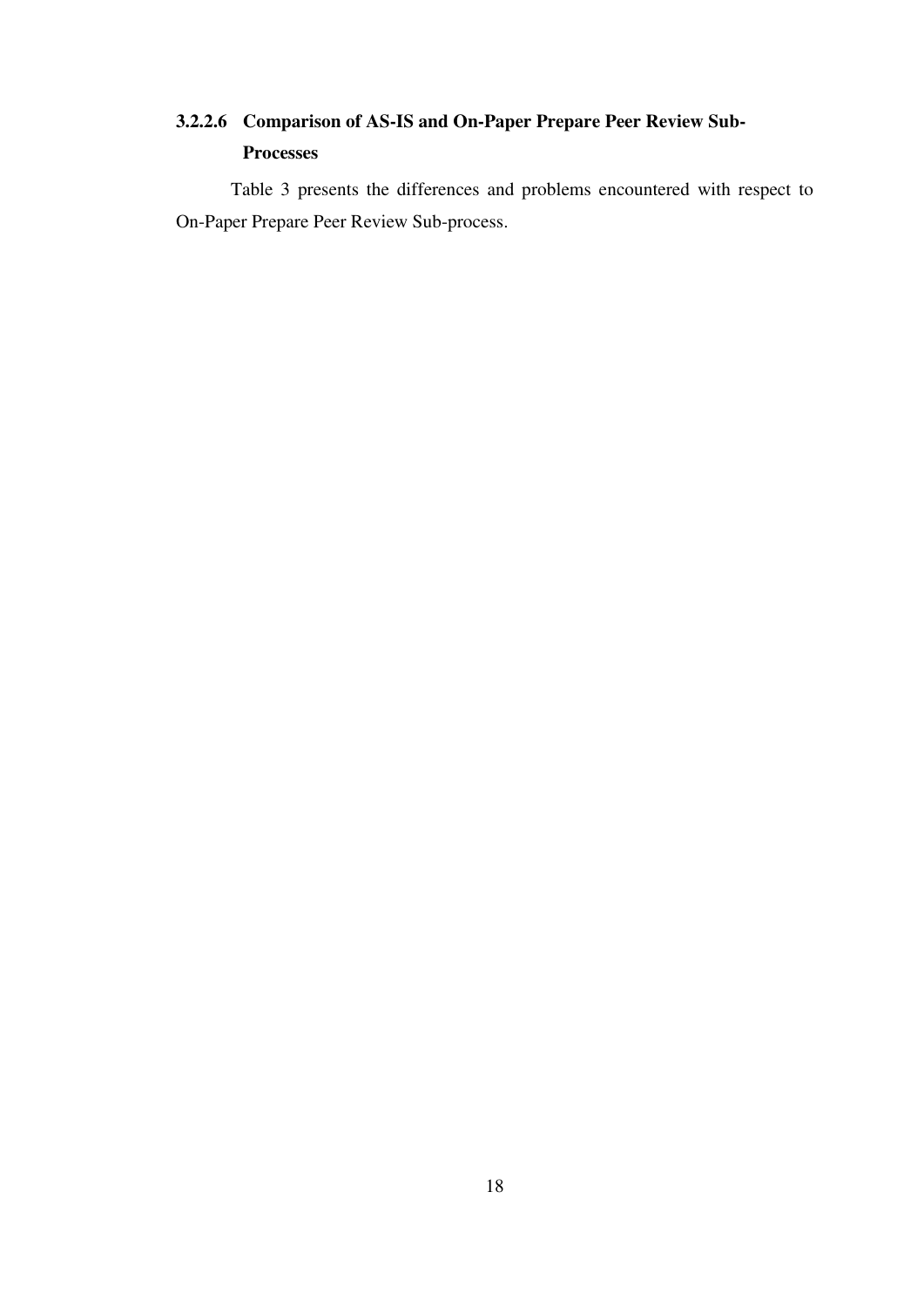## **Table 3 Comparison of AS-IS and On-Paper Prepare Peer Review Sub-**

## **Processes**

| <b>Step</b>           | AS-IS                                                                                             | <b>Differences and Problems Encountered</b>                                                                                                                                                                       |
|-----------------------|---------------------------------------------------------------------------------------------------|-------------------------------------------------------------------------------------------------------------------------------------------------------------------------------------------------------------------|
| Input(s)              | 1. Project Plan<br>2. Draft Product(s)<br>3. Standards<br>4. Checklists                           | Same as on-paper and there is no problem.                                                                                                                                                                         |
|                       | 5. Related Documents<br>6. PR Report                                                              | Same as on-paper and there is no problem, but this form is                                                                                                                                                        |
| Entry<br>Condition(s) | 1. SQE check is complete                                                                          | updated manually.<br>Same as on-paper and there is no problem.                                                                                                                                                    |
| Description           | 2. PR package is ready<br>1. Scan Project Plan (to<br>identify review team).                      | This activity should be performed in SQE Check sub-<br>process and senior staffs and PR needs should be<br>considered.<br>Also, Project Plan does not include reviewer list.                                      |
|                       | 2. Establish Review Team.                                                                         | This activity should be performed in SQE Check sub-<br>process and senior staffs and PR needs should be<br>considered.                                                                                            |
|                       | 3. Identify Peer Review<br>time and location.                                                     | This information is controlled manually and there is no<br>information to learn how many PR is performed at the<br>planned date and there is no repository.                                                       |
|                       | 4. Identify Peer Review<br>Package<br>and<br>related<br>documents and take them<br>under control. | Same as on-paper and there is no problem.                                                                                                                                                                         |
|                       | report.                                                                                           | 5. Fill out Peer Review This form is filled manually and copy-paste errors are<br>occurred.                                                                                                                       |
| Description           | Send<br>Peer<br>6.<br>package to review team via<br>mail.                                         | Review SQE preparation time is entered to one MS Office excel<br>sheet, but it is possible to specify that there can be missing<br>wrong data since this excel is not updated<br><sub>or</sub><br>simultaneously. |
|                       | 1. Author.                                                                                        | Same as on-paper and there is no problem.                                                                                                                                                                         |
| Roles                 | 2. SQE.                                                                                           | Same as on-paper and there is no problem.                                                                                                                                                                         |
|                       | 3. Project Team.                                                                                  | Same as on-paper and there is no problem.                                                                                                                                                                         |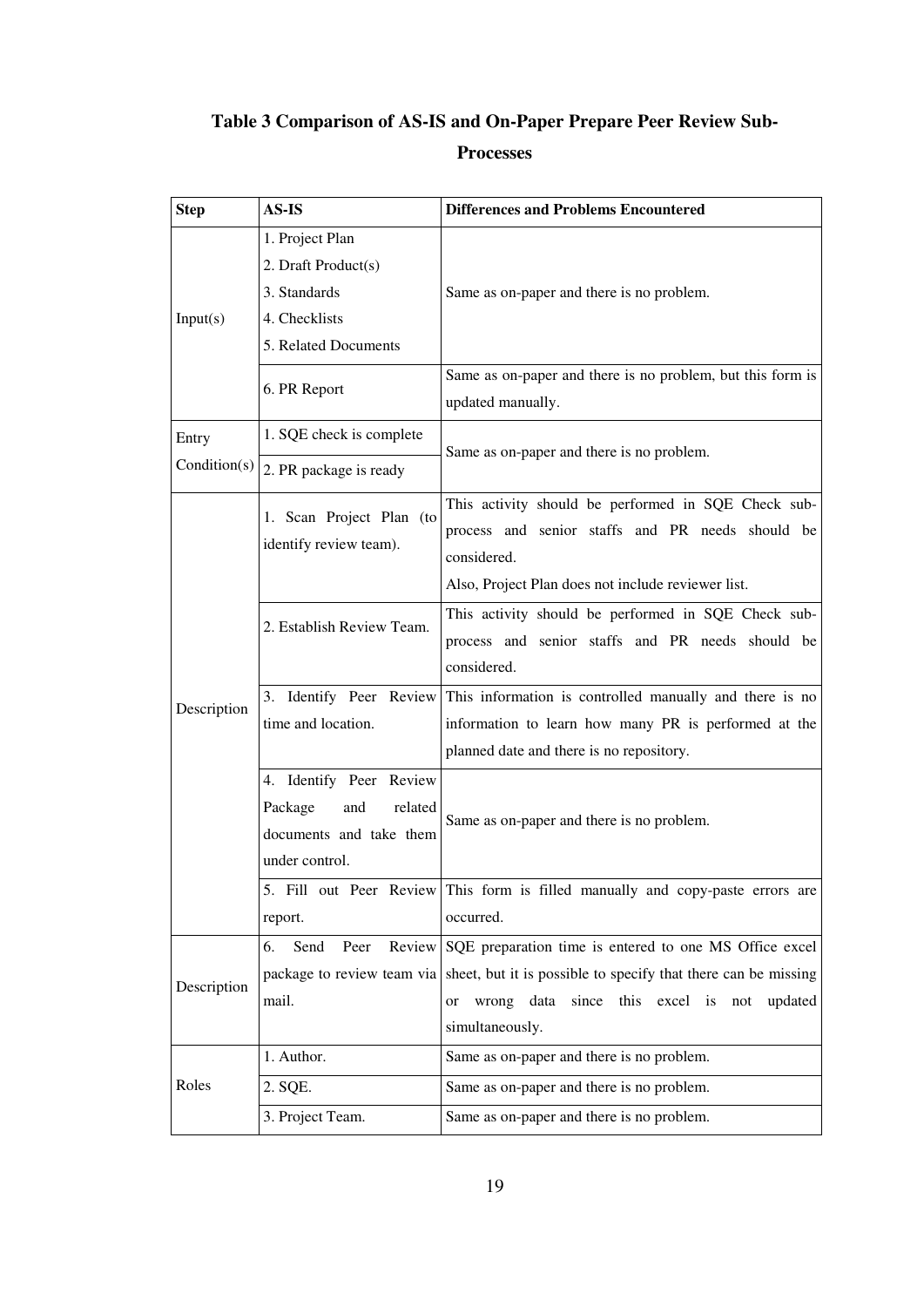### **Table 3 (cont'd)**

| <b>Step</b> | AS-IS                         | <b>Differences and Problems Encountered</b>             |
|-------------|-------------------------------|---------------------------------------------------------|
| Roles       | 4. Review Team.               | Review Team should be established in SQE Check sub-     |
|             |                               | process by considering senior staffs and PR needs.      |
| Output(s)   | 1. E-mail for PR              | E-mail is prepared manually and this can<br>cause       |
|             |                               | missing/wrong information about PR. Also, these e-mails |
|             |                               | are not stored anywhere except personal e-mails.        |
|             | 2. PR folder (It includes PR) |                                                         |
|             | Report, Draft Products,       |                                                         |
|             | checklists, standards, and    | Same as on-paper and there is no problem.               |
|             | related documents)            |                                                         |
|             |                               |                                                         |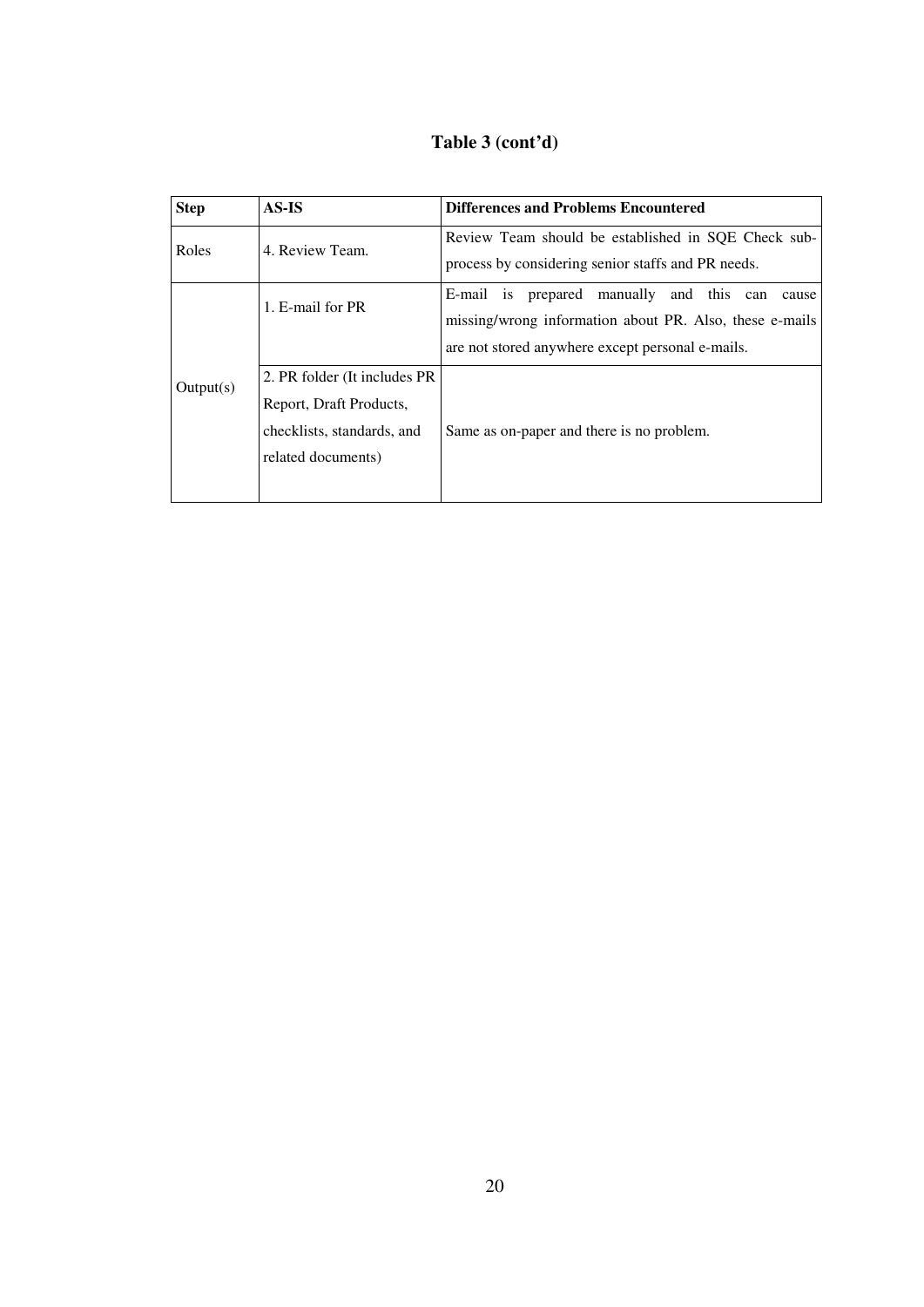## **3.2.3 AS-IS Individual Check Sub-Process**

## **3.2.3.1 Input(s)**

- 1. Draft Product(s).
- 2. Standards.
- 3. Checklists.
- 4. Related Documents.
- 5. PR Report.

## **3.2.3.2 Entry Condition(s)**

- 1. PR E-mail is taken and accepted.
- 2. PR package is ready.

## **3.2.3.3 Description**

- 1. Read PR E-mail and take information about PR.
- 2. Review the Draft Product(s).

#### **3.2.3.4 Roles**

1. Reviewer(s) (as a member of Review Team).

## **3.2.3.5 Output(s)**

1. Reviewers' comments.

## **3.2.3.6 Comparison of AS-IS and On-Paper Individual Check Sub-Processes**

The AS-IS Individual Check Sub-process and On-Paper Individual Check Sub-processes are presented in Table 4 together to see differences at a glance.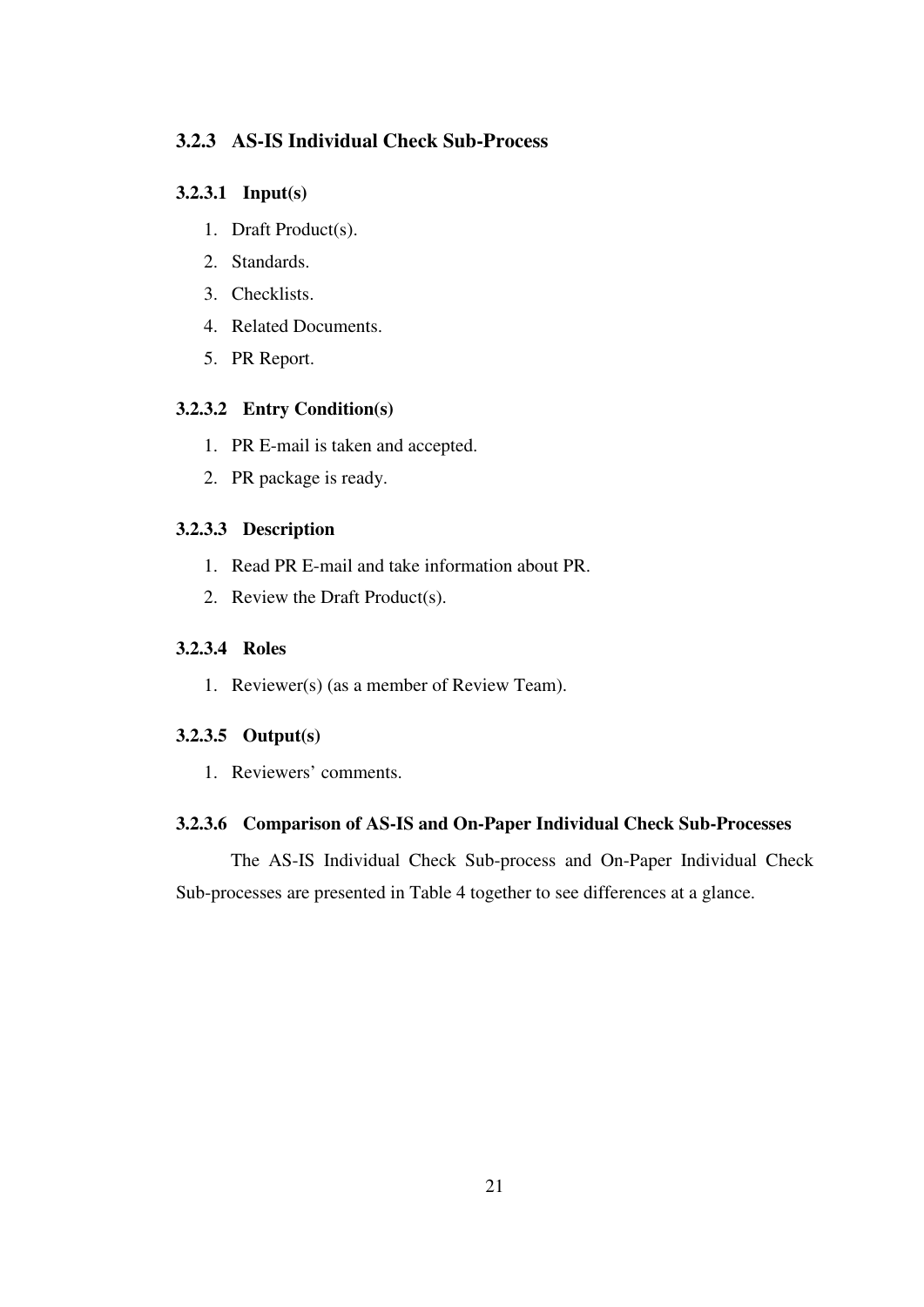| <b>Step</b>  | AS-IS                      | <b>Differences and Problems Encountered</b>                    |  |
|--------------|----------------------------|----------------------------------------------------------------|--|
|              | 1. Draft Product(s)        |                                                                |  |
| Input(s)     | 2. Standards               |                                                                |  |
|              | 3. Checklists              | Same as on-paper and there is no problem.                      |  |
|              | 4. Related Documents       |                                                                |  |
|              | 5. PR Report               |                                                                |  |
|              | 6. E-mail for PR           |                                                                |  |
| Entry        | 1. SQE check is complete   | Same as on-paper and there is no problem.                      |  |
| Condition(s) | 2. PR package is ready     |                                                                |  |
|              | 1. Read PR E-mail and take | Each member individually examines the Draft Product(s)         |  |
|              | information about PR       | against appropriate review checklists, applicable standards    |  |
|              |                            | prior to the review meeting according to their peer review     |  |
|              |                            | roles and responsibilities assigned and take their comments    |  |
|              |                            | in the Draft Product(s) to discuss in Peer Review Meeting.     |  |
|              |                            | There is a problem about reviewers' comments since             |  |
| Description  | 2. Review the Draft        | reviewers do not enter their comments anywhere. Also,          |  |
|              | Product(s)                 | some of reviewers' comments are forgotten during PR and        |  |
|              |                            | PR Meeting takes long time.                                    |  |
|              |                            | In addition, Review time is entered to one MS Office excel     |  |
|              |                            | sheet, but it is possible to specify that there can be missing |  |
|              |                            | wrong data since this excel is not updated<br>or               |  |
|              |                            | simultaneously.                                                |  |
| Roles        | 1. Reviewers               | Review Team should be established in SQE Check sub-            |  |
|              |                            | process by considering senior staffs and PR needs.             |  |
|              |                            | There is no special method for preparation of reviewers'       |  |
| Output(s)    | 1. Reviewers' comments     | comments and as a result, these comments are not kept          |  |
|              |                            | anywhere.                                                      |  |

# **Table 4 Comparison of AS-IS and On-Paper Individual Check Sub-Processes**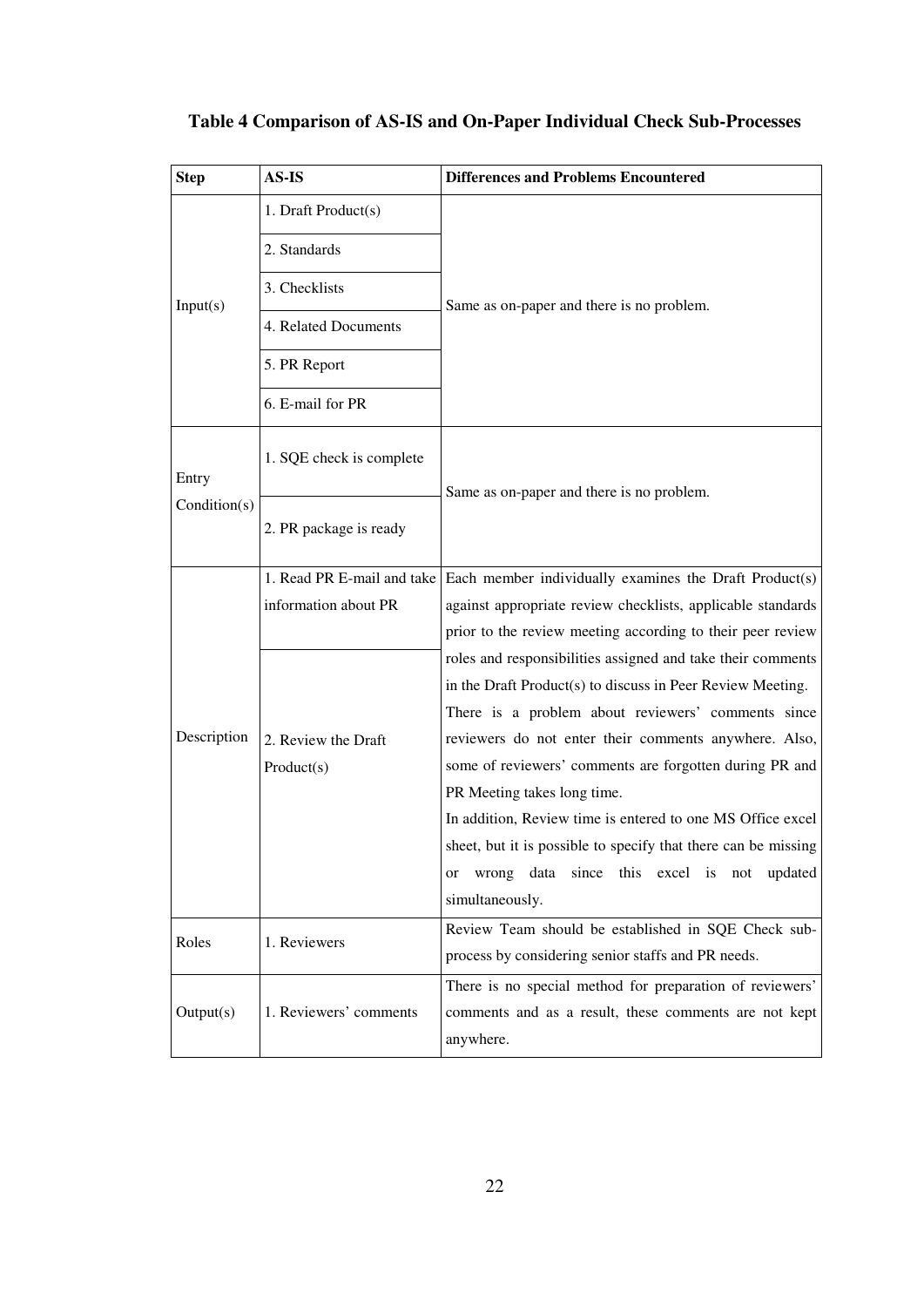## **3.2.4 AS-IS Internal Review Meeting Sub-Process**

## **3.2.4.1 Input(s)**

- 1. Draft Product(s).
- 2. Standards.
- 3. Checklists.
- 4. Related Documents.
- 5. PR Report.
- 6. Reviewers' Comments (hard copy or soft copy).

## **3.2.4.2 Entry Condition(s)**

- 1. Individual Check is completed.
- 2. Peer Review is ready at PR time.

## **3.2.4.3 Description**

- 1. Check whether Peer Review is ready or not at PR time.
- 2. Postpone/Cancel Peer Review Meeting.
- 3. Start Peer Review Meeting.
- 4. Write total preparation effort to PR Report.
- 5. Review Reviewers' comments and investigate action items.
- 6. Write action items to Action Item (AI) Form.
- 7. Conclude the PR Meeting.
- 8. Update PR Report.
- 9. Save and Exit.

## **3.2.4.4 Roles**

- 1. SQE.
- 2. Author.
- 3. Reviewer(s) (as a member of Review Team).

## **3.2.4.5 Output(s)**

- 1. PR Report.
- 2. AI form.
- 3. Exit Decision.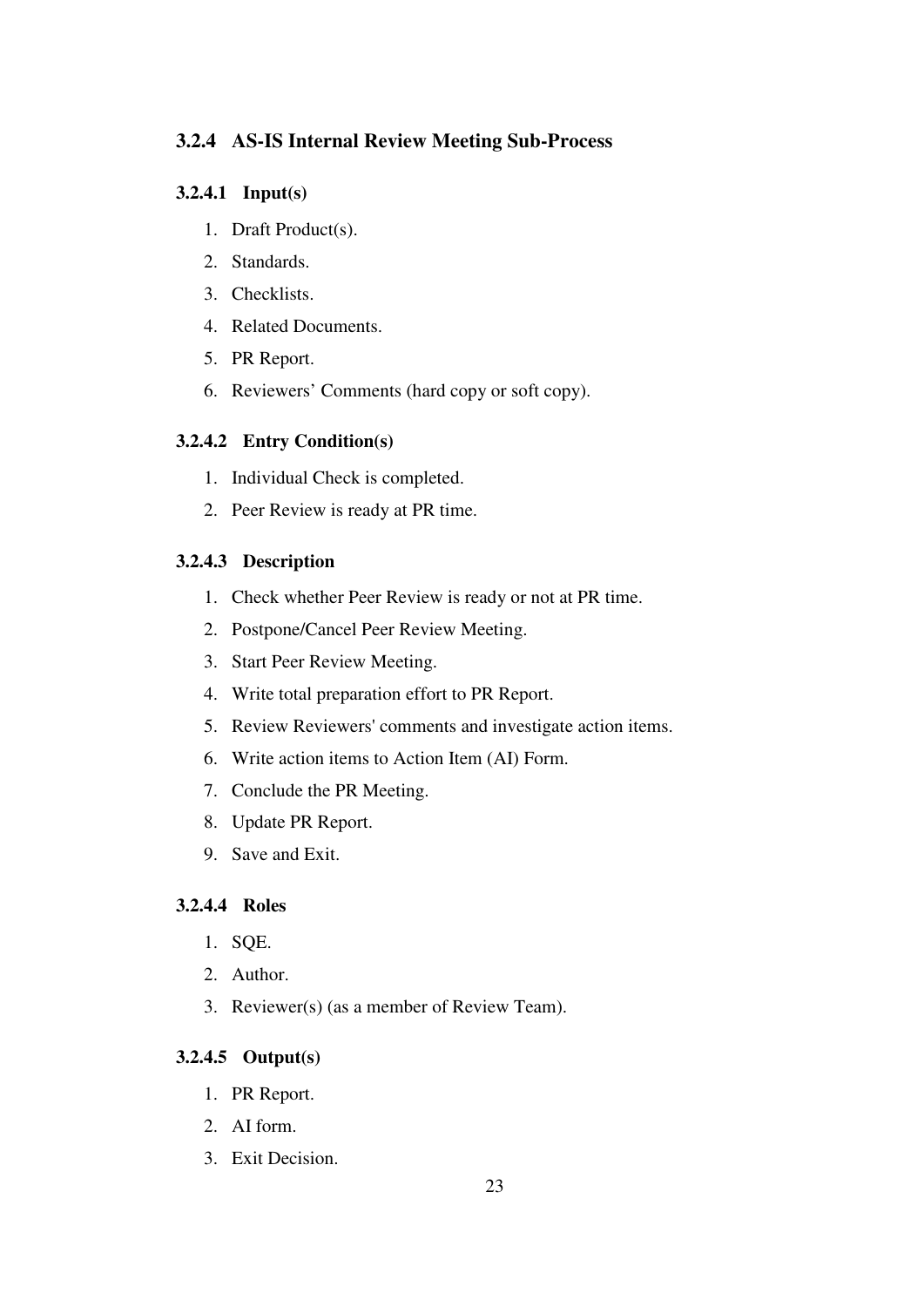## **3.2.4.6 Comparison of AS-IS and On-Paper Internal Review Meeting Sub-Processes**

AS-IS sub-process is presented in Table 5 together with on-paper processes to see differences and problems at a glance.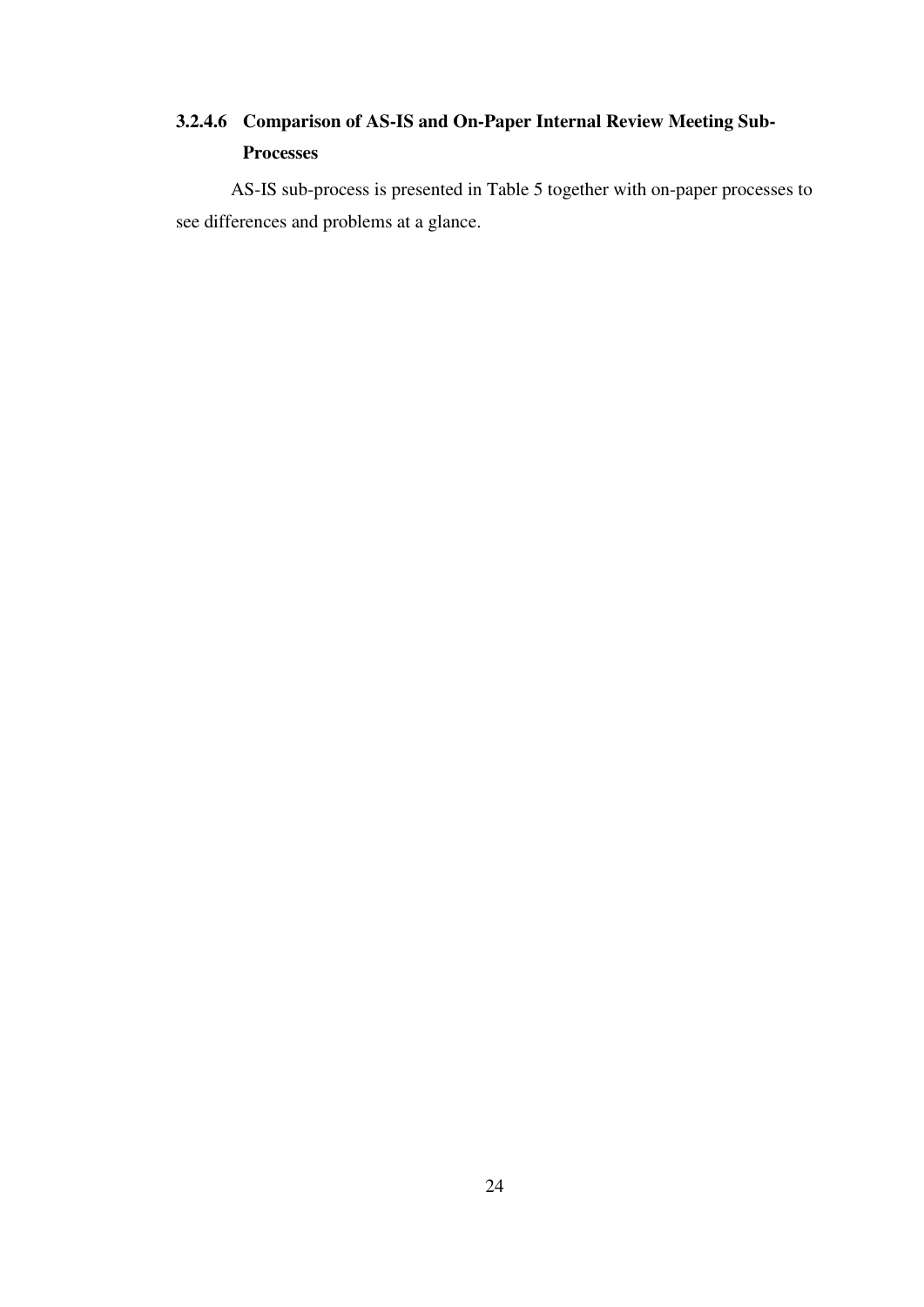# **Table 5 Comparison of AS-IS and On-Paper Internal Review Meeting Sub-**

## **Processes**

| <b>Step</b>  | <b>AS-IS</b>                                                  | <b>Differences and Problems Encountered</b>                                                                                                                                                                                                                                            |  |  |
|--------------|---------------------------------------------------------------|----------------------------------------------------------------------------------------------------------------------------------------------------------------------------------------------------------------------------------------------------------------------------------------|--|--|
|              | 1. Draft Product(s)                                           |                                                                                                                                                                                                                                                                                        |  |  |
| Input(s)     | 2. Standards                                                  |                                                                                                                                                                                                                                                                                        |  |  |
|              | 3. Checklists                                                 | Same as on-paper and there is no problem.                                                                                                                                                                                                                                              |  |  |
|              | 4. Related Documents                                          |                                                                                                                                                                                                                                                                                        |  |  |
|              | 5. PR Report                                                  |                                                                                                                                                                                                                                                                                        |  |  |
|              | 6. Reviewers' Comments<br>(hard copy or soft copy)            | Same as on-paper, but reviewers' comments are prepared<br>as either hard copy or soft copy, but they are not stored.                                                                                                                                                                   |  |  |
| Entry        | 1. Individual Check is<br>completed                           | Same as on-paper and there is no problem.                                                                                                                                                                                                                                              |  |  |
| Condition(s) | 2. Peer Review is ready at<br>PR time                         |                                                                                                                                                                                                                                                                                        |  |  |
|              | 1. Check whether Peer<br>Review is ready or not at<br>PR time | Same as on-paper and there is no problem.                                                                                                                                                                                                                                              |  |  |
|              | 2. Postpone/Cancel Peer<br><b>Review Meeting</b>              | Same as on-paper and there is no problem.                                                                                                                                                                                                                                              |  |  |
|              | 3.<br><b>Start</b><br>Review<br>Peer<br>Meeting               | Same as on-paper and there is no problem.                                                                                                                                                                                                                                              |  |  |
| Description  | 4. Write total preparation<br>effort to PR Report             | Total preparation effort is entered, but it is possible to<br>specify that there can be missing or wrong data since effort<br>is not recorded simultaneously.<br>Also, all metrics are entered to different documents and it<br>is really difficult to manage and maintain these data. |  |  |
|              | 5. Review Reviewers'                                          | It is very hard to define AIs since all documents are                                                                                                                                                                                                                                  |  |  |
|              | comments and investigate<br>action items                      | examined carefully during PR Meeting. Discussions take<br>long time.                                                                                                                                                                                                                   |  |  |
|              | 6. Write action items to AI<br>Form                           | All AIs are discussed during PR Meeting and discussions<br>takes long time.                                                                                                                                                                                                            |  |  |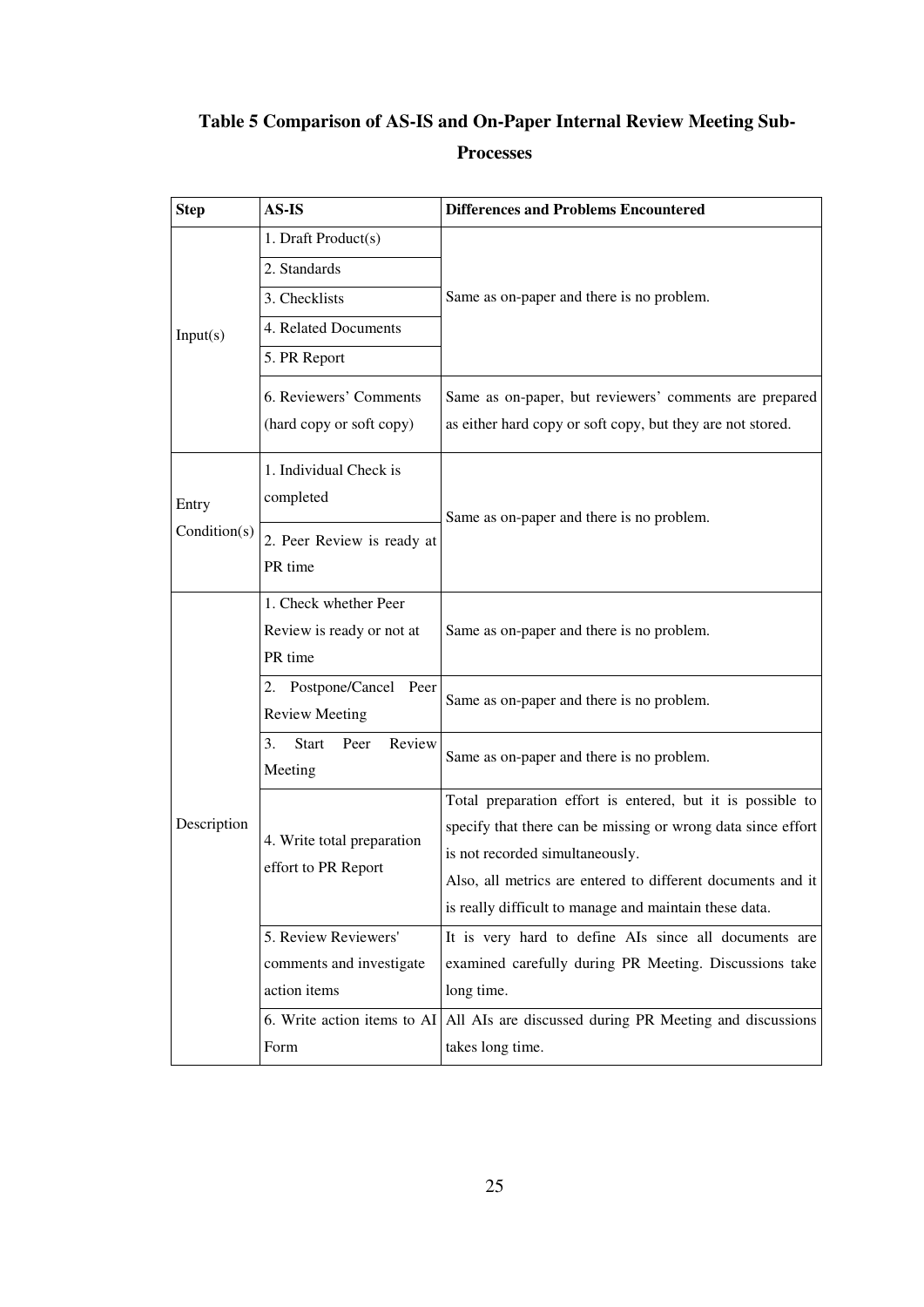## **Table 5 (cont'd)**

| <b>Step</b> | AS-IS                         | <b>Differences and Problems Encountered</b>                                    |  |
|-------------|-------------------------------|--------------------------------------------------------------------------------|--|
| Description | 7. Conclude the PR<br>Meeting | Same as on-paper and there is no problem.                                      |  |
|             | 8. Update PR Report           | PR Report is updated manually and updates can be forgotten.                    |  |
|             | 9. Save and Exit              | Same as on-paper and there is no problem.                                      |  |
|             | 1. Author.                    | Same as on-paper and there is no problem.                                      |  |
| Roles       | 2. SQE.                       | Same as on-paper and there is no problem.                                      |  |
|             | 4. Review Team.               | Same as on-paper and there is no problem.                                      |  |
|             | 1. PR Report                  | Same as on-paper and there is no problem. (This form is<br>prepared manually.) |  |
| Output(s)   | 2. AI form                    | Same as on-paper and there is no problem. (This form is<br>prepared manually.) |  |
|             | 3. Exit Decision              | Same as on-paper and there is no problem.                                      |  |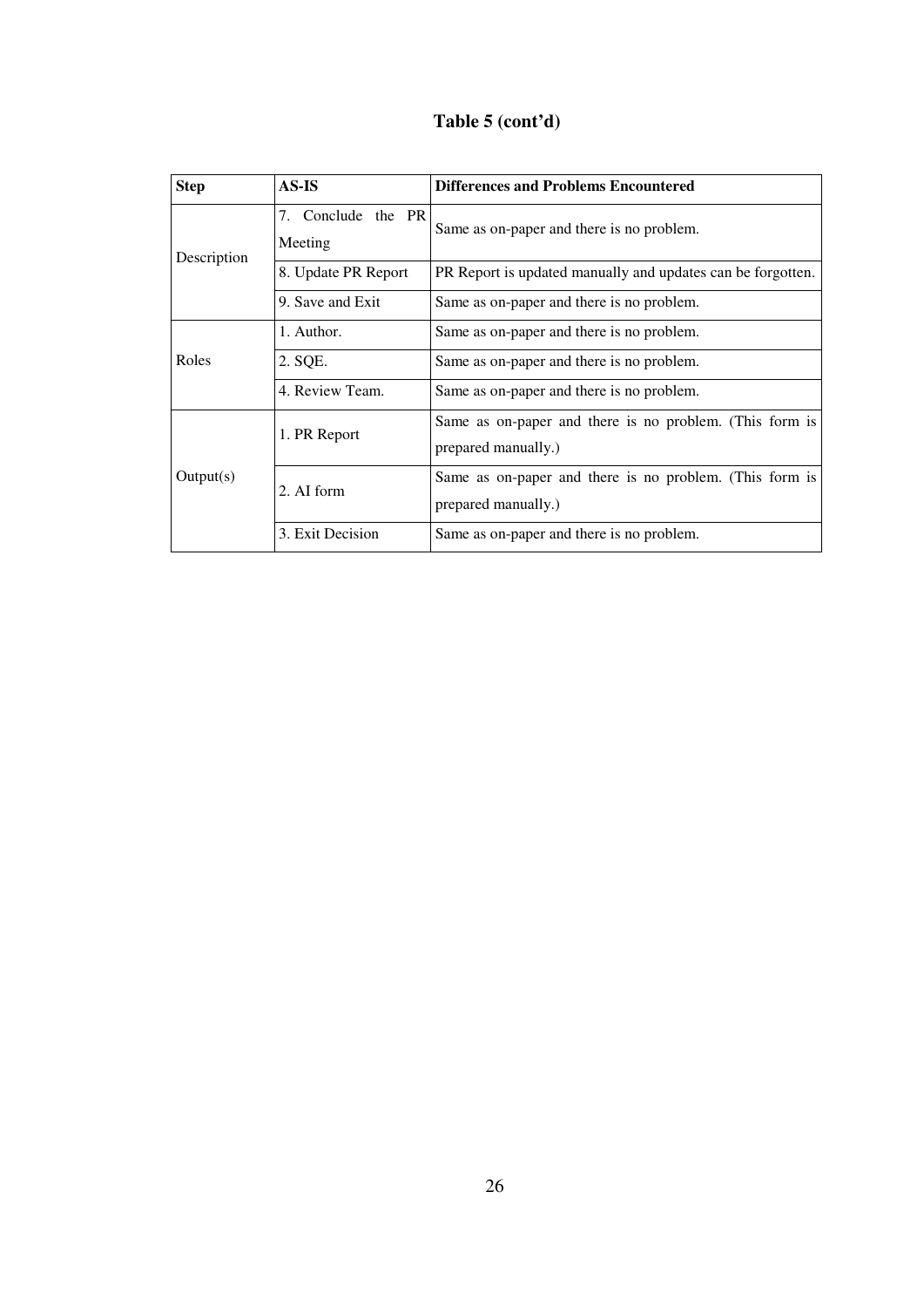## **3.2.5 AS-IS Peer Review Closure Sub-Process**

## **3.2.5.1 Input(s)**

- 1. Draft Product(s).
- 2. Updated Product(s).
- 3. AI Form.
- 4. PR Report.

## **3.2.5.2 Entry Condition(s)**

1. Author updates the Draft Product(s) according to AI taken during PR and Updated Product(s) is/are ready for AI check.

### **3.2.5.3 Description**

- 1. Take Updated Product(s) according to action items from author.
- 2. Check Updated Product(s) by comparing Draft Product(s) and Updated Product(s).
- 3. Update AI Form and PR Report.
- 4. Close PR and Send Updated Product to release.
- 5. Investigate issues or new AIs to identify action.
- 6. Send Updated Product(s) to author to update.

## **3.2.5.4 Roles**

- 1. SQE.
- 2. Author.

### **3.2.5.5 Output(s)**

- 1. Updated Product(s).
- 2. Signed AI Form and PR Report.

## **3.2.5.6 Comparison of AS-IS and On-Paper Peer Review Closure Sub-Processes**

 AS-IS and On-Paper sub-processes are given together in Table 6 to see differences and problems.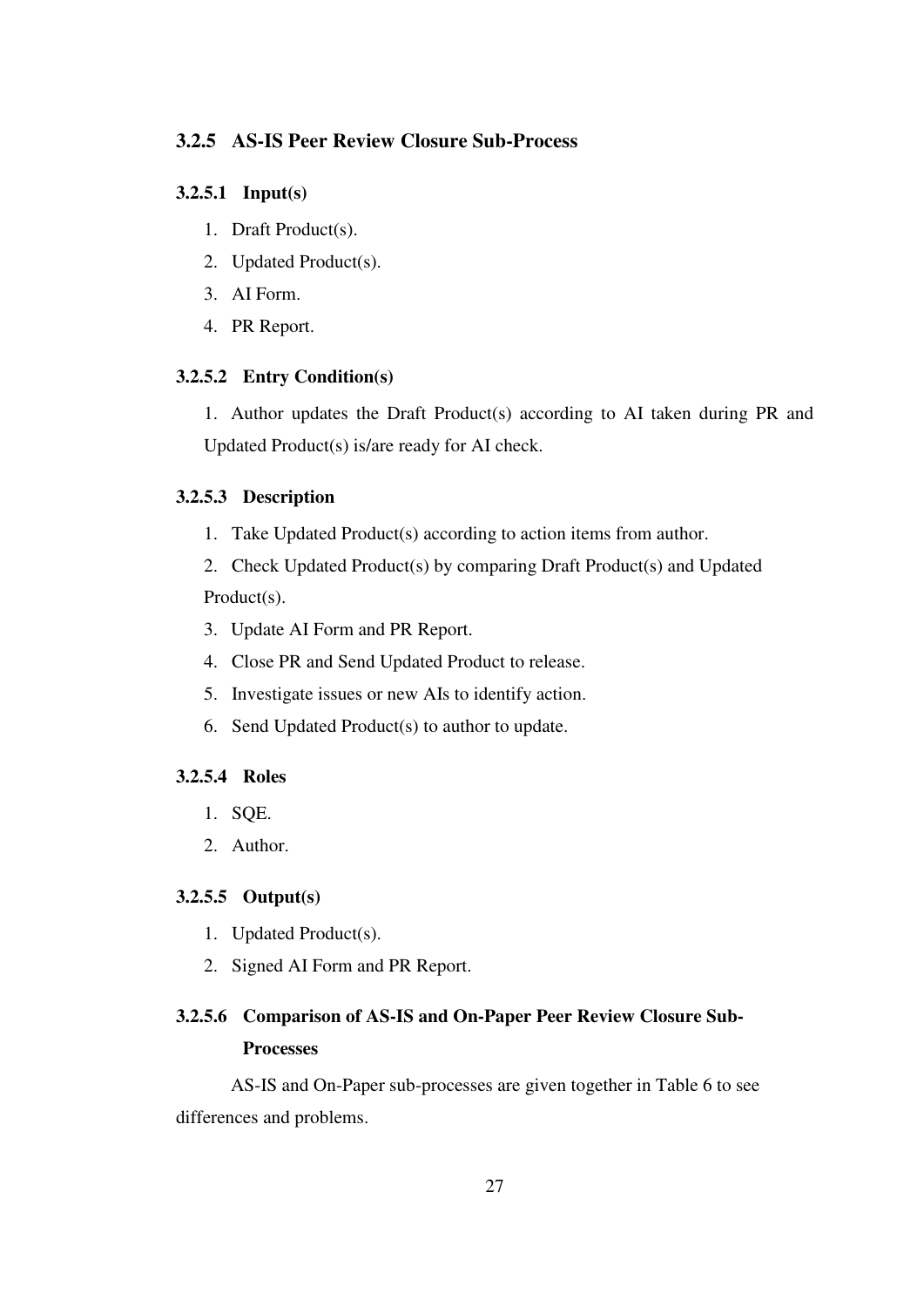# **Table 6 Comparison of AS-IS and On-Paper Peer Review Closure Sub-**

## **Processes**

| <b>Step</b>  | AS-IS                             | <b>Differences and Problems Encountered</b>               |  |
|--------------|-----------------------------------|-----------------------------------------------------------|--|
|              | 1. Draft Product(s)               | Same as on-paper and there is no problem.                 |  |
| Input(s)     | 2. Updated Product(s)             |                                                           |  |
|              | 3. AI Form                        |                                                           |  |
|              | 4. PR Report                      |                                                           |  |
|              | Author updates the Draft          |                                                           |  |
| Entry        | Product(s) according to AI        |                                                           |  |
| Condition(s) | taken during PR and               | Same as on-paper and there is no problem.                 |  |
|              | Updated Product(s) is/are         |                                                           |  |
|              | ready for AI check                |                                                           |  |
|              | 1. Take Updated Product(s)        |                                                           |  |
|              | according to action items         | Same as on-paper and there is no problem.                 |  |
|              | from author                       |                                                           |  |
|              | 2. Check Updated                  |                                                           |  |
|              | Product(s) by comparing           |                                                           |  |
|              | Draft Product(s) and              | Same as on-paper and there is no problem.                 |  |
|              | <b>Updated Product(s)</b>         |                                                           |  |
|              | 3. Update AI Form and AI          | Same as on-paper and there is no problem, but these forms |  |
| Description  | Report                            | are updated manually.                                     |  |
|              | 4. Close PR and Send              | PR is closed from hard copy records and Author update     |  |
|              |                                   | time and SQE closure time are missing or there can be     |  |
|              | <b>Updated Product to release</b> | wrong data since this data is not updated simultaneously. |  |
|              | 5. Investigate issues or new      | Same as on-paper and there is no problem.                 |  |
|              | AIs to identify action            |                                                           |  |
|              | 6. Send Updated Product(s)        | Same as on-paper and there is no problem.                 |  |
|              | to author to update               |                                                           |  |
| Roles        | 1. Author.                        | Same as on-paper and there is no problem.                 |  |
|              | 2. SQE.                           | Same as on-paper and there is no problem.                 |  |
|              | 1. Updated Product(s)             | Same as on-paper and there is no problem.                 |  |
| Output(s)    | 2. Signed AI Form and PR          | Same as on-paper and there is no problem. (This form is   |  |
|              | Report                            | prepared manually.)                                       |  |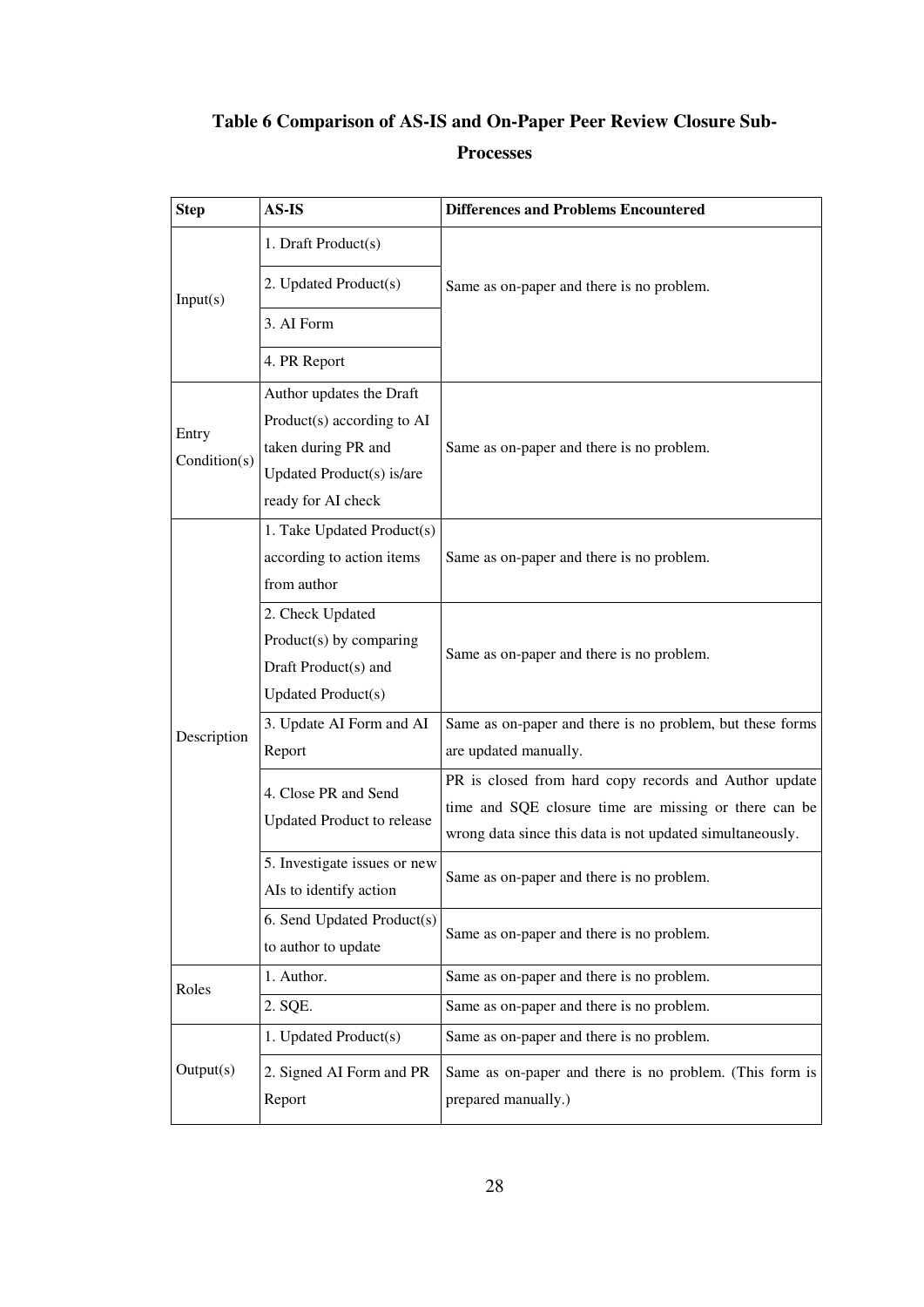# **3.3 IMPROVEMENT SUGGESTIONS BASED ON THE ASSESSMENT OF THE AS-IS PROCESS**

In this section, improvement suggestions based on the assessment of the AS-IS Process will be presented. The reasons for improvement suggestions are also discussed. We can summarize these reasons as follows:

## **1. Reasons based on the internal review meeting time:**

In the internal review meeting of the peer review, all reviewers go through their comments and serve them to peer review participants. At this point, there is a problem between the reviewers' comments and the transformation of these comments to action items. It is observed that reviewers' comments are not checked by the author before the internal review meeting. So, peer review participants discuss each comment of the reviewers and take appropriate action items in internal review meeting. For these reasons, discussions take a long time.

## **2. Reasons based on the size of the product(s) to be reviewed:**

When the size of the product(s) to be reviewed is increased, it is observed that efficiency of the individual check and peer review is decreased. For this reason, defect removal may not be performed and product(s) are released with defects.

In addition the internal review meeting time is also related with the size of the peer review package. When the size of the product is increased, the internal review meeting takes a long time.

## **3. Reasons based on maturity of the products:**

The peer review is requested by development team. Before PR request team lead must be sure that product(s) to be reviewed is/are mature enough for peer review.

Immature product(s) cause inefficient peer reviews which means missing efforts, money and poor quality work products.

## **4. Reasons based on lack of senior staff as a reviewer:**

During peer reviews, it was suggested that each PR was performed for one author's products to increase the defect removal. For this way, every reviewer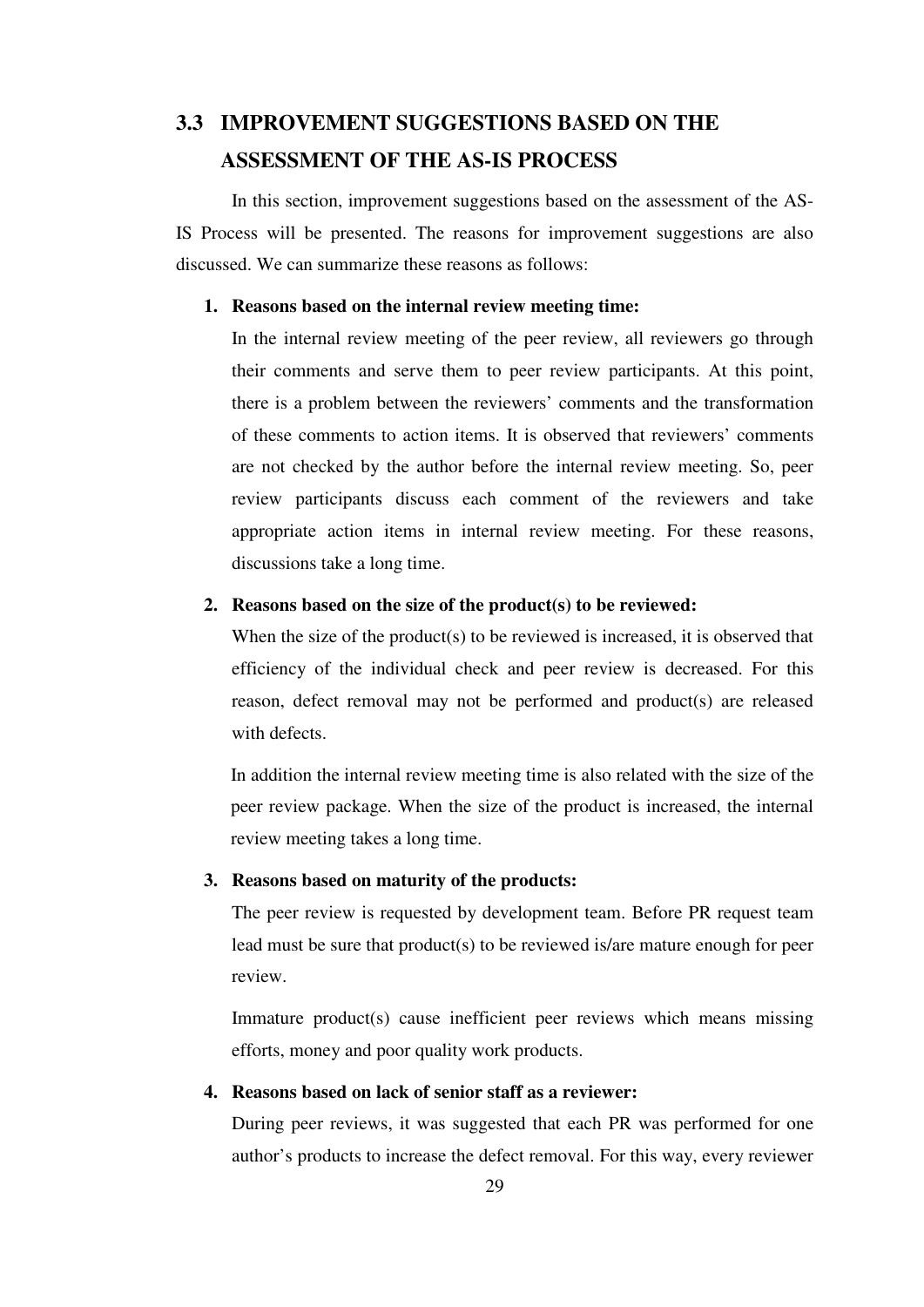took attention to one method and possible continuing defects made by author. After peer reviews were closed, the products were released. Then, it was observed that Software Change Requests were opened to remove remaining defects in the products. At this point, it was investigated and the results were observed: Some major defects were not found during peer reviews depending on the lack of domain knowledge, project scope, and experience of the reviewers which resulted with reworks.

## **5. Reasons based on lack of peer review process training:**

In so many project it was observed that staff learns their work performing them without any training. It caused not to develop the skills and knowledge of the staff. The trainings are the one of the important part of the process to implement them. During implementation of the process, everyone must know what they do. Trainings also provide the staff better learning and better implementation.

## **6. Reasons based on collected metrics:**

In the process model of the AS-IS process (refer to Appendix B) it is observed that the metric for the peer review process is trying to be collected, but all of them are tracked in hard copy and there is no standard way to collect this metric. So, evaluation of these data cannot be performed efficiently.

# **7. Based on the records prepared manually and kept as hard copy records:**  As a result of peer reviews, PR Report and AI Form are constituted. These forms are prepared manually and they do not have any version information. So, these records should be updated automatically.

Process improvement studies have been started to solve these problems. As a first step process document and the current implementation of the process have investigated. At this point interviews and negotiations have been performed with staffs who apply this process on their projects. Then, the results were shared with senior staffs and the improvement suggestions have been gathered.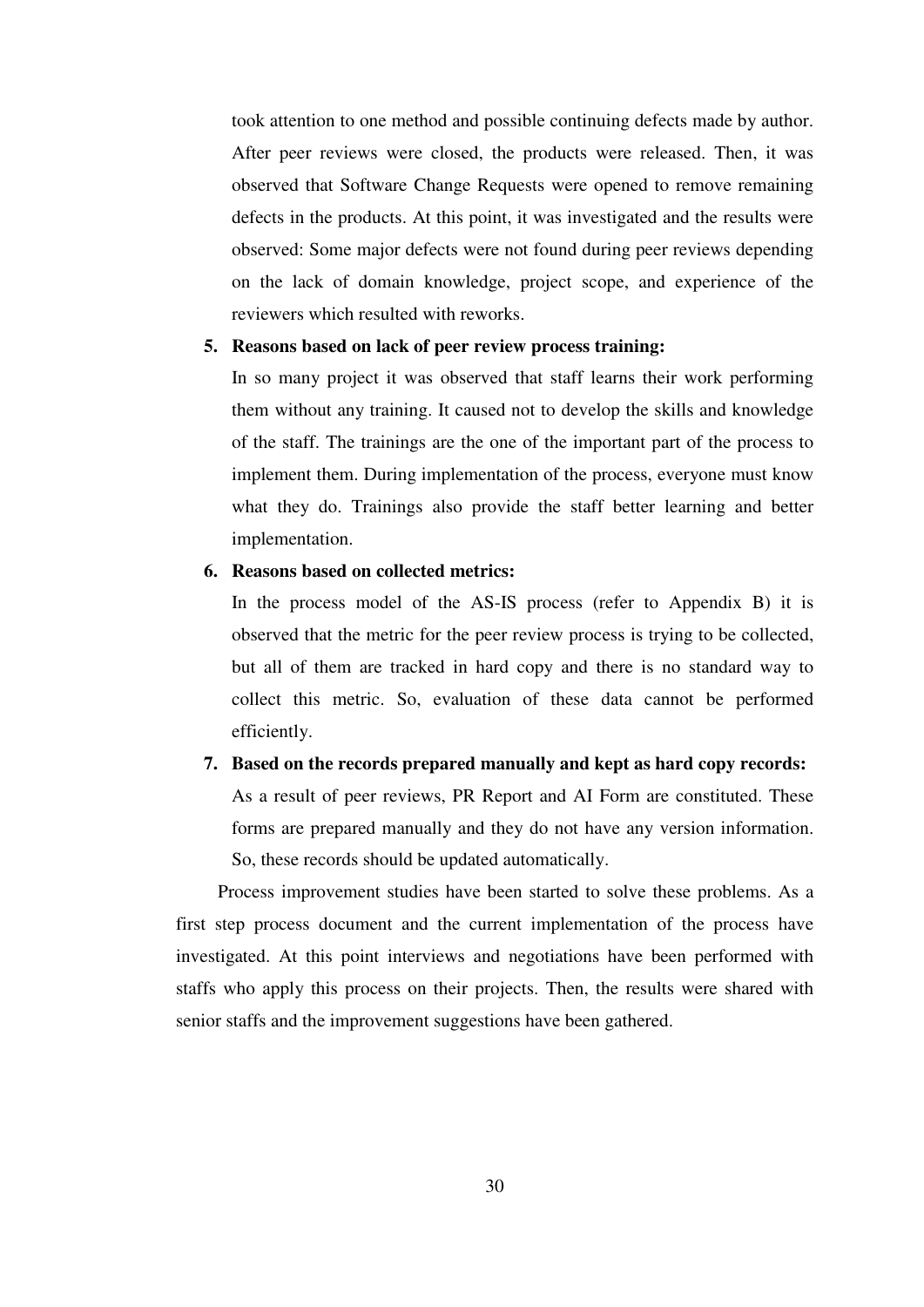The fundamental suggestions for a better peer review process, compiled by interviewing the senior staff including the author are as given below:

Suggestion for Internal Review Meeting time:

The company specific PR Tool should be generated and used for peer reviews. Using this PR Tool, reviewers enter their comments during individual check before the internal review meeting. Then, the author of the product checks the reviewers' comments and give his/her responses to each comment including decision options which are "Agree", "Disagree", "Duplicate", and "Investigate and Discuss in Peer Review". Also, reviewers check the responses of the author before internal review meeting. This phase shall be the pre-requisite for Internal Review Meeting subprocess. Consequently discussions shall only be performed between reviewer who owns the comment and the author before PR meeting.

## **1. Suggestion for the size of the product(s) to be reviewed:**

The peer review is requested by project team. At this point, team leader should consider the size of the product to be reviewed negotiating the author of the product. Therefore, individual check is performed efficiently by reviewers.

## **2. Suggestion for the size of the product(s) to be reviewed:**

The peer review is requested by project team. At this point, team leader should consider the size of the product to be reviewed negotiating the author of the product. Therefore, individual check is performed efficiently by reviewers.

## **3. Suggestion for the maturity of the products:**

The informal reviews should be performed to evaluate the products, in order to decrease the number of defects that have to be found in peer reviews and make the products mature. The major objectives are to:

- Find defects in earlier phase.
- Improve the products,
- Consider alternative implementations, and
- Evaluate conformance to standards and specifications.

Even informal reviews are not obligatory, they may be held at any stage of development of tests to take early precautions. It is suggested to be held for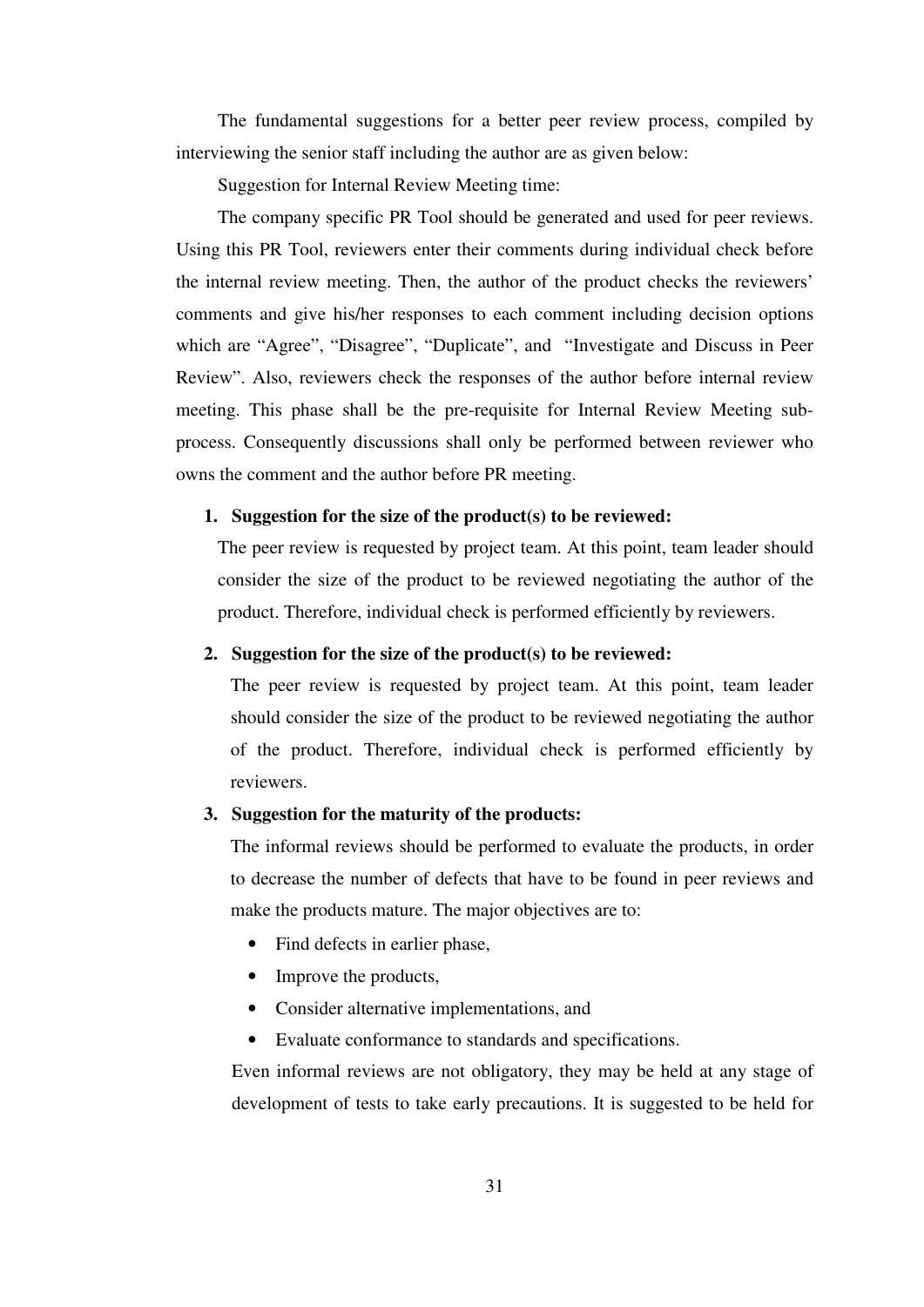complex products, new team participants and sharing ideas, knowledge and experience.

## **4. Suggestion for senior staff as a reviewer:**

After PR is requested, reviewers are identified. At this point according to characteristics of the products to be reviewed, senior staff should be chosen as a reviewer considering their knowledge about project domain, project scope, engineering, etc.

## **5. Suggestion for the peer review process training:**

Peer Review Process should be introduced to project staffs before they perform the process to achieve the objective of the peer review.

## **6. Suggestion for collected metrics:**

The company specific PR Tool should be generated and this tool should provide an infrastructure to collect PR related metrics. Therefore, peer review process can be evaluated according to collected metrics and the weakness and powerful points of the process can be recognized.

## **7. Suggestion for the peer review records:**

PR records should be prepared and kept automatically. At this point, PR Tool should be used at each sub-process of the peer review process. AI Form and PR Report shall be prepared, updated, and kept using PR Tool and its database. Also, reviewers' comments and author's responses prepared, entered and updated using PR Tool shall be kept by PR Tool and its database.

# **3.4 MEASUREMENTS FOR AS-IS PROCESS AND METRIC BASED IMPROVEMENT SUGGESTIONS**

In this section, the SG metrics values will be presented for AS-IS Process. Measurement details of the activities of the AS-IS Peer Review Process are given in APPENDIX E.

Metric-Based suggestions for the improvement of Peer Review Process will also be presented in this section.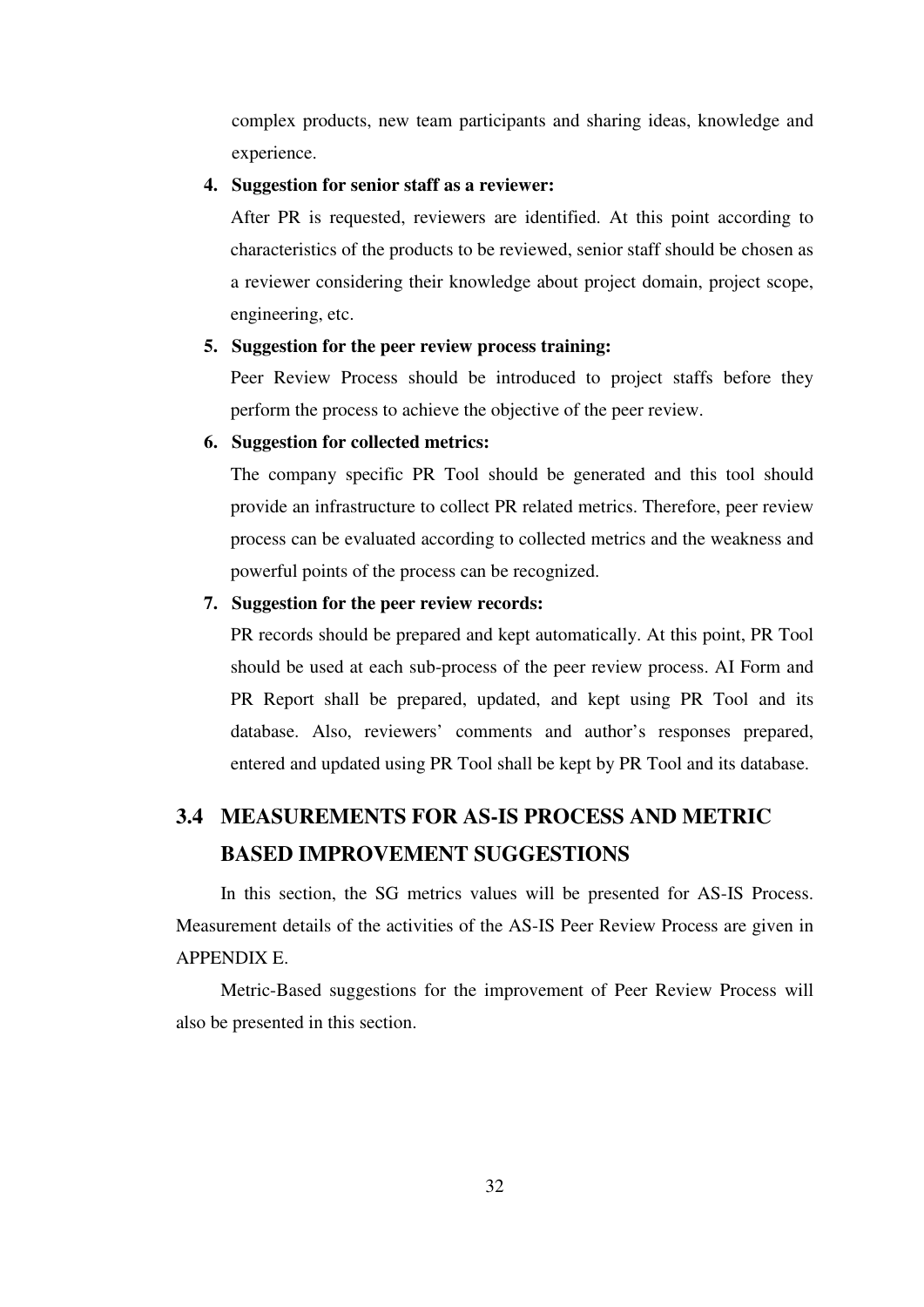# **3.4.1 Measurements and Improvement Suggestions for AS-IS SQE Check Sub-Process**

In this section, suggestions for the improvement of SQE Check sub-process, based on SG metrics, will be presented considering measurement results which are given in Table 7.

| <b>Metrics</b>                    | <b>AS-IS SQE Check Sub-Process</b> |  |
|-----------------------------------|------------------------------------|--|
|                                   | (Number of activity $= 3$ )        |  |
|                                   | $X(1) = 1 / 3 = 0.33$              |  |
| Complexity                        | $X(2) = 0 / 3 = 0$                 |  |
|                                   | $X(3) = 1 / 3 = 0.33$              |  |
| Coupling                          | $X = 1/3 = 0.33$                   |  |
| Failure Avoidance                 | $X = 1 / 3 = 0.33$                 |  |
| Restorability                     | $X = 0/3 = 0$                      |  |
| <b>Restoration Effectiveness</b>  | $X = 0/3 = 0$                      |  |
| <b>Functional Adequacy</b>        | $X = 3 / 3 = 1$                    |  |
| <b>Functional Completeness</b>    | $X = 1 - 0/3 = 1$                  |  |
| IT Usage                          | $X = 3/3 = 1$                      |  |
| <b>IT Density</b>                 | $X = 9/9 = 1$                      |  |
| Computational Accuracy            | $X = 3 / 3 = 1$                    |  |
| Data Exchangeability              | $X = 1 / 1 = 1$                    |  |
| <b>Access Auditability</b>        | $X = 3 / 3 = 1$                    |  |
| Functional Understandability      | $X = 3/3 = 1$                      |  |
| <b>Completeness Documentation</b> | $X = 3/3 = 1$                      |  |
| <b>Input Validity Checking</b>    | $X = 2/3 = 0.67$                   |  |
| Undoability                       | $X = 0 / 3 = 0$                    |  |
| <b>Attractive Interaction</b>     | $X = 3/3 = 1$                      |  |

## **Table 7 Measurements for the AS-IS SQE Check Sub-Process**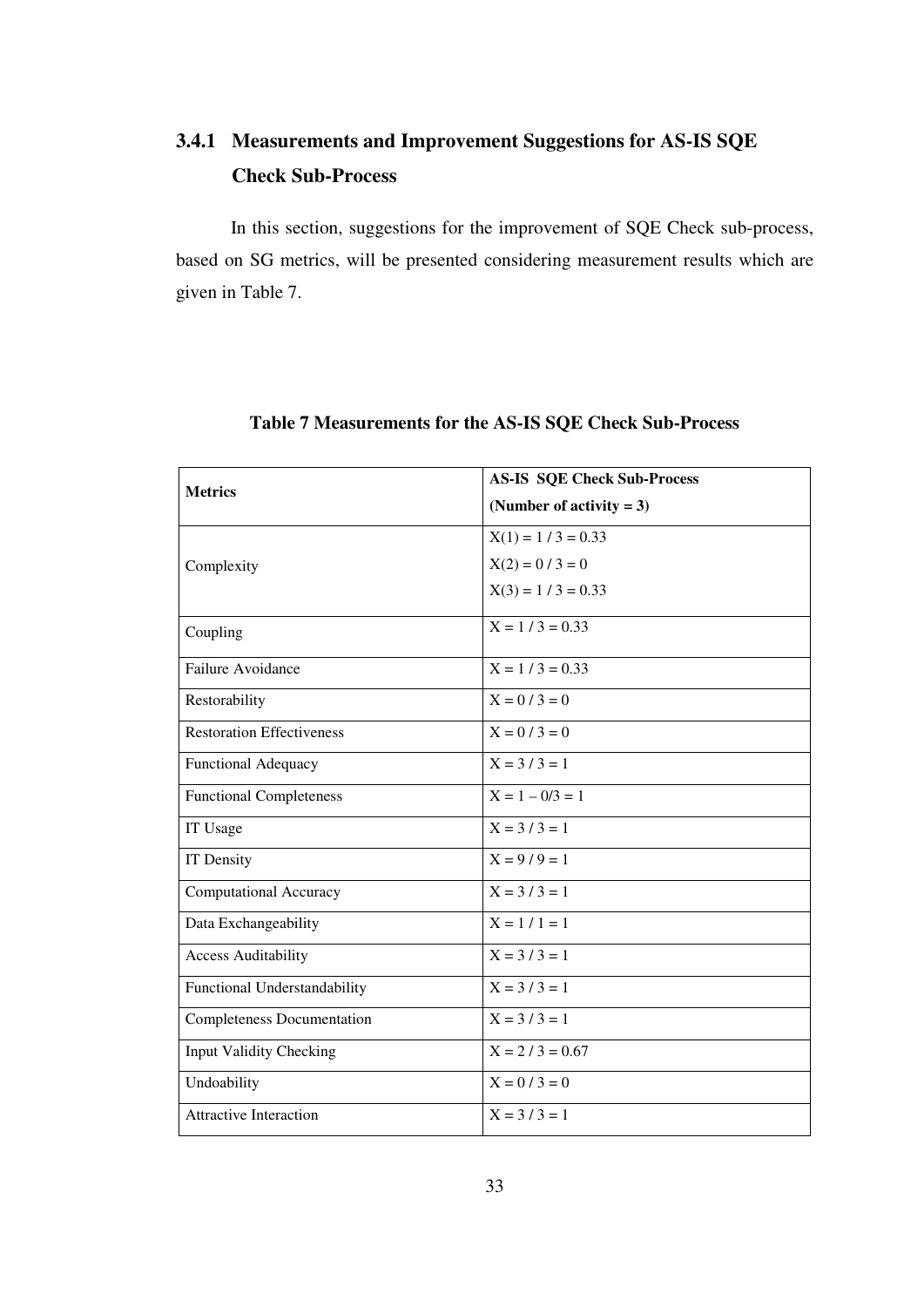### **Metrics-Based Improvement Suggestions:**

## **Complexity metric**  $(X(1) = 0.33, X(2) = 0, X(3) = 0.33)$

Since the complexity metric values of  $X(1)$ ,  $X(2)$ , and  $X(3)$  are low, no further improvements are necessary.

## Coupling metric  $(X = 0,33)$

The coupling metric value is low and acceptable, so there is no need to further improve this metric value.

### **Failure Avoidance metric**  $(X = 0,33)$

Failure avoidance metric value is low, but the result is normal since SQE Check sub-process includes the checkpoints for readiness of the peer review package. The other activities of this sub-process are starting and end points of subprocess and adding any checkpoints for these activities are not practical.

## **Restorability and Restoration Effectiveness metrics**  $(X = 0, X = 0)$

Restorability and Restoration Effectiveness metric values are 0. However the result is normal due to nature of the activities. SQE Check sub-process checks the readiness of the peer review and the result of this sub-process are recorded in Prepare Peer Review sub-process. So, further improvements are not practical.

#### **Input Validity Checking metric**  $(X = 0.67)$

Input Validity Checking metric value is high and it is acceptable. So, no further improvements are necessary.

### Undoability metric  $(X = 0)$

Since the number of the recorded activities is 0, the value measured for undoability metric value equals to 0. The reason is that it is very hard to keep these information and we do not think that they are useful for peer review process, because as we mention in Restorability and Restoration Effectiveness metrics, SQE Check sub-process checks the readiness of the peer review package to decide whether peer review shall be performed or not. So, no further improvements are necessary.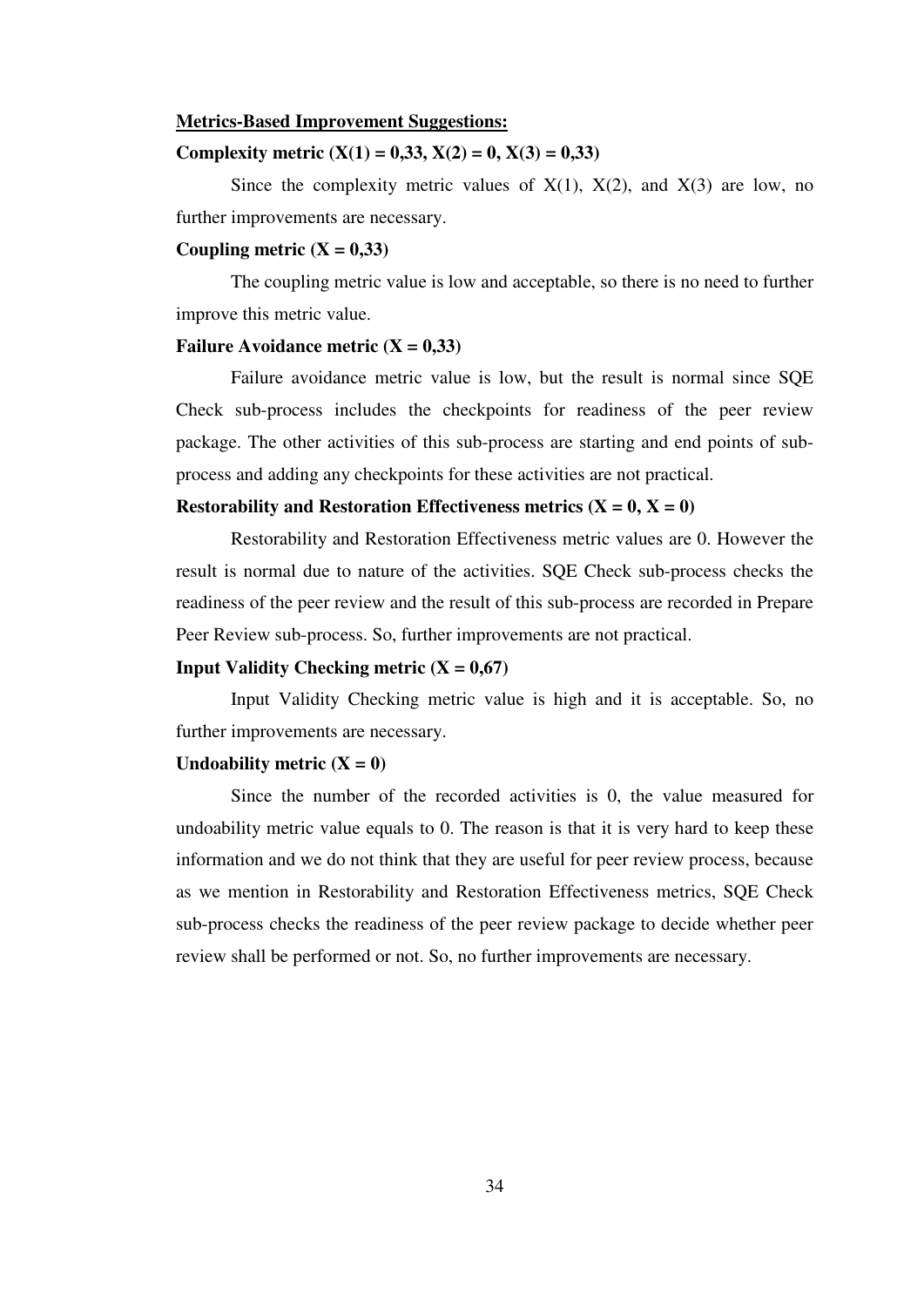# **3.4.2 Measurements and Improvement Suggestions for AS-IS Prepare Peer Review Sub-Process**

In this section, the suggestions for the improvement of Prepare Peer Review sub-process will be presented considering SG metrics measurement results. Table 8 presents the measurements for AS-IS sub-process.

| <b>Metrics</b>                    | <b>AS-IS Prepare Peer Review Sub-Process</b> |  |  |
|-----------------------------------|----------------------------------------------|--|--|
|                                   | (Number of activity $= 6$ )                  |  |  |
|                                   | $X(1) = 3 / 6 = 0.5$                         |  |  |
| Complexity                        | $X(2) = 0 / 6 = 0$                           |  |  |
|                                   | $X(3) = 2 / 6 = 0.33$                        |  |  |
| Coupling                          | $X = 5/6 = 0.83$                             |  |  |
| <b>Failure Avoidance</b>          | $X = 3/6 = 0.50$                             |  |  |
| Restorability                     | $X = 4/6 = 0.67$                             |  |  |
| <b>Restoration Effectiveness</b>  | $X = 4/6 = 0.67$                             |  |  |
| <b>Functional Adequacy</b>        | $X = 4/6 = 0.67$                             |  |  |
| <b>Functional Completeness</b>    | $X = 1 - 1/6 = 0.83$                         |  |  |
| IT Usage                          | $X = 3 / 6 = 0.5$                            |  |  |
| IT Density                        | $X = 7/7 = 1$                                |  |  |
| <b>Computational Accuracy</b>     | $X = 2/2 = 1$                                |  |  |
| Data Exchangeability              | $X = 5/5 = 1$                                |  |  |
| <b>Access Auditability</b>        | $X = 6/6 = 1$                                |  |  |
| Functional Understandability      | $X = 4/6 = 0.67$                             |  |  |
| <b>Completeness Documentation</b> | $X = 6/6 = 1$                                |  |  |
| <b>Input Validity Checking</b>    | $X = 4/6 = 0.67$                             |  |  |
| Undoability                       | $X = 3 / 6 = 0.50$                           |  |  |
| <b>Attractive Interaction</b>     | $X = 1/6 = 0.17$                             |  |  |

## **Table 8 Measurements for the AS-IS Prepare Peer Review Sub-Process**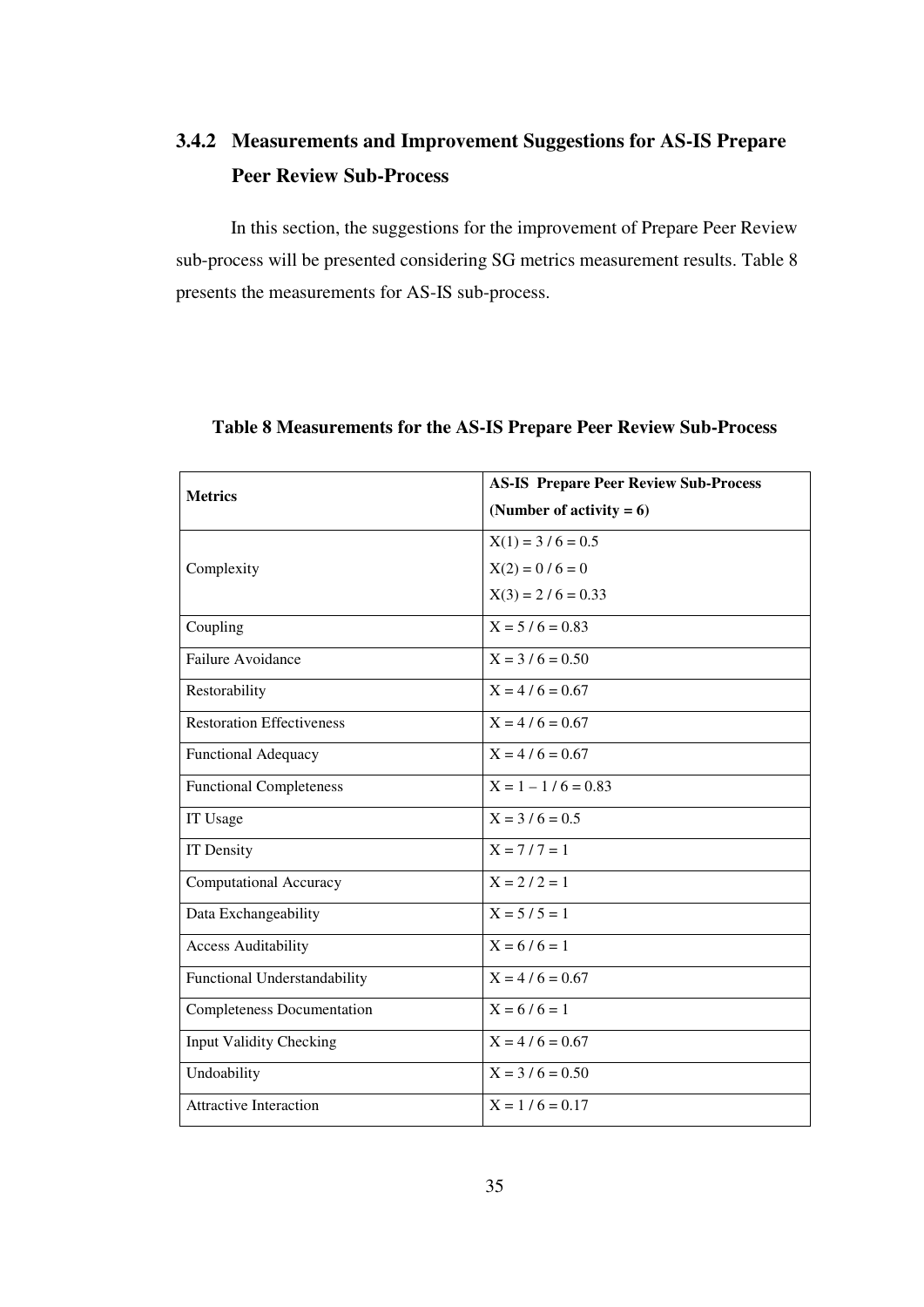#### **Metric-Based Improvement Suggestions:**

## **Complexity metric**  $(X(1) = 0.50, X(2) = 0, X(3) = 0.33)$

The complexity metric values are low, so there is no need to further improve these metric values.

## Coupling metric  $(X = 0.83)$

The value obtained for this metric is high. However this result is normal due to the nature of activities of this sub-process which initiate all documents like draft product(s), checklists, standards, related documents, and report and send them to other sub-processes. We can not remove or change the documents and their orders. So, further improvements are not practical.

#### **Failure Avoidance metric (X = 0,50)**

Failure avoidance metric value is low, but it is acceptable. Because of the fact that the activities which are identified with "No review, inspection, checkpoint or similar techniques" include the checkpoints from previous activities, they do not need any further improvements.

## **Restorability and Restoration Effectiveness metrics**  $(X = 0.67, X=0.67)$

Restorability and Restoration Effectiveness metric values are high, so no further improvements are necessary.

## **Functional Adequacy metric**  $(X = 0.67)$

 Although Functional Adequacy metric value is not low, but the value shows us that there are some activities which are not adequate with their definitions in regulatory documents. These activities should be investigated and it should be decided whether implementation should be updated considering other metrics or regulatory documents should be updated considering implementation of activities.

#### **Functional Completeness metric**  $(X = 0.83)$

The value of Functional Completeness metric is not low, but according to this metric definition it is observed that there is an activity forgotten in practice. We should analyze both regulatory documents and implementation of the sub-process as we mention in Functional Adequacy metric.

### **IT Usage metric**  $(X = 0.50)$

IT Usage metric value is low, because some of activities are performed discussing the issues and are not recorded i.e. Identify Peer Review Time and Location. So, further improvements are not practical.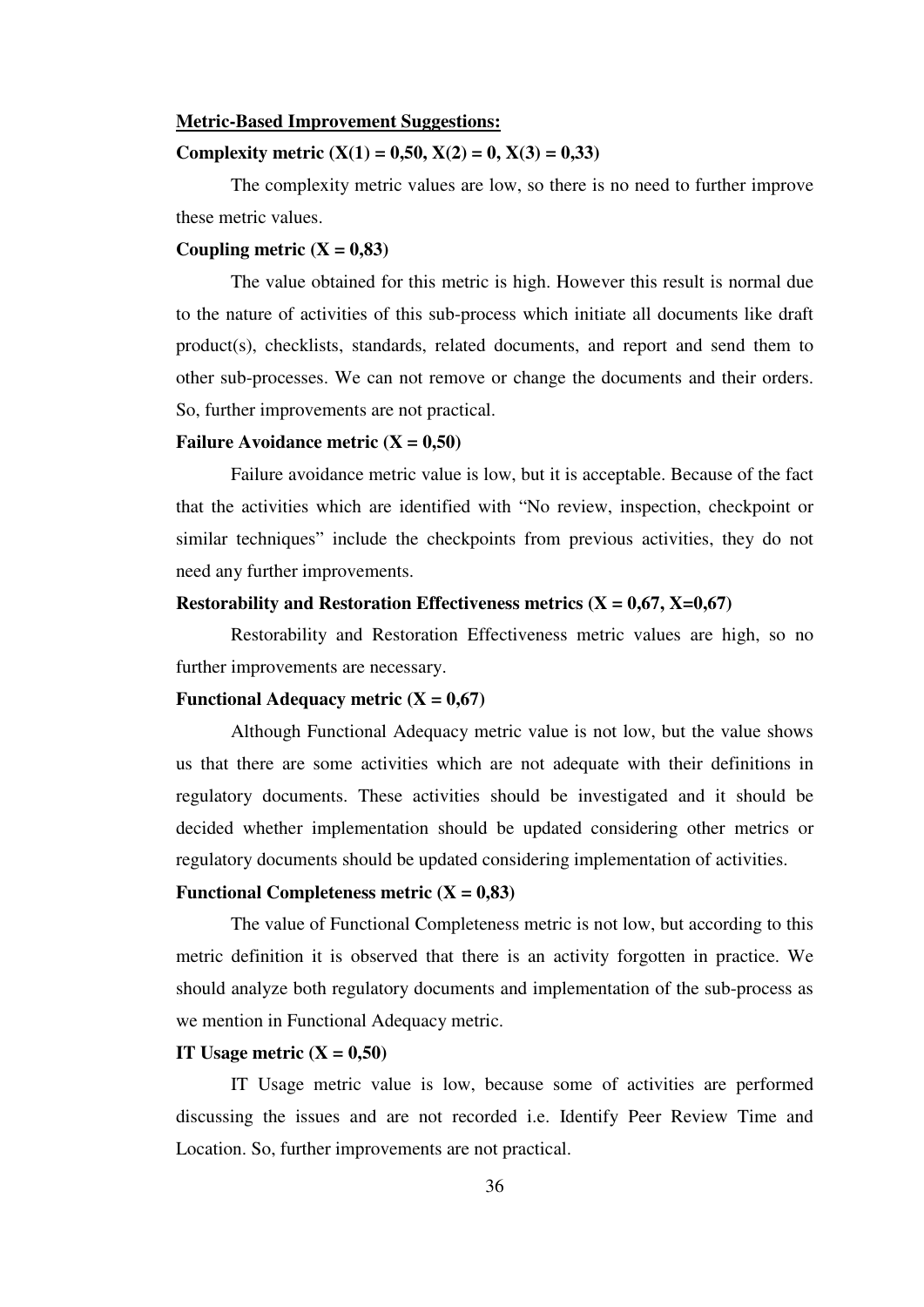### **Functional Understandability metric**  $(X = 0.67)$

Functional Adequacy metric value is not low, but when the sub-process is inspected it is observed that staff encounters difficulties in understanding the tasks to be performed for some activities and cannot decide the situation which is not clear and requires human intuition at some of activities. The regulatory documents should be updated considering them.

## **Input Validity Checking metric**  $(X = 0.67)$

When we inspect the sub-process it is observed that possible input validity checking is performed. Also, Input Validity Checking metric value is high, so no further improvements are practical.

## Undoability metric  $(X = 0.50)$

The value measured for Undoability metric is low, but acceptable. It is observed that further improvements are not practical since the results of some activities are not recorded and inputs of the other activities.

## **Attractive Interaction (** $X = 0.17$ **)**

 Attractive Interaction metric value is low for AS-IS sub-process. The main reason is that all documents are prepared manually which causes errors like copypaste errors, missing reports, etc. It is very hard to manage updates, deletions, generations or other actions of these documents.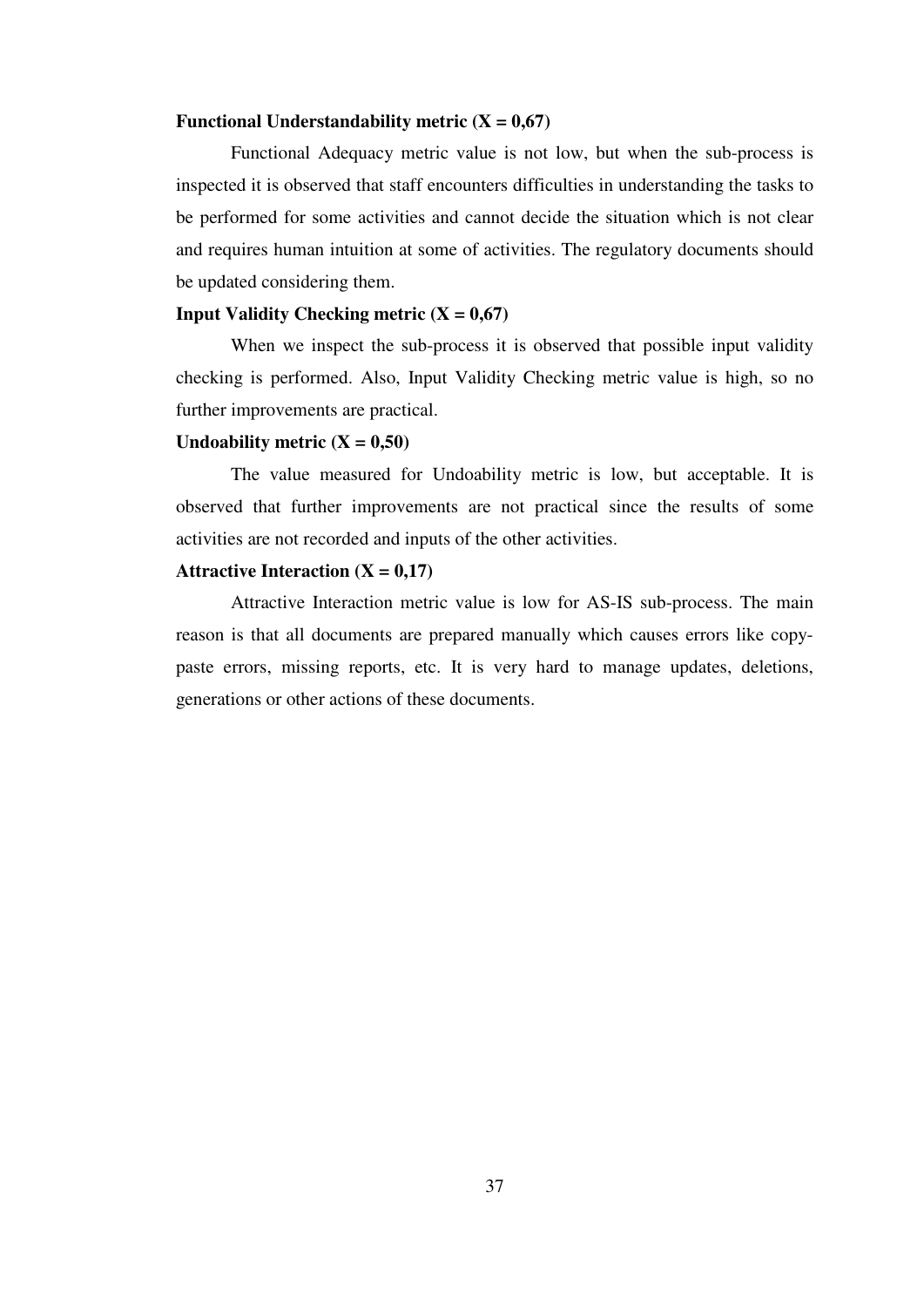# **3.4.3 Measurements and Improvement Suggestions for AS-IS Individual Check Sub-Process**

The suggestions for the improvement of Individual Check sub-process will be presented in this section. Measurement results are given in Table 9.

| <b>Metrics</b>                    | <b>AS-IS Individual Check Sub-Process</b> |  |
|-----------------------------------|-------------------------------------------|--|
|                                   | (Number of activity $= 2$ )               |  |
|                                   | $X(1) = 1 / 2 = 0.50$                     |  |
| Complexity                        | $X(2) = 0 / 2 = 0$                        |  |
|                                   | $X(3) = 1 / 2 = 0.50$                     |  |
| Coupling                          | $X = 2 / 2 = 1$                           |  |
| Failure Avoidance                 | $X = 2 / 2 = 1$                           |  |
| Restorability                     | $X = 1 / 2 = 0.50$                        |  |
| <b>Restoration Effectiveness</b>  | $X = 0 / 2 = 0$                           |  |
| Functional Adequacy               | $X = 2 / 2 = 1$                           |  |
| <b>Functional Completeness</b>    | $X = 1 - 0/2 = 1$                         |  |
| IT Usage                          | $X = 1 / 2 = 0.5$                         |  |
| IT Density                        | $X = 6 / 7 = 0.86$                        |  |
| <b>Computational Accuracy</b>     | $X = 2 / 2 = 1$                           |  |
| Data Exchangeability              | $X = 2 / 2 = 1$                           |  |
| <b>Access Auditability</b>        | $X = 1 / 2 = 0.5$                         |  |
| Functional Understandability      | $X = 1 / 2 = 0.5$                         |  |
| <b>Completeness Documentation</b> | $X = 2 / 2 = 1$                           |  |
| <b>Input Validity Checking</b>    | $X = 2 / 2 = 1$                           |  |
| Undoability                       | $X = 0 / 2 = 0$                           |  |
| <b>Attractive Interaction</b>     | $X = 1 / 2 = 0.5$                         |  |

## **Table 9 Measurements for the AS-IS Individual Check Sub-Process**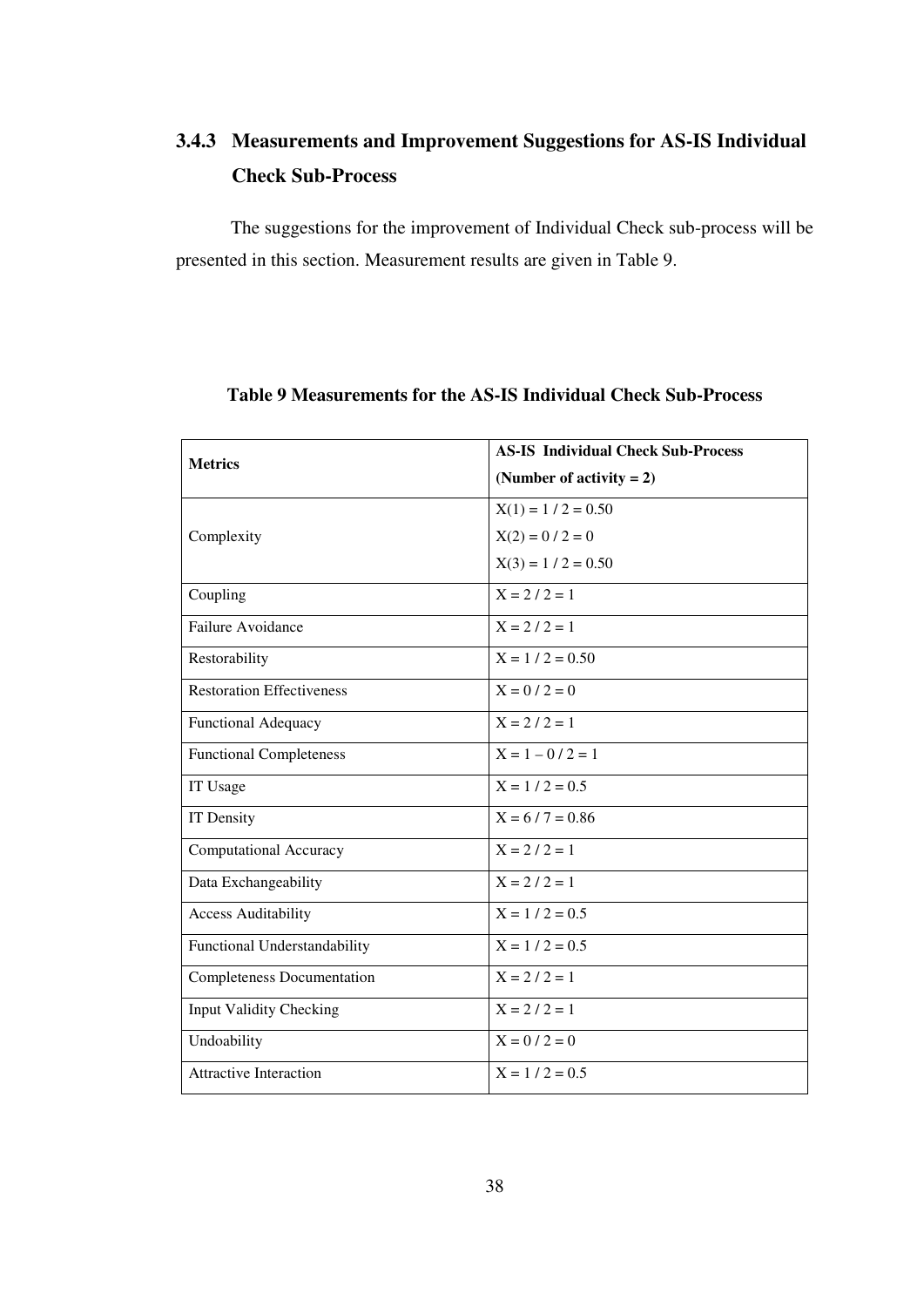### **Metric-Based Improvement Suggestions:**

## **Complexity metric (X(1) = 0,50, X(2) = 0, X(3) = 0,50)**

The complexity metric values (X1, X2, X3) are low which is desirable. There is no need to further improve these metric values.

### Coupling metric  $(X = 1)$

 The value obtained for this metric is. However the result is normal due to nature of the activities. Inputs coming from Prepare Peer Review sub-process are the starting point of this sub-process and outputs of this sub-process are inputs of Internal Review Meeting sub-process. We cannot eliminate these documents, so further improvements are not practical.

## **Restorability and Restoration Effectiveness metrics**  $(X = 0.50, X = 0)$

When the sub-process model is analyzed, the first thing that we notice is that there are no formal comment lists prepared by reviewers. It is a weakness of the subprocess, because the reviewers' comments which are evidence of Individual Check sub-process can be needed after PR closure. For this reason Restorability metric value is low and Restoration Effectiveness metric value equals to 0.

It should be considered that sub-process should be updated including reviewers' comments storage. Also, regulatory documents should be updated accordingly.

#### **IT Usage and IT Density metrics**  $(X = 0.50, X = 0.86)$

 When the sub-process model is analyzed, we observe that reviewers' comments which may not be prepared in computer environment and are not stored anywhere. So, the value of IT usage metric is low. On the other hand, IT Density metric value is not low, because it counts the number of documents developed, updated or deleted by using IT applications. We can improve this sub-process preparing reviewers' comments in computer environment and storing them as mentioned in Restorability and Restoration Effectiveness metrics.

## Access Auditability metric  $(X = 0.50)$

 Since the reviewers' comments are not kept anywhere, we cannot control the accesses to the data for reading, deleting or updating. So, the value of Access Auditability metric is low. We should keep reviewers' comments as hard copies or soft copies.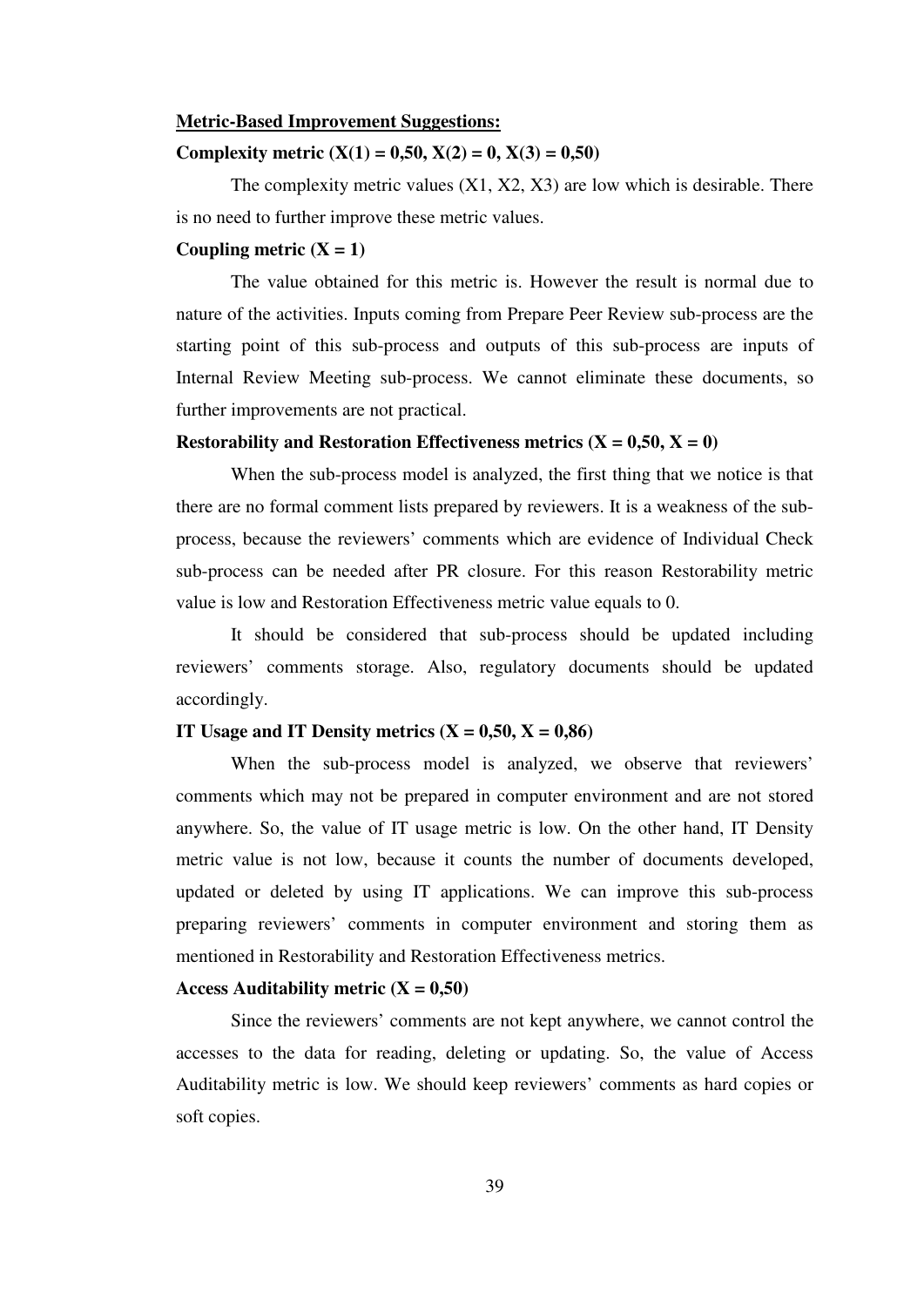## **Functional Understandability and Attractive Interaction metrics (** $X = 0.50$ **,**  $X = 0.50$ **) 0,50)**

Functional Understandability and Attractive Interaction metric values are low. When we inspect the sub-process, it is easily noticed that reviewers do not have enough information about how to prepare and keep their comments between Individual Check sub-process and Internal Review Meeting sub-process. Every reviewer performs different implementation which causes wrong data development. Also, it affects both Functional Understandability and Attractive Interaction metric values. So, the sub-process and regulatory documents should be updated including how to handling reviewers' comments.

## Undoability metric  $(X = 0)$

The value measured for undoability metric equals to 0. The reason is same as in Restorability and Restoration Effectiveness metrics.

We observed that when we achieve the improvement suggestion as mentioned in Restorability and Restoration Effectiveness metrics, Undoability metric value is improved.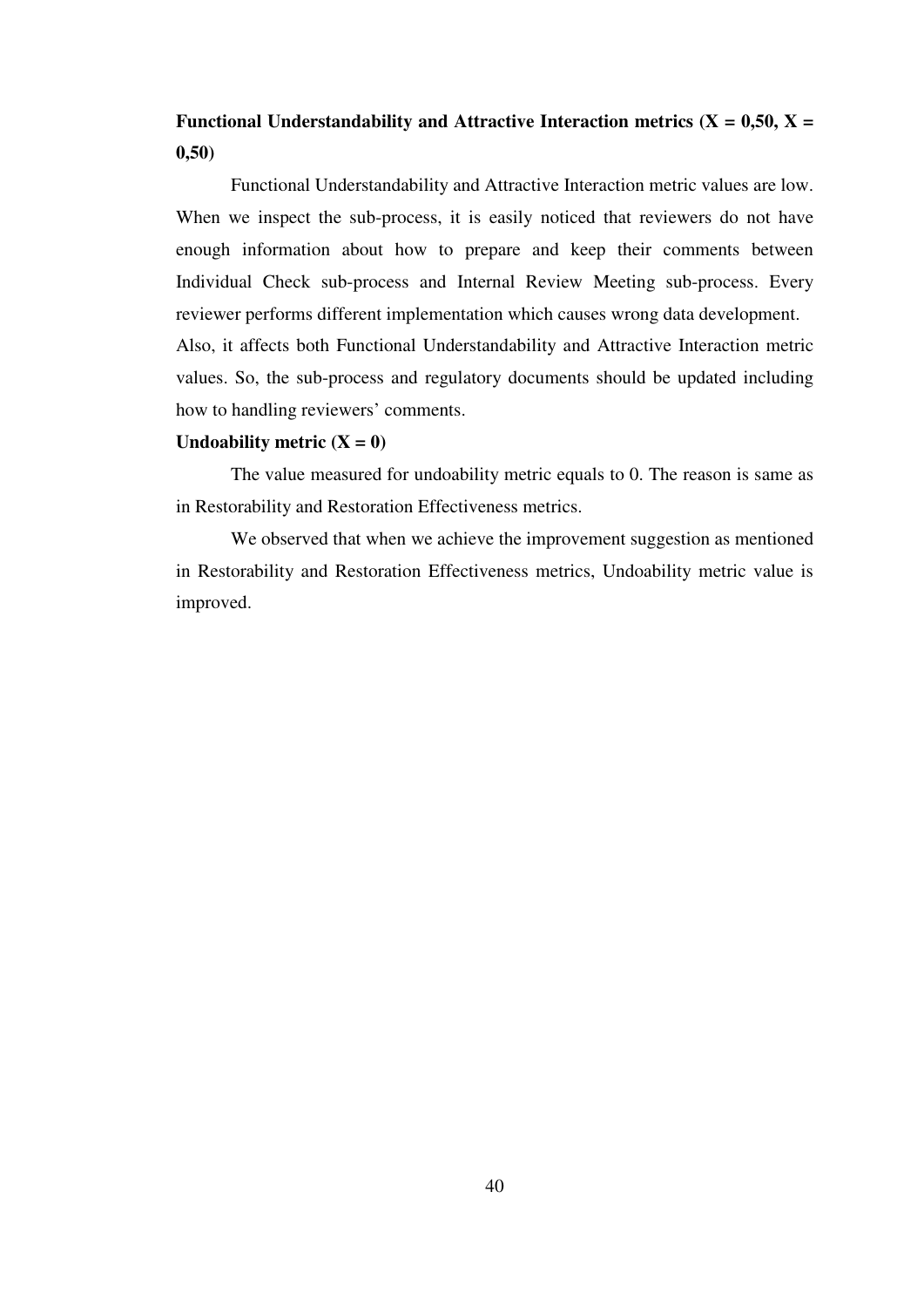# **3.4.4 Measurements and Improvement Suggestions for AS-IS Internal Review Meeting Sub-Process**

In this section, the measurement results for AS-IS Internal Review Meeting sub-process are given in Table 10. The improvement suggestions based on SG metrics will be presented in this section.

| <b>Metrics</b>                    | <b>AS-IS Internal Review Meeting Sub-Process</b> |  |
|-----------------------------------|--------------------------------------------------|--|
|                                   | (Number of activity $= 9$ )                      |  |
|                                   | $X(1) = 5/9 = 0.56$                              |  |
| Complexity                        | $X(2) = 0 / 9 = 0$                               |  |
|                                   | $X(3) = 4/9 = 0.44$                              |  |
| Coupling                          | $X = 4/9 = 0.44$                                 |  |
| Failure Avoidance                 | $X = 5/9 = 0.56$                                 |  |
| Restorability                     | $X = 7/9 = 0.78$                                 |  |
| <b>Restoration Effectiveness</b>  | $X = 7/9 = 0.78$                                 |  |
| <b>Functional Adequacy</b>        | $X = 7/9 = 0.78$                                 |  |
| <b>Functional Completeness</b>    | $X = 1 - 1/9 = 0.89$                             |  |
| IT Usage                          | $X = 4/9 = 0.44$                                 |  |
| IT Density                        | $X = 6 / 7 = 0.86$                               |  |
| <b>Computational Accuracy</b>     | $X = 5/5 = 1$                                    |  |
| Data Exchangeability              | $X = 1 / 3 = 0.33$                               |  |
| <b>Access Auditability</b>        | $X = 5/9 = 0.56$                                 |  |
| Functional Understandability      | $X = 7/9 = 0.78$                                 |  |
| <b>Completeness Documentation</b> | $X = 8/9 = 0.89$                                 |  |
| <b>Input Validity Checking</b>    | $X = 3/9 = 0.33$                                 |  |
| Undoability                       | $X = 7/9 = 0.78$                                 |  |
| <b>Attractive Interaction</b>     | $X = 6/9 = 0.67$                                 |  |

## **Table 10 Measurements for the AS-IS Internal Review Meeting Sub-Process**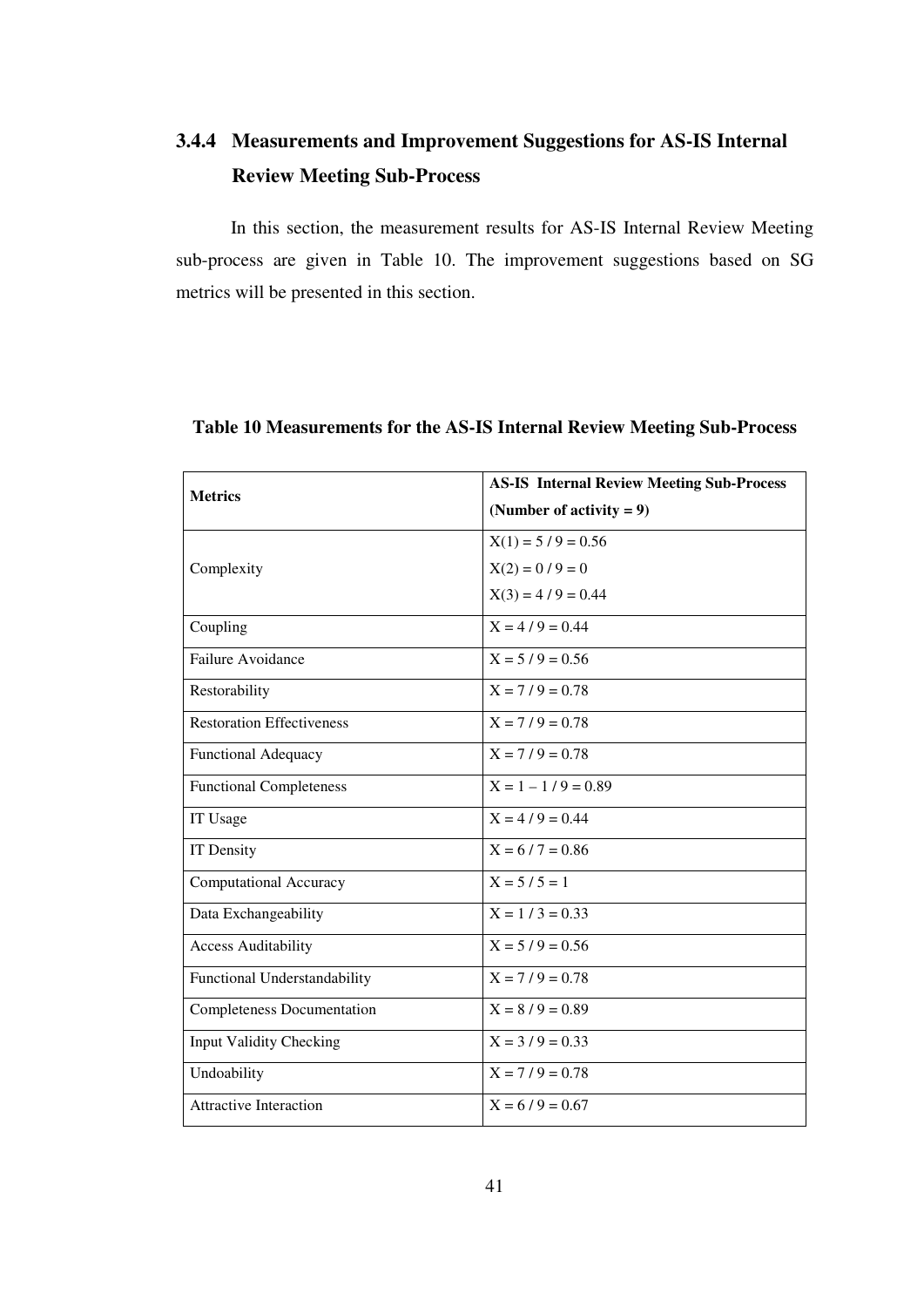## **Metric-Based Improvement Suggestions:**

## **Complexity**  $(X(1) = 0.56, X(2) = 0, X(3) = 0.44)$

 Complexity metric value is low, so there is no need for further improvements. Coupling  $(X = 0,44)$ 

 The value of Coupling metric is low and acceptable. When we try to decrease the dependencies, it is noticed that we cannot change or remove the reports, forms, and other documents used in this sub-process. So, further improvements are not practical.

## **Functional Adequacy and Functional Completeness**  $(X = 0.78, X = 0.89)$

 The values obtained for these metrics are not low, but according to definitions of these metrics, there are some discrepancies between the regulatory documents and the implementations of the sub-process. So, they should be updated considering these discrepancies.

## **Restorability and Restoration Effectiveness metrics**  $(X = 0.78, X = 0.78)$

 In AS-IS sub-process, all reports, forms, and related documents are prepared in computer environment and kept in PR Folder. So, the values of these metrics are high, but not equal to 1. The main reason is that there are some activities which do not include recorded results. So, further improvements are not practical.

## **Failure Avoidance (** $X = 0.56$ **)**

 Failure Avoidance metric value is not high due to the fact that some of activities are documented as "No review, inspection, checkpoint or similar techniques" for AS-IS sub-process. However when the sub-process model is inspected, we noticed that possible reviews are performed. So, further improvements are not practical.

#### **IT Usage and IT Density metrics**  $(X = 0.44, X = 0.86)$

 IT Usage metric value is low due to the fact that most of activities include decision mechanism and are not related with the IT applications. Also, the result of these activities are not recorded anywhere. On the other hand, the value of IT Density metric is high since most of reports, forms or other documents are prepared, updated or deleted in computer environment except reviewers' comments. The suggestion is same as mentioned in previous sub-processes for reviewers' comments.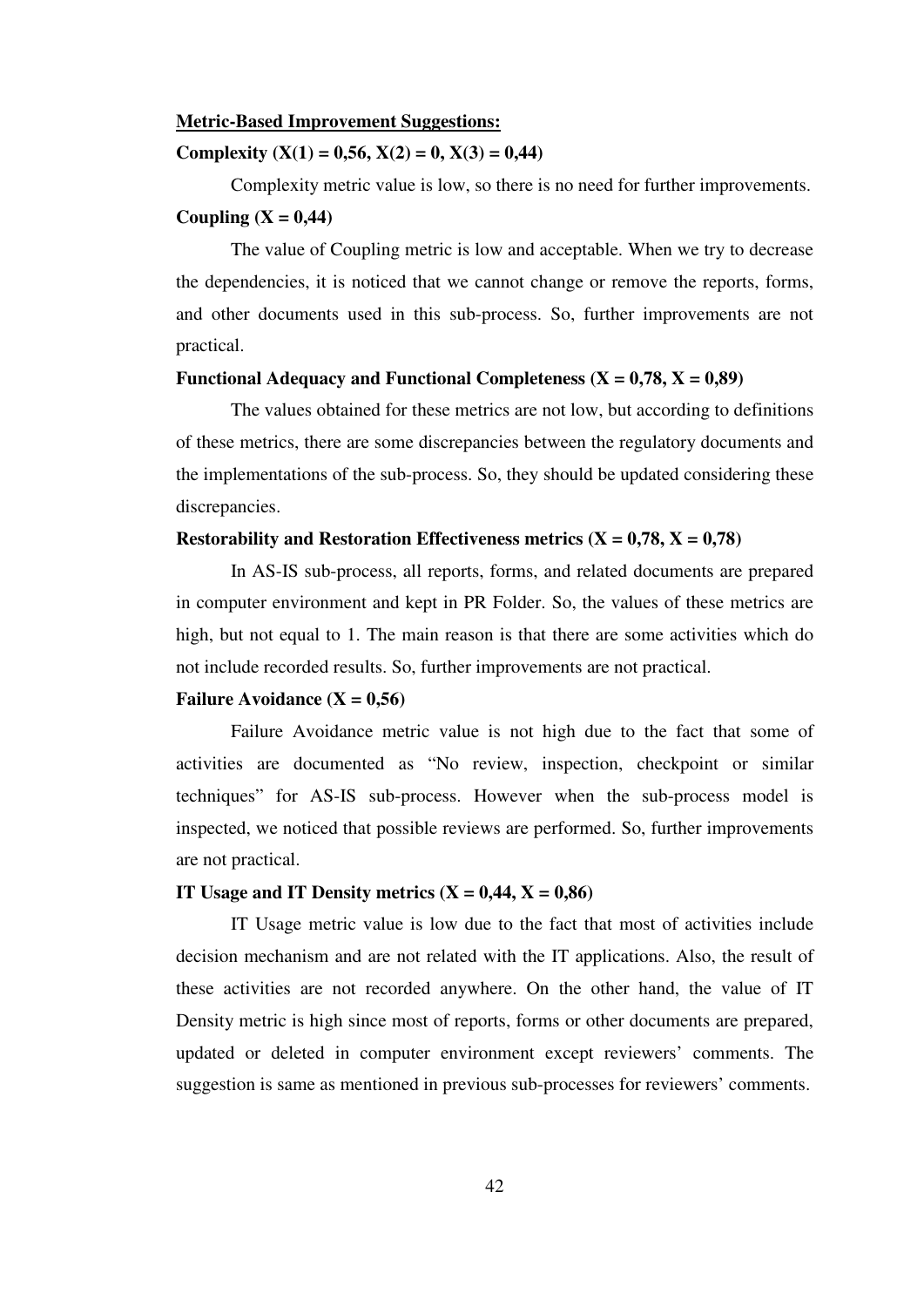#### Data Exchangeability metric  $(X = 0,33)$

 The value of the Data Exchangeability metric value is low. During this subprocess, reports and forms are updated according to attitude of the PR. So, the further improvements are not practical.

### Access Auditability metric  $(X = 0.56)$

 The value obtained for Access Auditability metric is low, because the most of the activities are performed without any record so, the result is normal. We should prevent the missing records of the activities. It can be provided updating regulatory documents according to implementation of the sub-process or changing the implementation of the sub-process.

## **Functional Understandability metric (X = 0,78)**

The value of Functional Understandability metric is not low, but when we inspect the activities of this sub-process it is noticed that there is difficulties during discussion of the reviewers' comment and taking action items. It causes that PR Meeting takes too much time and some of defects can be missed during PR Meeting. These activities should be explained more clear in regulatory documents.

### **Completeness Documentation metric (X = 0,89)**

The value obtained for this metric is not low, but according to description of this metric it shows us that there is some activities are not described in the regulatory documents results with forgotten activity. So, regulatory documents should be updated considering missing activities in regulatory documents according to implementation of the sub-process.

### **Input Validity Checking**  $(X = 0.33)$

 Although necessary inputs are checked, Input Validity Checking metric value is low. So the further improvements are not seemed practical since there is no any mistake due to the input parameter invalidity.

## Undoability metric  $(X = 0.78)$

The metric value is high, but when we analyze the activities of this subprocess it is observed that some activities are not recorded. There is an improvement suggestion for PR Meeting from previous metric including reviewers' comments and recording action items. In this way the value of this metric is increased.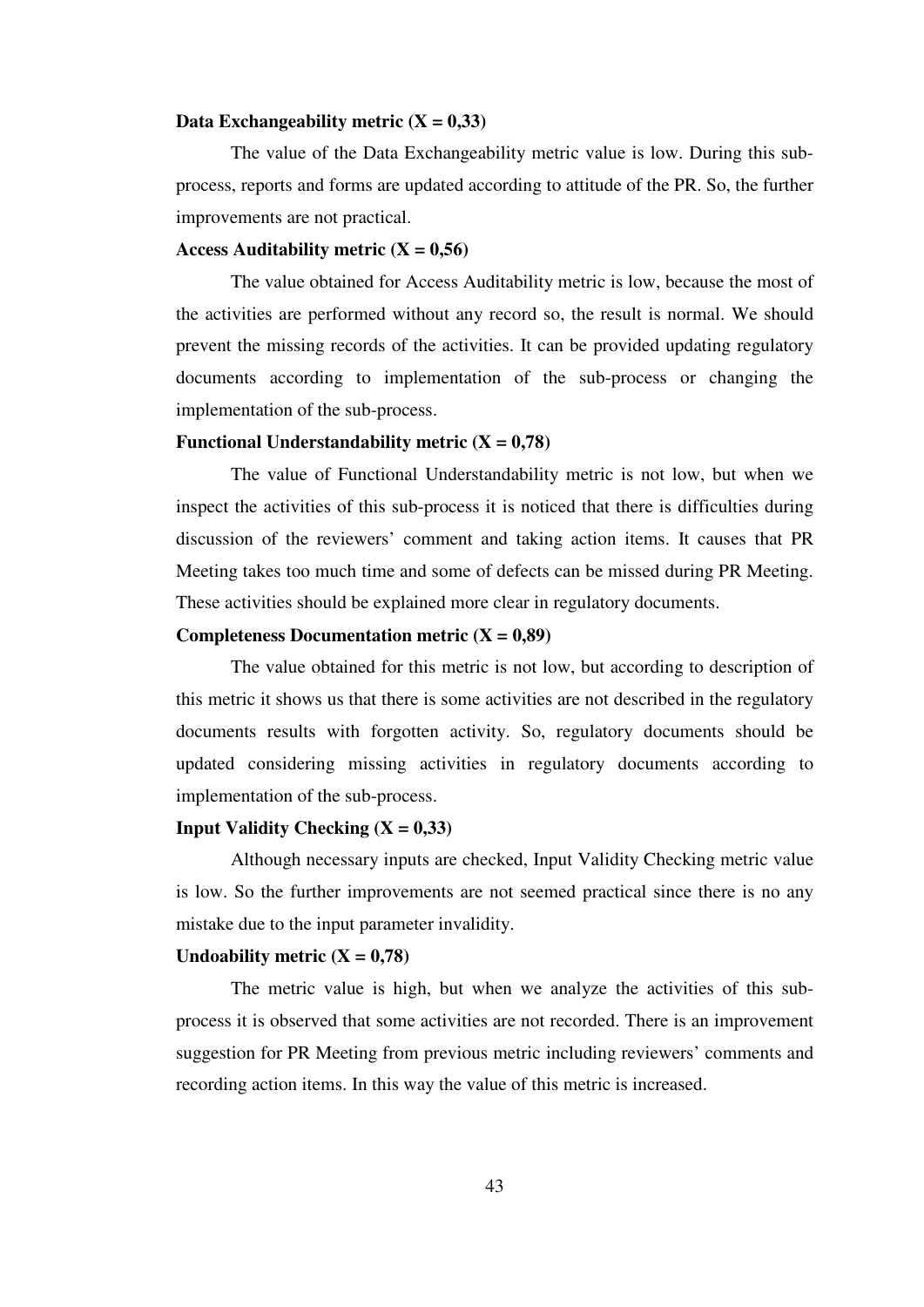## **Attractive Interaction metric**  $(X = 0.67)$

Attractive Interaction metric is not low, but it is noticed that there are some activities which have some difficulties. The implementation of the sub-process and the regulatory documents should be analyzed and these difficulties should be resolved.

These activities are about PR Meeting and inputs are coming from Individual Check sub-process. If we perform the improvement suggestions in Individual Check sub-process, the metric value is increased.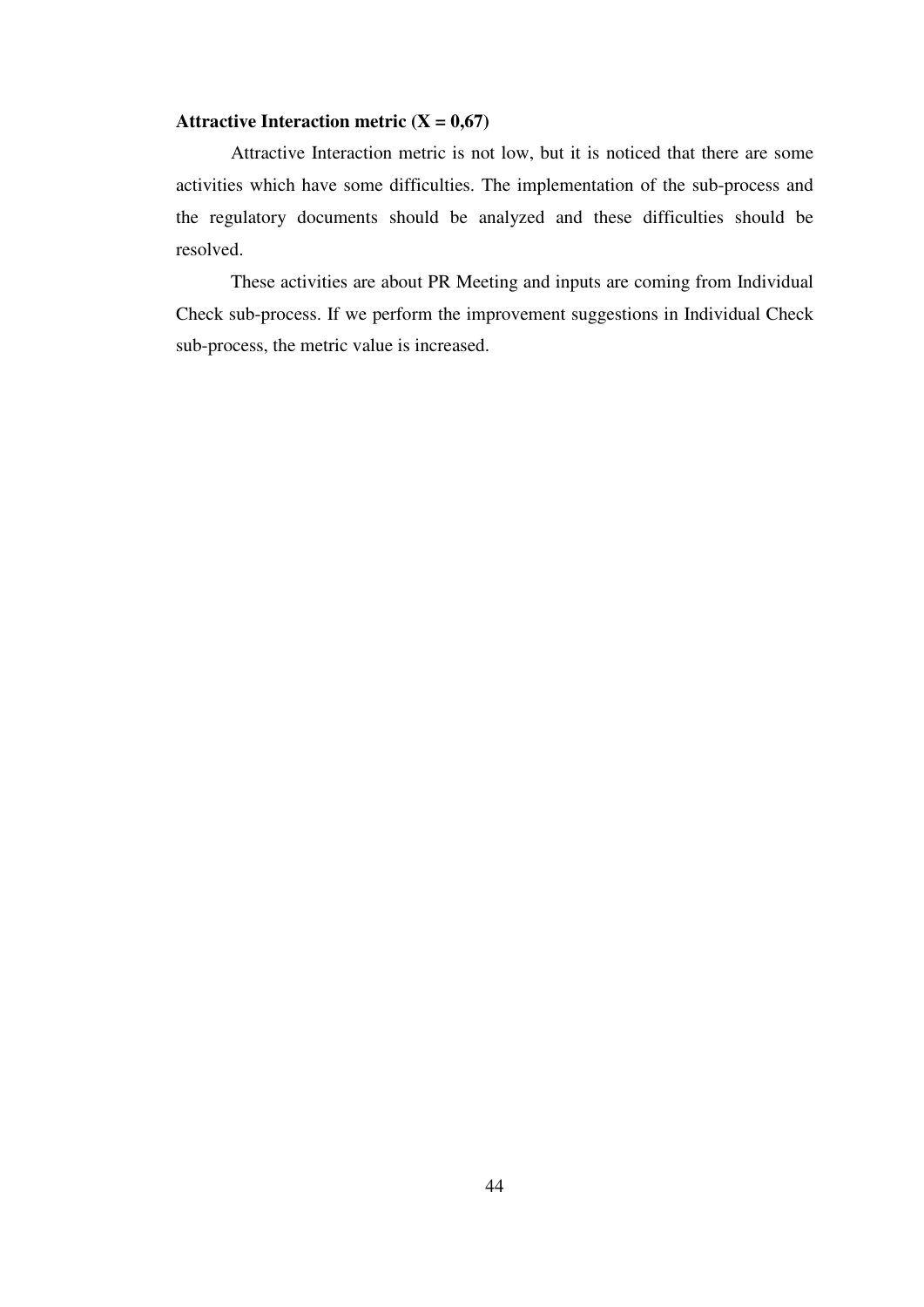# **3.4.5 Measurements and Improvement Suggestions for AS-IS Peer Review Closure Sub-Process**

In this section, improvement suggestions based on SG metrics will be presented considering measurement results which are given in Table 11.

| <b>Metrics</b>                    | <b>AS-IS Peer Review Closure Sub-Process</b> |  |  |
|-----------------------------------|----------------------------------------------|--|--|
|                                   | (Number of activity $= 6$ )                  |  |  |
|                                   | $X(1) = 4/6 = 0.67$                          |  |  |
| Complexity                        | $X(2) = 0 / 6 = 0$                           |  |  |
|                                   | $X(3) = 2 / 6 = 0.33$                        |  |  |
| Coupling                          | $X = 2/6 = 0.33$                             |  |  |
| <b>Failure Avoidance</b>          | $X = 4/6 = 0.67$                             |  |  |
| Restorability                     | $X = 4/6 = 0.66$                             |  |  |
| <b>Restoration Effectiveness</b>  | $X = 4/6 = 0.66$                             |  |  |
| <b>Functional Adequacy</b>        | $X = 3 / 6 = 0.50$                           |  |  |
| <b>Functional Completeness</b>    | $X = 1 - 2/6 = 0.67$                         |  |  |
| IT Usage                          | $X = 3 / 6 = 0.50$                           |  |  |
| <b>IT Density</b>                 | $X = 4/4 = 1$                                |  |  |
| <b>Computational Accuracy</b>     | $X = 4/4 = 1$                                |  |  |
| Data Exchangeability              | $X = 2/2 = 1$                                |  |  |
| <b>Access Auditability</b>        | $X = 4/6 = 0.66$                             |  |  |
| Functional Understandability      | $X = 4/6 = 0.66$                             |  |  |
| <b>Completeness Documentation</b> | $X = 5 / 6 = 0.83$                           |  |  |
| <b>Input Validity Checking</b>    | $X = 3 / 6 = 0.50$                           |  |  |
| Undoability                       | $X = 4 / 6 = 0.66$                           |  |  |
| <b>Attractive Interaction</b>     | $X = 3 / 6 = 0.50$                           |  |  |

## **Table 11 Measurements for the AS-IS Peer Review Closure Sub-Process**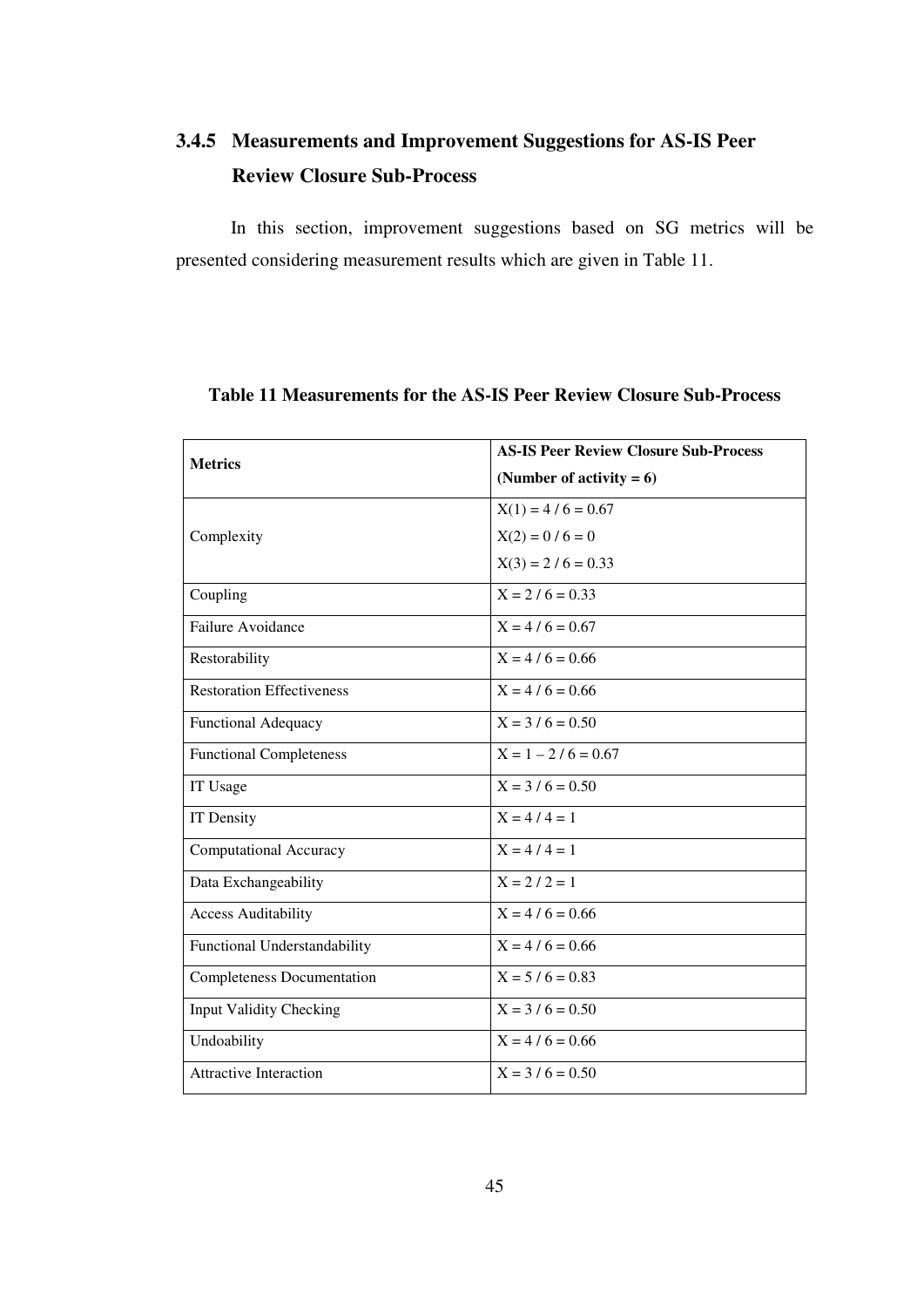### **Metric-Based Improvement Suggestions:**

## **Complexity metric**  $(X(1) = 0.67, X(2) = 0, X(3) = 0.33)$

When we inspect this sub-process, we observe that  $X(1)$  value is high but it only means that most of the activities have structured decisions which have well defined and standard solutions. So, there is no need for further improvements.

## Coupling metric  $(X = 0,33)$

 Coupling metric value is low for AS-IS, further improvements are not practical since interactions cannot be changed or removed.

## **Failure Avoidance metric**  $(X = 0.67)$

 Failure Avoidance metric value is high. When we analyze the activities of the sub-process it is noticed that all necessary checks are performed. So, further improvements are not practical.

## **Restorability, Restoration Effectiveness, and Undoability metrics (** $X = 0.66$ **,**  $X = 0$ **)**  $0.66, X = 0.66$

 Restorability, Restoration Effectiveness, and Undoability metric values are not low, but as mentioned in previous metrics, the resolution of the action items and additional action items are not recorded. The improvements suggestions are also applicable for these metrics. It is also related with Undoability metric.

**Functional Completeness, Functional Understandability, and Attractive Interaction metrics (X = 0,67, X = 0,66, X = 0,50)** 

 These metric values are not low, but the action items are tracked using hard copies of the AI Form and the resolution description of the AIs are missing. Also additional action items found when the author updates the Draft document(s) according to AIs are not recorded. Also, there is no relative information in regulatory documents about how to perform these activities. We should provide recording the additional AIs and the resolution description of the AIs. Also, the regulatory documents should be updated considering this missing information.

### **IT Usage metric**  $(X = 0.50)$

 Draft Product(s) and Updated Product(s) are compared using some tools, but activities for action items and additional ones are not tracked with IT applications. So, the value of this metric is low. We can improve this metric performing improvement suggestion given in previous metric.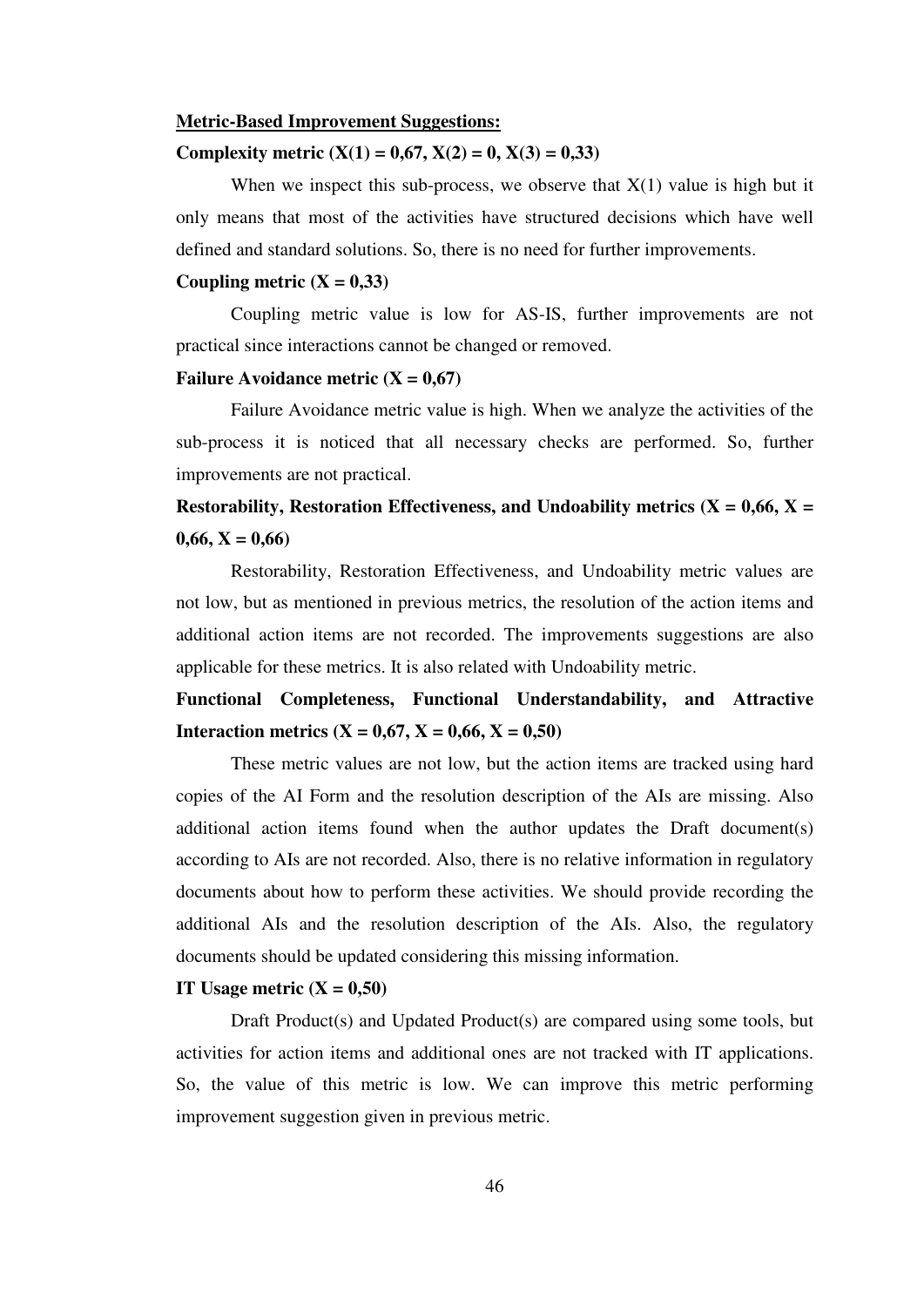#### **Functional Adequacy metric**  $(X = 0.50)$

 The value obtained for this metric is not low. However, according to definition of this metric, there are some activities which are not adequate with their definitions in regulatory documents. So, both regulatory documents and the implementation of the sub-process should be considered and regulatory documents should be updated.

#### **IT Usage metric**  $(X = 0.50)$

 The value of IT Usage metric is low. In this metric, we are again faced with the same problem in Functional Completeness, Functional Understandability, and Attractive Interaction metrics. The resolution descriptions of action items and additional action items should be prepared in computer environment and kept.

## Access Auditability metric  $(X = 0,66)$

 Access Auditability metric value is not low but we observe that some activities are not managed correctly as mentioned in previous metric. The improvement suggestions are same as previous metrics.

## **Completeness Documentation metric**  $(X = 0.83)$

 The value calculated for Completeness Documentation metric is not low, but when we analyze the sub-process it is observed that there is a missing activity in AS-IS sub-process about measurement of peer review process. This activity is also missing in the regulatory documents. So, we should update the regulatory documents including how to perform this missing activity.

### **Input Validity Checking metric(** $X = 0,50$ **)**

 This metric value is low since some of activities do not have any checkpoints for inputs validity. But when we inspect the sub-process, it is noticed that in these activities inputs which includes all data for this sub-process are obtained from Internal Review Meeting sub-process. Also, all reports and forms are used to update Draft Product(s) by author before this sub-process. So, further improvements are not practical.

### **3.5 DISCUSSION**

In XCOM, there are defined processes, but there are some mismatches between the processes and their implementations. Also, there are some activities which need to be improved because there should be different implementation for these activities.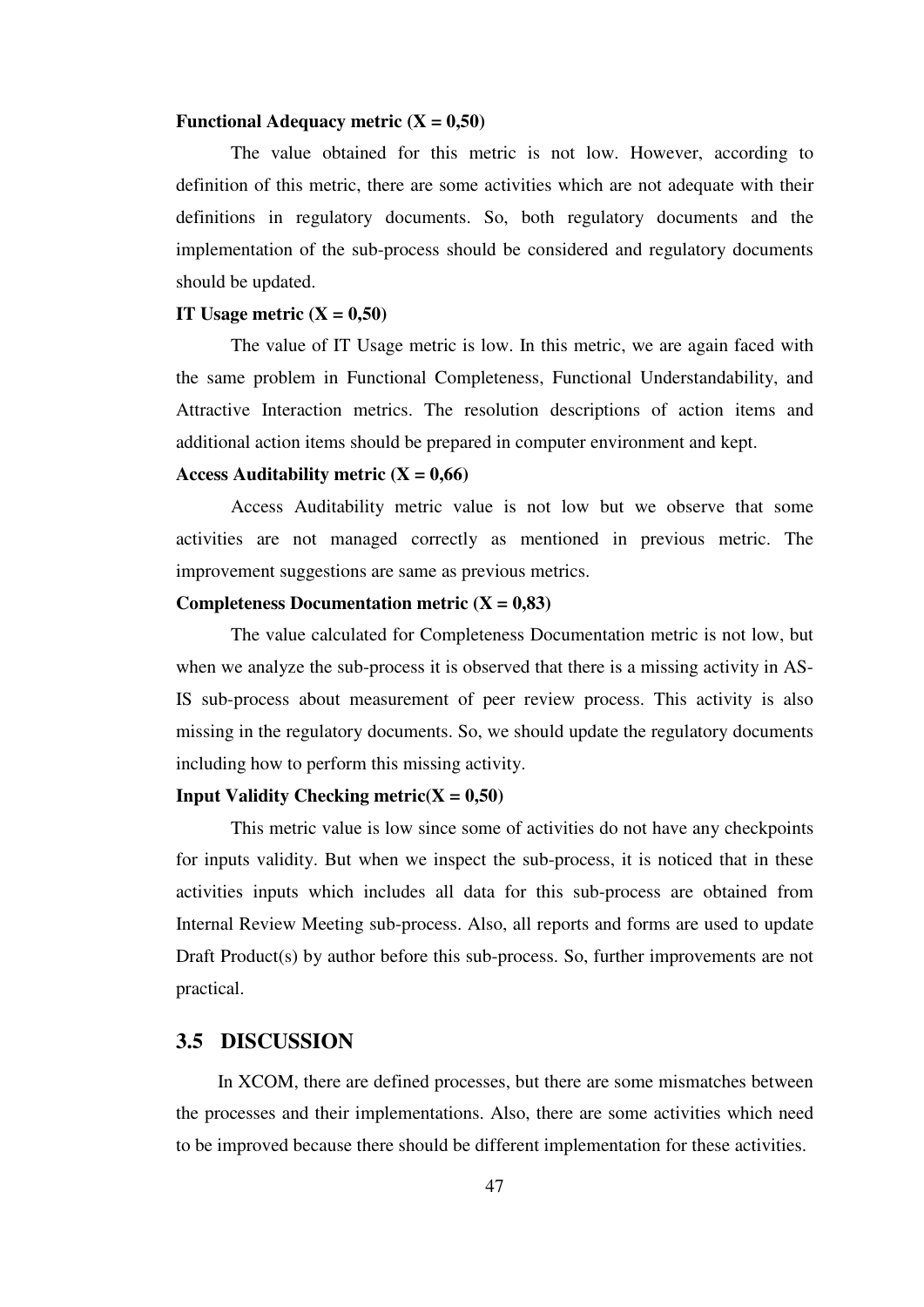When we compare the improvements suggestions based on the assessment of the AS-IS process and the metric-based improvements suggestions calculated according to Güceğlioğlu's study [1] , we notice that there are matching areas such as Functional Adequacy metric, Functional Completeness metric, Functional Understandability metric, Restorability metric, and Restoration Effectiveness metric.

There are also some improvements suggestions which are introduced in the assessment of the AS-IS process, but are not discovered by metrics such as senior staff participant as a reviewer, the size limitation of the product, PR data collection, internal review meeting time and PR training.

During the assessment of the process, both implementation of the process and the related regulatory documents have been investigated. There are some improvements studies such as Complexity and Coupling which are not noticed in the assessment of the AS-IS process.

There is an important reason describing why suggestions based on metrics and some of the suggestions from the staff are different directions. That is, these SG metrics are not calculated considering the effect of the activity.

As an example consider complexity metric. The measurements results for X1, X2, and X3 should be lower for better analyzability. According to Güceğlioğlu's study [1] , when the number of the decision points are increased, analyzability of the process is decreased. At this point, decision type should be considered. It means that we can not evaluate  $X(1)=1$  and  $X(3)=1$  as a same results. One of them is structured decision which is routine and repetitive and the other one is un-structured decision which requires human intuition. Consider "AS-IS and TO-BE Prepare Peer Review Sub-Processes". For AS-IS Sub-Process,  $X(1) = 0.50$ ,  $X(2) = 0$ , and  $X(3) = 0.33$ . For TO-BE Sub-Process,  $X(1) = 0.83$ ,  $X(2) = 0$ , and  $X(3) = 0.12$ . The value of  $X(3)$  is higher but when we inspect both AS-IS and TO-BE sub-processes, the complex activities are in AS-IS sub-process. So, during evaluation of this metric value, decision types should also be considered.

Güceğlioğlu's [1] static process evaluation methodology which provides the users with the ability to measure the quality of the activities and thereby predict the quality of the process can be used as a starting point for SPI activities. Therefore, the predictability of the rate of the SPI studies can be increased.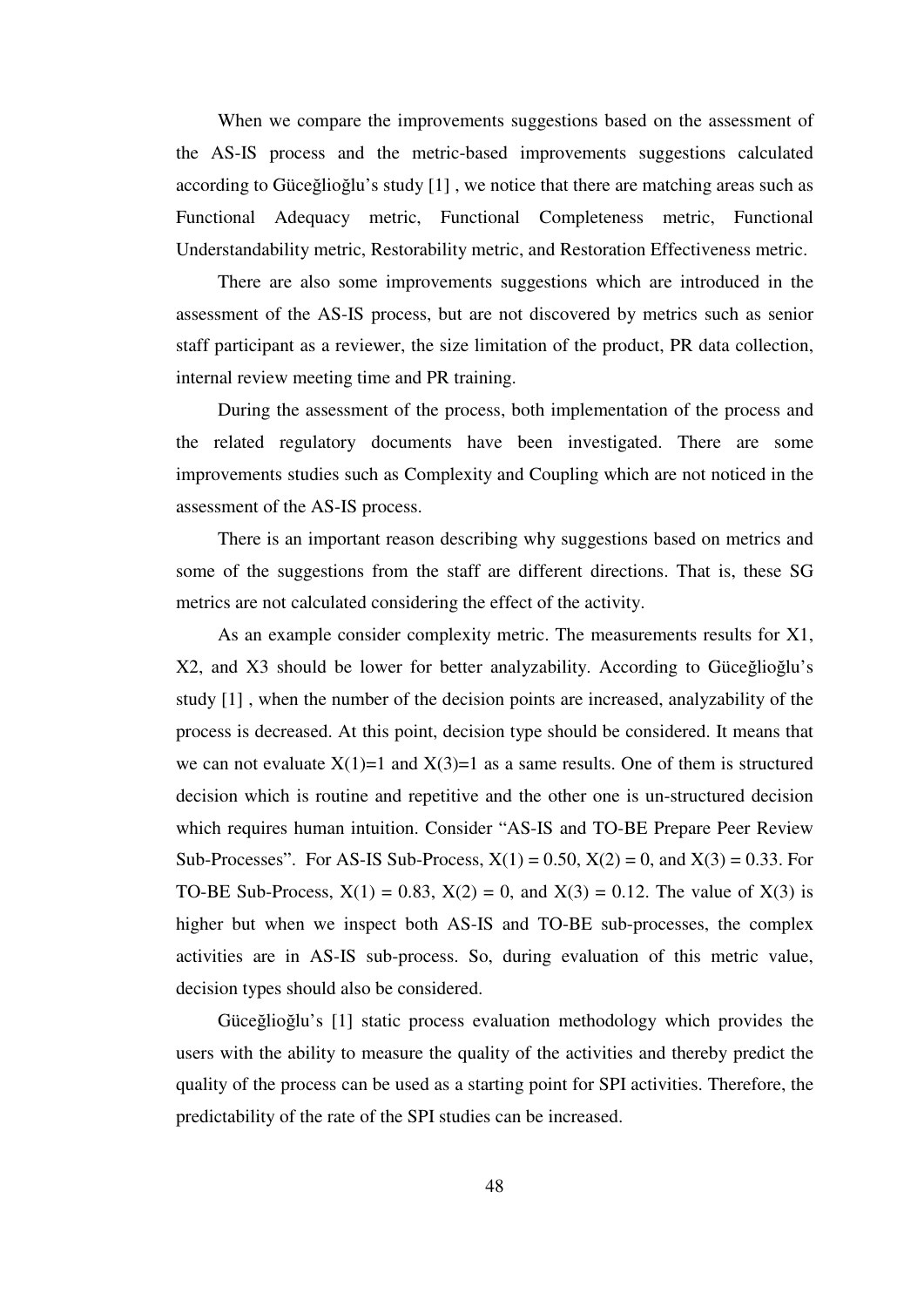## **CHAPTER 4**

## **IMPROVED PROCESS MODEL**

## **4.1 IMPROVED PEER REVIEW PROCESS AT XCOM**

In this section some of improvement suggestions are implemented and the resulting improved process is presented. The rationale for every suggested modification is presented briefly.

TO-BE Peer Review Process includes the following sub-processes:

- 1. SQE Check,
- 2. Prepare Peer Review,
- 3. Individual Check,
- 4. Internal Review Meeting, and
- 5. Peer Review Closure.

The details of the activities for each sub-process are given in Appendix C and process models of the sub-process are given in Appendix D. Below, outlines of the improved sub-processes are presented in tabular form, together with a discussion of the improvement rationales.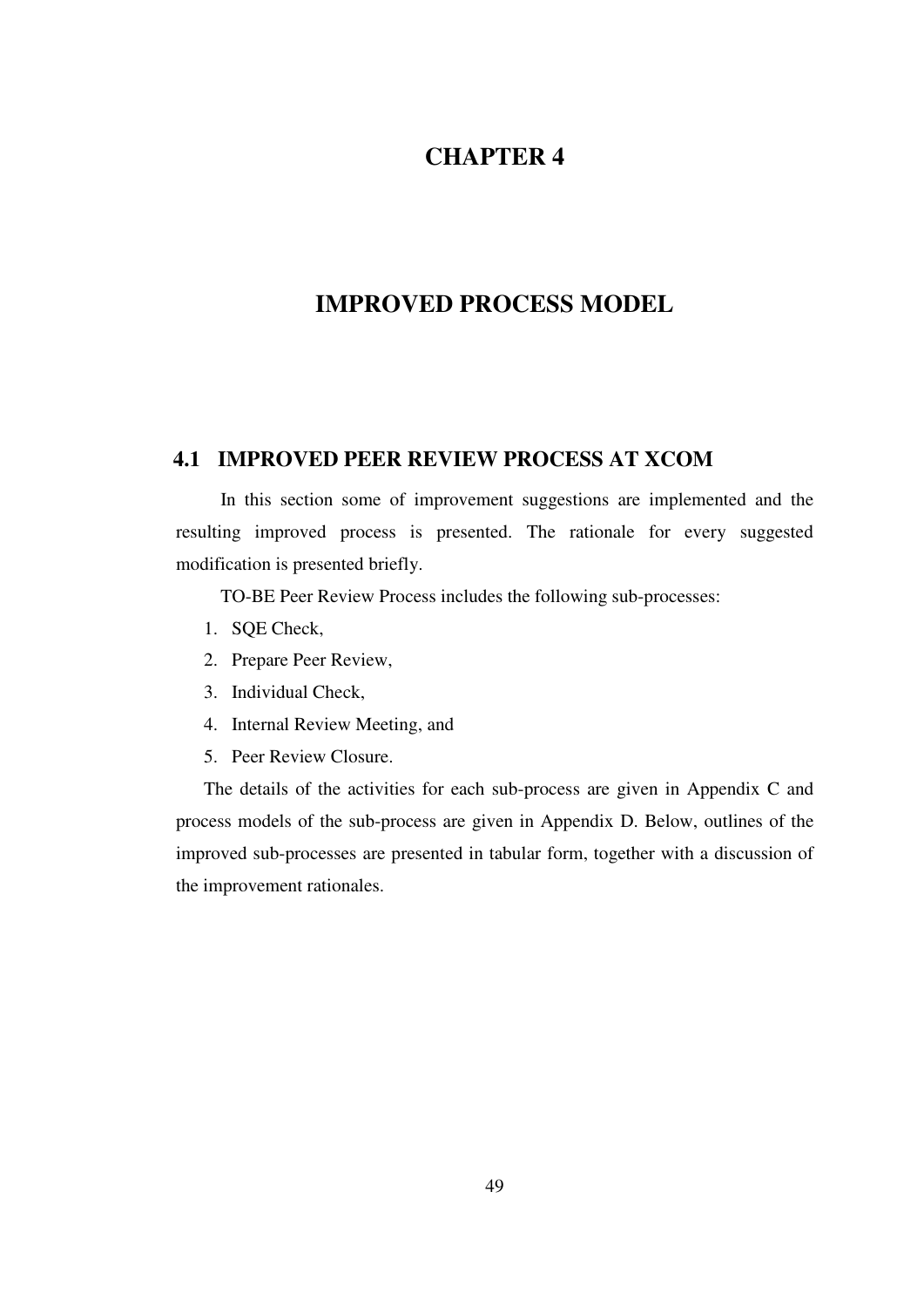# **4.1.1 TO-BE SQE Check Sub-Process**

| <b>Step</b> | Original                                     | <b>Suggested</b> | <b>Change Rationale</b> |
|-------------|----------------------------------------------|------------------|-------------------------|
| Input(s)    | 1. Draft Product(s)                          |                  |                         |
|             | 2. Type of Work Products                     |                  |                         |
|             | 3. Checklists                                |                  |                         |
|             | 4. Standards                                 | N/A<br>No change |                         |
|             | 5. Organizational Policies and Templates     |                  |                         |
|             | 6. Proposals and Agreements                  |                  |                         |
|             | 7. E-mail for PR Request                     |                  |                         |
|             | 8. Project Plan                              |                  |                         |
|             | 1. Request Peer Review                       |                  |                         |
| Description | 2. Check Draft Product(s) according to basic | No change        | N/A                     |
|             | verification criteria                        |                  |                         |
|             |                                              |                  |                         |
|             | 3. Send Draft Product(s) to its author to    |                  |                         |
|             | complete the product for review              | No change        | N/A                     |

## **Table 12 TO-BE SQE Check Sub-Process**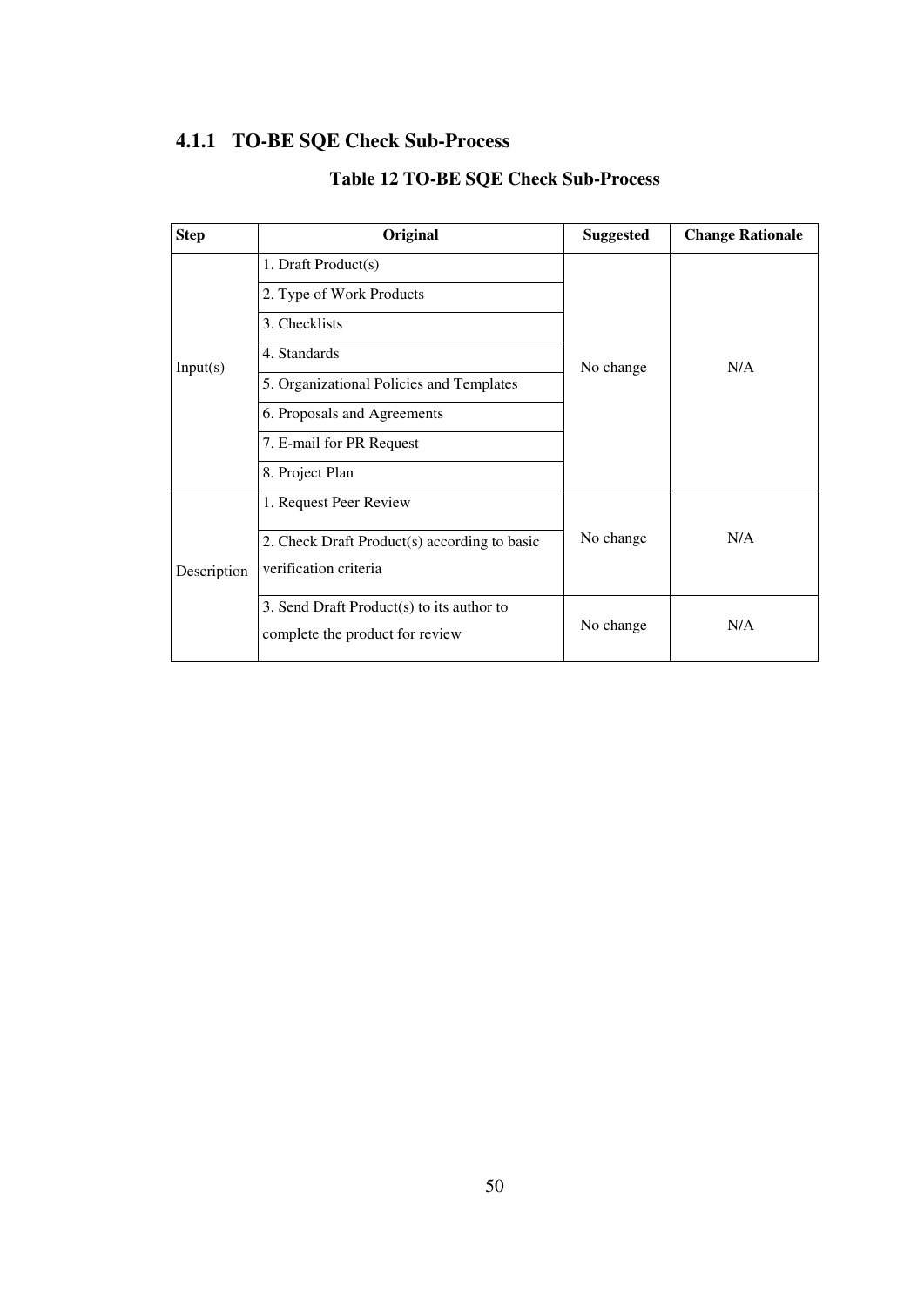## **Table 12 (cont'd)**

| <b>Step</b> | Original         | <b>Suggested</b> | <b>Change Rationale</b> |
|-------------|------------------|------------------|-------------------------|
|             |                  | 4. Check         | To ensure that          |
|             |                  | Project Team     | project team and        |
|             |                  | members and      | senior staffs are       |
|             |                  | senior staffs to | checked according to    |
|             |                  | establish the    | their skills and        |
|             |                  | Review Team.     | experiences by          |
|             |                  |                  | considering PR          |
|             |                  |                  | needs. The rationale    |
|             |                  |                  | behind a decision is    |
|             |                  |                  | to find defects earlier |
|             |                  |                  | and remove all          |
|             |                  |                  | possible defects from   |
|             |                  |                  | product(s) before       |
| Description | Does not exist   |                  | release of the          |
|             |                  |                  | product(s). Also,       |
|             |                  |                  | SQE checks Review       |
|             |                  |                  | Team and ensures        |
|             |                  |                  | that Review Team is     |
|             |                  |                  | convenient enough to    |
|             |                  |                  | find all defects in the |
|             |                  |                  | $product(s)$ .          |
|             |                  | 5. Establish     | It is necessary to      |
|             |                  | Review Team.     | establish Review        |
|             |                  |                  | Team at this point      |
|             |                  |                  | since project team      |
|             |                  |                  | and senior staffs are   |
|             |                  |                  | investigated. This      |
|             |                  |                  | will also help while    |
|             |                  |                  | determining PR time     |
|             |                  |                  | and location.           |
|             | 1. Author.       | No change        | N/A                     |
| Roles       | 2. SQE.          | No change        | N/A                     |
|             | 3. Project Team. | No change        | N/A                     |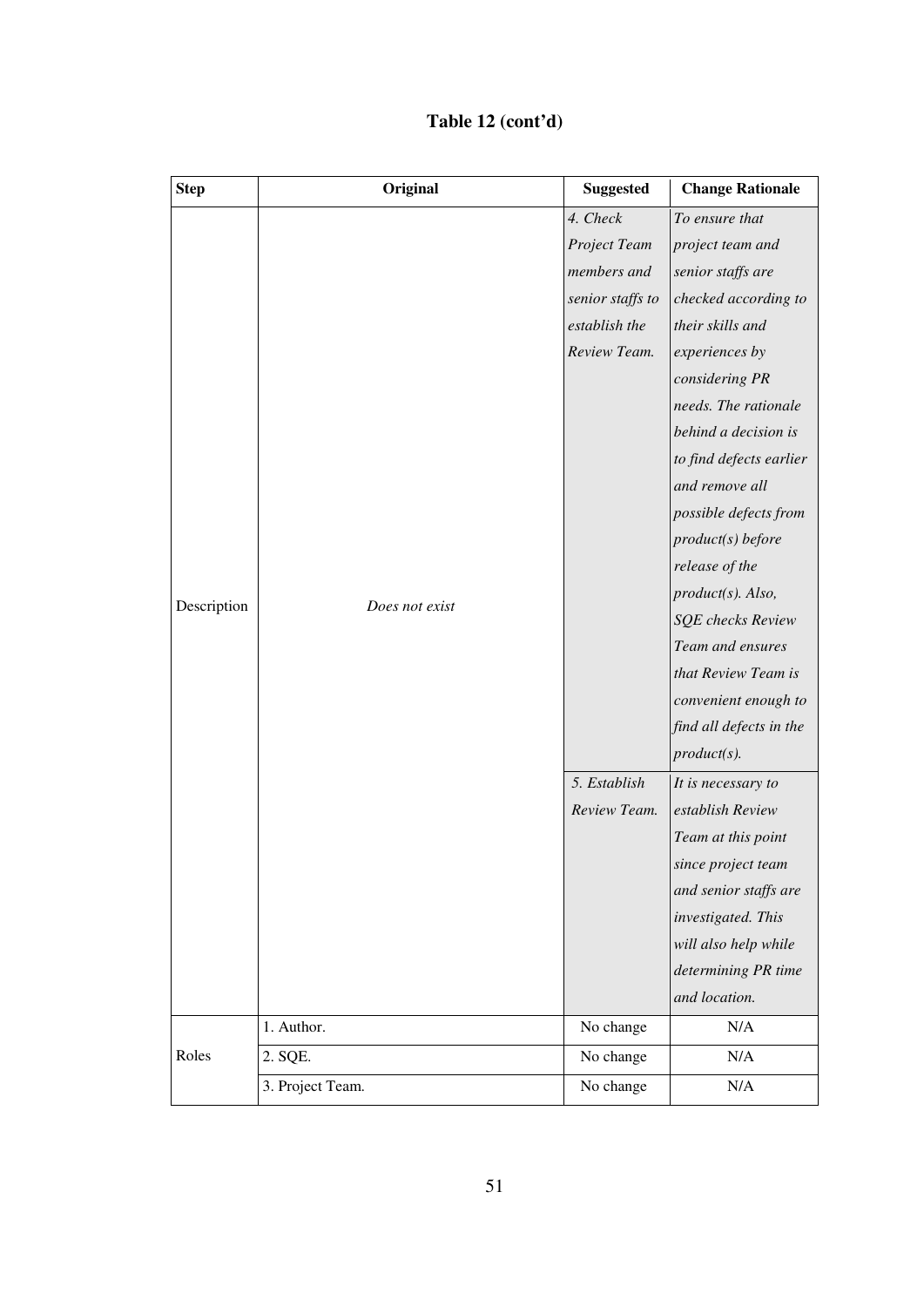| Table 12 (cont'd) |  |
|-------------------|--|
|-------------------|--|

| <b>Step</b> | Original                                 | <b>Suggested</b>     | <b>Change Rationale</b>                                                                                                                                                                |
|-------------|------------------------------------------|----------------------|----------------------------------------------------------------------------------------------------------------------------------------------------------------------------------------|
|             |                                          | 4. Senior<br>Staffs. | The main purpose is<br>to find defects earlier                                                                                                                                         |
| Roles       | Does not exist                           | 5. Review<br>Team.   | by considering skills<br>and experiences of<br>senior staffs. This<br>can help to avoid<br>product(s) release<br>with possible defects.<br>In this way, Review<br>Team is established. |
|             | 1. Draft Product(s)                      |                      |                                                                                                                                                                                        |
|             | 2. Type of Work Products                 |                      |                                                                                                                                                                                        |
|             | 3. Checklists                            |                      |                                                                                                                                                                                        |
| Output(s)   | 4. Standards                             | No change            | N/A                                                                                                                                                                                    |
|             | 5. Organizational Policies and Templates |                      |                                                                                                                                                                                        |
|             | 6. Proposals and Agreements              |                      |                                                                                                                                                                                        |
|             | 7.Email                                  |                      |                                                                                                                                                                                        |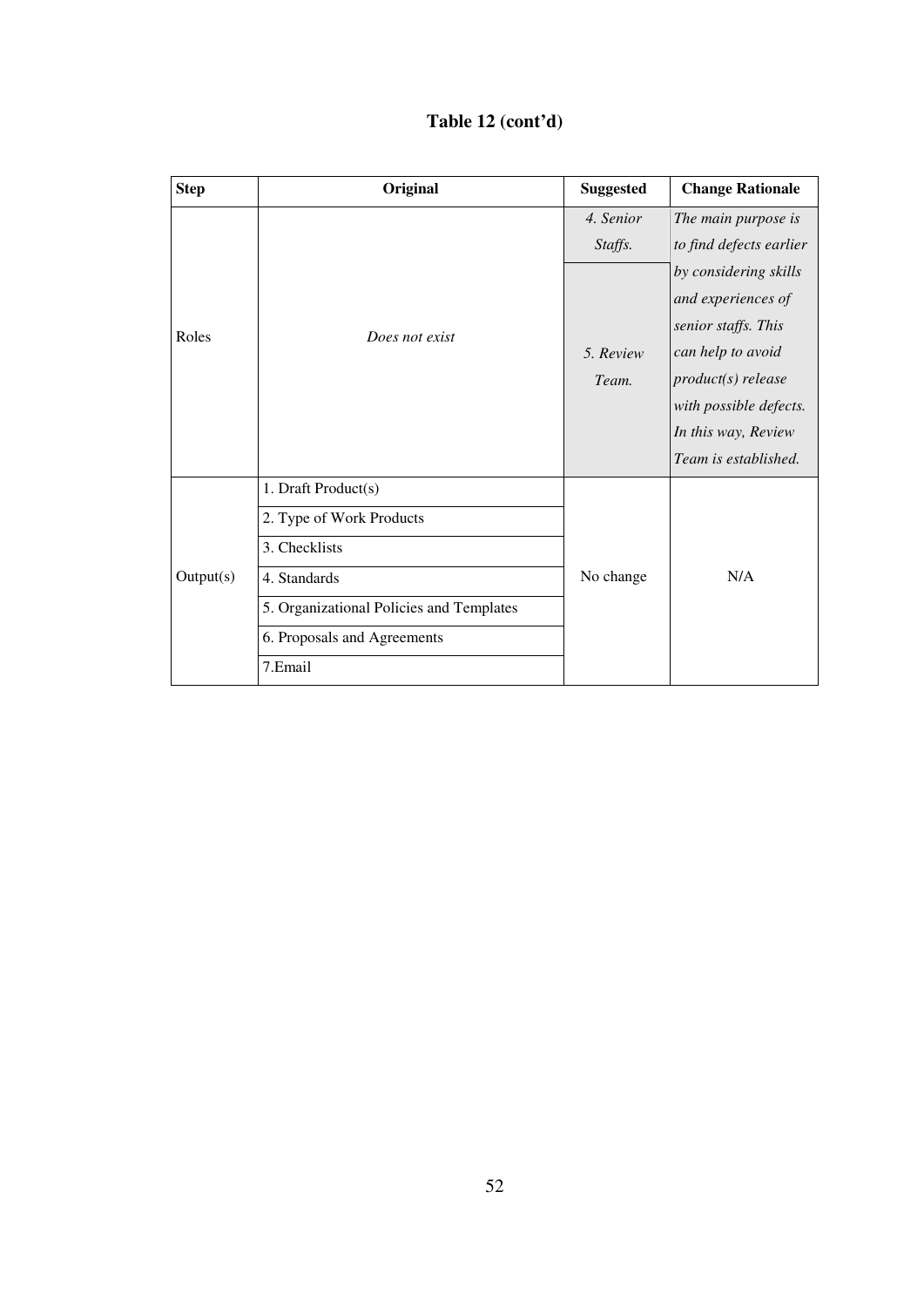## **4.1.2 TO-BE Prepare Peer Review Sub-Process**

| <b>Step</b>             | Original                                                                              | <b>Suggested</b>                                                                                                  | <b>Change Rationale</b>                                              |
|-------------------------|---------------------------------------------------------------------------------------|-------------------------------------------------------------------------------------------------------------------|----------------------------------------------------------------------|
| Input(s)<br>Description | 1. Project Plan                                                                       |                                                                                                                   | N/A                                                                  |
|                         | 2. Draft Product(s)                                                                   |                                                                                                                   |                                                                      |
|                         | 3. Standards                                                                          | No change                                                                                                         |                                                                      |
|                         | 4. Checklists                                                                         |                                                                                                                   |                                                                      |
|                         | 5. Related Documents                                                                  |                                                                                                                   |                                                                      |
|                         | 6. PR Report                                                                          | Prepared by<br>PR Tool.                                                                                           | This form will be<br>generated<br>automatically by<br>using PR Tool. |
|                         | Does not exist                                                                        | 7. PR Tool.                                                                                                       | PR Tool will be used<br>to automate Peer<br>Review Process.          |
|                         | Moved                                                                                 | 1. Scan Project<br>Plan (to<br><i>identify review</i><br>team).<br>(Moved to<br><b>SQE</b> Check<br>Sub-Process). | Explained in SQE<br>Check Sub-Process.                               |
|                         | Moved                                                                                 | 2. Establish<br>Review Team.<br>(Moved to<br><b>SQE</b> Check<br>Sub-Process).                                    | Explained in SQE<br>Check Sub-Process.                               |
|                         | 1. Identify Peer Review time and location.                                            | No change                                                                                                         | N/A                                                                  |
|                         | 2. Identify Peer Review Package and related<br>documents and take them under control. | No change                                                                                                         | N/A                                                                  |

# **Table 13 TO-BE Prepare Peer Review Sub-Process**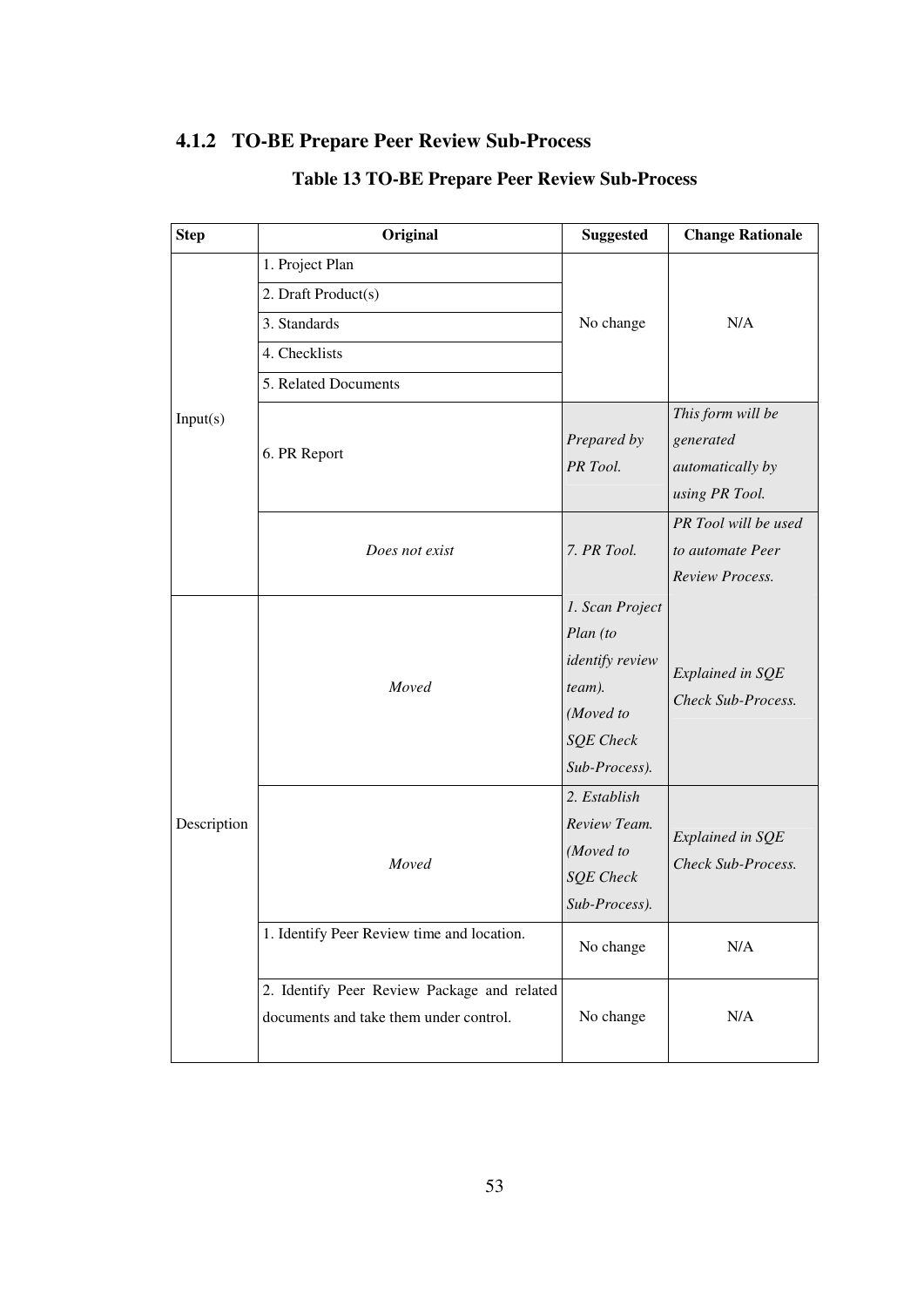| <b>Step</b> | Original                                                                                                 | <b>Suggested</b>                                                                 | <b>Change Rationale</b>                                                        |
|-------------|----------------------------------------------------------------------------------------------------------|----------------------------------------------------------------------------------|--------------------------------------------------------------------------------|
|             | Does not exist                                                                                           | 3. Open PR<br>Tool<br>according to<br>PR ID, time,<br>date, Review<br>Team, etc. | PR will be prepared<br>by using PR Tool and<br>process will be<br>automated.   |
| Description | 4. Fill out Peer Review report.                                                                          | Prepared by<br>PR Tool.                                                          | This form will be<br>generated<br><i>automatically by</i><br>using PR Tool.    |
|             | Does not exist                                                                                           | 5. Enter SQE<br>Time to PR<br>Tool.                                              | <b>PR</b> Metrics will be<br>collected<br>automatically and<br>phase by phase. |
|             | 6. Send Peer Review package to review team via e-<br>mail                                                | Prepared by<br>PR Tool.                                                          | E-mail is generated<br>by PR Tool.                                             |
|             | Removed                                                                                                  | 1. Author.                                                                       | Two activities are<br>moved to SQE Check<br>Sub-Process.                       |
|             | 2. SQE.                                                                                                  | No change                                                                        | N/A                                                                            |
| Roles       | Removed                                                                                                  | 3. Project<br>Team.                                                              | Two activities are<br>moved to SQE Check<br>Sub-Process.                       |
|             | Removed                                                                                                  | 4. Review<br>Team.                                                               | Two activities are<br>moved to SQE Check<br>Sub-Process.                       |
|             | 1. E-mail for PR                                                                                         | No change                                                                        | N/A                                                                            |
| Output(s)   | 2. PR folder (It includes PR Report, Draft<br>Products, checklists, standards, and related<br>documents) | No change                                                                        | N/A                                                                            |

## **Table 13 (cont'd)**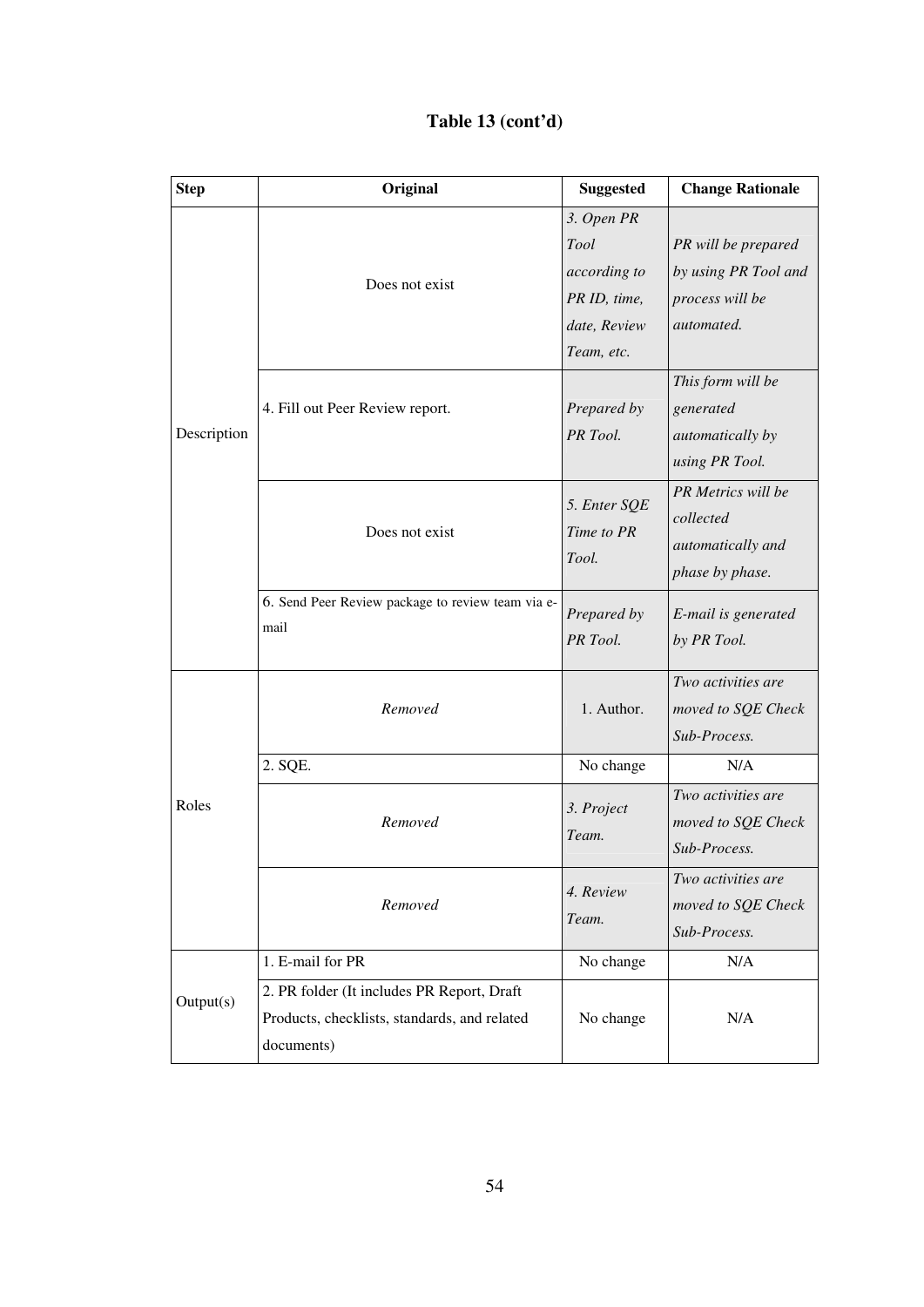| Table 13 (cont'd) |  |  |  |  |
|-------------------|--|--|--|--|
|-------------------|--|--|--|--|

| <b>Step</b> | Original       | <b>Suggested</b> | <b>Change Rationale</b>                                                                                                          |
|-------------|----------------|------------------|----------------------------------------------------------------------------------------------------------------------------------|
| Output(s)   | Does not exist | 3. PR Tool.      | <b>PR</b> Tool will be used<br>to automate Peer<br><b>Review Process</b>                                                         |
|             |                | 4. SQE Time.     | SQE Time will be<br>kept in PR Tool<br>database. The main<br>purpose is to collect<br><b>PR</b> Metrics<br><i>automatically.</i> |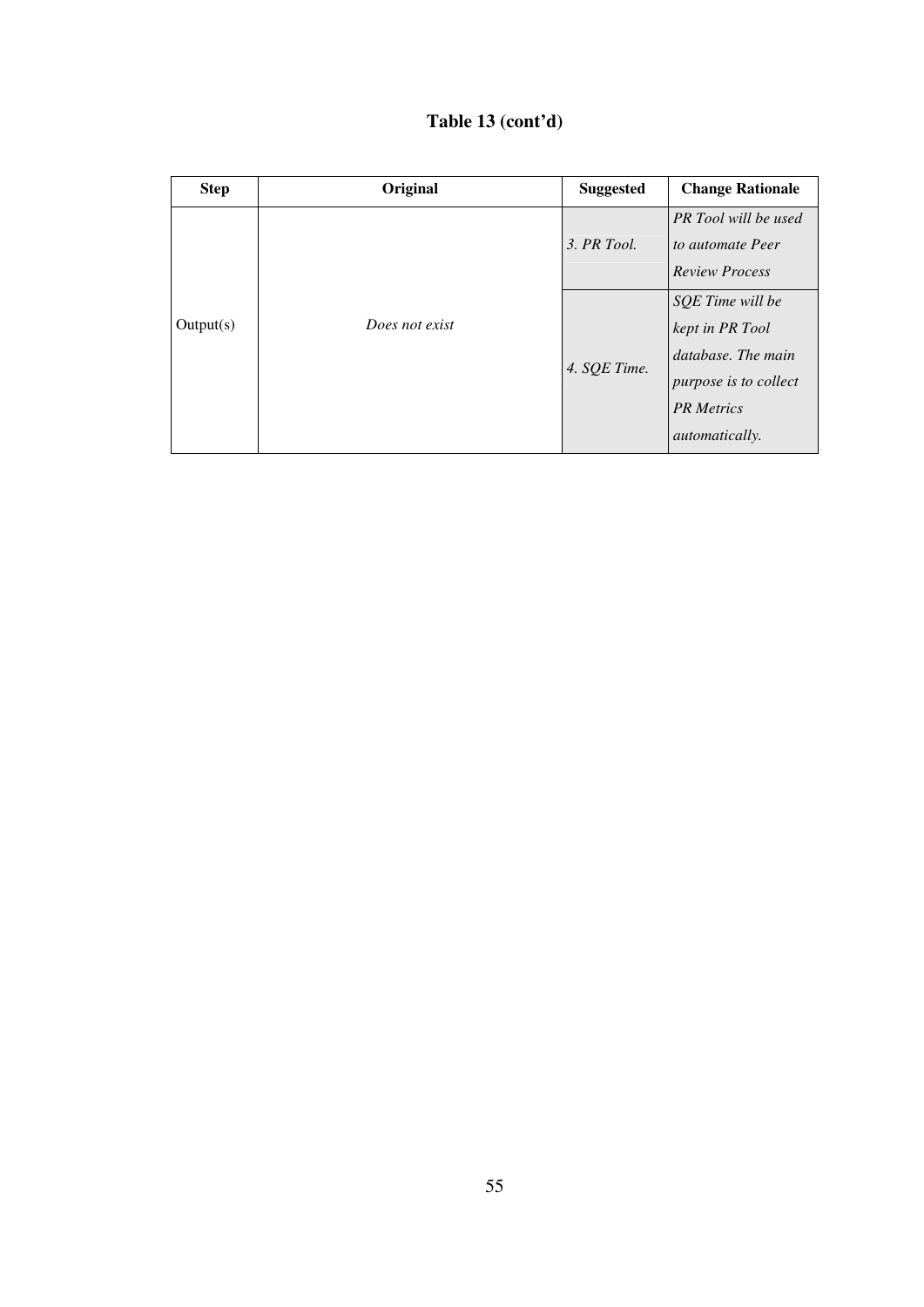## **4.1.3 TO-BE Individual Check Sub-Process**

| <b>Step</b> | Original                                           | <b>Suggested</b>                          | <b>Change Rationale</b>                                                                                                                                                                  |
|-------------|----------------------------------------------------|-------------------------------------------|------------------------------------------------------------------------------------------------------------------------------------------------------------------------------------------|
| Input(s)    | 1. Draft Product(s)                                |                                           | N/A                                                                                                                                                                                      |
|             | 2. Standards                                       |                                           |                                                                                                                                                                                          |
|             | 3. Checklists                                      | No change                                 |                                                                                                                                                                                          |
|             | 4. Related Documents                               |                                           |                                                                                                                                                                                          |
|             | 5. E-mail for PR                                   |                                           |                                                                                                                                                                                          |
|             | 6. PR Report                                       | Prepared by<br>PR Tool.                   | This form will be<br>generated<br>automatically by<br>using PR Tool.                                                                                                                     |
|             | Does not exist                                     | 7. PR Tool.                               | PR Tool will be used<br>to automate Peer<br>Review Process.                                                                                                                              |
|             | 1. Read PR E-mail and take information about<br>PR | No change                                 | N/A                                                                                                                                                                                      |
|             | 2. Review the Draft Product(s)                     | No change                                 | N/A                                                                                                                                                                                      |
|             |                                                    | 3. Enter                                  | The main purpose is                                                                                                                                                                      |
| Description |                                                    | comments to                               | to keep all reviewers'                                                                                                                                                                   |
|             | Does not exist                                     | PR Tool.                                  | comments and to                                                                                                                                                                          |
|             |                                                    |                                           | avoid data lost.                                                                                                                                                                         |
|             |                                                    | 4. Respond the<br>reviewers'<br>comments. | The main purpose is<br>to decrease the PR<br>meeting time.<br>Author will respond<br>the all reviewers'<br>comments before PR<br>(discussions can be<br>performed before PR<br>Meeting). |

## **Table 14 TO-BE Individual Check Sub-Process**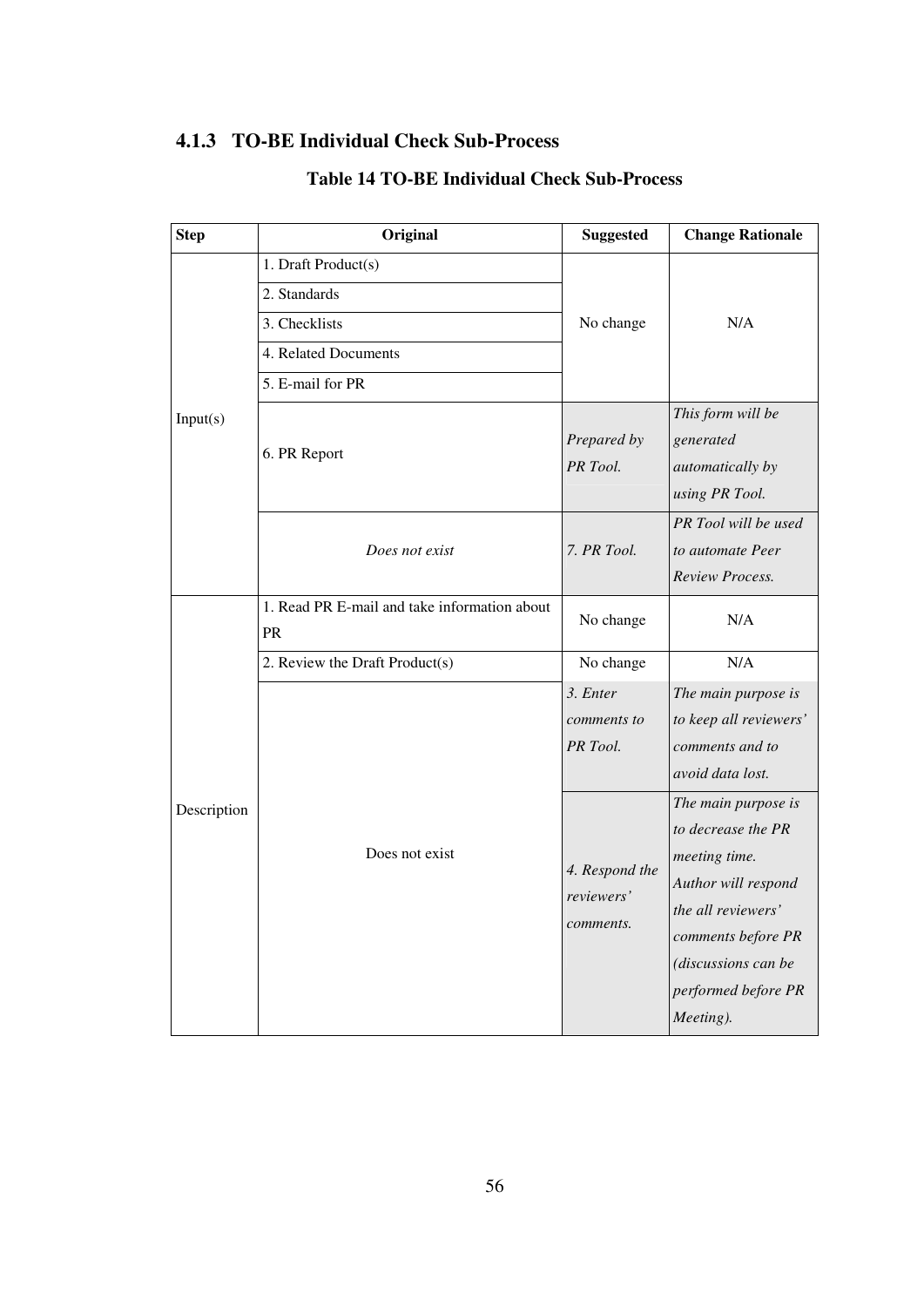## **Table 14 (cont'd)**

| <b>Step</b> | Original               | <b>Suggested</b>                                                       | <b>Change Rationale</b>                                                                                                                   |
|-------------|------------------------|------------------------------------------------------------------------|-------------------------------------------------------------------------------------------------------------------------------------------|
| Description |                        | 5. Check<br><i>author's</i><br>responses to<br>reviewers'<br>comments. | The main purpose is<br>to decrease the PR<br>meeting time.<br>Reviewers can agree<br>with author response<br>or not before PR<br>Meeting. |
|             | Does not exist         | 6. Enter<br>Reviewers'<br><b>Review Time</b><br>via PR Tool.           | PR Metrics will be<br>collected<br>automatically and<br>phase by phase.                                                                   |
|             |                        | 7. Enter<br>Author's<br>Response Time<br>via PR Tool.                  | PR Metrics will be<br>collected<br>automatically and<br>phase by phase.                                                                   |
|             | 1. Reviewers.          | No change                                                              | N/A                                                                                                                                       |
| Roles       | Does not exist         | 2. Author.                                                             | Author responses are<br>needed for<br>reviewers' comments<br>before PR Meeting.                                                           |
| Output(s)   | 1. Reviewers' comments | PR Tool is<br>used.                                                    | All reviewers'<br>comments will be<br>kept in PR Tool<br>database.                                                                        |
|             |                        | 2. Author<br>Response<br>Time.                                         | <b>Author Response</b><br>Time will be kept in<br>PR Tool database.                                                                       |
|             | Does not exist         | 3. Reviewers'<br>Review Time.                                          | Reviewers' Review<br>Time will be kept in<br>PR Tool database.                                                                            |
|             |                        | 4. Author's<br>response to<br>reviewers'<br>comments.                  | Author's response is<br>also kept in PR Tool<br>database.                                                                                 |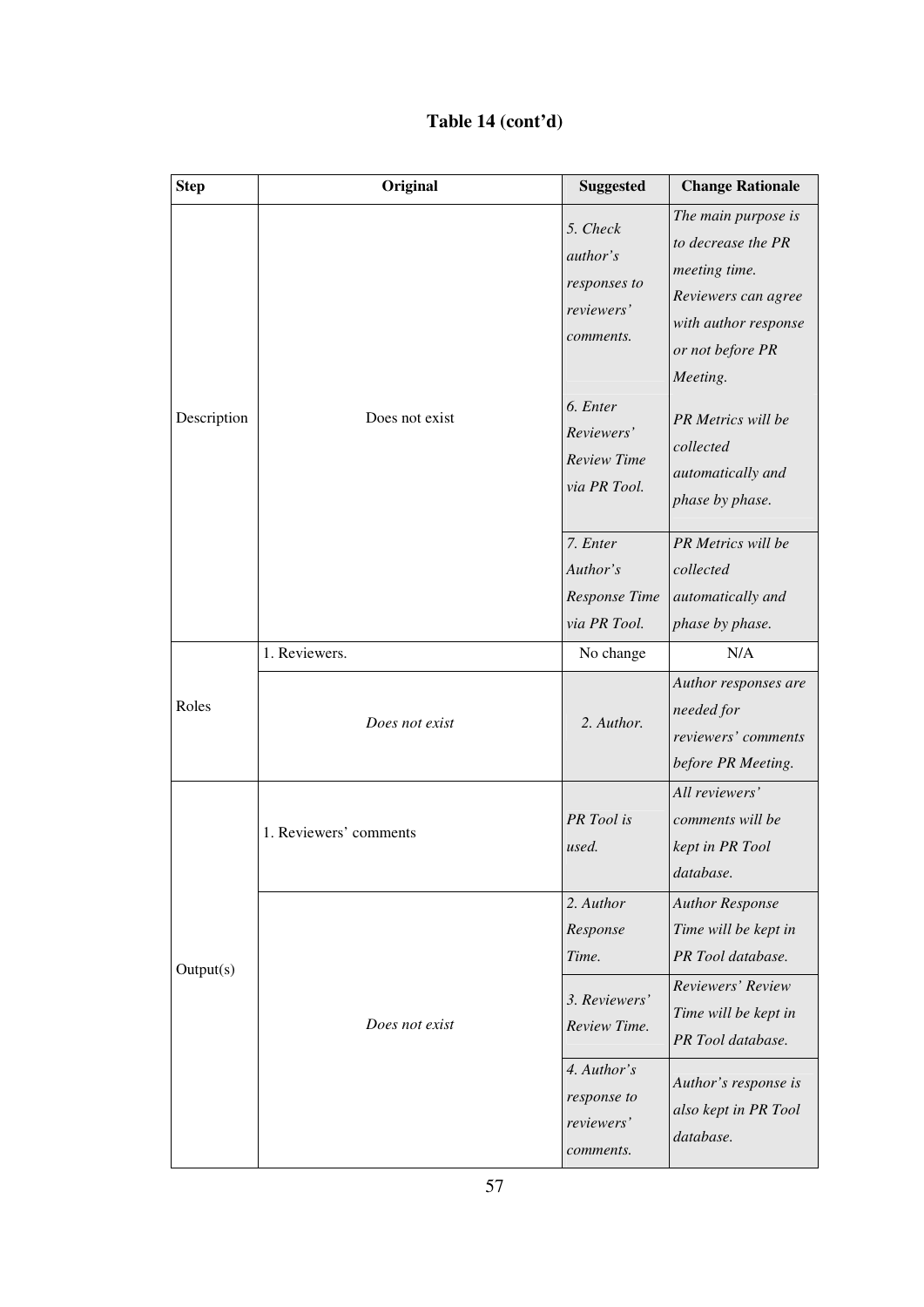## **4.1.4 TO-BE Internal Review Meeting Sub-Process**

| <b>Step</b> | Original                                                   | <b>Suggested</b>                                         | <b>Change Rationale</b>                                                                                                                                  |
|-------------|------------------------------------------------------------|----------------------------------------------------------|----------------------------------------------------------------------------------------------------------------------------------------------------------|
|             | 1. Draft Product(s)                                        |                                                          |                                                                                                                                                          |
|             | 2. Standards                                               | No change                                                | N/A                                                                                                                                                      |
|             | 3. Checklists                                              |                                                          |                                                                                                                                                          |
|             | 4. Related Documents                                       |                                                          |                                                                                                                                                          |
|             | 5. PR Report                                               | Prepared by<br>PR Tool.                                  | This form will be<br>generated<br>automatically by<br>using PR Tool.                                                                                     |
| Input(s)    | 6. Reviewers' Comments                                     | <b>Entered to PR</b><br>Tool.                            | Reviewers'<br>comments will be<br>kept in PR Tool<br>database.                                                                                           |
|             | Does not exist                                             | 7. Author<br>Response.                                   | These data will be<br>generated<br>automatically by<br>using PR Tool.                                                                                    |
|             |                                                            | 8. PR Tool.                                              | PR Tool will be used<br>to automate Peer<br><b>Review Process</b>                                                                                        |
|             | 1. Check whether Peer Review is ready or not<br>at PR time | No change                                                | N/A                                                                                                                                                      |
|             | 2. Postpone/Cancel Peer Review Meeting                     | No change                                                | N/A                                                                                                                                                      |
|             | 3. Start Peer Review Meeting                               | No change                                                | N/A                                                                                                                                                      |
| Description | Removed                                                    | 4. Write total<br>preparation<br>effort to PR<br>Report. | Since PR Tool is<br>used for related<br>metrics, there is no<br>need to write efforts<br>to PR Report. No<br>hard copy<br>information will be<br>stored. |

### **Table 15 TO-BE Internal Review Meeting Sub-Process**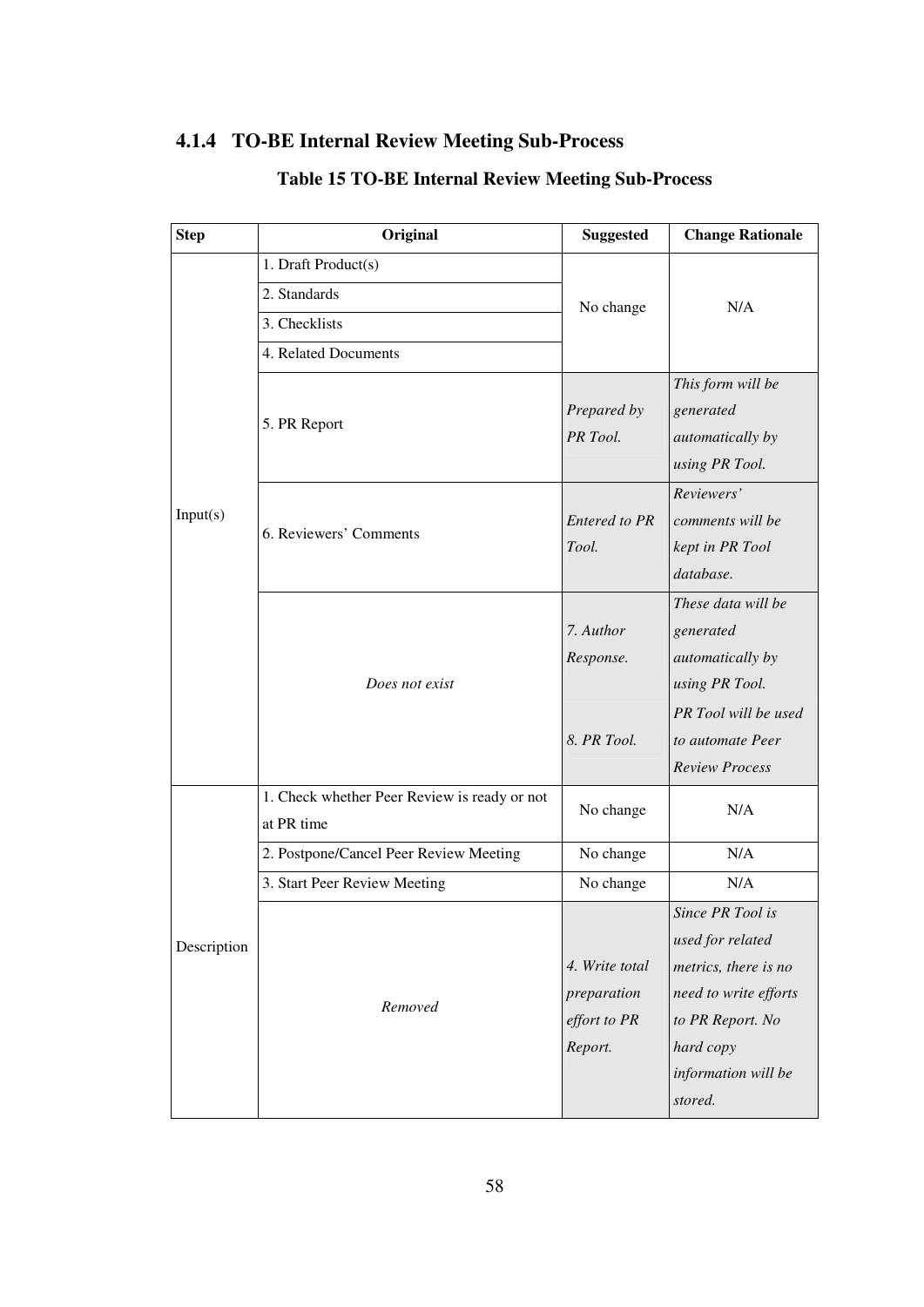## **Table 15 (cont'd)**

| <b>Step</b> | Original                   | <b>Suggested</b>                                                                                                | <b>Change Rationale</b>                                                                                                                                                                                                     |
|-------------|----------------------------|-----------------------------------------------------------------------------------------------------------------|-----------------------------------------------------------------------------------------------------------------------------------------------------------------------------------------------------------------------------|
|             | Does not exist             | 4. Review all<br>Reviewers'<br>comments and<br><i>author's</i><br>responses and<br>take action<br><i>items.</i> | PR Meeting will be<br>performed by using<br>PR Tool since PR<br>Tool includes all<br>reviewers' comments<br>and Author response.<br>All AIs are taken<br>automatically using<br>reviewers' comments<br>and Author response. |
| Description | Removed                    | 5. Review<br>Reviewers'<br>comments and<br>investigate<br>action items.                                         | Since PR Tool is<br>used, there is no<br>need to perform this<br><i>activity.</i>                                                                                                                                           |
|             | Removed                    | 6. Write action<br><i>items to AI</i><br>Form.                                                                  | Since PR Tool is<br>used, there is no<br>need to perform this<br><i>activity.</i>                                                                                                                                           |
|             | 5. Conclude the PR Meeting | No change                                                                                                       | N/A                                                                                                                                                                                                                         |
|             | 6. Update PR Report        | 6. Update PR<br>Report and AI<br>Form.                                                                          | PR Report and AI<br>Form will be<br>generated<br>automatically.                                                                                                                                                             |
|             | 7. Save and Exit           | No change                                                                                                       | N/A                                                                                                                                                                                                                         |
|             | 1. Author.                 | No change                                                                                                       | N/A                                                                                                                                                                                                                         |
| Roles       | 2. SQE.                    | No change                                                                                                       | N/A                                                                                                                                                                                                                         |
|             | 3. Reviewers.              | No change                                                                                                       | N/A                                                                                                                                                                                                                         |
| Output(s)   | 1. PR Report               | No change                                                                                                       | N/A                                                                                                                                                                                                                         |
|             | 2. AI form                 | No change                                                                                                       | N/A                                                                                                                                                                                                                         |
|             | 3. Exit Decision           | No change                                                                                                       | N/A                                                                                                                                                                                                                         |
|             | Does not exist             | 4. PR Tool.                                                                                                     | PR Tool will be used<br>to automate Peer<br>Review Process.                                                                                                                                                                 |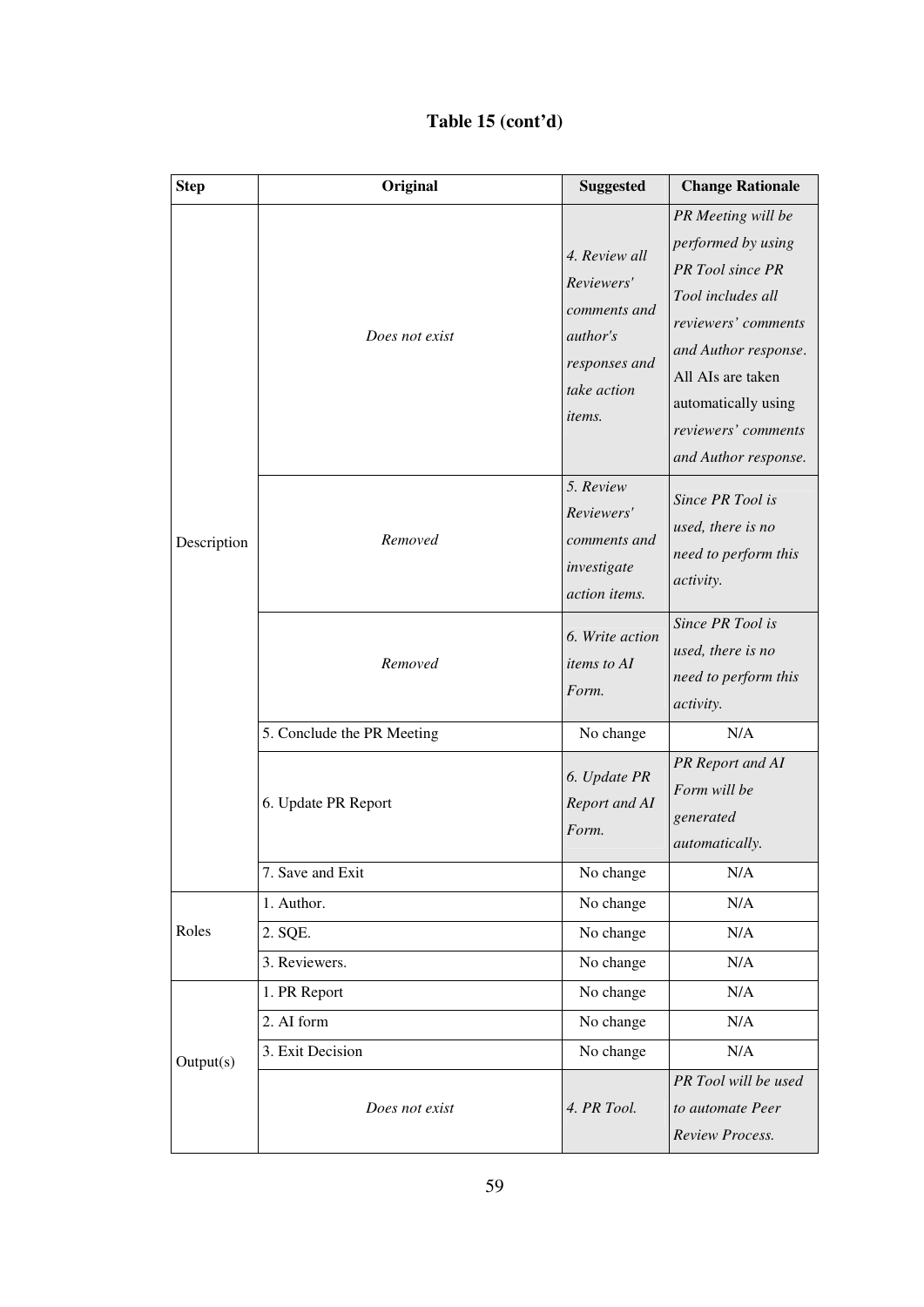### **4.1.5 TO-BE Peer Review Closure Sub-Process**

| <b>Step</b> | Original                                                                            | <b>Suggested</b>                      | <b>Change Rationale</b>                                                                  |
|-------------|-------------------------------------------------------------------------------------|---------------------------------------|------------------------------------------------------------------------------------------|
|             | 1. Updated Product(s)                                                               |                                       |                                                                                          |
|             | 2. Draft Product(s)                                                                 | No change                             | N/A                                                                                      |
|             | 3. AI Form                                                                          |                                       |                                                                                          |
| Input(s)    | 4. PR Report                                                                        | Prepared by<br>PR Tool.               | This form will be<br>generated<br>automatically by<br>using PR Tool.                     |
|             | Does not exist                                                                      | 5. PR Tool                            | PR Tool will be used<br>to automate Peer<br>Review Process.                              |
|             | 1. Take Updated Product(s) according to action<br>items from author                 | No change                             | N/A                                                                                      |
|             | 2. Check Updated Product(s) by comparing<br>Draft Product(s) and Updated Product(s) | No change                             | N/A                                                                                      |
|             | Does not exist                                                                      | 3. Close all<br>AIs using PR<br>Tool. | Status of the AIs and<br>resolution<br>description of the<br>AIS are kept in PR<br>Tool. |
|             | 4. Update AI Form and PR Report                                                     | No change                             | N/A                                                                                      |
| Description | Does not exist                                                                      | 5. Enter SQE<br>Closure Time.         | <b>Author Update Time</b><br>will be kept in PR<br>Tool database.                        |
|             |                                                                                     | 6. Enter<br>Author<br>Update Time.    | <b>SOE Closure Time</b><br>will be kept in PR<br>Tool database.                          |
|             | 7. Close PR and Send Updated Product(s) to<br>release                               | PR Tool will<br>be used.              | PR will be closed in<br>PR Tool.                                                         |
|             | 8. Investigate issues or new AIs to identify<br>action                              | No change                             | N/A                                                                                      |
|             | 9. Send Updated Product(s) to author to update                                      | No change                             | N/A                                                                                      |

### **Table 16 TO-BE Peer Review Closure Sub-Process**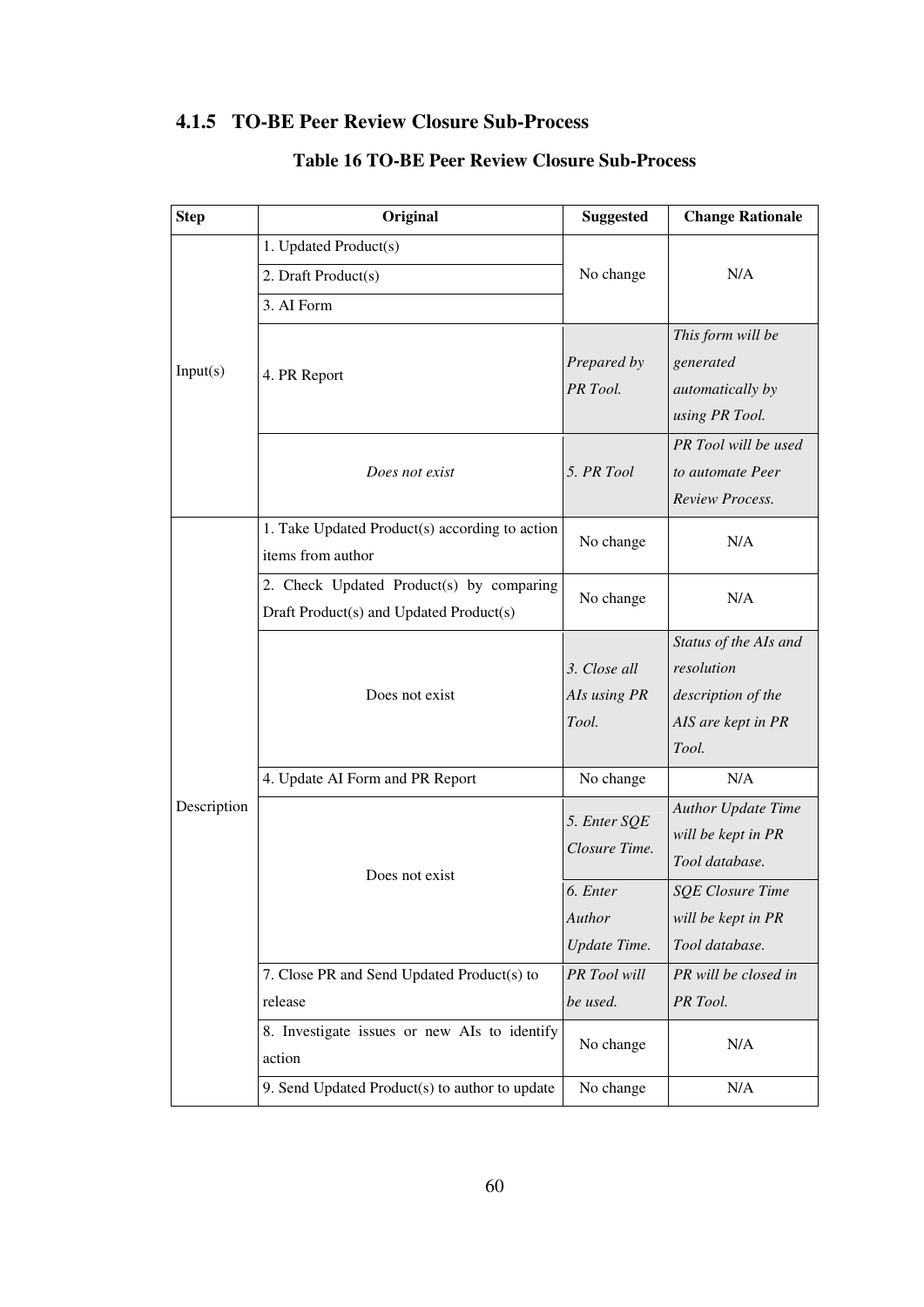| Table 16 (cont'd) |
|-------------------|
|-------------------|

| <b>Step</b> | Original                        | <b>Suggested</b>                | <b>Change Rationale</b>                                           |
|-------------|---------------------------------|---------------------------------|-------------------------------------------------------------------|
| Roles       | 1. Author.                      | No change                       | N/A                                                               |
|             | 2. SQE.                         | No change                       | N/A                                                               |
|             | 1. Updated Product(s)           | No change                       | N/A                                                               |
|             | 2. Signed AI Form and PR Report | No change                       | N/A                                                               |
| Output(s)   | Does not exist                  | 3. Author<br><b>Update Time</b> | <b>Author Update Time</b><br>will be kept in PR<br>Tool database  |
|             |                                 | 4. $SQE$<br>Closure Time        | <b>SQE Closure Time</b><br>will be kept in PR<br>Tool database    |
|             |                                 | 5. PR Tool                      | PR Tool will be used<br>to automate Peer<br><b>Review Process</b> |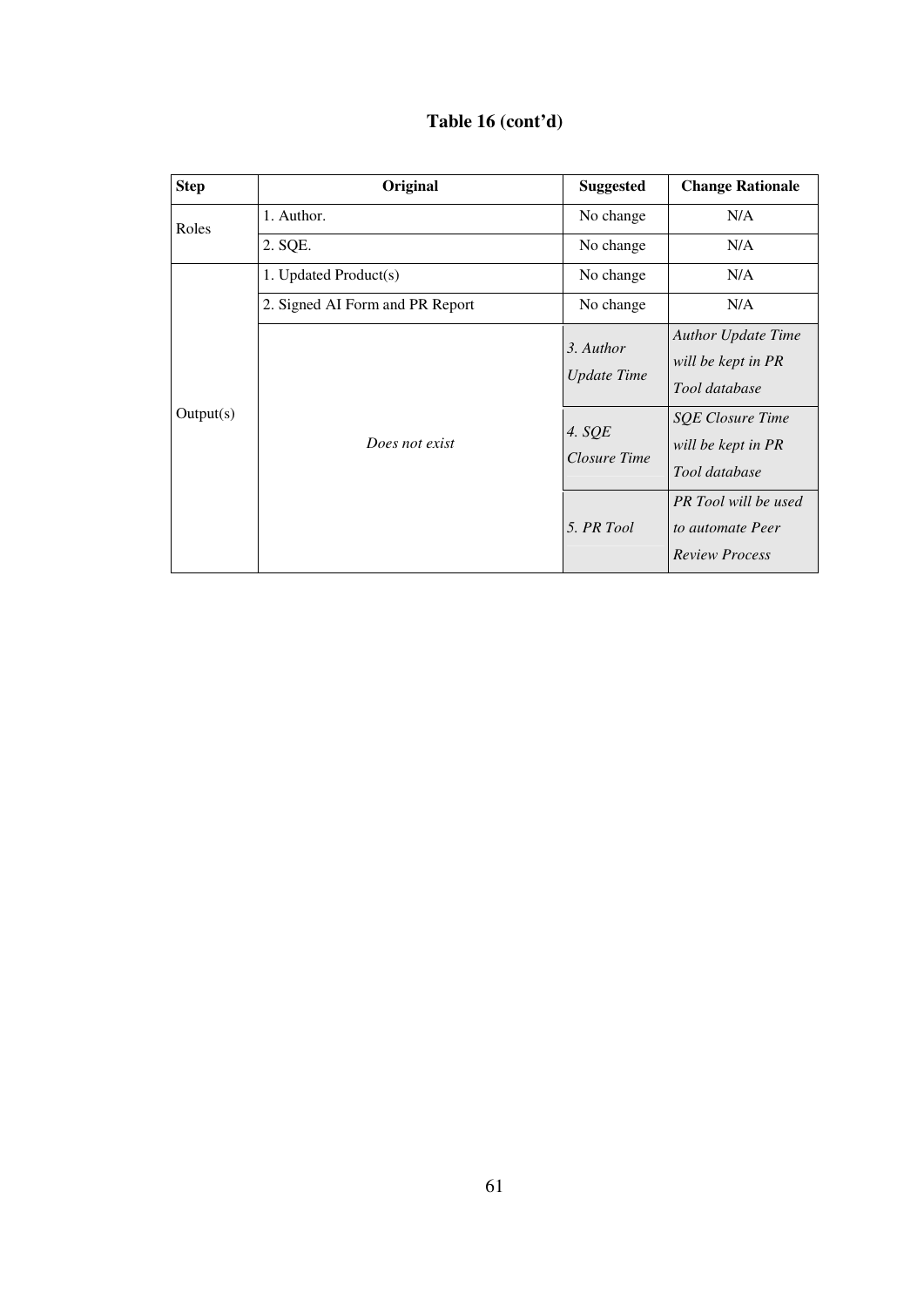# **4.2 MEASUREMENTS FOR THE TO-BE PROCESS AND EVALUATION**

### **4.2.1 Measurements for TO-BE SQE Check Sub-Process and Evaluation**

In Table 17, SG metrics will be compared for the AS-IS and TO-BE SQE Check sub-processes and evaluation will be given.

|                                   | <b>AS-IS</b>                | <b>TO-BE</b>                |
|-----------------------------------|-----------------------------|-----------------------------|
| <b>Metrics</b>                    | <b>SQE Check</b>            | <b>SQE Check</b>            |
|                                   | (Number of activity $= 3$ ) | (Number of activity $= 5$ ) |
|                                   | $X(1) = 1 / 3 = 0.33$       | $X(1) = 1 / 5 = 0.20$       |
| Complexity                        | $X(2) = 0 / 3 = 0$          | $X(2) = 0 / 5 = 0$          |
|                                   | $X(3) = 1 / 3 = 0.33$       | $X(3) = 2 / 5 = 0.40$       |
| Coupling                          | $X = 1 / 3 = 0.33$          | $X = 2 / 5 = 0.40$          |
| Failure Avoidance                 | $X = 1 / 3 = 0.33$          | $X = 2 / 5 = 0.40$          |
| Restorability                     | $X = 0 / 3 = 0$             | $X = 1 / 5 = 0.20$          |
| <b>Restoration Effectiveness</b>  | $X = 0 / 3 = 0$             | $X = 1 / 5 = 0.20$          |
| <b>Functional Adequacy</b>        | $X = 3 / 3 = 1$             | $X = 5/5 = 1$               |
| <b>Functional Completeness</b>    | $X = 1 - 0/3 = 1$           | $X = 1 - 0 / 5 = 1$         |
| IT Usage                          | $X = 3 / 3 = 1$             | $X = 5 / 5 = 1$             |
| IT Density                        | $X = 9 / 9 = 1$             | $X = 10 / 10 = 1$           |
| Computational Accuracy            | $X = 3 / 3 = 1$             | $X = 5/5 = 1$               |
| Data Exchangeability              | $X = 1 / 1 = 1$             | $X = 2 / 2 = 1$             |
| <b>Access Auditability</b>        | $X = 3 / 3 = 1$             | $X = 5/5 = 1$               |
| Functional Understandability      | $X = 3 / 3 = 1$             | $X = 5 / 5 = 1$             |
| <b>Completeness Documentation</b> | $X = 3 / 3 = 1$             | $X = 5 / 5 = 1$             |
| <b>Input Validity Checking</b>    | $X = 2 / 3 = 0.67$          | $X = 4 / 5 = 0.80$          |
| Undoability                       | $X = 0 / 3 = 0$             | $X = 1 / 5 = 0.20$          |
| <b>Attractive Interaction</b>     | $X = 3 / 3 = 1$             | $X = 5/5 = 1$               |

### **Table 17 Measurements for the AS-IS and TO-BE SQE Check Sub-Processes**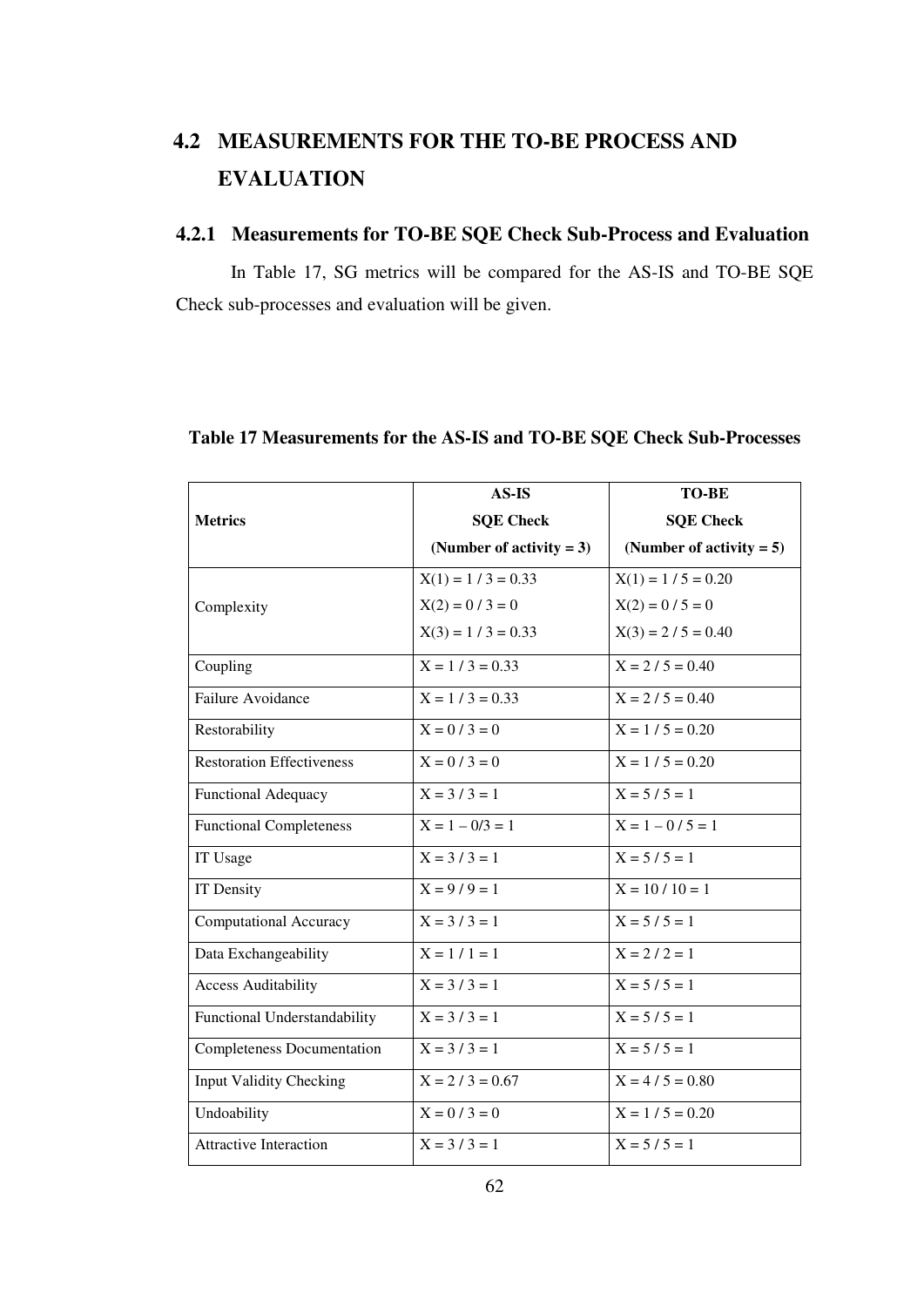## **Evaluation for the TO-BE SQE Check Sub-Process Considering AS-IS Subprocess:**

#### **Complexity metric**  $(X(1) = 0,20, X(2) = 0, X(3) = 0,40)$

When we analyze the values of  $X(1)$ ,  $X(2)$ , and  $X(3)$  for TO-BE sub-process, it is observed that they are also low. Adding new activities to TO-BE sub-process causes the difference between the values for AS-IS and TO-BE sub-processes. There is no improvement suggestion related with this metric in the assessment of the AS-IS sub-process.

Coupling and Failure Avoidance metrics  $(X = 0.40, X = 0.40)$ 

The value of these metrics for TO-BE sub-process are also low, but higher than AS-IS'. The reason for the differences between TO-BE and AS-IS sub-processes are same as mentioned in Coupling Metric. There is no improvement suggestion related with these metrics in the assessment of the AS-IS sub-process.

#### **Restorability and Restoration Effectiveness metrics**  $(X = 0.20, X = 0.20)$

In the evaluation of this metric in AS-IS sub-process we observed that improvements related with this metric are not practical. However the value of this metric for TO-BE sub-process is higher. The reason for the difference is same as mentioned in Coupling Metric since the result of the added activity is recorded.

#### **Input Validity Checking metric**  $(X = 0.80)$

Input Validity Checking metric value is high and acceptable for both AS-IS and TO-BE sub-processes. When we inspect TO-BE sub-process we find the same reason as mentioned in Coupling Metric which means that there is an improvement related with this metric.

#### Undoability metric  $(X = 0.20)$

The value of this metric for TO-BE sub-process is also not high for TO-BE sub-process, however as we mention in AS-IS sub-process we do not need to keep any records. So, further improvements are also not practical for TO-BE sub-process too. The value of this metric is higher than AS-IS. The reason for the difference is same as mentioned in Coupling Metric.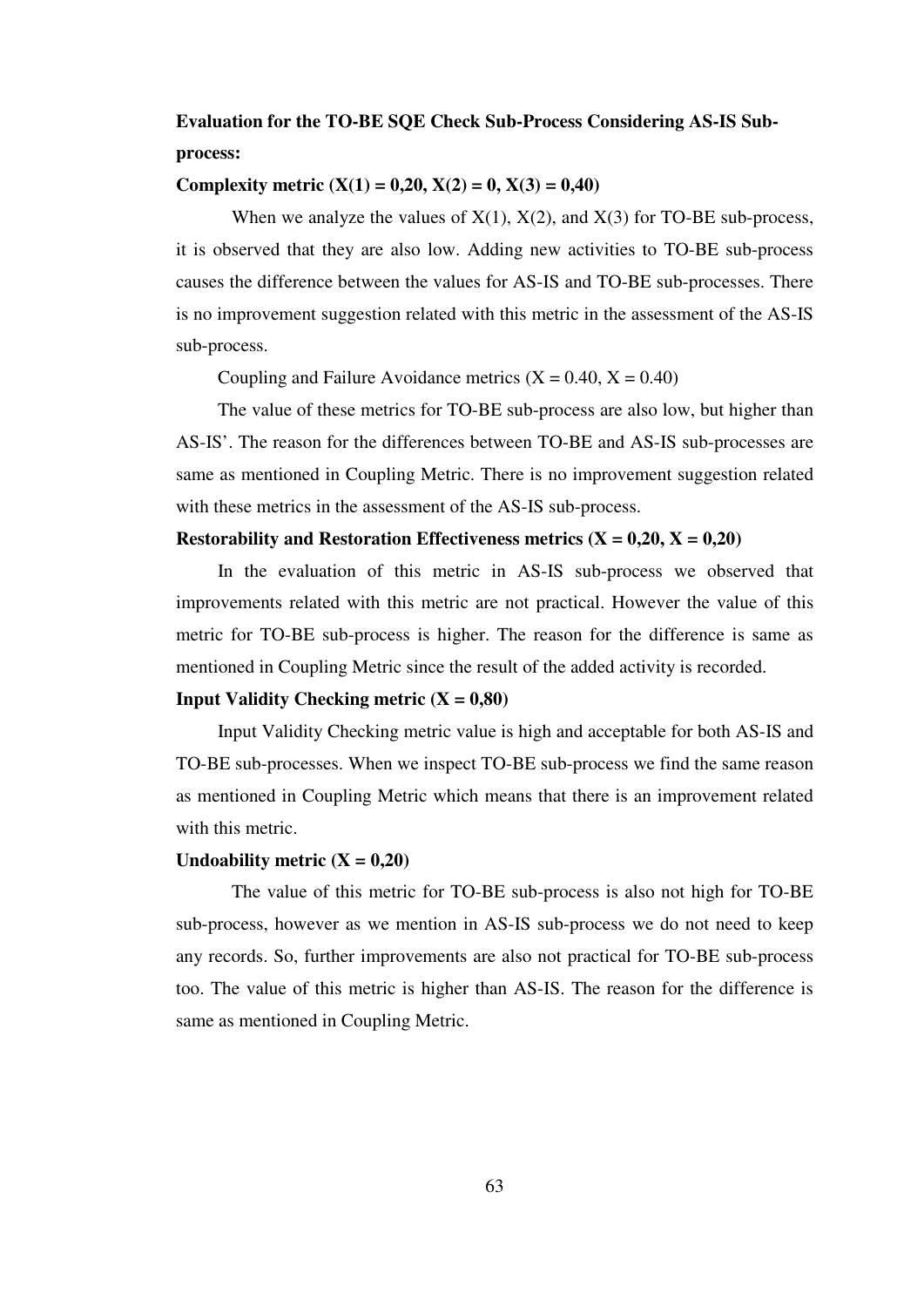# **4.2.2 Measurements for TO-BE Prepare Peer Review Sub-Process and Evaluation**

Table 18 presents comparison of SG metrics for the AS-IS and TO-BE Prepare Peer Review sub-processes. Evaluation will also be given in this section.

# **Table 18 Measurements for the AS-IS and TO-BE Prepare Peer Review Sub-Processes and Evaluation**

|                                   | $AS-IS$                     | <b>TO-BE</b>                |
|-----------------------------------|-----------------------------|-----------------------------|
| <b>Metrics</b>                    | <b>Prepare Peer Review</b>  | <b>Prepare Peer Review</b>  |
|                                   | (Number of activity $= 6$ ) | (Number of activity $= 6$ ) |
|                                   | $X(1) = 3 / 6 = 0.50$       | $X(1) = 5 / 6 = 0.83$       |
| Complexity                        | $X(2) = 0 / 6 = 0$          | $X(2) = 0 / 6 = 0$          |
|                                   | $X(3) = 2 / 6 = 0.33$       | $X(3) = 1 / 6 = 0.12$       |
| Coupling                          | $X = 5/6 = 0.83$            | $X = 5/6 = 0.83$            |
| Failure Avoidance                 | $X = 3 / 6 = 0.50$          | $X = 3 / 6 = 0.50$          |
| Restorability                     | $X = 4/6 = 0.67$            | $X = 6/6 = 1$               |
| <b>Restoration Effectiveness</b>  | $X = 4/6 = 0.67$            | $X = 6/6 = 0.83$            |
| <b>Functional Adequacy</b>        | $X = 4/6 = 0.67$            | $X = 6/6 = 1$               |
| <b>Functional Completeness</b>    | $X = 1 - 1/6 = 0.83$        | $X = 1 - 0/6 = 1$           |
| IT Usage                          | $X = 3/6 = 0.50$            | $X = 6/6 = 1$               |
| IT Density                        | $X = 7 / 7 = 1$             | $X = 12 / 12 = 1$           |
| <b>Computational Accuracy</b>     | $X = 2 / 2 = 1$             | $X = 4/4 = 1$               |
| Data Exchangeability              | $X = 5 / 5 = 1$             | $X = 5/5 = 1$               |
| <b>Access Auditability</b>        | $X = 6/6 = 1$               | $X = 6/6 = 1$               |
| Functional Understandability      | $X = 4/6 = 0.67$            | $X = 6/6 = 1$               |
| <b>Completeness Documentation</b> | $X = 6/6 = 1$               | $X = 6/6 = 1$               |
| <b>Input Validity Checking</b>    | $X = 4/6 = 0.67$            | $X = 4/6 = 0.67$            |
| Undoability                       | $X = 3 / 6 = 0.50$          | $X = 6/6 = 1$               |
| <b>Attractive Interaction</b>     | $X = 1 / 6 = 0.17$          | $X = 6/6 = 1$               |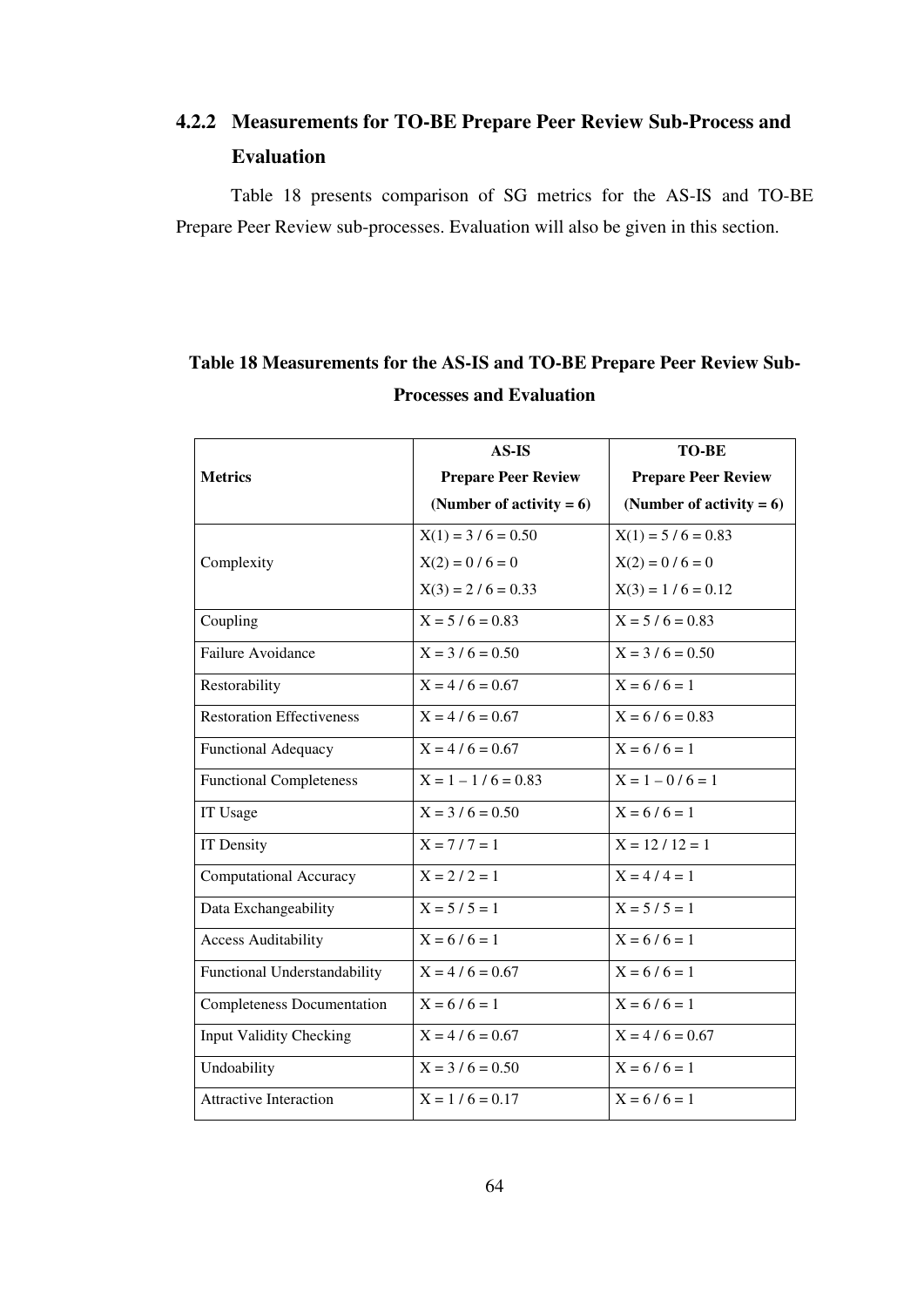## **Evaluation for the TO-BE Prepare Peer Review Sub-Process Considering AS-IS Sub-process**

#### **Complexity metric (X(1) = 0,83, X(2) = 0, X(3) = 0,12)**

Although the value of the  $X(3)$  is low, the complexity metric value  $X(3)$  is high. In spite of higher value of  $X(3)$ , there is no need for further improvements. It is easily noticed that all activities have characteristics of structured decisions which have well-defined and standard solution.

#### **Coupling metric (0,83)**

The coupling metric value for TO-BE sub-process is high like AS-IS subprocess. The reason is same as explained in AS-IS sub-process. So, there is no further improvements practical related with this metric.

#### **Failure Avoidance metric**  $(X = 0.50)$

Failure avoidance metric value is not high, but it is acceptable. Because of the fact that the activities which are identified with "No review, inspection, checkpoint or similar techniques" include the checkpoints from previous activities as mentioned in AS-IS sub-process, there is no further improvement related with this metric.

#### **Restorability and Restoration Effectiveness metrics**  $(X = 1, X = 0.83)$

When we inspect TO-BE sub-process it is observed that Restorability metric value is 1 and Restoration Effectiveness metric value is 0,83. These values are higher than AS-IS sub-process' metric values. The main reason is that all reports are prepared automatically using PR Tool and kept in PR Tool database. This prevents manual errors like copy-paste errors, missing information, unsaved/missing reports, etc.

#### **Functional Adequacy and Functional Completeness metrics**  $(X = 1, X = 1)$

 Although Functional Adequacy and Functional Completeness metric values are high for AS-IS sub-process, we noticed that these metric values equal to 1 in TO-BE sub-process. The main reason is that TO-BE sub-process is developed considering both implementations of the sub-process and related regulatory documents and regulatory documents are updated accordingly. So, improvement is deployed for this metric. This improvement is provided by PR Tool.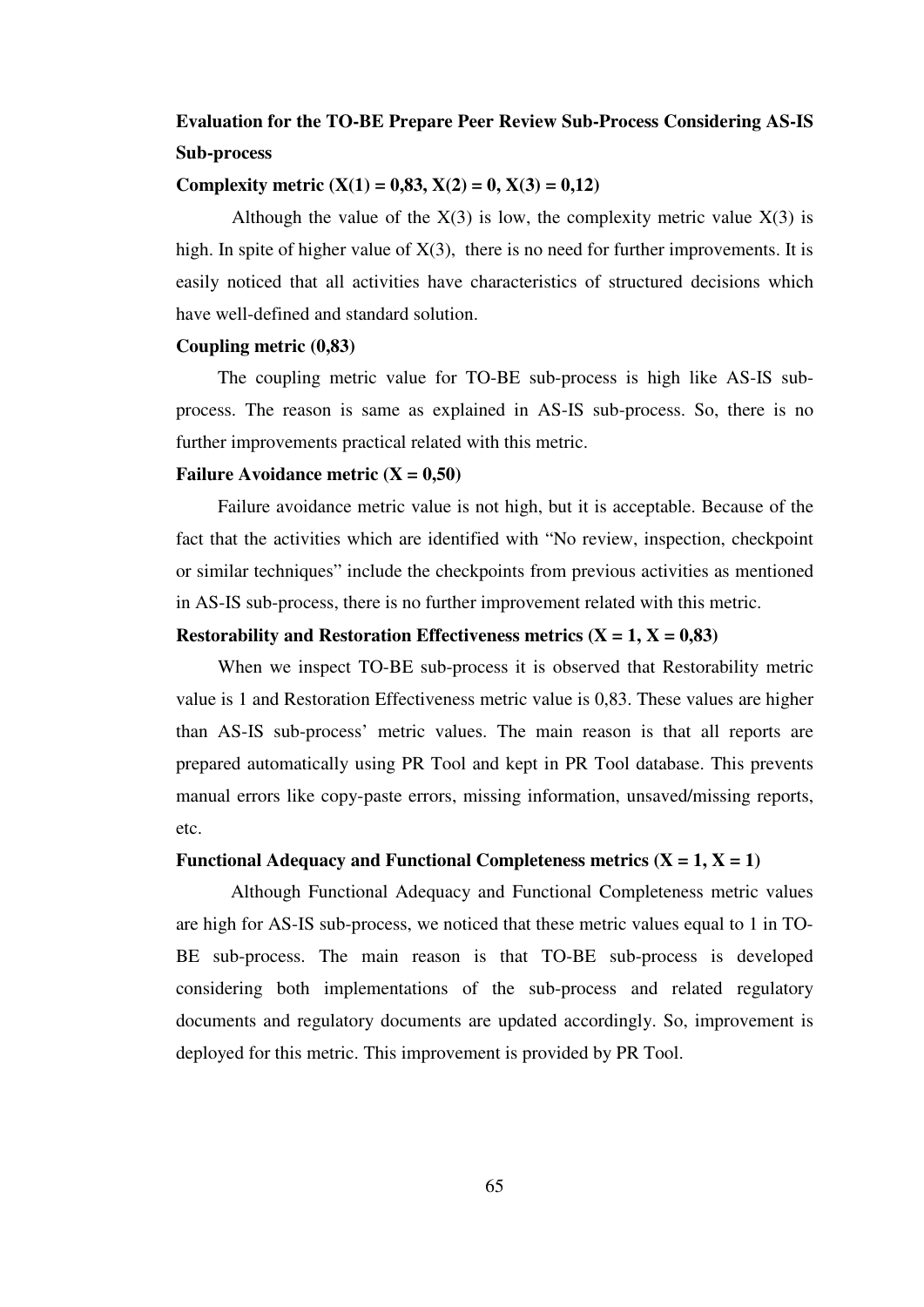#### **IT Usage metric**  $(X = 1)$

The value of IT Usage metric value is 1 in TO-BE sub-process. The main improvement is provided using PR Tool. All reports are prepared and recorded automatically and PR information is stored by this Tool.

#### **Functional Understandability metric**  $(X = 1)$

The value of this metric is increased in TO-BE sub-process. The regulatory documents are updated adding enough explanations for how to perform these activities and Functional Understandability metric value becomes 1. Also, user manual of the PR Tool includes the useful information and details about PR.

#### **Input Validity Checking metric**  $(X = 0.67)$

When we inspect both AS-IS and TO-BE sub-processes it is observed that possible input validity checking is performed. So, no further improvements are practical related with this metric.

Undoability metric  $(X = 0.50)$ 

However Undoability metric value is increased to 1 in TO-BE sub-process since PR Tool is used and all activities and their results are stored in PR Tool database. Also, some of activities in AS-IS sub-process are removed from this subprocess according to improvement suggestions.

#### **Attractive Interaction (** $X = 1$ **)**

 Attractive Interaction metric value is low for AS-IS sub-process. As mentioned in AS-IS sub-process, it is very hard to manage updates/deletions/generations/etc of the documents. This metric value is 1 in TO-BE sub-process since PR Tool is used for performing this sub-process. All documents are prepared/updated/deleted/generated using PR Tool which prevents manual errors. Improvements are provided using PR Tool and removing some activities.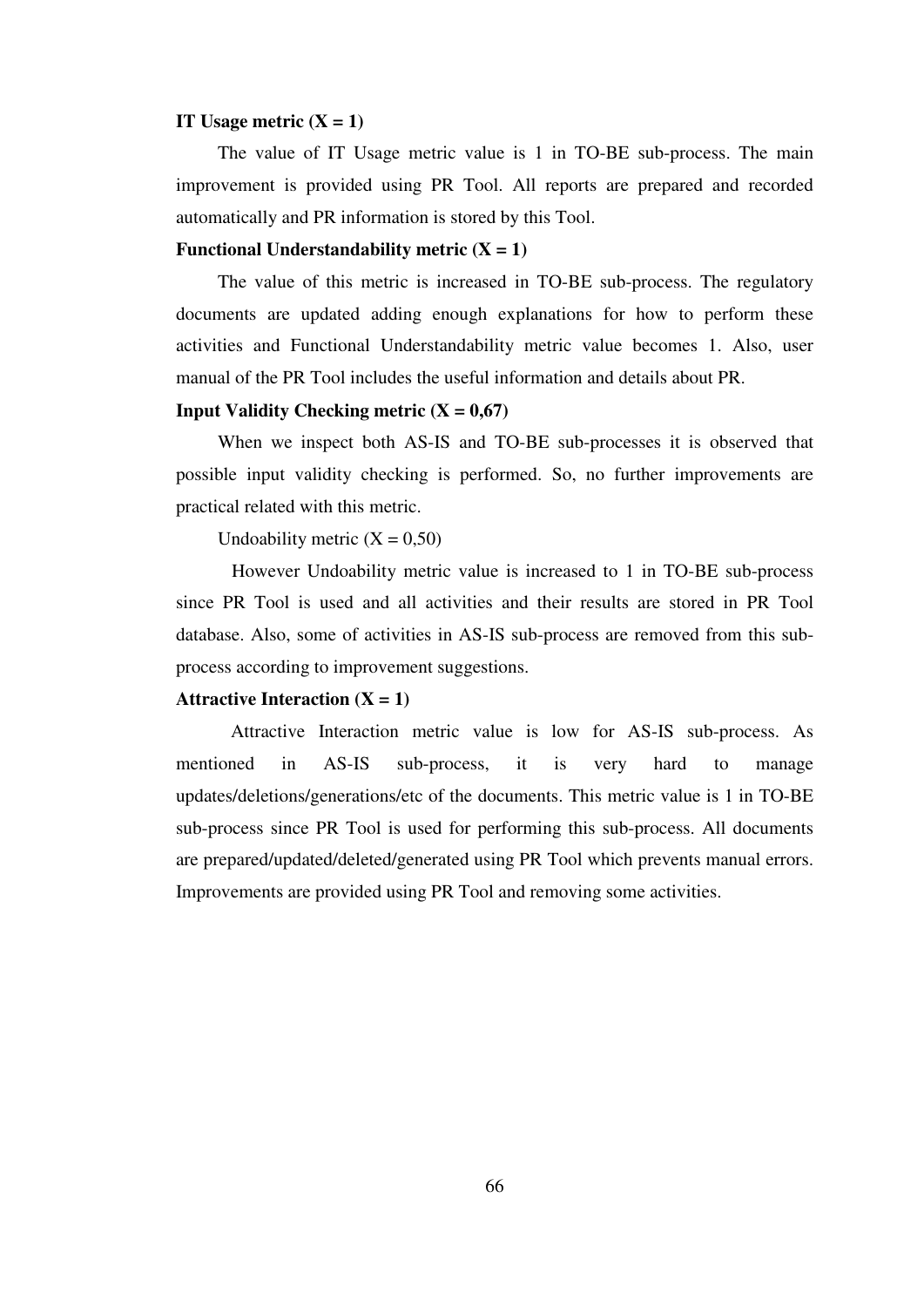# **4.2.3 Measurements for TO-BE Individual Check Sub-Process and Evaluation**

In this section, SG metrics for AS-IS and TO-BE Individual Check subprocesses will be given in Table 19 and evaluation will be presented.

|                                   | $AS-IS$                     | <b>TO-BE</b>                |
|-----------------------------------|-----------------------------|-----------------------------|
| <b>Metrics</b>                    | <b>Individual Check</b>     | <b>Individual Check</b>     |
|                                   | (Number of activity $= 2$ ) | (Number of activity $= 7$ ) |
|                                   | $X(1) = 1 / 2 = 0.50$       | $X(1) = 4 / 7 = 0.57$       |
| Complexity                        | $X(2) = 0 / 2 = 0$          | $X(2) = 0 / 7 = 0$          |
|                                   | $X(3) = 1 / 2 = 0.50$       | $X(3) = 3 / 7 = 0.43$       |
| Coupling                          | $X = 2 / 2 = 1$             | $X = 5 / 7 = 0.71$          |
| Failure Avoidance                 | $X = 2 / 2 = 1$             | $X = 7/7 = 1$               |
| Restorability                     | $X = 1 / 2 = 0.50$          | $X = 6 / 7 = 0.86$          |
| <b>Restoration Effectiveness</b>  | $X = 0 / 2 = 0$             | $X = 5 / 7 = 0.71$          |
| <b>Functional Adequacy</b>        | $X = 2 / 2 = 1$             | $X = 7 / 7 = 1$             |
| <b>Functional Completeness</b>    | $X = 1 - 0 / 2 = 1$         | $X = 1 - 0 / 7 = 1$         |
| IT Usage                          | $X = 1 / 2 = 0.50$          | $X = 7 / 7 = 1$             |
| IT Density                        | $X = 6 / 7 = 0.86$          | $X = 8 / 8 = 1$             |
| <b>Computational Accuracy</b>     | $X = 2 / 2 = 1$             | $X = 7 / 7 = 1$             |
| Data Exchangeability              | $X = 2 / 2 = 1$             | $X = 5 / 5 = 1$             |
| <b>Access Auditability</b>        | $X = 1 / 2 = 0.5$           | $X = 7 / 7 = 1$             |
| Functional Understandability      | $X = 1 / 2 = 0.5$           | $X = 7/7 = 1$               |
| <b>Completeness Documentation</b> | $X = 2 / 2 = 1$             | $X = 7/7 = 1$               |
| <b>Input Validity Checking</b>    | $X = 2 / 2 = 1$             | $X = 7 / 7 = 1$             |
| Undoability                       | $X = 0 / 2 = 0$             | $X = 5 / 7 = 0.71$          |
| <b>Attractive Interaction</b>     | $X = 1 / 2 = 0.5$           | $X = 7/7 = 1$               |

## **Table 19 Measurements for the AS-IS and TO-BE Individual Check Sub-Processes and Evaluation**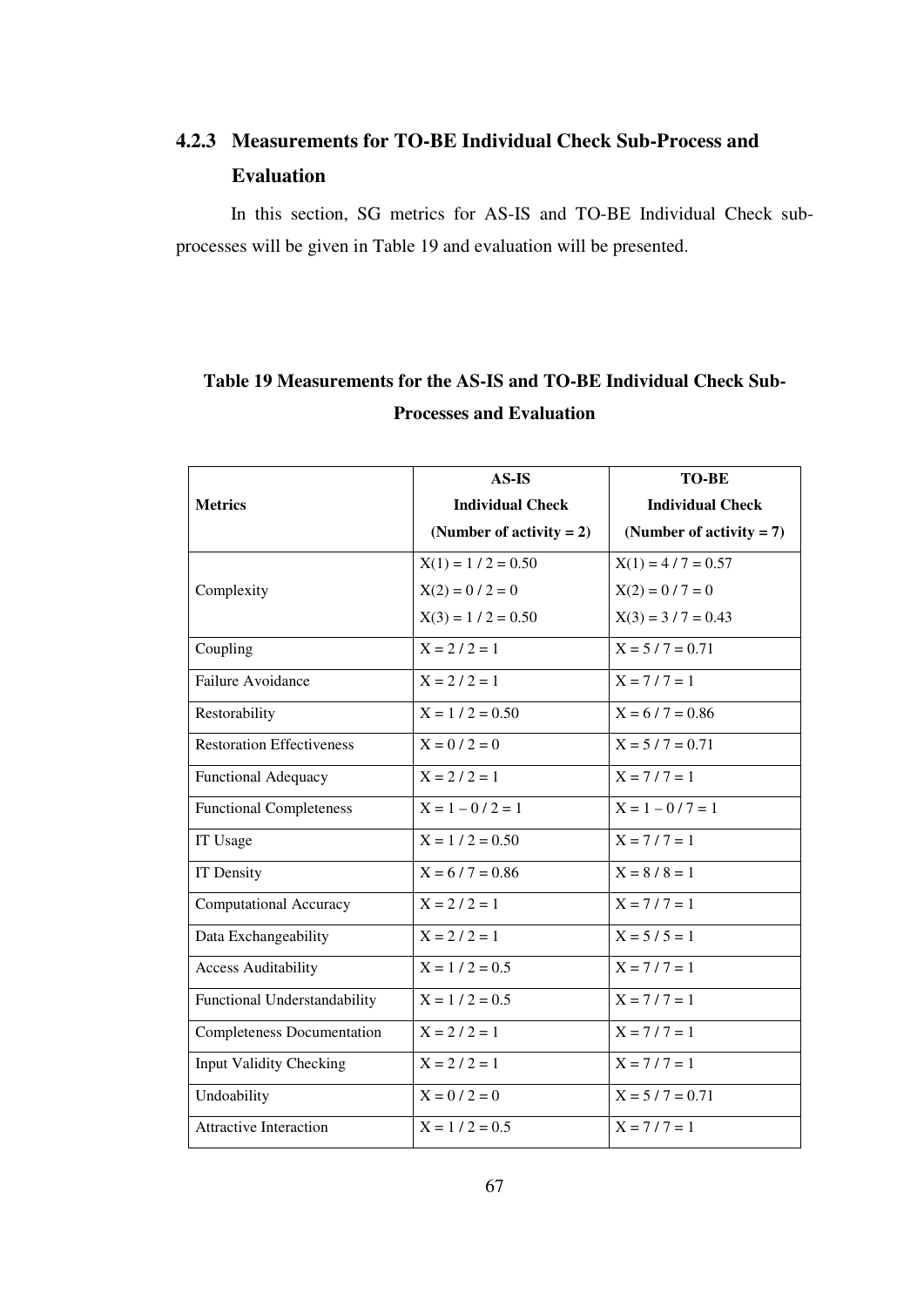## **Evaluation for the TO-BE Individual Check Sub-Process Considering AS-IS Sub-process**

#### **Complexity metric (X(1) = 0,57, X(2) = 0, X(3) = 0,43)**

The complexity metric values (X1, X2, X3) are low for both AS-IS and TO-BE sub-processes, which is desirable. There is no need to further improve these metric values.

Also when we inspect the TO-BE sub-process it is noticed that Individual Check sub-process is updated too much. PR Tool provides the improvements for this sub-process.

#### Coupling metric  $(X = 0.71)$

 The value of Coupling metric in TO-BE sub-process is lower than AS-IS'. When we inspect the sub-process, it is observed that the difference between AS-IS and TO-BE sub-process is constituted by PR Tool.

This value is not low, but the further improvements are not practical.

#### **Restorability and Restoration Effectiveness metrics (** $X = 0.86$ **,**  $X = 0.71$ **)**

In AS-IS sub-process we noticed that formal comment lists prepared by reviewers should be prepared in computer environment. Also storage of these records must be provided.

In TO-BE sub-process we see that are recorded and stored using PR Tool and PR Tool database. So, Restorability and Restoration Effectiveness metric values are high in TO-BE sub-process.

#### **IT Usage and IT Density metrics**  $(X = 1, X = 1)$

 Again we see that PR Tool usage increase the metric values. In this TO-BE sub-process, since the PR Tool provides the preparation and storage of the reviewers' comments and author's responses, IT Usage and IT Density metric values are 1.

#### Access Auditability metric  $(X = 1)$

 The increase of this metric in TO-BE sub-process is also related with PR Tool as mentioned in previous two metrics, because the access rights are defined in PR Tool.

#### **Functional Understandability and Attractive Interaction metrics**  $(X = 1, X = 1)$

Considering these improvement suggestions mentioned in AS-IS sub-process and PR Tool usage, TO-BE sub-process is developed and implemented. Then, we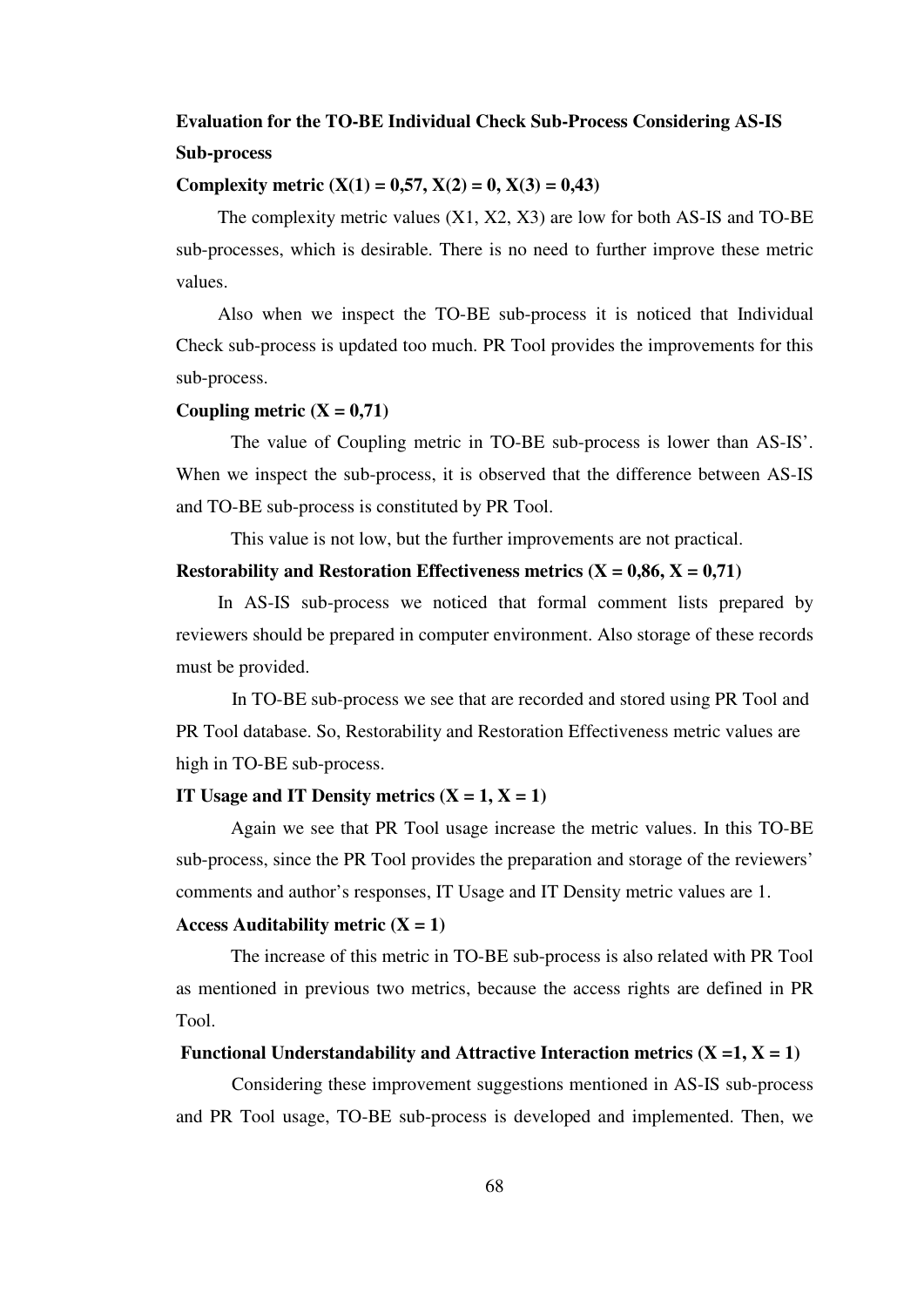noticed that the value of Functional Understandability and Attractive Interaction metrics become 1.

#### **Undoability metric (0,71)**

When we achieve the improvement suggestion as mentioned in Restorability and Restoration Effectiveness metrics using PR Tool, Undoability metric value becomes higher for TO-BE sub-process.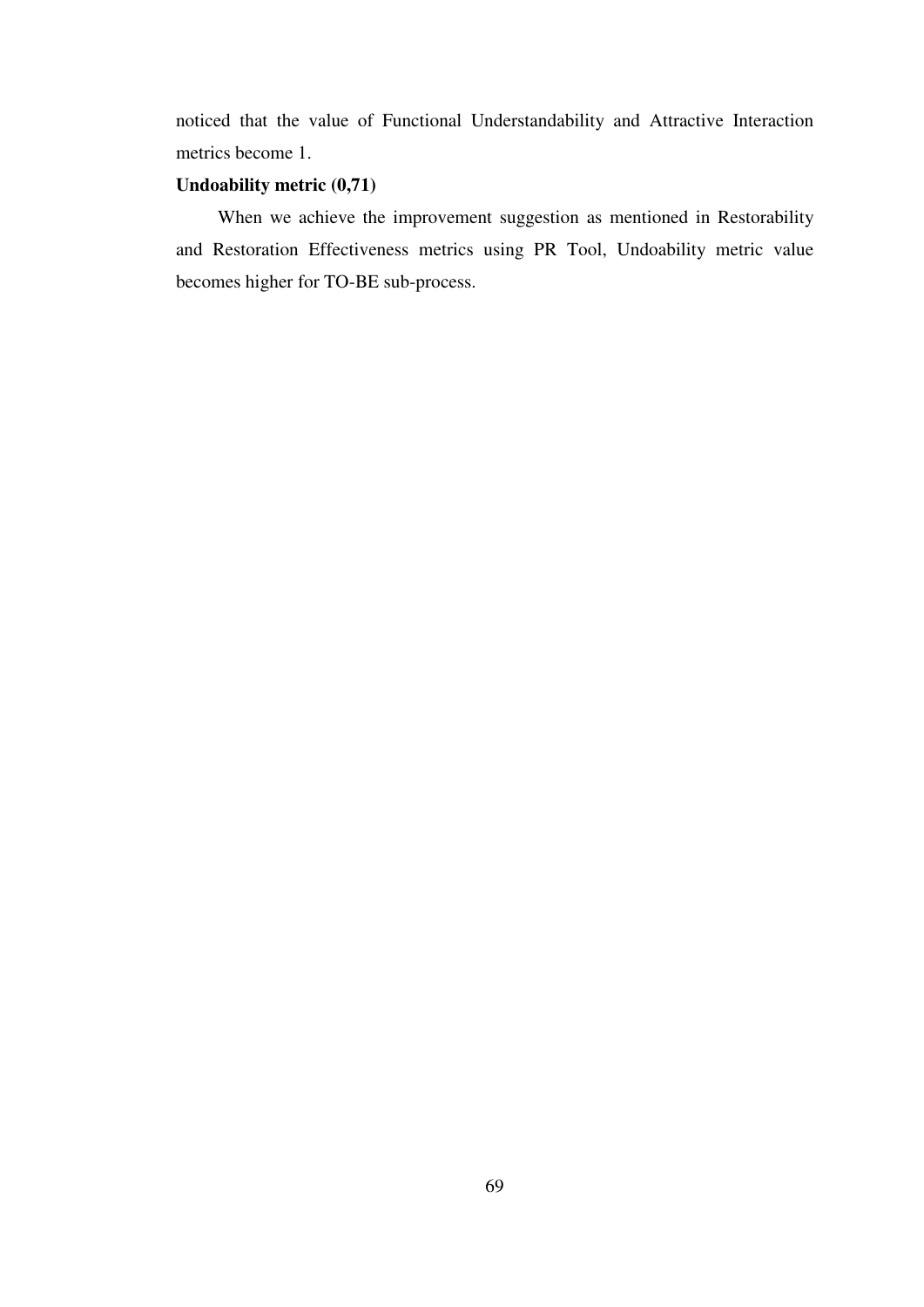# **4.2.4 Measurements for TO-BE Internal Review Meeting Sub-Process and Evaluation**

In Table 20, SG metrics for both the AS-IS and TO-BE Internal Review Meeting sub-processes will be presented and evaluation will be given.

|                                   | $AS$ -IS                       | <b>TO-BE</b>                   |
|-----------------------------------|--------------------------------|--------------------------------|
| <b>Metrics</b>                    | <b>Internal Review Meeting</b> | <b>Internal Review Meeting</b> |
|                                   | (Number of activity $= 9$ )    | (Number of activity $= 7$ )    |
|                                   | $X(1) = 5/9 = 0.56$            | $X(1) = 4 / 7 = 0.57$          |
| Complexity                        | $X(2) = 0/9 = 0$               | $X(2) = 0 / 7 = 0$             |
|                                   | $X(3) = 4/9 = 0.44$            | $X(3) = 3 / 7 = 0.43$          |
| Coupling                          | $X = 4/9 = 0.44$               | $X = 3 / 7 = 0.43$             |
| Failure Avoidance                 | $X = 5/9 = 0.56$               | $X = 5 / 7 = 0.71$             |
| Restorability                     | $X = 7/9 = 0.78$               | $X = 6 / 7 = 0.86$             |
| <b>Restoration Effectiveness</b>  | $X = 7/9 = 0.78$               | $X = 6 / 7 = 0.86$             |
| <b>Functional Adequacy</b>        | $X = 7/9 = 0.78$               | $X = 7/7 = 1$                  |
| <b>Functional Completeness</b>    | $X = 1 - 1/9 = 0.89$           | $X = 1 - 0 / 7 = 1$            |
| IT Usage                          | $X = 4/9 = 0.44$               | $X = 7/7 = 1$                  |
| <b>IT Density</b>                 | $X = 6 / 7 = 0.86$             | $X = 8 / 8 = 1$                |
| <b>Computational Accuracy</b>     | $X = 5 / 5 = 1$                | $X = 6/6 = 1$                  |
| Data Exchangeability              | $X = 1 / 3 = 0.33$             | $X = 1 / 3 = 0.33$             |
| <b>Access Auditability</b>        | $X = 5 / 9 = 0.56$             | $X = 7/7 = 1$                  |
| Functional Understandability      | $X = 7/9 = 0.78$               | $X = 7 / 7 = 1$                |
| <b>Completeness Documentation</b> | $X = 8 / 9 = 0.89$             | $X = 7 / 7 = 1$                |
| <b>Input Validity Checking</b>    | $X = 3 / 9 = 0.33$             | $X = 3 / 7 = 0.43$             |
| Undoability                       | $X = 7/9 = 0.78$               | $X = 6 / 7 = 0.86$             |
| <b>Attractive Interaction</b>     | $X = 6/9 = 0.67$               | $X = 7/7 = 1$                  |

## **Table 20 Measurements for the AS-IS and TO-BE Internal Review Meeting Sub-Processes and Evaluation**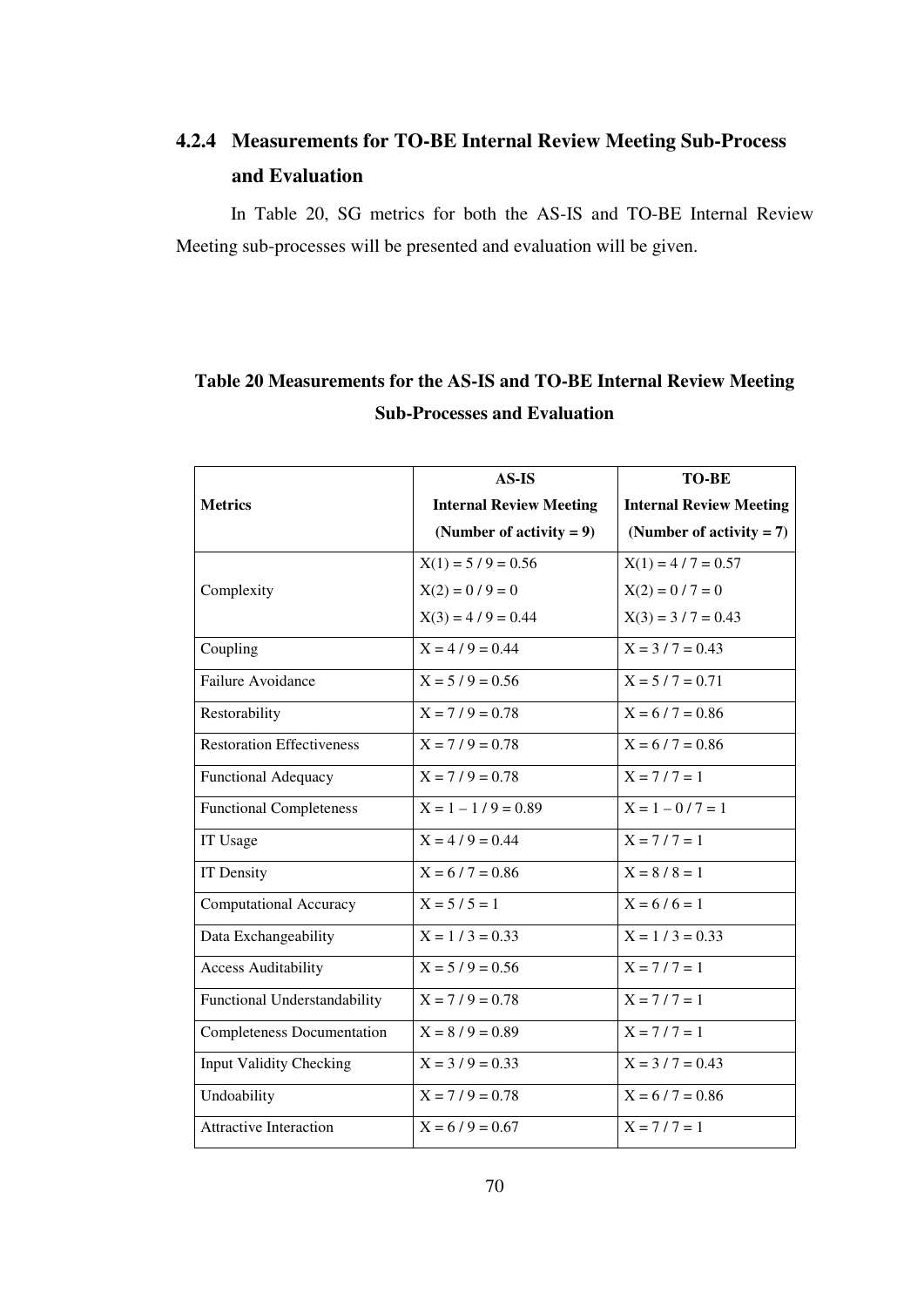## **Evaluation for the TO-BE Internal Review Meeting Sub-Process Considering AS-IS Sub-process**

#### Complexity and Coupling metrics  $(X(1) = 0.57, X(2) = 0, X(3) = 0.43, X = 0.43)$

 Complexity and Coupling metric values of the AS-IS and TO-BE subprocesses are low and close to each other. As mentioned in AS-IS sub-process, we cannot change or remove the reports, forms, and other documents used in this subprocess, so we have no further improvement suggestions applied to sub-process as a result of these metrics.

#### **Failure Avoidance (X = 0,71)**

 The value of the Failure Avoidance metric is high in TO-BE sub-process. The main reason is again usage of PR Tool which combines the activities and reduces the number of activities documented as "No review, inspection, checkpoint or similar techniques".

#### **Restorability and Restoration Effectiveness metrics**  $(X = 0.86, X = 0.86)$

 The values calculated for AS-IS sub-process are high, but when we inspect the TO-BE sub-process it is noticed that these metric values are increased. The main reason is the usage of PR Tool because peer review meeting is performed using PR Tool and results, forms, reports, and related docuents for all activities are recorded.

#### Functional Adequacy and Functional Completeness metrics  $(X = 1, X = 1)$

 The value of these metrics are not low in AS-IS sub-process, but we increse them updating implementation of the sub-process considering PR Tool usage and accordingly updating regulatory documents. In AS-IS sub-process we observed that regulatory documents should be updated considering both the process implementations and regulatory documents. So, the improvement suggestions become to be deployed.

#### **IT Usage and IT Density metrics**  $(X = 1, X = 1)$

 IT Usage and IT Density metric values are 1 for TO-BE sub-process due to the PR Tool. Improvements are again performed using PR Tool which includes all outputs, reports, forms, and related documents of the activities.

#### Data Exchangeability metric  $(X = 0)$

 As we mentioned in AS-IS sub-process, reports and forms are updated according to attitude of the PR. So, the value of the Data Exchangeability metric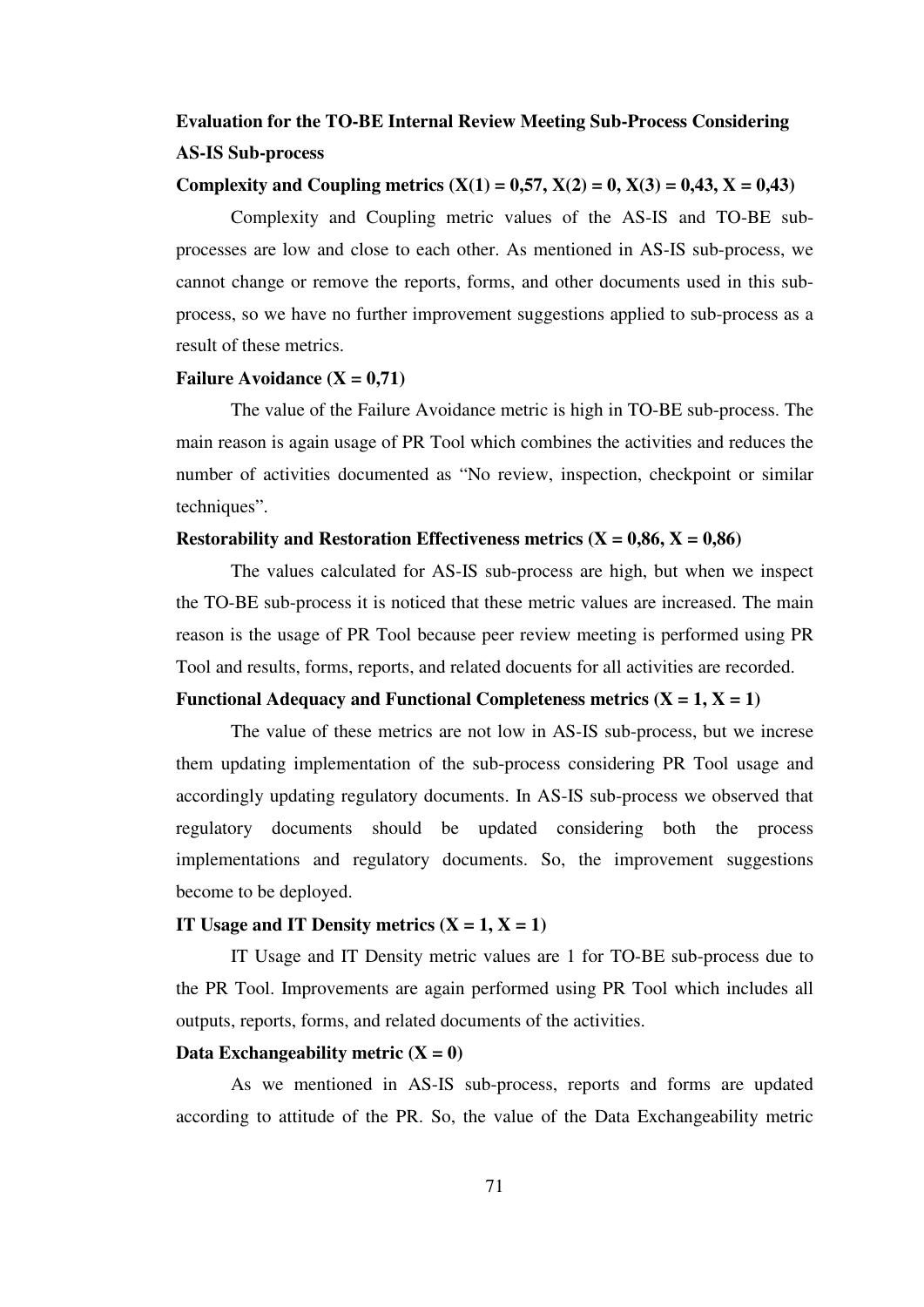value in AS-IS and TO-BE sub-processes are low and the further improvements are not practical.

#### Access Audaitability metric  $(X = 0.56)$

 When we analyze TO-BE sub-process, it is observed that improvements are performed by PR Tool since PR Tool database includes all activities' results and access rights are also controlled.

#### **Functional Understandability metric**  $(X = 1)$

 The value of this metric is increased in TO-BE sub-process. Because the activities which staff has difficulties are explained more clear in regulatory documents considering PR Tool. Because PR Tool provides facilities for PR Meeting and Individual Check.

#### **Completeness Documentation metric**  $(X = 1)$

 Since the regulatory documents are updated according to implementation of the sub-process considering PR Tool effect, the value of this metric is increased to 1.

#### **Input Validity Checking**

Input Validity Checking metric value is low for AS-IS and TO- BE subprocesses. Necessary inputs are checked in both AS-IS and TO-BE sub-processes, so the further improvements are not seemed practical since there is no any mistake due to the input parameter invalidity.

#### Undoability metric  $(X = 0.86)$

 Undoability metric value is increased both considering improvement suggestion from metrics and PR Tool.

#### **Attractive Interaction metric**  $(X = 1)$

 The Individual Check sub-process is improved considering reviewers' comments, author responses, and discussions between the reviewers and author using PR Tool. Also, regulatory documents are updated accordingly. In this way, the inputs for PR Meeting provided by Individual Check sub-process are managed. Also, PR Tool is used for all sub-process and regulatory documents are updated accordingly. So, the value obtained for Attractive Interaction metric is 1.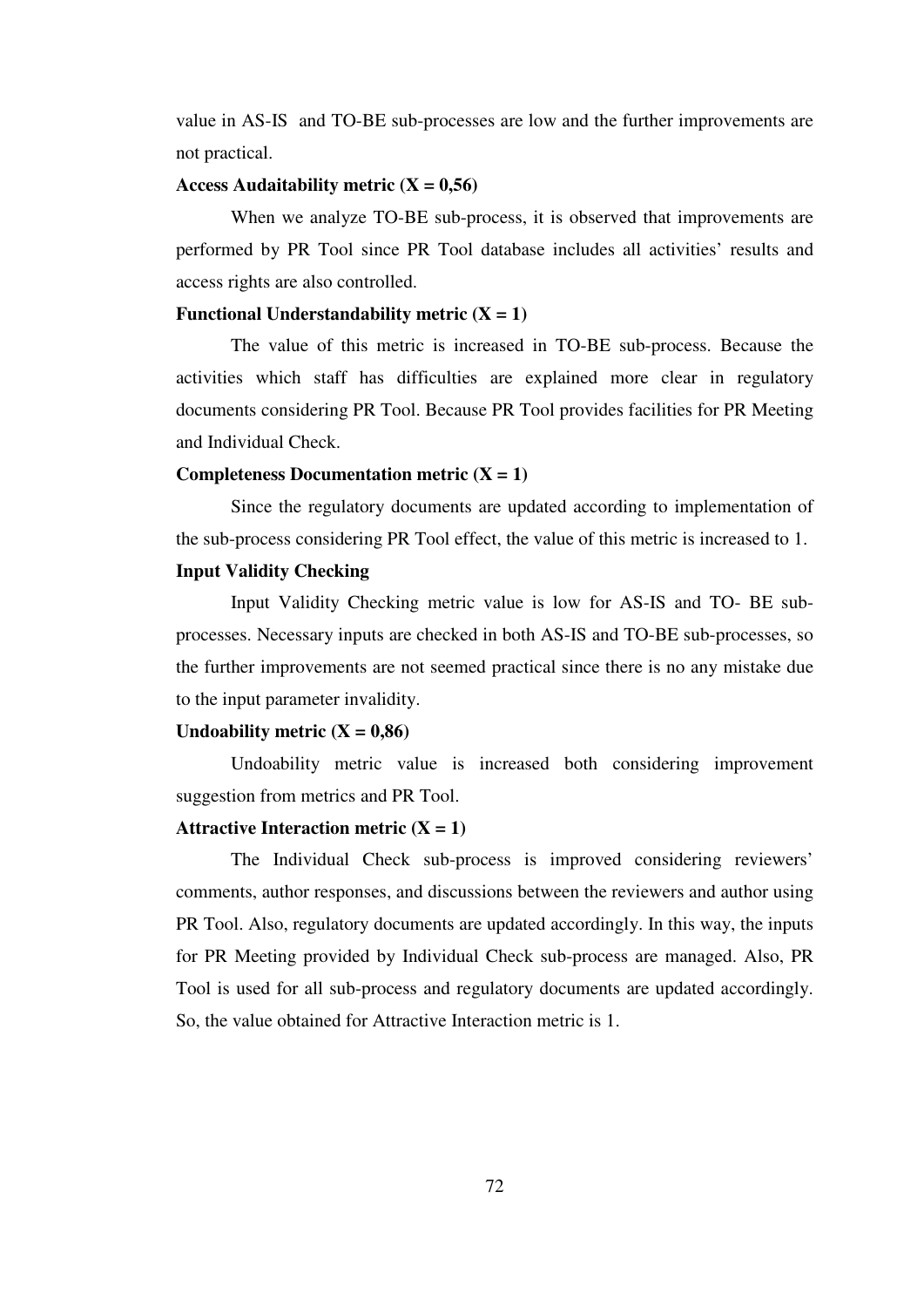# **4.2.5 Measurements for TO-BE Peer Review Closure Sub-Process and Evaluation**

SG metrics for the AS-IS and TO-BE Peer Review Closure sub-processes will be given in Table 21 and the evaluation will also be presented in this section.

## **Table 21 Measurements for the AS-IS and TO-BE Peer Review Closure Sub-Processes and Evaluation**

|                                   | $AS$ -IS                    | <b>TO-BE</b>                |
|-----------------------------------|-----------------------------|-----------------------------|
| <b>Metrics</b>                    | <b>Peer Review Closure</b>  | <b>Peer Review Closure</b>  |
|                                   | (Number of activity $= 6$ ) | (Number of activity $= 9$ ) |
|                                   | $X(1) = 4/6 = 0.67$         | $X(1) = 7/9 = 0.78$         |
| Complexity                        | $X(2) = 0 / 6 = 0$          | $X(2) = 0 / 9 = 0$          |
|                                   | $X(3) = 2 / 6 = 0.33$       | $X(3) = 2 / 9 = 0.22$       |
| Coupling                          | $X = 2 / 6 = 0.33$          | $X = 2/9 = 0.22$            |
| Failure Avoidance                 | $X = 4/6 = 0.67$            | $X = 8 / 9 = 0.89$          |
| Restorability                     | $X = 4/6 = 0.66$            | $X = 9/9 = 1$               |
| <b>Restoration Effectiveness</b>  | $X = 4/6 = 0.66$            | $X = 9/9 = 1$               |
| <b>Functional Adequacy</b>        | $X = 3 / 6 = 0.50$          | $X = 9/9 = 1$               |
| <b>Functional Completeness</b>    | $X = 1 - 2 / 6 = 0.67$      | $X = 1 - 0/9 = 1$           |
| IT Usage                          | $X = 3 / 6 = 0.50$          | $X = 9 / 9 = 1$             |
| IT Density                        | $X = 4/4 = 1$               | $X = 4/4 = 1$               |
| <b>Computational Accuracy</b>     | $X = 4/4 = 1$               | $X = 7/7 = 1$               |
| Data Exchangeability              | $X = 2 / 2 = 1$             | $X = 2 / 2 = 1$             |
| <b>Access Auditability</b>        | $X = 4/6 = 0.66$            | $X = 9 / 9 = 1$             |
| Functional Understandability      | $X = 4/6 = 0.66$            | $X = 9/9 = 1$               |
| <b>Completeness Documentation</b> | $X = 5 / 6 = 0.83$          | $X = 9 / 9 = 1$             |
| <b>Input Validity Checking</b>    | $X = 3 / 6 = 0.50$          | $X = 8 / 9 = 0.89$          |
| Undoability                       | $X = 4/6 = 0.66$            | $X = 9/9 = 1$               |
| <b>Attractive Interaction</b>     | $X = 3 / 6 = 0.50$          | $X = 9/9 = 1$               |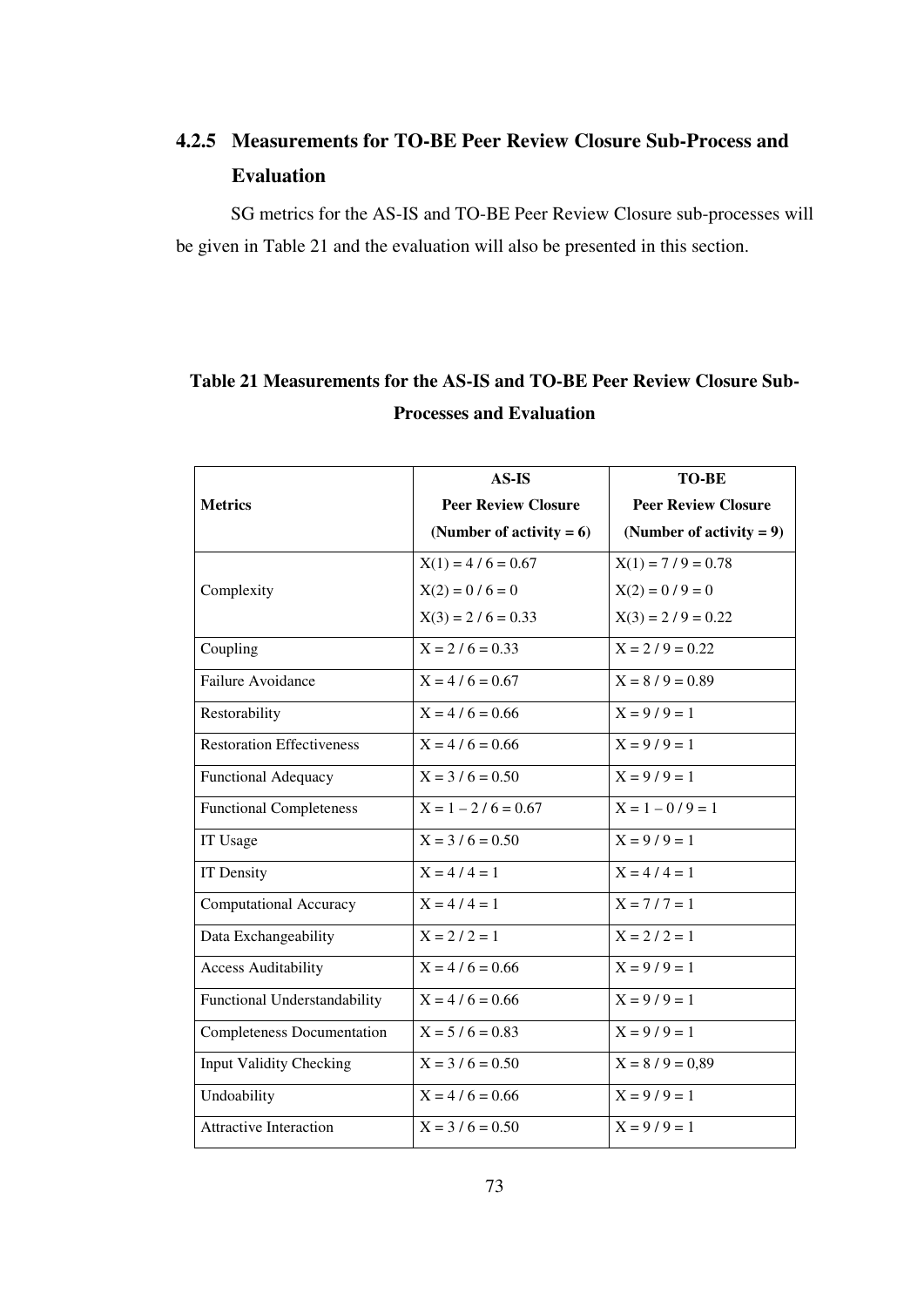## **Evaluation for the TO-BE Peer Review Closure Sub-Process Considering AS-IS Sub-process**

#### **Complexity metric (X(1) = 0,78, X(2) = 0, X(3) = 0,22)**

 The values of the Complexity metric for AS-IS and TO-BE sub-processes are close to each other. When we inspect ths sub-process,  $X(1)$  value is high but it only means that most of the activities have structured decisions which have weell defined and standard solutions.

#### Coupling metric  $(X = 0,22)$

 Coupling metric value is low. Also, when we inspect this sub-process model it is easily observed that interactions cannot be changed or removed. The value is less than AS-IS' since TO-BE sub-process has much activities as a result of PR Tool usage.

#### **Failure Avoidance metric (X = 0,89)**

The value of this metric is higher than AS-IS sub-process'. The main reason is usage of PR Tool and also adding new activities as a result of PR Tool.

**Functional Completeness, Functional Understandability, and Attractive Interaction metrics (X = 1, X = 1, X = 1)** 

 In AS-IS sub-process we suggest that resolution description of the action items and additional AIs should be recorded and how to perform these activities should be given in regulatory document. In TO-BE sub-process, we see that PR Tool provides the way for improvements. Also, regulatory documents are updated including PR Tool details and activity details. So the values of these metrics are increased to 1.

# **Restorability, Restoration Effectiveness, and Undoability metrics (** $X = 1$ **,**  $X = 1$ **,**  $X = 1$

 In these metrics again we see tha impacts of the PR Tool. As mentioned in previous metric, PR Tool includes all inputsi outputs, and results of the activities. So, the value of these metrics are increased to 1.

#### **Functional Adequacy metric**  $(X = 1)$

 The value of this metric is increased to 1 using PR Tool and updating regulatory document accordingly.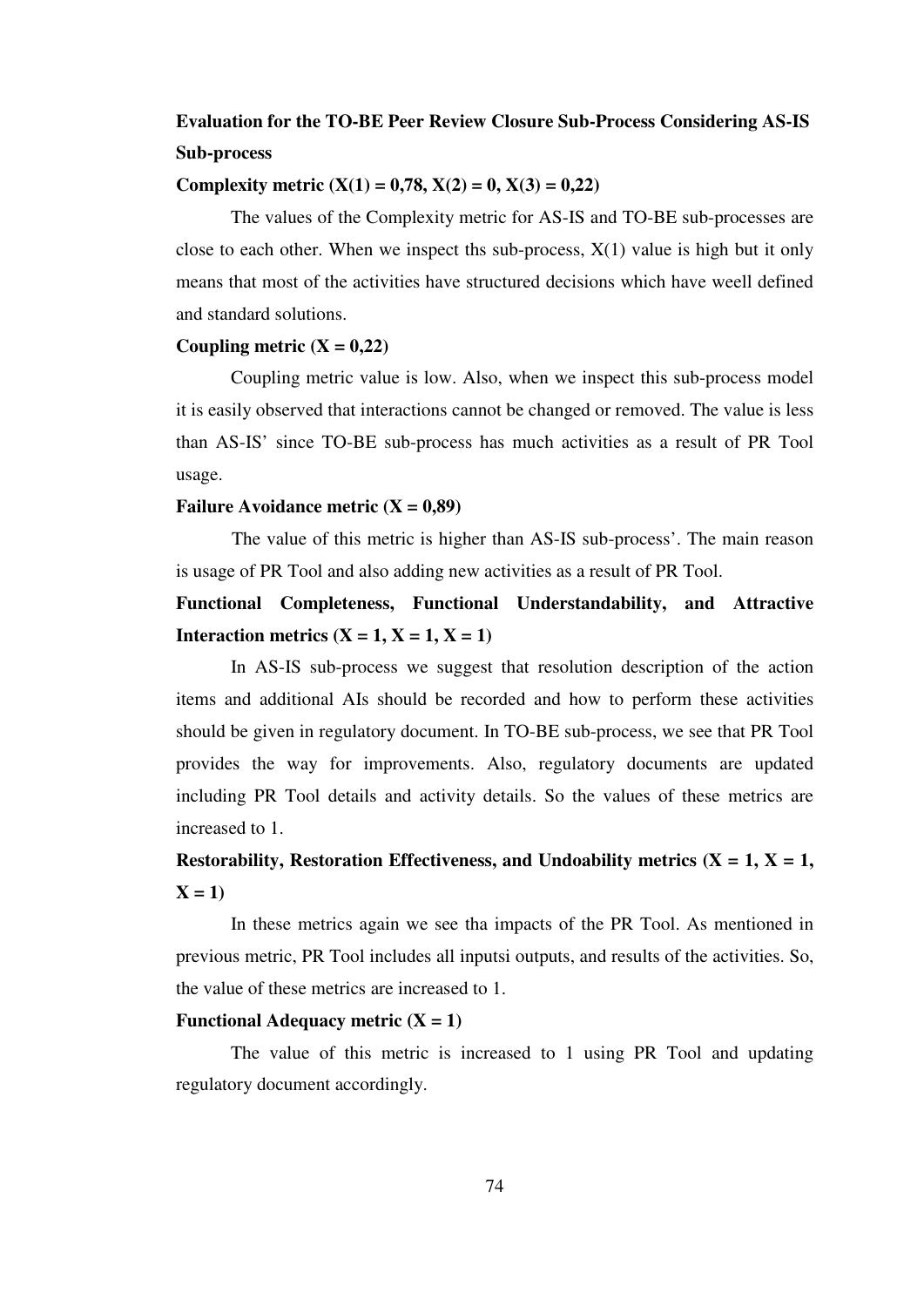#### **Access Auditability metric (X = 1)**

 This metric value is increased to 1 using PR Tool which provides the improvement suggestions as mentioned in AS-IS sub-process.

#### **Completeness Documentation (X = 1)**

 The missing activity about measurement is added to sub-process using PR Tool and this data is automatically saved and regulatory documents are updated accordingly. So, the value of this metric is increased.

#### **Input Validity Checking**  $(X = 0.89)$

 The impact of the PR Tool is increased this metric since the implementation of the activities are detailed and regulatory documents are updated accordingly.

#### **IT Usage metric**  $(X = 1)$

 IT Usage metric value is again increased using PR Tool which provides improvements.

### **4.3 COMPARISON WITH CMMI FRAMEWORK**

Within the CMMI framework, peer review is handled in the Verification process area and specific goals and practices are as follows [2] :

- *"Specific Goal 2 Perform Peer Reviews* 
	- o *Specific Practice 2.1 Prepare for Peer Reviews: Preparation activities for peer reviews typically include identifying the staff who will be invited to participate in the peer review of each work product; identifying the key reviewers who must participate in the peer review; preparing and updating any materials that will be used during the peer reviews, such as checklists and review criteria, and scheduling peer reviews.*
	- o *Specific Practice 2.2 Conduct Peer Reviews: One of the purposes of conducting a peer review is to find and remove defects early. Peer reviews should address the following guidelines: there must be sufficient preparation, the conduct must be managed and controlled, consistent and sufficient data must be recorded (an example is conducting a formal inspection), and action items must be recorded.*
	- o *Specific Practice 2.3 Analyze Peer Review Data: Analyze data about preparation, conduct, and results of the peer reviews."*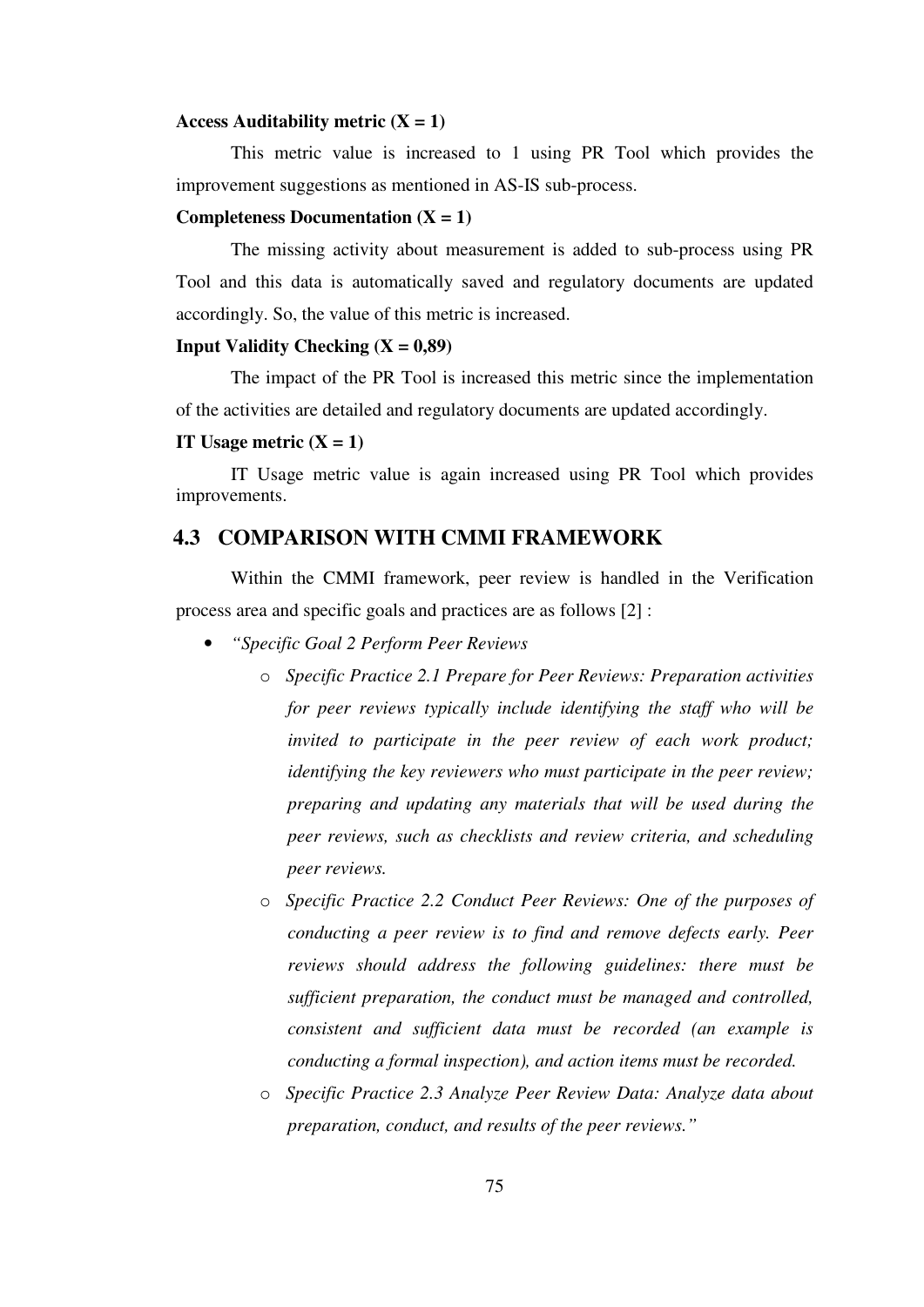Since XCOM has CMMI level 3 certificate, peer reviews were performed considering specific practices. Hovewer, there were several problems in collecting and analyzing peer review data as follows:

- Data related to the preparation, conduct, and results of the peer reviews were tried to be recorded but, there were no consistent and meaningful data for peer reviews. (Typical data are product name, product size, composition of the peer review team, type of peer review, preparation time per reviewer, length of the review meeting, number of defects found, type and origin of defect, etc. [2] )
- For this reason, the peer review data could not be collected. The actual results for peer reviews such as review time, number of defects for per product, etc. to expected results could not be compared since the actual results were not collected in PR.
- The verification data on defects could not be analyzed since all information was kept manually using different methods, forms and reports.
- Process improvement suggetions for the verification methods, criteria, and environment could not be considered and applied on time.

When we inspect these problems and assess the peer review process with regard to CMMI [2] , we observe that XCOM should improve its peer review process to collect all PR data consistently and meaningfully. The present author's suggestion on this point is consistent with CMMI indications.

 Other improvements are related with the experiences of the staff in the projects and lessons learned from previous projects. Hovewer, if XCOM had PR data and analyzed it, other improvement suggestions related with the "size of the products", "internal review meeting time" and "maturity of the product" could be obtained.

 In general, it is seen that when an automated PR data collection and analysis infrastructure is established, performance tracking of the process will be much more effective and any problems can be immediately detected.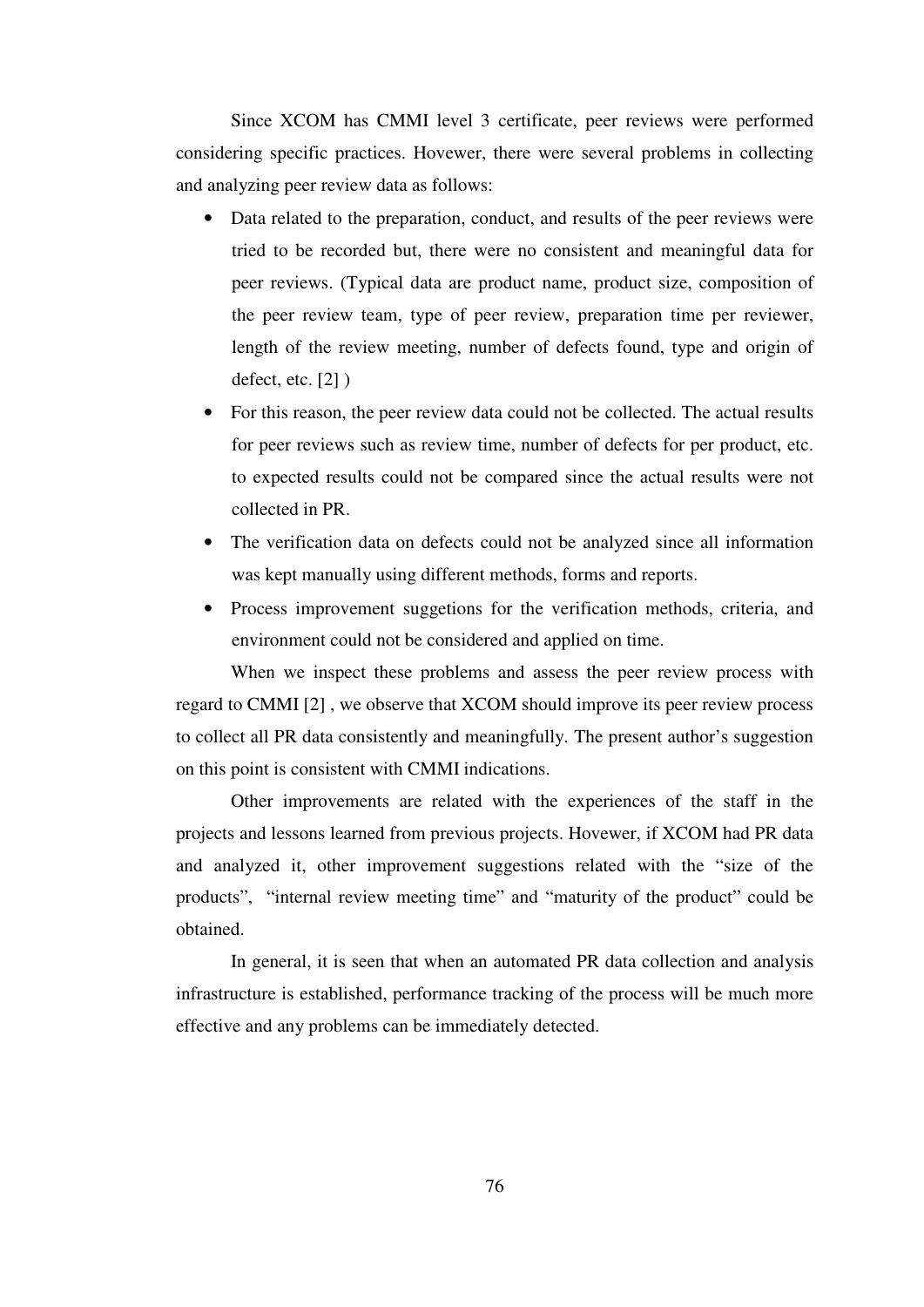### **CHAPTER 5**

### **RESULTS AND CONCLUSION**

This study has aimed to propose improvements for the peer review process applied in XCOM. For this reason, the improvements based on the assessment of the process and the improvements based on the SG metrics have been discussed.

The improvement suggestions given in Chapter 3 and improved process given in Chapter 4 have been presented to senior staff (with a mean experience of at least 5 years), project managers, and the SEPG members. The responses have been encouraging the improvements and they have been applied to the process.

In this chapter, the questions in Chapter 1 are answered and conclusion is presented.

### **5.1 RESULTS**

The fundamental research questions of this study were posed as:

- Can the problems observed in an actual software development firm regarding the peer review process be improved using an ad-hoc approach?
- How does an ad-hoc improvement approach compare with the results of Selçuk Güceğlioğlu's [1] re-enactment software process modeling and assessment technique?

#### **5.1.1 Answer 1**

There was a chance to apply new process partially and assess the outcomes. The new model has overcome the major problems encountered in XCOM. Improvements have been applied without any problem. Peer review process is performing automatically now. As a result, peer review related metrics (size, effort, number of AIs, etc.) are collecting in PR database; therefore analyses of the measured data can be performed effectively.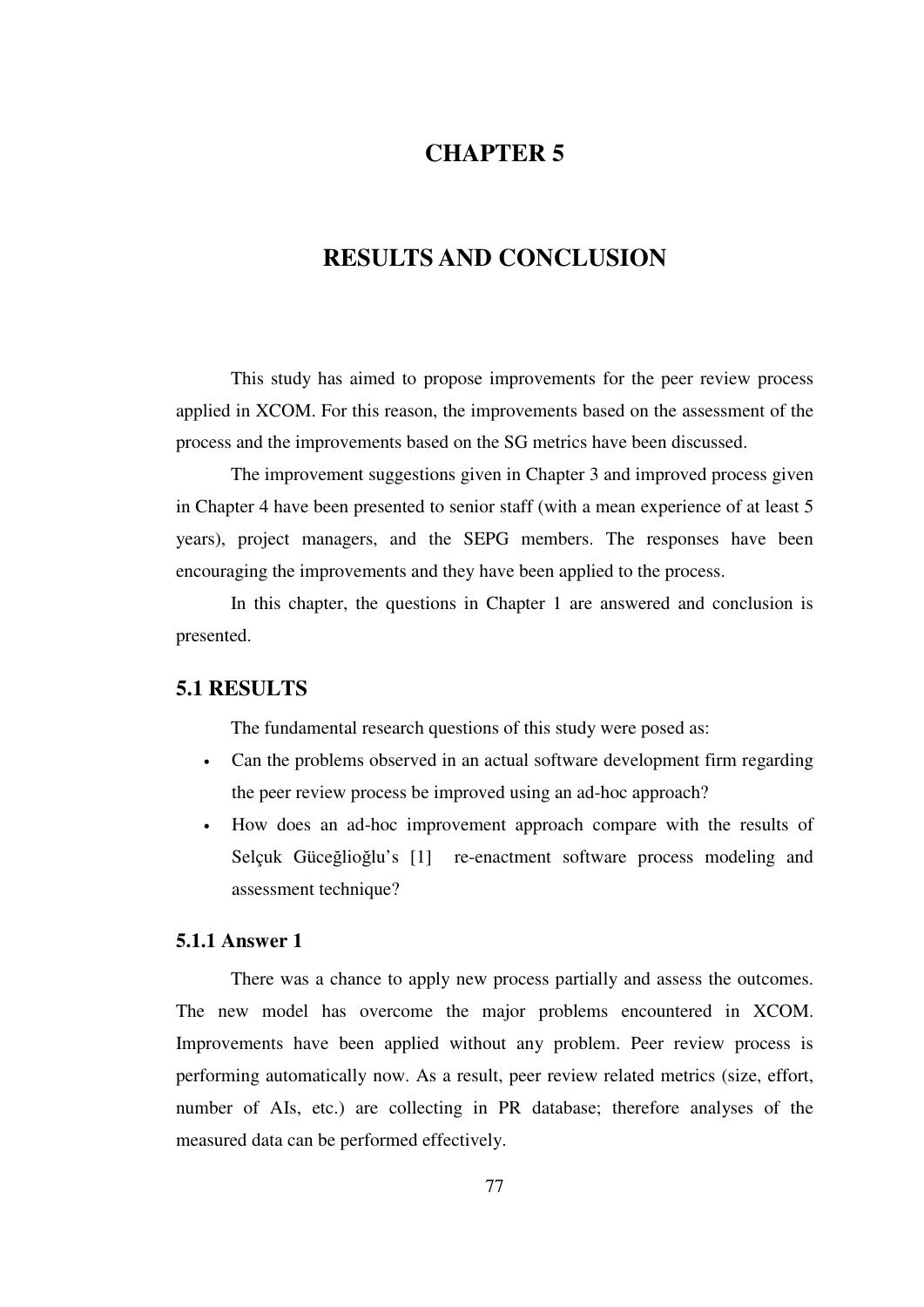PR reports and forms are prepared and stored automatically. There is no need for extra database for these forms and reports. Also, login mechanism in PR Tool provides the signature for each participants of the peer review. As a result of this improvement, hard copies are not needed anymore.

Since the discussions are performed before the internal review meeting, time of the meeting is decreased.

In parallel, regulatory documents have been updated considering all improvement suggestions and how to perform the process is explained.

Senior staff participant and size limitation for the work products to be reviewed have been added. Therefore, peer reviews can now be performed efficiently.

Also, trainings have been planned and added to XCOM's training plan.

The first impressions gathered from the staff about the informal reviews are very positive. These reviews have improved the development process and provide mature work products to the peer reviews, increasing overall development effectiveness.

#### **5.1.1 Answer 2**

Güceğlioğlu's approach [1] for adopting ISO 9126-3 to an organization provides predictability to some extent. But, both Güceğlioğlu's study and the ISO 9126 standard can not be used as the only SPI model since they do not reflect the effectiveness achieved in the actual application of the process.

 B. Sezer [14], I..Yamaç [15], and H. Seçkin [16] have also proposed process improvement studies in large software development organizations. They have introduced improvement suggestions based on the assessment of the process and they have also used SG metrics during their studies. Then they have compared the results. At the end of the studies, they have observed that Güceğlioğlu's approach [1] is helpful as a starting point of SPI, but it is not enough to achieve successful improvements. Improvement suggestions should be also collected from staff members who apply the processes and maintain process assets. They can easily notice the weak and indistinct parts of the processes and process assets. So, staff should be the very starting point for every SPI study to provide realizations. So, trainings are needed to increase the knowledge of domain and knowledge of work.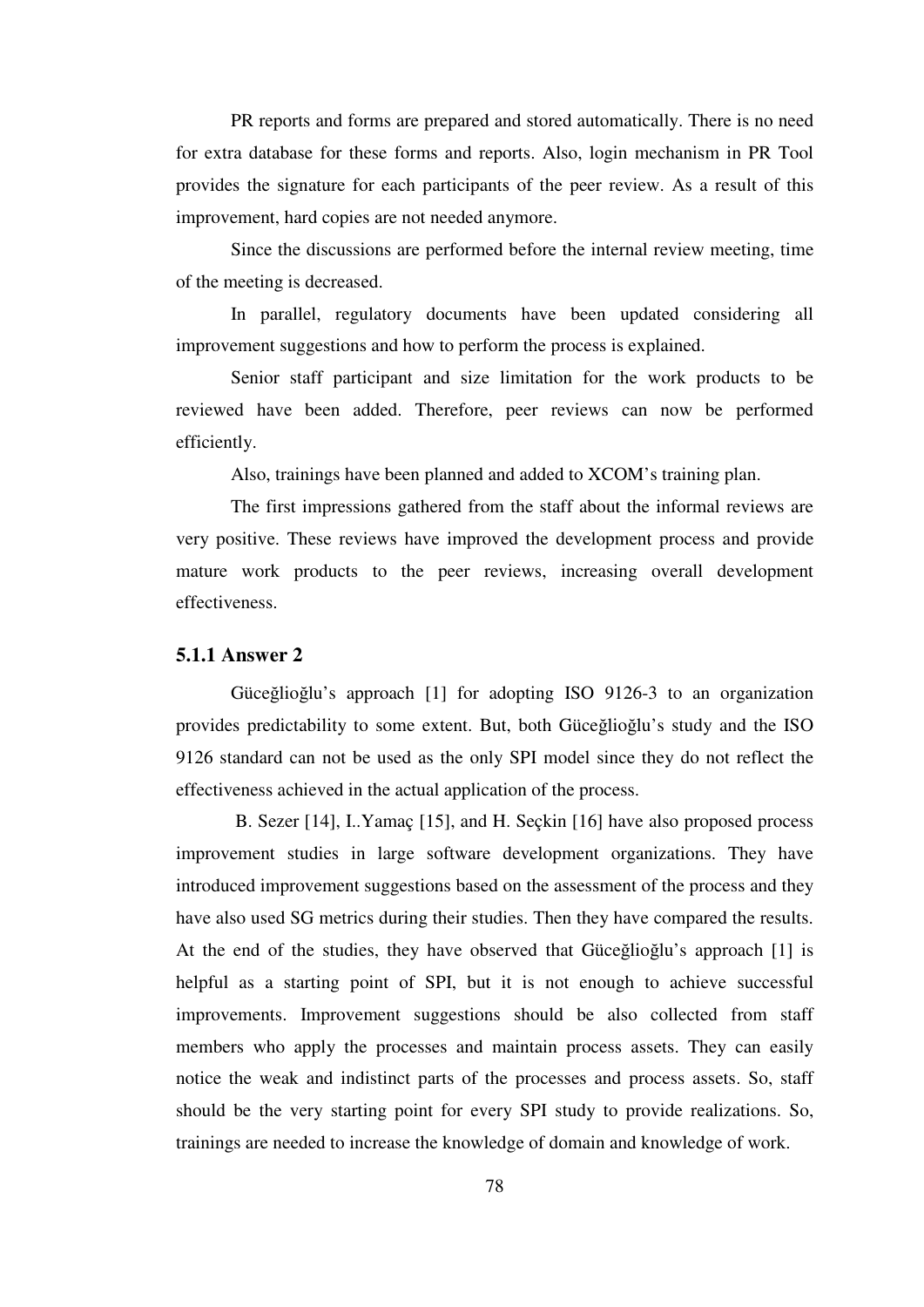#### **5.1 CONCLUSION**

Management commitment is one of the musts for process improvement discussed before. It is the starting point of successful achievement of any improvement.

Based on this study, the following observations have been made about SPI:

The main conclusion reached from these observations is that choosing a process model is complex and one should proceed with concrete data in making the necessary choices and arrangements. The applied process should be assessed and measured according to business objectives and organization's needs to define the weak and indistinct parts of the processes and the process assets. SPI models and methodologies should be chosen considering objectivities, needs, and culture of the organization.

In addition, the software process improvements which result in major changes should be applied to pilot project to see the impacts. Within the scope of this study, PR tool was first applied in a limited scope, and based on an evaluation, its usage was extended.

Continuous improvement should be provided. Improvement suggestion should be collected. After they are analyzed and the action plan and deployment plan should be prepared. Therefore, improvements would be applied under systematic coordination.

XCOM collects lessons learned from the projects and process improvement suggestions, but there is a missing point. Staff submits Lessons Learned and Process Improvement Suggestions to a common database, but these are not evaluated efficiently. The needed resource should be provided and continuous improvements based on these suggestions should be planned and realized to produce high quality work products.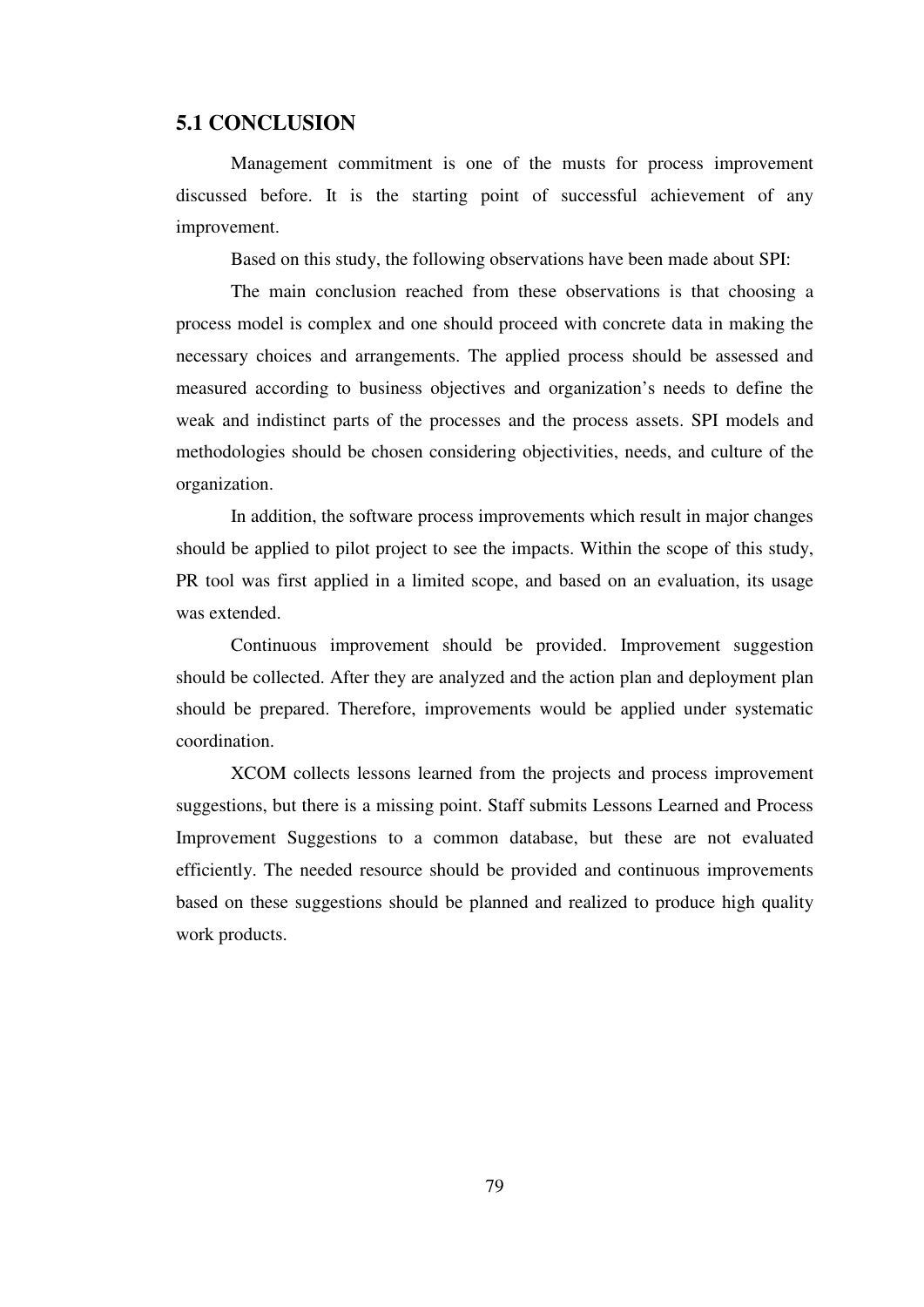### REFERENCES

[1] Gücelioğlu, S., *Using Software Quality Characteristics to Measure Process Quality*, PhD in Information Systems, METU, 2002.

[2] CMMI Product Team, *CMMI® for Development, CMMI-DEV Version 1.2*, August 2006

[3] TSP Symposium*, Process Improvement Proposal (PIPs) Organization, Team, Individual AIS Experience Report*, September 18-20, 2006

[4] Humphrey, W. S., Kellner, M. I., *Software Process Modeling: Principles of Entity Process Models*, February 1989

[5] Sommerville I., *Software Engineering*, I7<sup>th</sup> edition, Addison Wesley 2004

[6] Vu, J.D., *Process Improvement In Retrospective (Lessons Learned from Software Projects)*, SEPG Conference, Seattle, Washington, March 2005

[7] CMMI: The Evolution of Process Improvement, http://www.sei.cmu.edu/newsat-sei/features/1999/december/Background.dec99.pdf, November 2007

[8] Humphrey, W. S., *Getting Management Support for Process Improvement SEI Interactive*, September 1999

[9] Humphrey, W. S., *Three Process Perspectives: Organizations, Teams, and People,* 2002

[10] Johnson, K., Kulpa, M., *Measurement within the CMMI® SEPG 2004*, Orlando, Florida 09 March 2004

[11] Florac, W. A., Park, R.E., Carleton, A. D., *Practical Software Measurement: Measuring for Process Management and Improvement*, April 1997

[12] ISO/IEC TR 9126-3: Software Engineering – Software Product Quality – Part 3: Internal Metrics, 2000.

[13] Florac, W. A., Goethert W. B., Park, R. E., *Goal-Driven Software Measurement —A Guidebook*, August 1996

[14] Sezer, B., *Software Engineering Process Improvement*, MS in Electrical and Electronic Engineering, METU, April 2007.

[15] Yamaç, P.I., *Improvement Proposal for a Software Requirements Management Process*, MS in Information Systems, METU, April 2006.

[16] Seçkin, H., *Software Process Improvement Based on Static Process Evaluation*, MS in Electrical and Electronic Engineering, METU, April 2006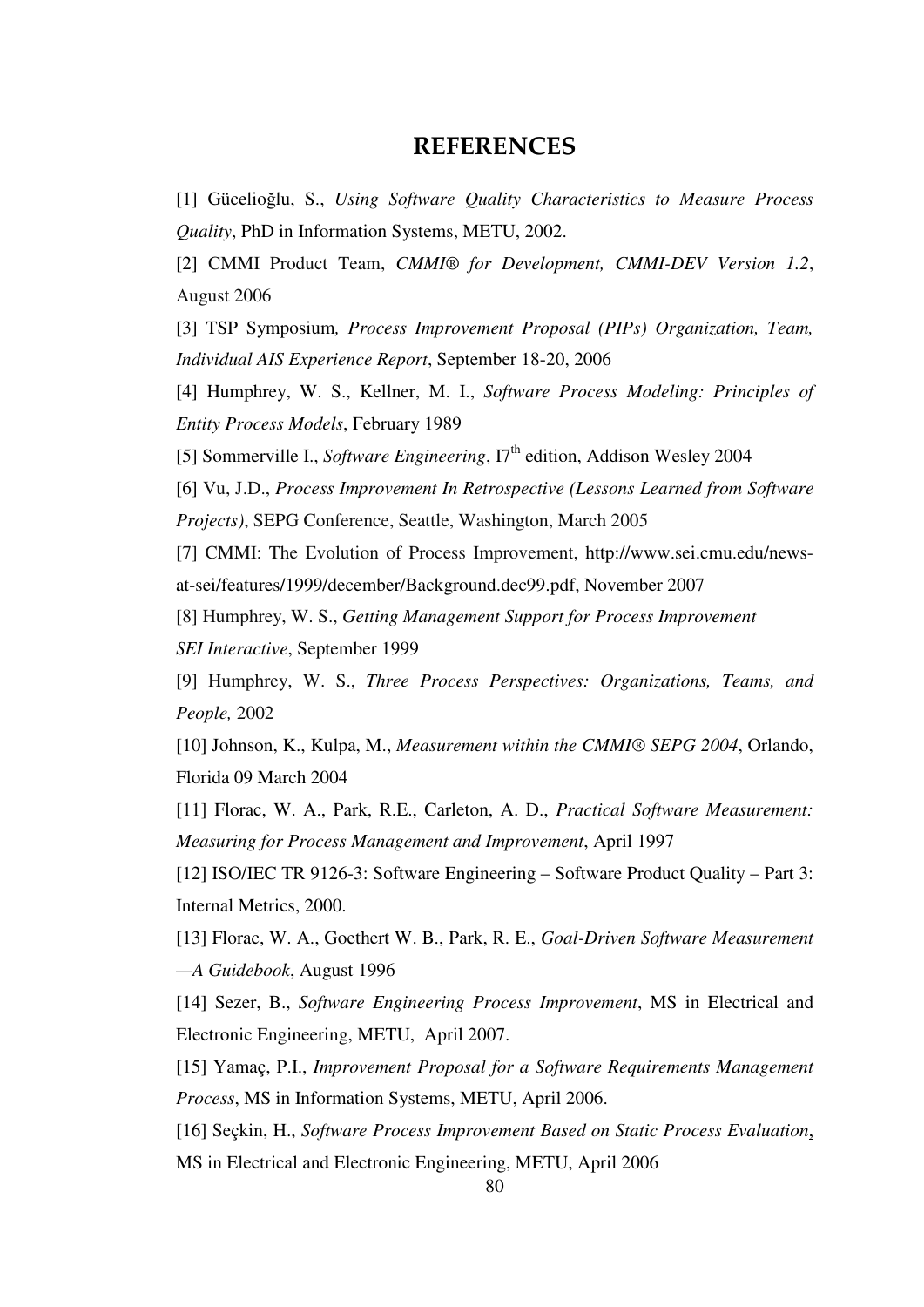[17] McAndrews, D. R., *Establishing a Software Measurement Process,* July 1993 [18] Six Sigma, http://www.sei.cmu.edu/str/descriptions/sigma6\_body.html, November 2007

[19] Heinz, L., Using Six Sigma in Software Development,

http://www.sei.cmu.edu/news-at-sei/features/2004/1/feature-3.htm, November 2007

[20] Hayes, B., Introduction to Six Sigma for Software: The Third Wave Bruce Hayes Six Sigma Advantage, Inc., 2003

[21] SEPG 2005 CMMI and Six Sigma Synergy,

http://www.sei.cmu.edu/cmmi/presentations/sepg05.presentations/wilson-

sixsigma.pdf, November 2007

[22] Ghosh, H., *A Comparison of ISO 9000 and SEI/CMM for Software Engineering Organizations*

[23] Victor R. *Basili's Contributions to Software Quality Forrest Shull, Carolyn Seaman, and Marvin Zelkowitz,* 2006 IEEE

[24] Komi-Sirviö, S., *Development and Evaluation of Software Process Improvement Methods*, VTT Electronics 2004

[25] ISO/IEC IS 15504 – 2: Software Engineering – Process Assessment – Part 2: Performing An Assessment, 2003.

[26] Clarck, B., Zubrow, D., *How Good is the Software: A Review of Defect Prediction Techniques,* 2001

[27] ISO 9000 Essentials,

http://www.iso.org/iso/iso\_catalogue/management\_standards/iso\_9000\_iso\_14000/is o\_9000\_essentials.htm, November 2007

[28] CMMI Performance Results, IBM Australia Application Management Services, http://www.sei.cmu.edu/cmmi/results/org19.html, November 2007

[29] CMMI Performance Results, Lockheed Martin Systems Integration - Owego, NY, http://www.sei.cmu.edu/cmmi/results/org11.html, November 2007

[30] RTCA/DO-178B Software Considerations in Airborne Systems and Equipment Certification, December, 1992

[31] AQAP-160, NATO Integrated Quality Requirements for Software throughout the Life Cycle, Eddition 1, July 2001

[32] ISO 9001:2000, Quality Management System-Requirements, International Standards for Business, Government, and Society, 2000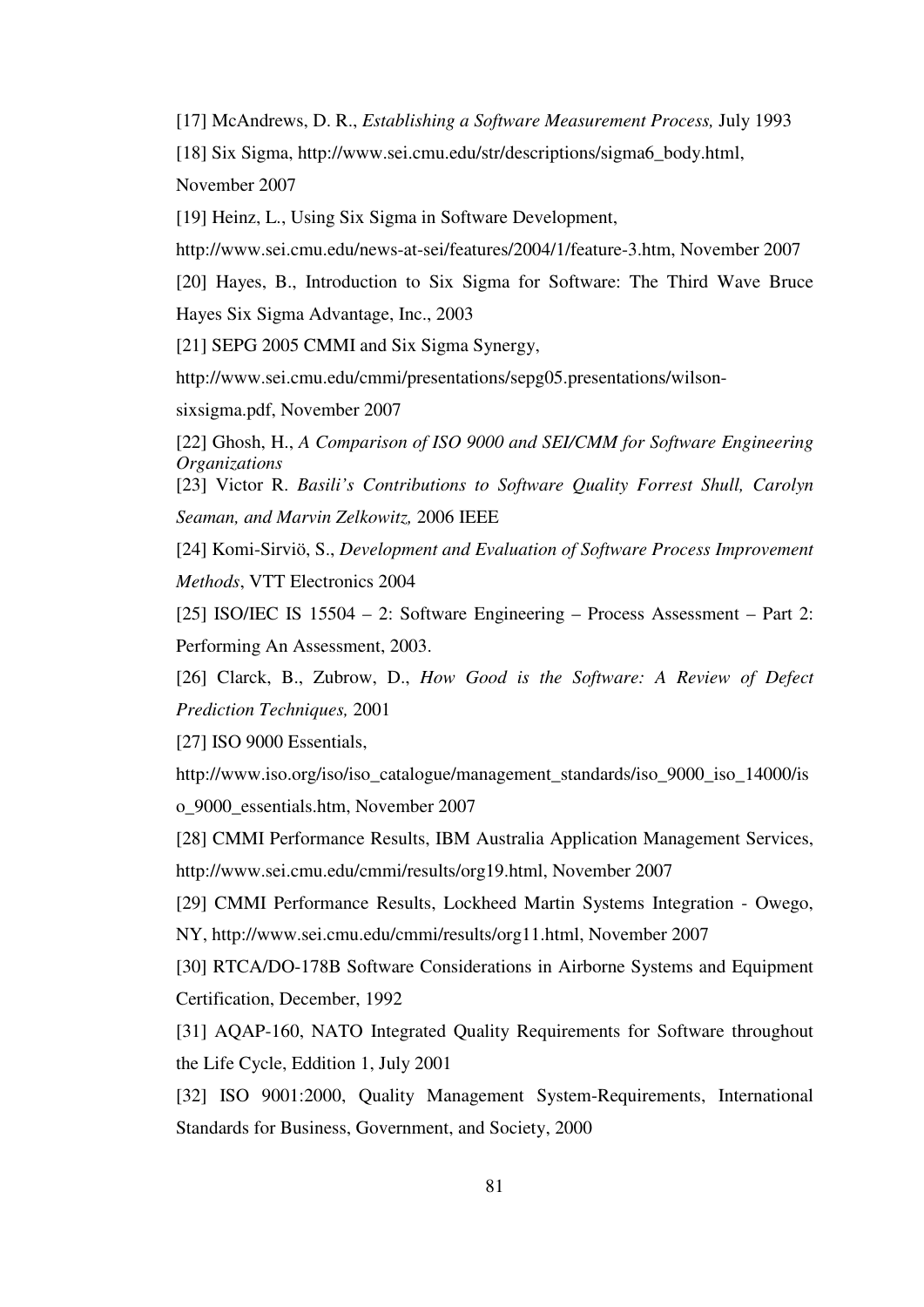# **APPENDIX A**

## "AS-IS Process Activities"

## **Table A - 1 AS-IS SQE Check Sub-Process Activities**

| N <sub>o</sub>          | <b>Activity</b><br><b>Name</b>                                                           | <b>Activity Definition</b>                                                                                                                                                                                                                                                                                                                                                                                                                                                                                           | <b>Staff</b>                     | Forms/<br>Documents/<br><b>Archival</b><br><b>Records/Tools/</b><br><b>Applications/</b><br><b>Other Medias</b>                                                                                          |
|-------------------------|------------------------------------------------------------------------------------------|----------------------------------------------------------------------------------------------------------------------------------------------------------------------------------------------------------------------------------------------------------------------------------------------------------------------------------------------------------------------------------------------------------------------------------------------------------------------------------------------------------------------|----------------------------------|----------------------------------------------------------------------------------------------------------------------------------------------------------------------------------------------------------|
| 1                       | Request<br>Peer Review                                                                   | According to project plan, peer<br>review is requested by project team<br>via e-mail. The author prepares the<br>review package and submits to SQE<br>to organize a peer review.                                                                                                                                                                                                                                                                                                                                     | Project<br>Team<br>Author        | Project Plan<br>E-mail for PR<br>request<br>Draft Product(s)<br>Checklists<br><b>Standards</b><br>Organizational<br>Policies and<br>Templates<br>Proposals and<br>Agreements<br>Type of work<br>products |
| $\overline{2}$          | <b>Check Draft</b><br>Product(s)<br>according to<br>basic<br>verification<br>criteria    | SQE checks the Draft Product(s)<br>with<br>respect<br>following<br>to<br>the<br>verification criteria:<br>Peer Review package has been<br>prepared according to applicable<br>Organizational<br>policies<br>and<br>templates.<br>Peer Review package is complete<br>$\bullet$<br>with required checklists, standards<br>and type of work products.<br>Peer Review package is consistent<br>$\bullet$<br>with proposals and agreements.<br>After checking, SQE decides whether<br>product is ready for review or not. | SQE                              | Draft Product(s)<br>Checklists<br><b>Standards</b><br>Organizational<br>Policies and<br>Templates<br>Proposals and<br>Agreements<br>Type of work<br>products                                             |
| $\overline{\mathbf{3}}$ | Send Draft<br>Product $(s)$ to<br>its author to<br>complete the<br>product for<br>review | If the product is found inadequate,<br>the SQE can inform the Project Team<br>and author via e-mail and sends the<br>Draft Product(s) to its author to<br>complete.<br>Author<br>checks<br>the<br>product(s) and after updating the<br>product(s), again sends the product to<br>SQE for SQE check.                                                                                                                                                                                                                  | Author<br>SQE<br>Project<br>Team | E-mail<br>Draft Product(s)                                                                                                                                                                               |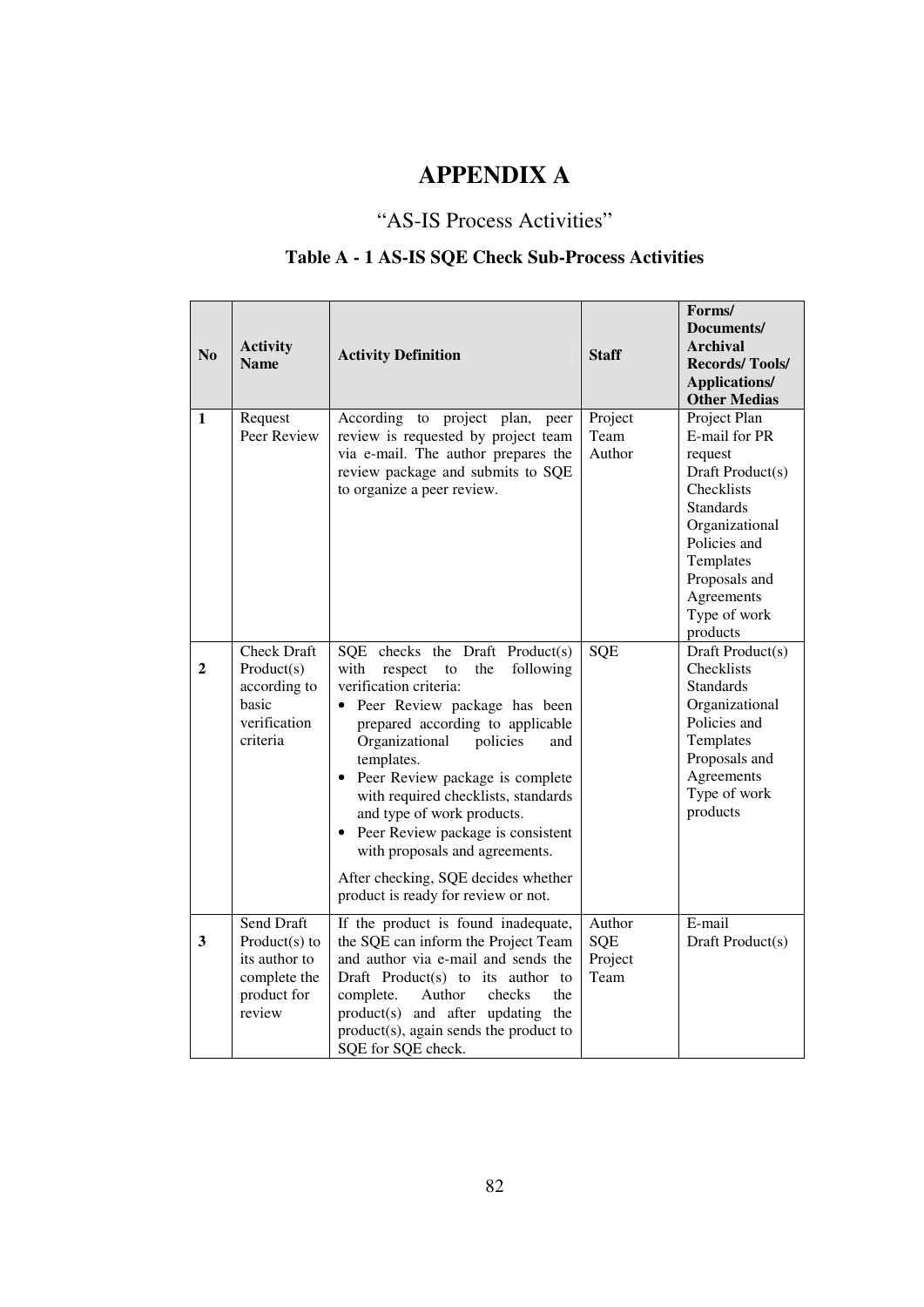| N <sub>o</sub> | <b>Activity</b><br><b>Name</b>      | <b>Activity Definition</b>                                                          | <b>Staff</b>         | Forms/<br>Documents/<br><b>Archival</b><br><b>Records/Tools/</b><br><b>Applications/</b><br><b>Other Medias</b> |
|----------------|-------------------------------------|-------------------------------------------------------------------------------------|----------------------|-----------------------------------------------------------------------------------------------------------------|
| 1              | Scan Project                        | Project Plan includes<br>the<br>Peer                                                | <b>SOE</b>           | Project Plan                                                                                                    |
|                | Plan (to<br>identify                | Review schedule and staff names and<br>their roles and responsibilities. So,        | Project<br>Team      |                                                                                                                 |
|                | review                              | review team is selected according to                                                |                      |                                                                                                                 |
|                | team)                               | Project Plan                                                                        |                      |                                                                                                                 |
| $\mathbf{2}$   | Establish<br>Review                 | If Project Plan does not include the<br>Peer Review schedule, staff names           | SQE<br>Project       | Project Plan                                                                                                    |
|                | Team                                | and their roles and responsibilities,                                               | Team                 |                                                                                                                 |
|                |                                     | Project Team and SQE establish the                                                  | Review               |                                                                                                                 |
|                |                                     | review team.                                                                        | Team                 |                                                                                                                 |
| 3              | <b>Identify Peer</b><br>Review time | Review Team,<br><b>SQE</b><br>and Author                                            | <b>SQE</b><br>Author | Project Plan                                                                                                    |
|                | and location                        | establish<br>the<br>review<br>time<br>and<br>location<br>according<br>project<br>to | Review               | (by Telephone<br>Conversation or                                                                                |
|                |                                     | schedule and the staff work status.                                                 | Team                 | e-mail)                                                                                                         |
| 4              | <b>Identify Peer</b>                | Review package (Draft Product(s),                                                   | SQE                  | Draft Product(s)                                                                                                |
|                | Review                              | Checklists, and<br>Standards) and                                                   |                      | Checklists                                                                                                      |
|                | Package and<br>related              | related documents<br>are take under<br>control for Peer Review                      |                      | <b>Standards</b><br>Related                                                                                     |
|                | documents                           |                                                                                     |                      | Documents                                                                                                       |
|                | and take                            |                                                                                     |                      |                                                                                                                 |
|                | them under                          |                                                                                     |                      |                                                                                                                 |
| 5              | control<br>Fill out Peer            | Peer Review report is prepared by                                                   | SQE                  | PR Report                                                                                                       |
|                | Review                              | writing all information for the Peer                                                |                      |                                                                                                                 |
|                | report.                             | Review (i.e. PR ID, Time, Location,                                                 |                      |                                                                                                                 |
|                |                                     | Author Name, Reviewer Name, etc.)                                                   |                      |                                                                                                                 |
| 6              | Send Peer<br>Review                 | An e-mail is prepared to inform the<br>Review Team, Author and also                 | SQE<br>Review        | PR Report<br>E-mail for PR                                                                                      |
|                | package to                          | project managers. This e-mail                                                       | Team                 | Draft Product(s)                                                                                                |
|                | review team                         | includes the Peer Review report,                                                    | Project              | Checklists                                                                                                      |
|                | via e-mail                          | Review Package (Draft Product(s),                                                   | Managers             | <b>Standards</b>                                                                                                |
|                |                                     | Checklists, Standards, and Related                                                  |                      | Related                                                                                                         |
|                |                                     | Documents), and short description of<br>the Peer Review.                            |                      | Documents                                                                                                       |
|                |                                     | SQE send the Meeting Request for                                                    |                      |                                                                                                                 |
|                |                                     | Peer Review                                                                         |                      |                                                                                                                 |

# **Table A - 2 AS-IS Prepare Peer Review Sub-Process Activities**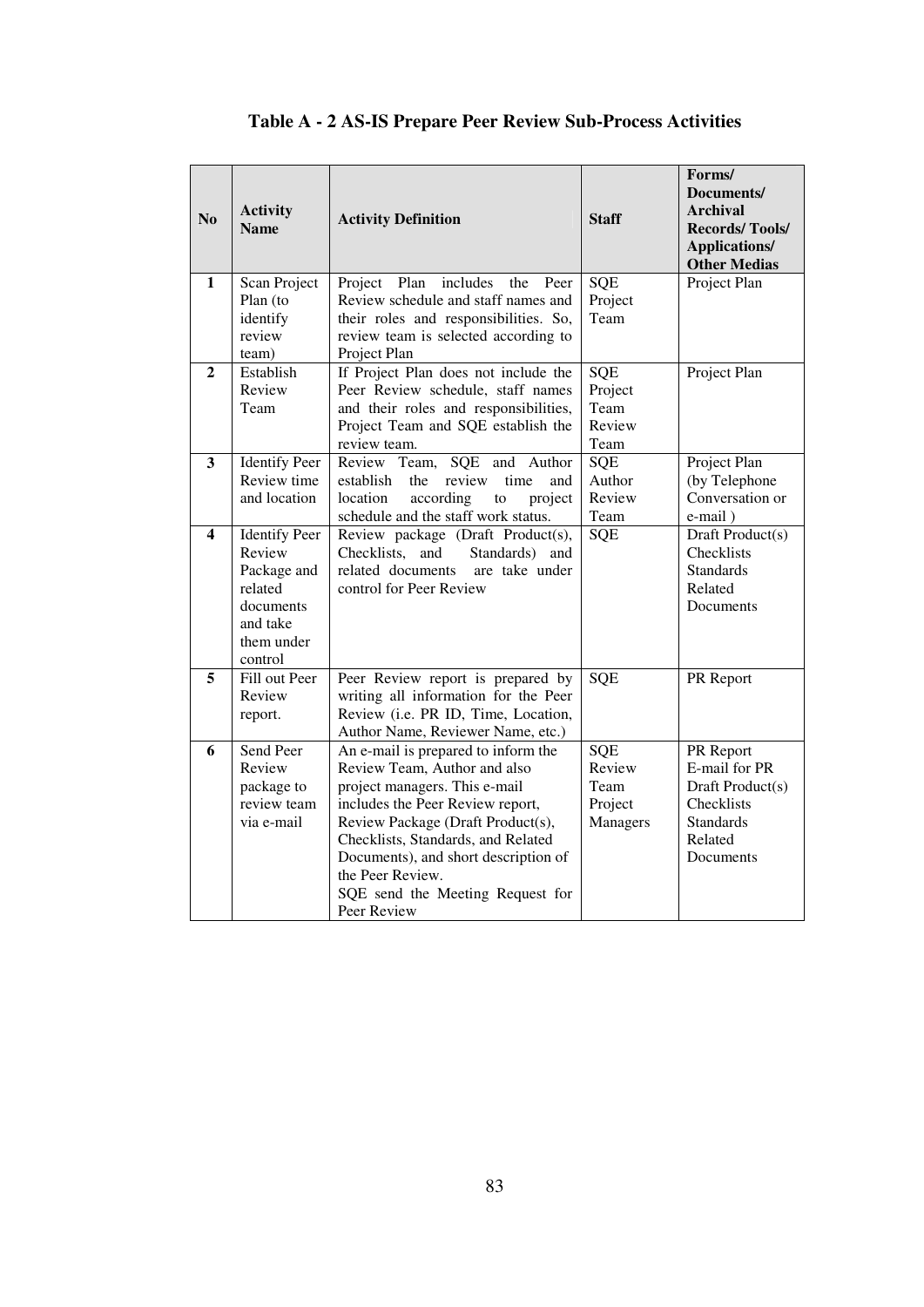| No           | <b>Activity</b><br><b>Name</b> | <b>Activity Definition</b>               | <b>Staff</b> | Forms/<br><b>Documents</b><br>Archival<br><b>Records/Tools/</b><br><b>Applications/</b><br><b>Other Medias</b> |
|--------------|--------------------------------|------------------------------------------|--------------|----------------------------------------------------------------------------------------------------------------|
| 1            | Read PR E-                     | Review Team read the Peer Review         | Review       | Peer Review                                                                                                    |
|              | mail and                       | report and take information about        | Team         | Report                                                                                                         |
|              | take                           | PR. PR e-mail includes information       |              | E-mail for PR                                                                                                  |
|              | information                    | for Draft Product(s), standards,         |              | Draft $Product(s)$                                                                                             |
|              | about PR                       | checklists, related documents, PR ID,    |              | Checklists                                                                                                     |
|              |                                | PR Date, roles and responsibilities,     |              | <b>Standards</b><br>Related                                                                                    |
|              |                                | etc.                                     |              | <b>Documents</b>                                                                                               |
| $\mathbf{2}$ | Review the                     |                                          | Review       |                                                                                                                |
|              | Draft                          | Each member individually examines<br>the | Team         | Hard/Soft Copy<br>of the                                                                                       |
|              |                                | Product(s)<br>against<br>Draft           |              |                                                                                                                |
|              | Product(s)                     | checklists,<br>appropriate review        |              | Reviewers'                                                                                                     |
|              |                                | applicable standards prior to the        |              | Comments                                                                                                       |
|              |                                | review meeting according to their        |              | Checklists                                                                                                     |
|              |                                | peer review roles and responsibilities   |              | <b>Standards</b>                                                                                               |
|              |                                | assigned and take their comments in      |              | Related                                                                                                        |
|              |                                | the Draft Product(s) to discuss in       |              | Documents                                                                                                      |
|              |                                | Peer Review Meeting                      |              | Draft Product(s)                                                                                               |

### **Table A - 3 AS-IS Individual Check Sub-Process Activities**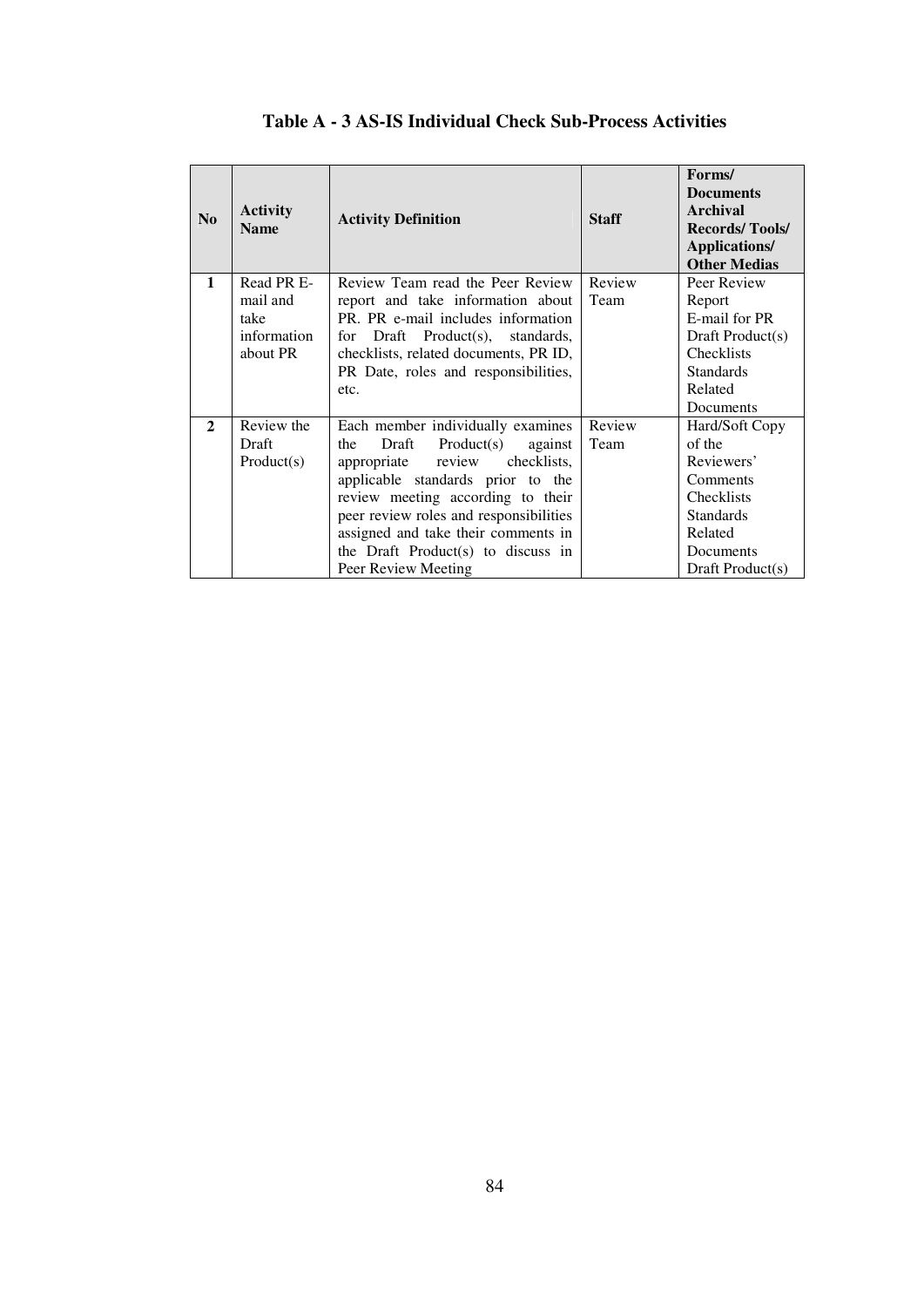| N <sub>0</sub>   | <b>Activity</b><br><b>Name</b>                                         | <b>Activity Definition</b>                                                                                                                                                                                                                                                                                                                                                         | <b>Staff</b>                           | Forms/<br><b>Documents</b><br><b>Archival</b><br><b>Records/Tools/</b><br><b>Applications/</b><br><b>Other Medias</b>       |
|------------------|------------------------------------------------------------------------|------------------------------------------------------------------------------------------------------------------------------------------------------------------------------------------------------------------------------------------------------------------------------------------------------------------------------------------------------------------------------------|----------------------------------------|-----------------------------------------------------------------------------------------------------------------------------|
| 1                | Check<br>whether<br>Peer Review<br>is ready or<br>not at PR<br>time    | SQE checks that Draft Product(s) are<br>reviewed by Review Team. Then,<br>SQE is sure that Review Team is<br>available in PR time.                                                                                                                                                                                                                                                 | SQE<br>Author<br>Review<br>Team        |                                                                                                                             |
| $\boldsymbol{2}$ | Postpone/Ca<br>ncel Peer<br>Review<br>Meeting                          | If author/SQE/Review Team is not<br>ready for Peer Review, peer review is<br>re-scheduled if the remaining time is<br>cancelled to be<br>known or<br>re-<br>scheduled later if there is<br>no<br>information when PR Meeting can be<br>performed.                                                                                                                                  | <b>SQE</b><br>Author<br>Review<br>Team | ÷,                                                                                                                          |
| $\mathbf{3}$     | <b>Start Peer</b><br>Review<br>Meeting                                 | Peer Review Meeting is started by<br>SQE.                                                                                                                                                                                                                                                                                                                                          | <b>SQE</b>                             | Draft Product(s)<br>Checklists<br><b>Standards</b><br>Related<br>Documents<br>Hard/Soft Copies<br>of Reviewers'<br>Comments |
| 4                | Write total<br>preparation<br>effort to PR<br>Report                   | SQE, Review Team and the Author<br>give the total preparation effort and<br>SQE notes their effort to PR Report.                                                                                                                                                                                                                                                                   | SQE<br>Author<br>Review<br>Team        | PR Report                                                                                                                   |
| 5                | Review<br>Reviewers'<br>comments<br>and<br>investigate<br>action items | Review Team read their comments<br>during PR Meeting. All comments<br>are investigated to take action items<br>with Review Team, SQE and the<br>author.                                                                                                                                                                                                                            | SQE<br>Author<br>Review<br>Team        | Hard/Soft Copies<br>of Reviewers'<br>Comments                                                                               |
| 6                | Write action<br>items to AI<br>Form                                    | Accepted comments are taken as<br>action items and all of them entered<br>to AI form.                                                                                                                                                                                                                                                                                              | <b>SQE</b><br>Author<br>Review<br>Team | AI Form                                                                                                                     |
| 7                | Conclude<br>the PR<br>Meeting                                          | Review Team take an exit decision to<br>determine if the product(s) meet the<br>review completeness criteria defined<br>in the Quality Assurance Plan. SQE,<br>having the review team's agreement,<br>identify the product disposition as<br>one of the following:<br>Accept as is<br>Revise<br>with<br>further<br>no<br>٠<br>review<br>Revise and schedule another<br>٠<br>review | SQE<br>Author<br>Review<br>Team        | PR Report<br><b>Network</b>                                                                                                 |

# **Table A - 4 AS-IS Internal Review Meeting Sub-Process Activities**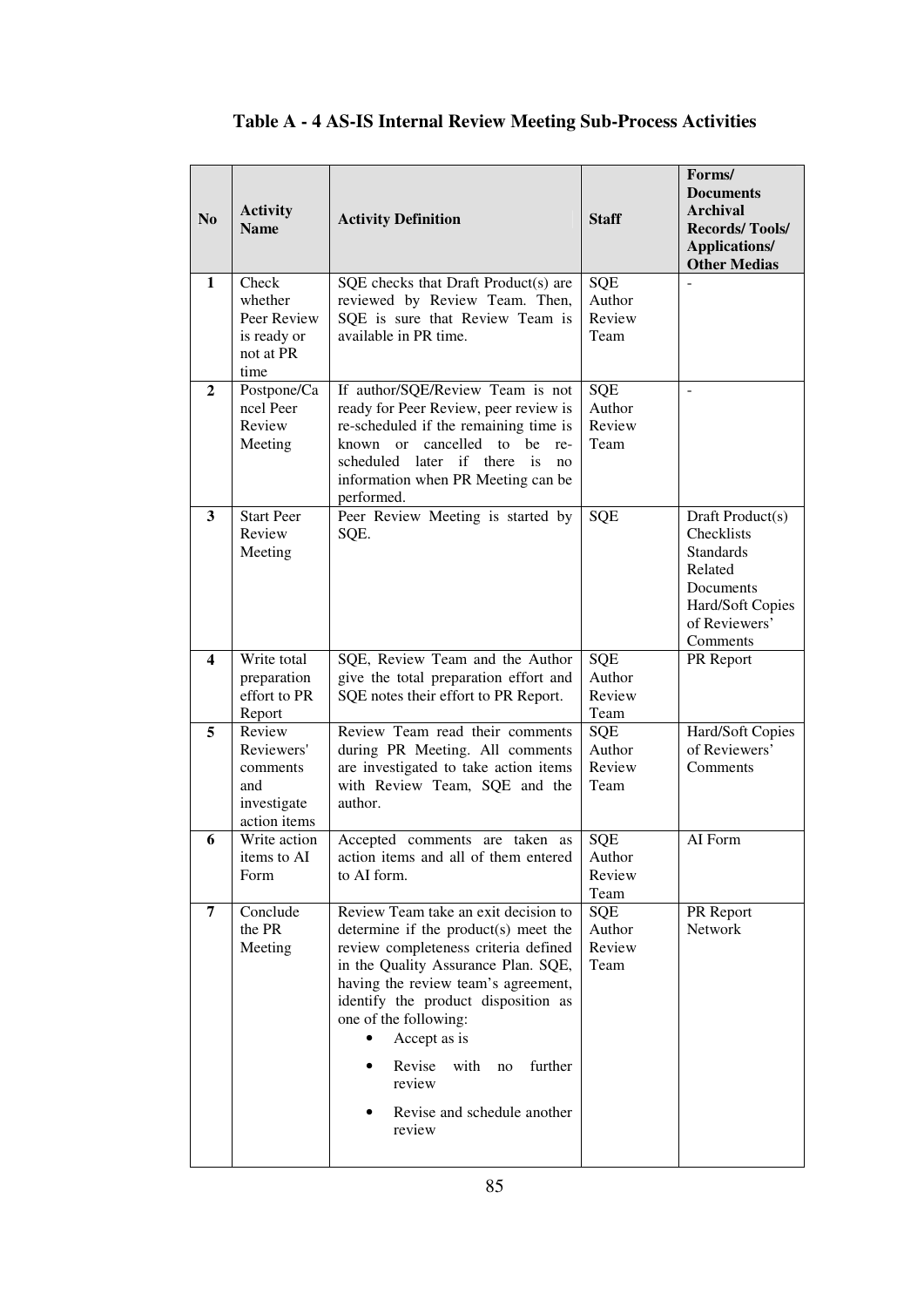### **Table A – 4 (cont'd)**

| N <sub>0</sub> | <b>Activity</b><br><b>Name</b> | <b>Activity Definition</b>            | <b>Staff</b>   | Forms/<br><b>Documents</b><br>Archival<br><b>Records/Tools/</b><br>Applications/<br><b>Other Medias</b> |
|----------------|--------------------------------|---------------------------------------|----------------|---------------------------------------------------------------------------------------------------------|
| 8              | <b>Update PR</b>               | Peer Review finish time is entered to | <b>SOE</b>     | AI Form                                                                                                 |
|                | Report                         | PR Report by SQE, them signed with    | Author         | AI Report                                                                                               |
|                |                                | Peer Review participant.              | Review         | <b>Network</b>                                                                                          |
|                |                                |                                       | Team           |                                                                                                         |
| 9              | Save and                       | Hard Copy and Soft Copy of the PR     | <b>SQE</b>     | AI Form                                                                                                 |
|                | Exit                           | Report and AI Form are saved.         | <b>Network</b> | AI Report                                                                                               |
|                |                                |                                       |                | <b>Network</b>                                                                                          |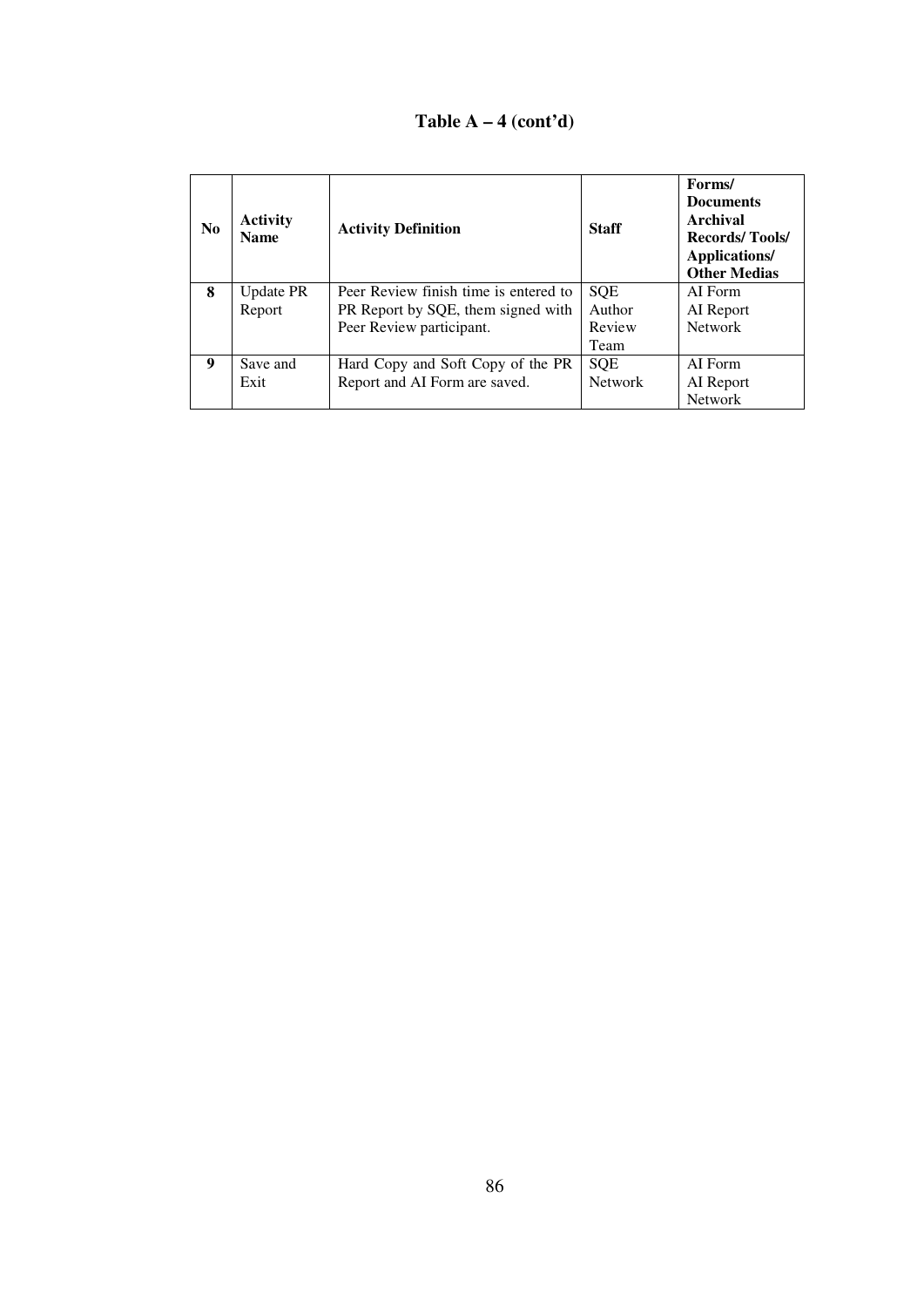| No           | <b>Activity</b>  | <b>Activity Definition</b>                          | <b>Staff</b> | Forms/                               |
|--------------|------------------|-----------------------------------------------------|--------------|--------------------------------------|
|              | <b>Name</b>      |                                                     |              | <b>Documents</b>                     |
|              |                  |                                                     |              | <b>Archival</b>                      |
|              |                  |                                                     |              | <b>Records/Tools/</b>                |
|              |                  |                                                     |              | Applications/<br><b>Other Medias</b> |
| 1            | Take             | Author sends the Updated Product(s)                 | SQE          | Updated                              |
|              | Updated          | according to action items to SQE.                   | Author       | Product(s)                           |
|              | Product(s)       | SQE takes Updated Product(s)                        |              |                                      |
|              | according to     |                                                     |              |                                      |
|              | action items     |                                                     |              |                                      |
|              | from author      |                                                     |              |                                      |
| $\mathbf{2}$ | Check            | SQE checks the all action items on                  | SQE          | Draft Product(s)                     |
|              | Updated          | Updated Product(s) by comparing                     |              | Updated                              |
|              | Product(s)       | Updated<br>Product(s)<br>and<br>Draft               |              | Product(s)                           |
|              | by               | Product(s). The differences between                 |              | AI Form                              |
|              | comparing        | two products must be explained by                   |              |                                      |
|              | Draft            | action items.                                       |              |                                      |
|              | Product(s)       |                                                     |              |                                      |
|              | and Updated      |                                                     |              |                                      |
|              | Product(s)       |                                                     |              |                                      |
| 3            | <b>Update AI</b> | SQE shall sign the Action Item Form                 | SQE          | PR Report                            |
|              | Form and         | and PR Report and take note the                     |              | AI Form                              |
|              | PR Report        | closure date to both documents.                     |              |                                      |
| 4            | Close PR         | SQE sends the Updated Product(s) to                 | SQE          | Updated                              |
|              | and Send         | release and closes PR.                              |              | Product(s)                           |
|              | Updated          |                                                     |              |                                      |
|              | Product to       |                                                     |              |                                      |
|              | release          |                                                     |              |                                      |
| 5            | Investigate      | If there are issues or new AIs, SQE                 | <b>SQE</b>   | Updated                              |
|              | issues or        | and author investigate issues or new                | Author       | Product(s)                           |
|              | new AIs to       | AIs and identify the action. At this                |              | AI Form                              |
|              | identify         | point, if new issues or new AIs cause               |              |                                      |
|              | action           | any update, SQE sends Updated                       |              |                                      |
|              |                  | Product(s) to author. Also, SQE<br>updates AI Form. |              |                                      |
| 6            | Send             | If there are missing AIs, SQE sends                 | SQE          | Updated                              |
|              | Updated          | Updated Product(s) to author to                     | Author       | Product(s)                           |
|              | $Product(s)$ to  | perform missing AI(s).                              |              | AI Form                              |
|              | author to        |                                                     |              |                                      |
|              | update           |                                                     |              |                                      |

### **Table A - 5 AS-IS Peer Review Closure Sub-Process Activities**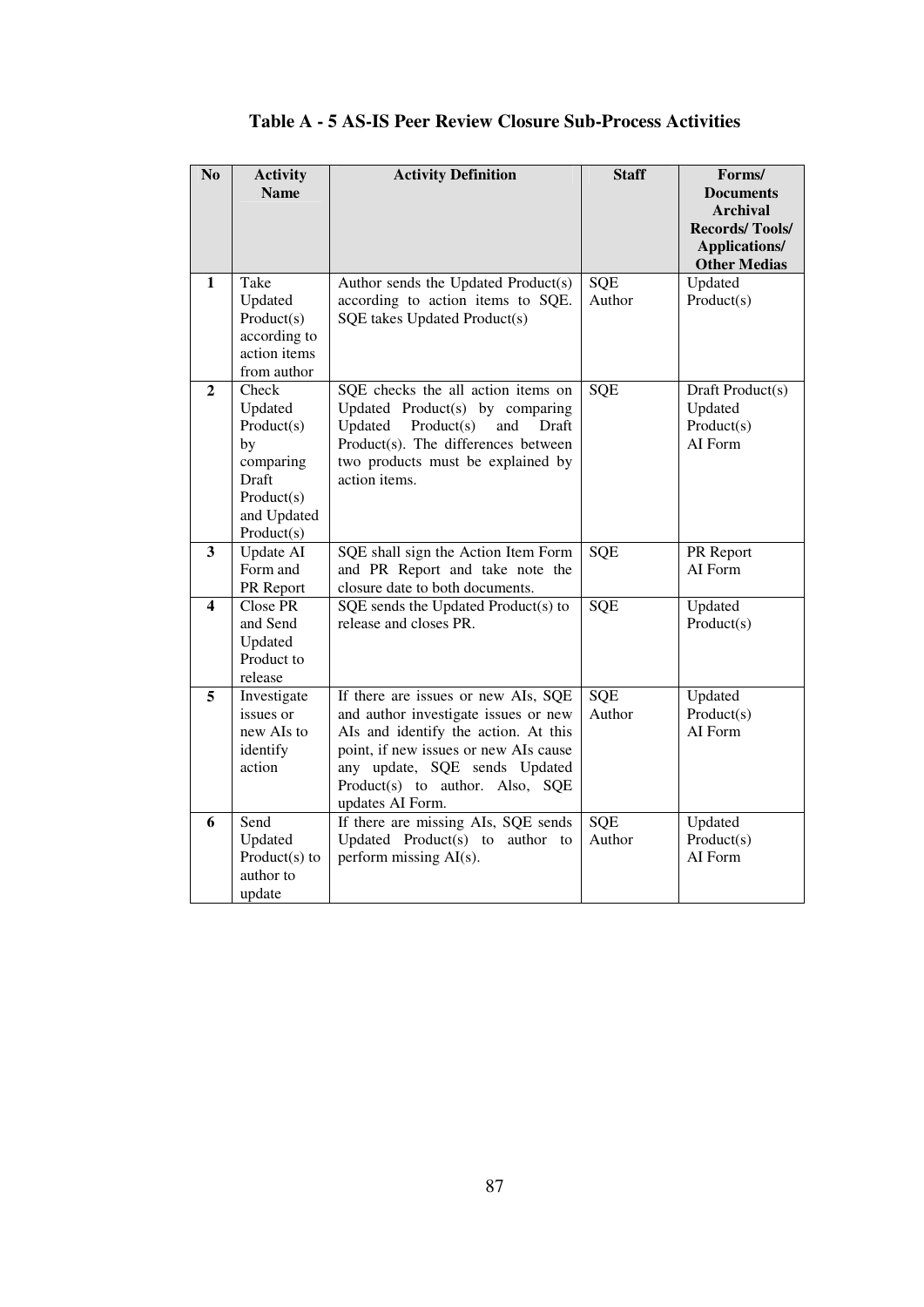# **APPENDIX B**

"AS-IS Process Model"



**Figure B- 1 AS-IS SQE Check Sub-Process Model**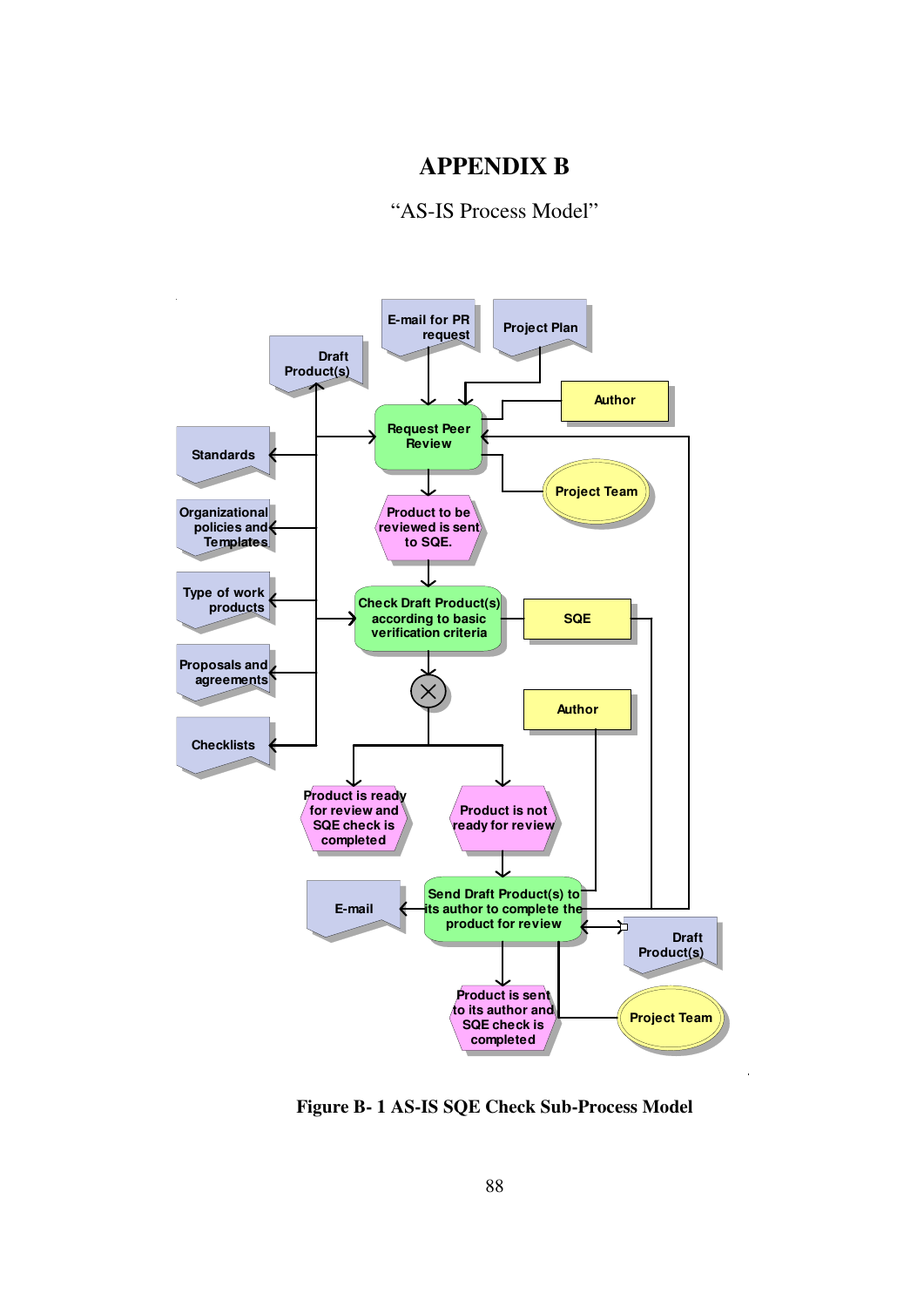

**Figure B- 2 AS-IS Prepare Peer Review Sub-Process Model**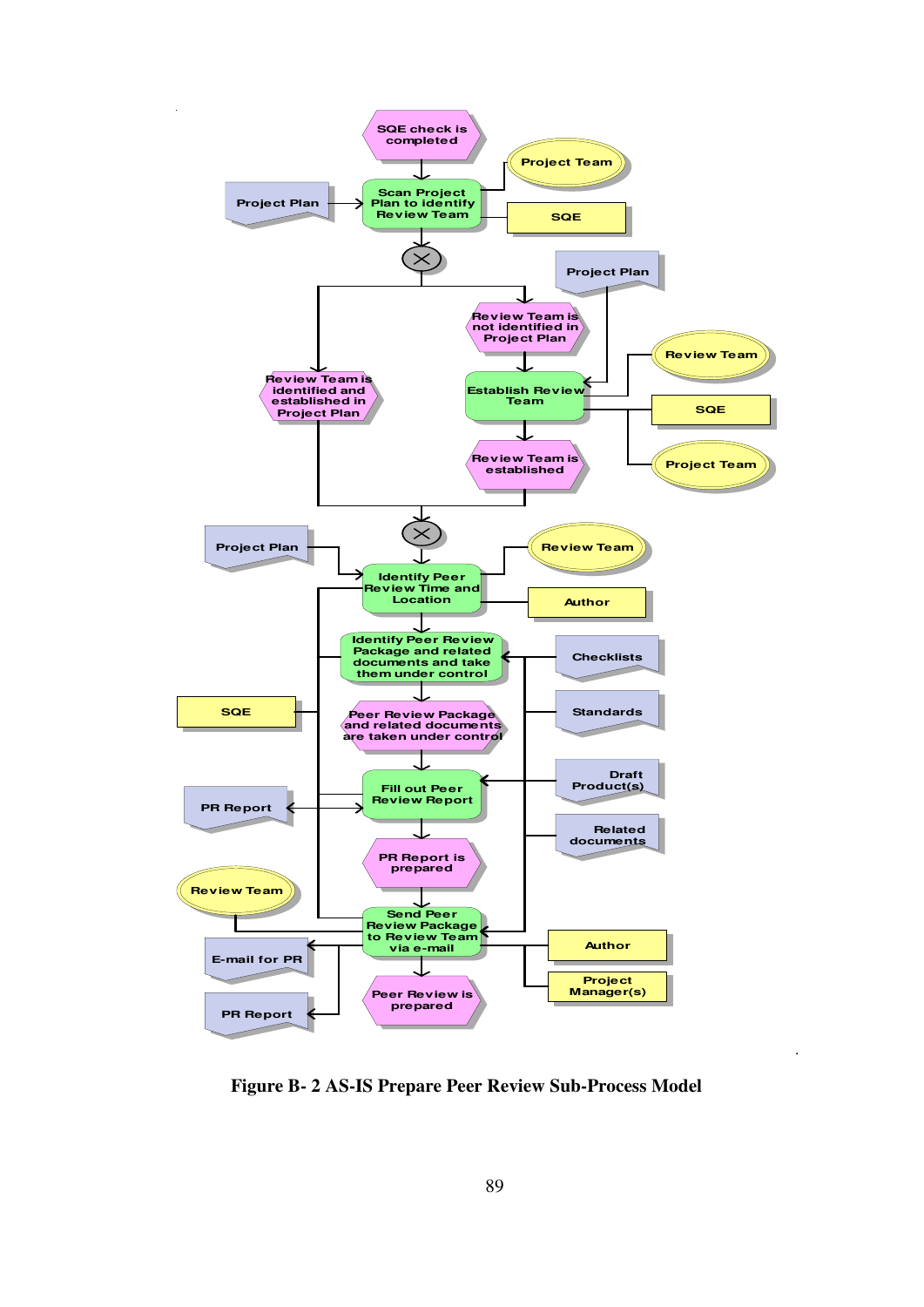

 **Figure B- 3 AS-IS Individual Check Sub-Process Model**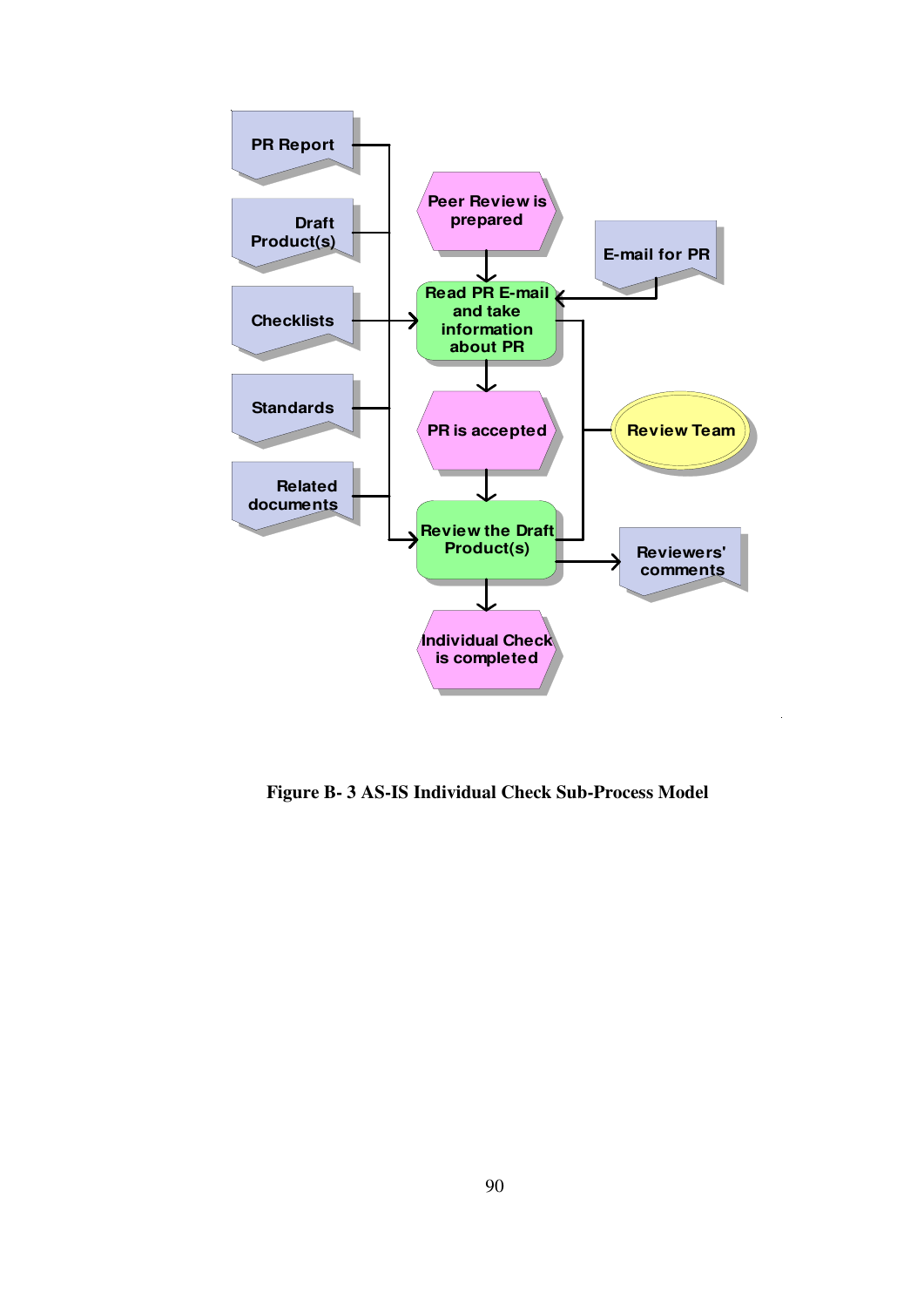

**Figure B- 4 AS-IS Internal Review Meeting Sub-Process**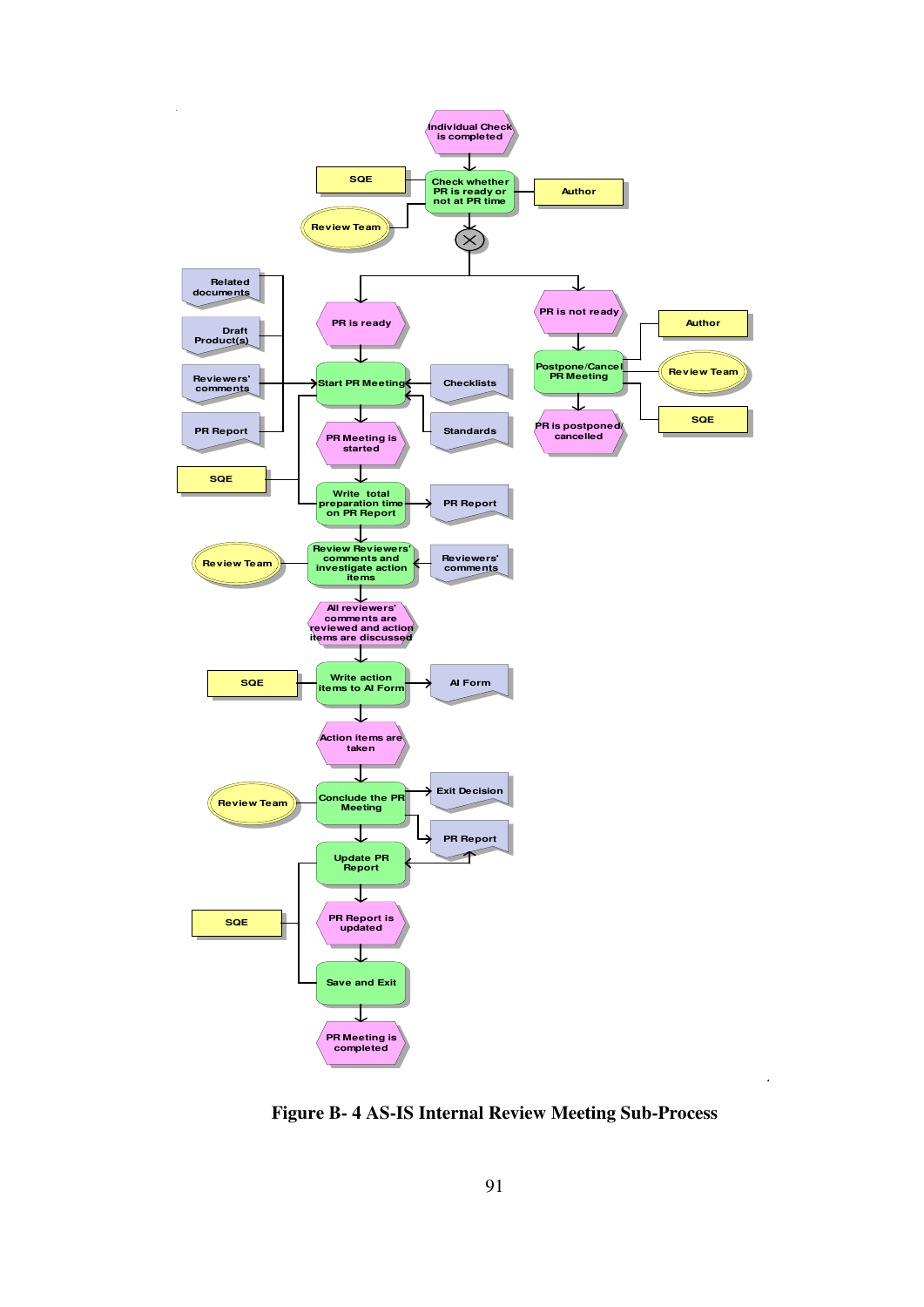

**Figure B- 5 AS-IS Peer Review Closure Sub-Process Model**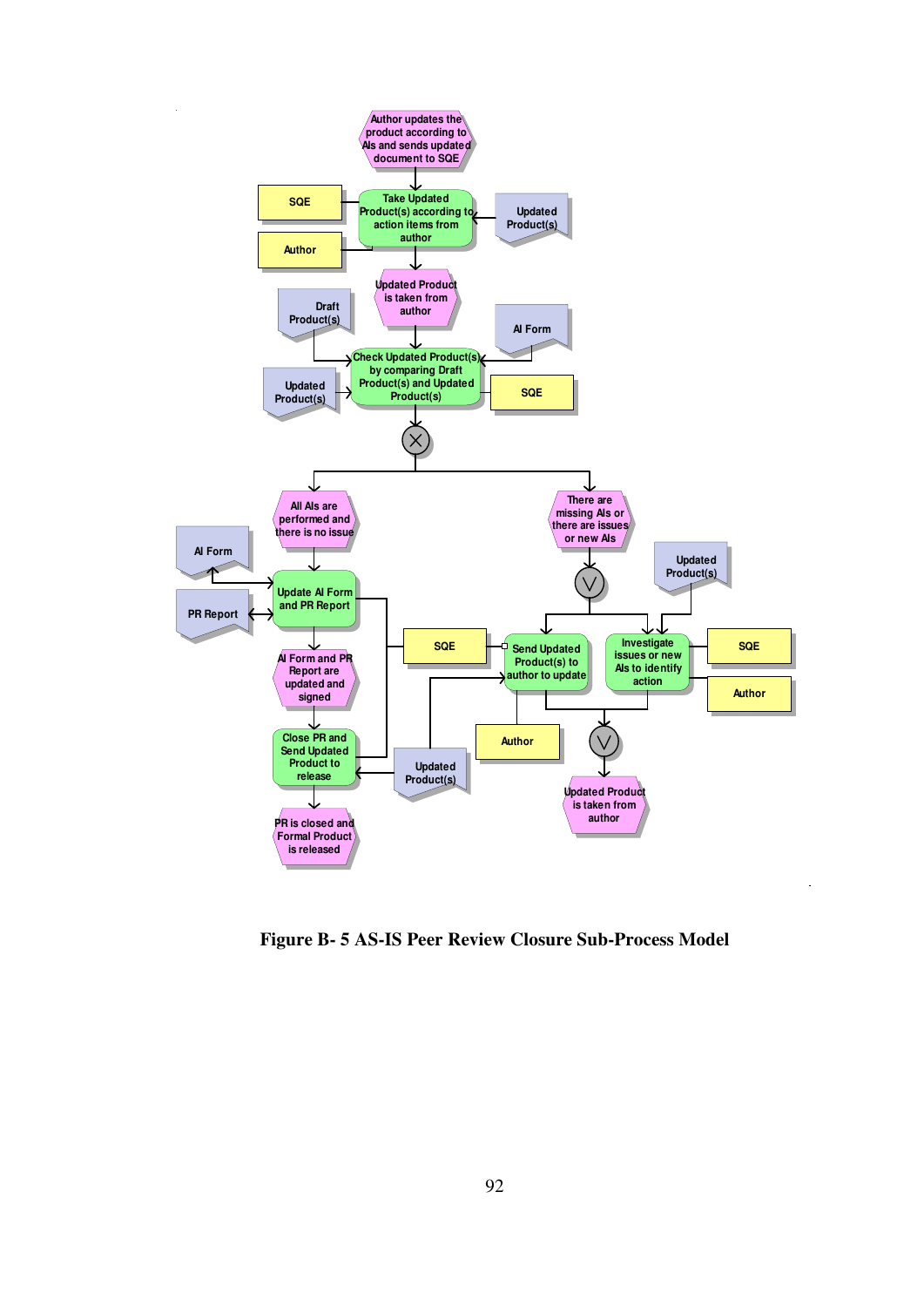# APPENDIX C

# "TO-BE Process Activities"

# **Table C- 1 TO-BE SQE Check Sub-Process Activities**

| $\bf No$     | <b>Activity</b><br><b>Name</b>                                                        | <b>Activity Definition</b>                                                                                                                                                                                                                                                                                                                                                                                                                                                                                                |                                  | Forms/<br>Documents/<br><b>Archival</b><br><b>Records/Tools/</b><br><b>Applications/</b><br><b>Other Medias</b>                                                                                          |  |
|--------------|---------------------------------------------------------------------------------------|---------------------------------------------------------------------------------------------------------------------------------------------------------------------------------------------------------------------------------------------------------------------------------------------------------------------------------------------------------------------------------------------------------------------------------------------------------------------------------------------------------------------------|----------------------------------|----------------------------------------------------------------------------------------------------------------------------------------------------------------------------------------------------------|--|
| 1            | Request<br>Peer Review                                                                | According<br>to project plan, peer<br>review is requested by project team<br>via e-mail. The author prepares the<br>Draft Product(s) and submits to SQE<br>to organize a peer review.                                                                                                                                                                                                                                                                                                                                     | Project<br>Team<br>Author        | Project Plan<br>E-mail for PR<br>request<br>Draft Product(s)<br>Checklists<br><b>Standards</b><br>Organizational<br>Policies and<br>Templates<br>Proposals and<br>Agreements<br>Type of work<br>products |  |
| $\mathbf{2}$ | <b>Check Draft</b><br>Product(s)<br>according to<br>basic<br>verification<br>criteria | SQE checks the Draft Product(s)<br>with<br>following<br>respect<br>the<br>to<br>verification criteria:<br>Peer Review package has<br>been prepared according to<br>applicable<br>Organizational<br>policies and templates.<br>Peer Review package<br>$\bullet$<br>is<br>complete<br>with<br>required<br>checklists,<br>standards<br>and<br>type of work products.<br>Peer Review package is<br>consistent with proposals<br>and agreements.<br>After checking, SQE decides whether<br>product is ready for review or not. | SQE                              | Draft Product(s)<br>Checklists<br><b>Standards</b><br>Organizational<br>Policies and<br>Templates<br>Proposals and<br>Agreements<br>Type of work<br>products                                             |  |
| 3            | Send<br>product to<br>its author to<br>complete the<br>product for<br>review          | If the product is found inadequate,<br>the SQE informs the Project Team<br>and author via e-mail and sends the<br>Draft Product(s) to its author to<br>complete.<br>Author<br>checks<br>the<br>product(s) and after updating the<br>product(s), again sends the product to<br>SQE for SQE check.                                                                                                                                                                                                                          | Author<br>SQE<br>Project<br>Team | E-mail<br>Draft Product(s)                                                                                                                                                                               |  |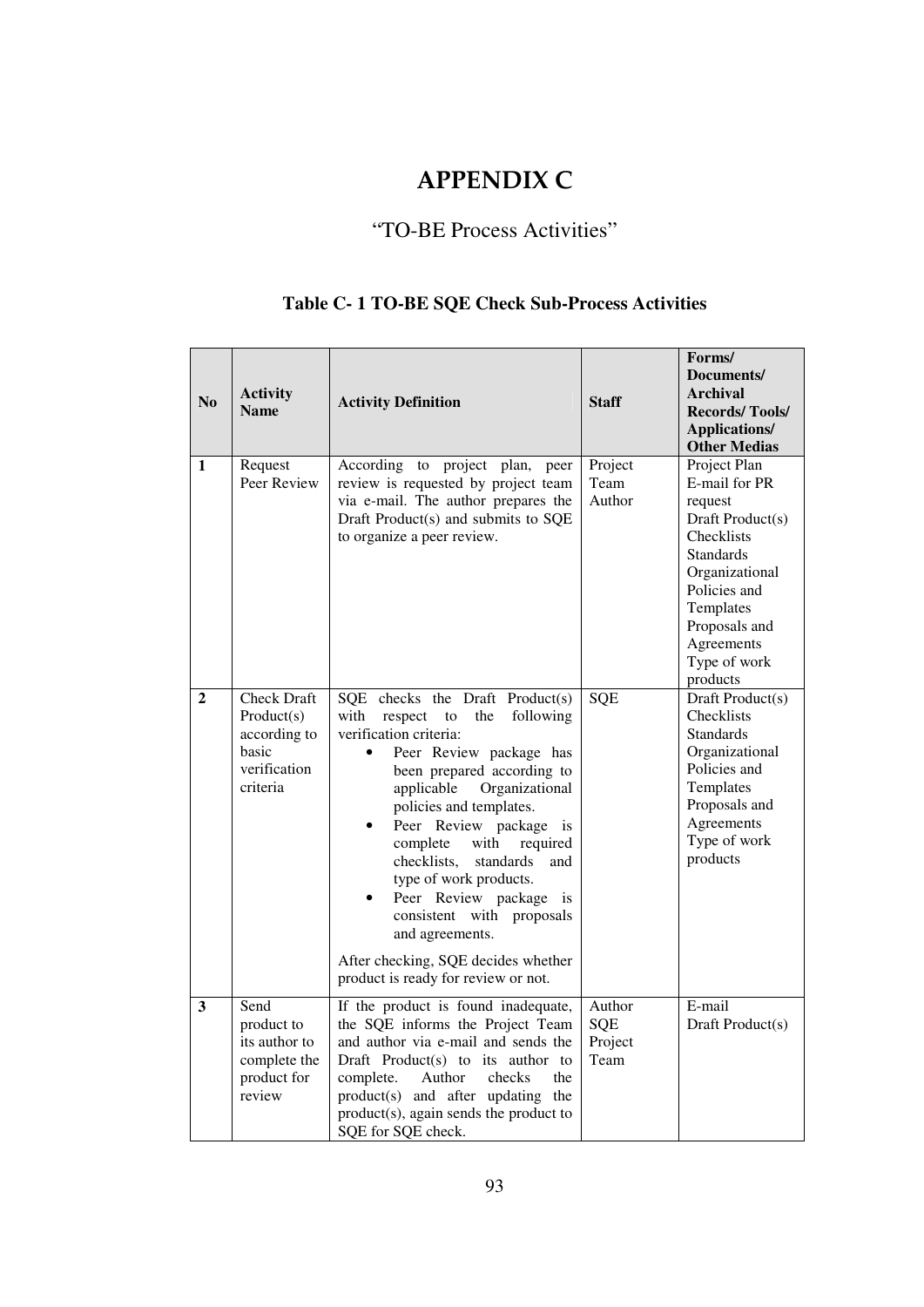# **Table C- 1 (cont'd)**

| No               | <b>Activity</b><br><b>Name</b> | <b>Activity Definition</b>                                 | <b>Staff</b>         | Forms/<br>Documents/<br>Archival<br><b>Records/Tools/</b><br><b>Applications/</b><br><b>Other Medias</b> |
|------------------|--------------------------------|------------------------------------------------------------|----------------------|----------------------------------------------------------------------------------------------------------|
| $\boldsymbol{4}$ | Check                          | Project Plan includes the Peer                             | Author               | Employee                                                                                                 |
|                  | Project                        | Review schedule and staff names and                        | SQE                  | Database for                                                                                             |
|                  | Team                           | their roles and responsibilities. Skills                   | Project              | staff information                                                                                        |
|                  | members                        | and experiences of the project team                        | Team                 | Project Plan                                                                                             |
|                  | and senior                     | members and the senior staffs are                          | <b>Senior Staffs</b> |                                                                                                          |
|                  | staffs to                      | investigated with respect to needs of                      |                      |                                                                                                          |
|                  | establish the                  | the Draft Product(s) to be reviewed.                       |                      |                                                                                                          |
|                  | Review                         | This activity is performed to define                       |                      |                                                                                                          |
|                  | Team                           | the Review Team of the Peer                                |                      |                                                                                                          |
|                  |                                | Review. During these activities,                           |                      |                                                                                                          |
|                  |                                | skills and experiences of the staffs                       |                      |                                                                                                          |
|                  |                                | considered carefully. Also,<br>are                         |                      |                                                                                                          |
|                  |                                | project plan is investigated during                        |                      |                                                                                                          |
| 5                | Establish                      | establishing Review Team.<br>Review Team of Peer Review is | Project              |                                                                                                          |
|                  | Review                         | established and their roles<br>and                         | Team                 |                                                                                                          |
|                  | Team                           | responsibilities are set. These roles                      | SQE                  |                                                                                                          |
|                  |                                | are set according to skills and                            | Review               |                                                                                                          |
|                  |                                | experiences of the staffs.                                 | Team                 |                                                                                                          |
|                  |                                | It is recommended that senior staffs                       |                      |                                                                                                          |
|                  |                                | should be chosen as a reviewer                             |                      |                                                                                                          |
|                  |                                | during peer reviews.                                       |                      |                                                                                                          |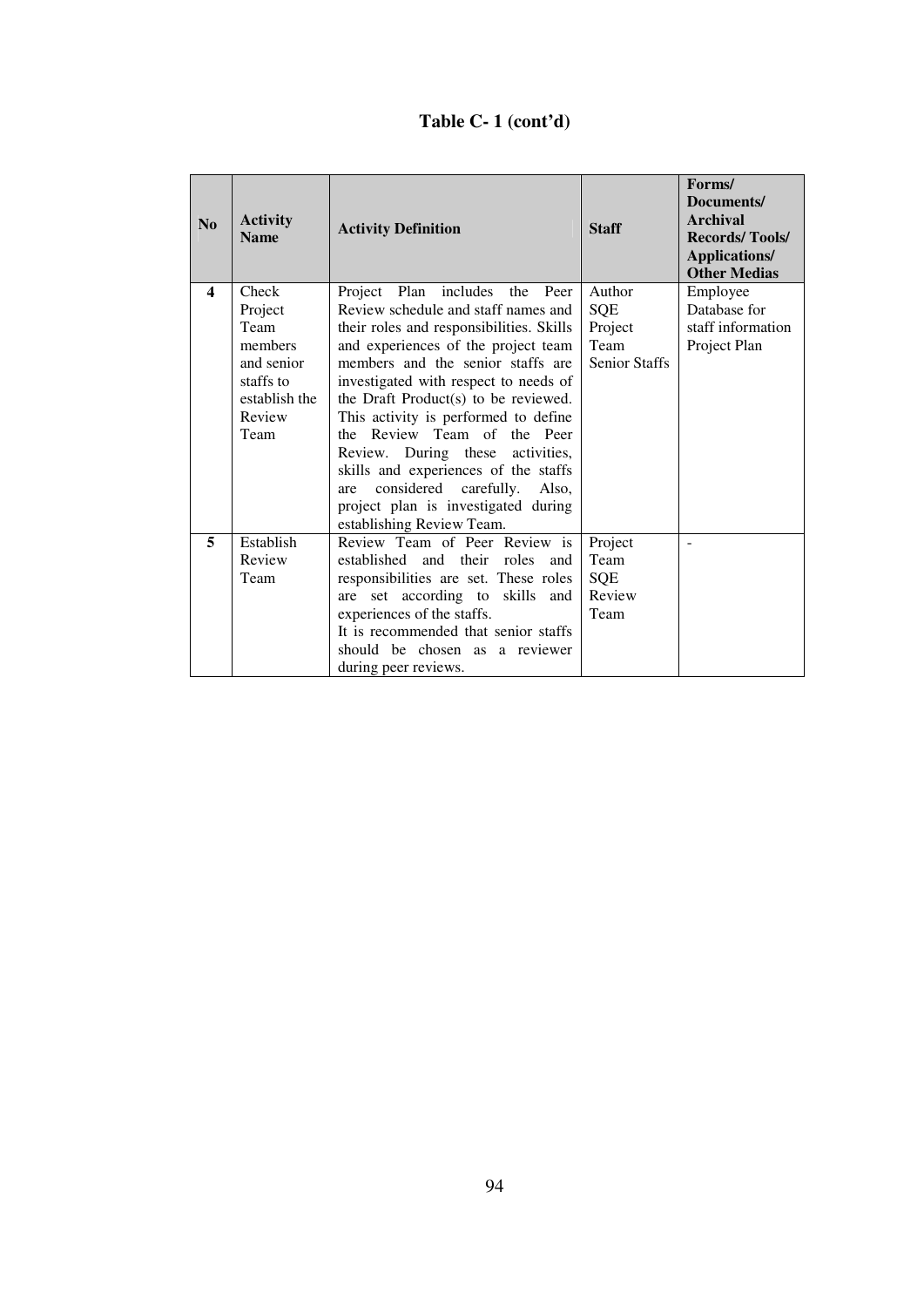| N <sub>0</sub> | <b>Activity Name</b>                                                                                        | <b>Activity Definition</b>                                                                                                                                                                                                                                                                                                                                                                                                                                                                                                                                            | <b>Staff</b>                                 | Forms/<br>Documents/<br><b>Archival</b><br>Records/<br>Tools/<br><b>Applications/</b><br><b>Other Medias</b>           |
|----------------|-------------------------------------------------------------------------------------------------------------|-----------------------------------------------------------------------------------------------------------------------------------------------------------------------------------------------------------------------------------------------------------------------------------------------------------------------------------------------------------------------------------------------------------------------------------------------------------------------------------------------------------------------------------------------------------------------|----------------------------------------------|------------------------------------------------------------------------------------------------------------------------|
| $\mathbf{1}$   | <b>Identify Peer</b><br>Review time and<br>location                                                         | Review Team establish the review<br>and location according to<br>time<br>project schedule defined in Project<br>Plan and the work status of the staffs.<br>During setting peer review time, it is<br>considered that enough time is given<br>review<br>for individual<br>team<br>to<br>reviews.                                                                                                                                                                                                                                                                       | Review<br>Team<br>SQE<br>Author              | Project Plan<br>(by Telephone<br>Conversation<br>$\alpha$ r<br>e-mail)                                                 |
| $\overline{2}$ | <b>Identify Peer</b><br><b>Review Package</b><br>and related<br>documents and<br>take them under<br>control | Review package (Draft Product(s),<br>and<br>Standards,<br>Checklists)<br>and<br>Related Documents are taken under<br>control for Peer Review.                                                                                                                                                                                                                                                                                                                                                                                                                         | SQE                                          | Draft<br>Product(s)<br>Checklists<br><b>Standards</b><br>Related<br>Documents                                          |
| 3              | Open PR Tool<br>according to PR<br>ID, time, date,<br>Review Team,<br>etc.                                  | Peer Review tool is opened to<br>prepare the PR. During this activity,<br>SQE enters all information to PR<br>tool. First of all, PR ID, time, date<br>and location are entered. Then,<br>Review Team is established<br>and<br>responsibilities of the team<br>are<br>entered.<br>Related documents are referenced<br>from PR tool to satisfy the access.<br>Also, related metrics for Draft<br>Product(s) are entered to PR tool by<br>SQE. (i.e. If test cases are reviewed,<br>total number of the test steps and<br>total number of the test case are<br>entered) | <b>SQE</b>                                   | PR Tool                                                                                                                |
| 4              | Fill out Peer<br>Review report                                                                              | Peer Review Report is prepared by<br>writing all information for the Peer<br>Review (i.e. PR ID, Time, Location,<br>SQE Name, Author Name, Reviewer<br>Name(s), etc.) using PR Tool                                                                                                                                                                                                                                                                                                                                                                                   | <b>SQE</b>                                   | Peer Review<br>Report<br>PR Tool                                                                                       |
| 5              | Enter SQE time<br>to PR tool                                                                                | <b>SQE</b><br>enters<br>time<br>when<br>spent<br>preparing Peer Review.                                                                                                                                                                                                                                                                                                                                                                                                                                                                                               | SQE                                          | PR Tool<br><b>SQE</b> Time                                                                                             |
| 6              | Send Peer<br>Review package<br>to review team<br>via e-mail                                                 | An e-mail is prepared to inform the<br>Review Team, Author and also<br>project managers. This e-mail<br>includes the Peer Review report,<br>Review Package (Draft Product(s),<br>Checklists, Standards, and Related<br>Documents), and short description of<br>the Peer Review.<br>SQE send the Meeting Request for<br>Peer Review                                                                                                                                                                                                                                    | SQE<br>Review<br>Team<br>Project<br>Managers | PR Report<br>E-mail for PR<br>PR Tool<br>Draft<br>Product(s)<br>Checklists<br><b>Standards</b><br>Related<br>Documents |

# **Table C- 2 TO-BE Prepare Peer Review Sub-Process Activities**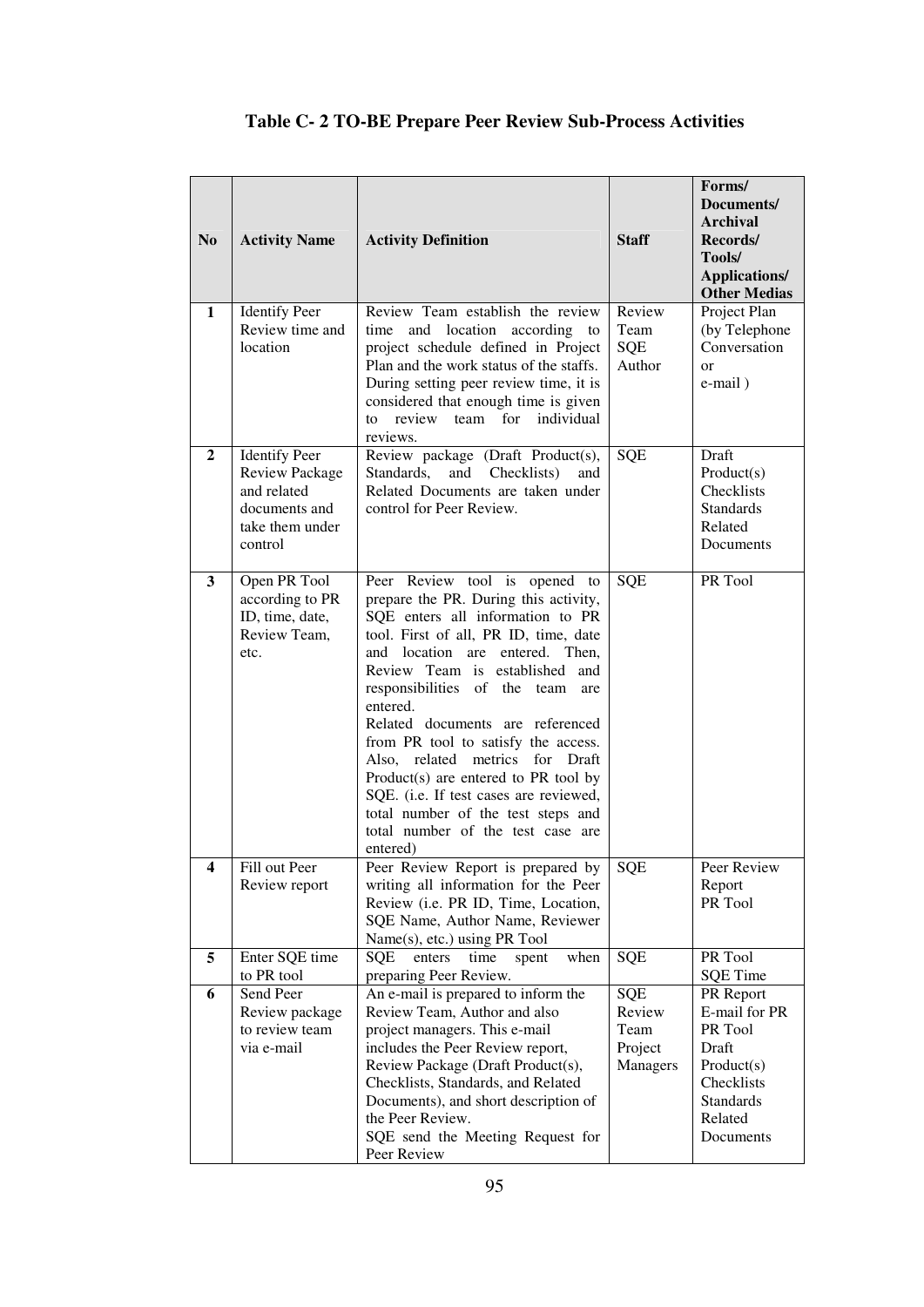| N <sub>0</sub>          | <b>Activity</b><br><b>Name</b>              | <b>Activity Definition</b>                                                                | <b>Staff</b>   | Forms/<br><b>Documents</b><br><b>Archival</b><br><b>Records/Tools/</b><br>Applications/<br><b>Other Medias</b> |
|-------------------------|---------------------------------------------|-------------------------------------------------------------------------------------------|----------------|----------------------------------------------------------------------------------------------------------------|
| $\mathbf{1}$            | Read PR E-                                  | Review Team read the Peer Review                                                          | Review<br>Team | PR Report                                                                                                      |
|                         | mail and                                    | report and take information about                                                         |                | E-mail for PR                                                                                                  |
|                         | take                                        | PR. PR E-mail includes information                                                        |                | Draft Product(s)                                                                                               |
|                         | information                                 | for<br>Draft Product(s),<br>standards,                                                    |                | <b>Standards</b><br>Checklists                                                                                 |
|                         |                                             | about PR<br>checklists, related documents, PR ID,<br>PR Date, roles and responsibilities, |                | Related                                                                                                        |
|                         |                                             | etc. Then, Review Team accepts PR.                                                        |                | Documents                                                                                                      |
| $\mathbf{2}$            | Review the                                  | Each member individually examines                                                         | Review         | Draft Product(s)                                                                                               |
|                         | Draft                                       | the<br>Draft<br>Product(s)<br>against                                                     | Team           | Checklists                                                                                                     |
|                         | Product(s)                                  | appropriate<br>review<br>checklists,                                                      |                | <b>Standards</b>                                                                                               |
|                         |                                             | applicable standards, prior to the                                                        |                | Reviewers'                                                                                                     |
|                         |                                             | review meeting according to their                                                         |                | Comments                                                                                                       |
|                         |                                             | peer review roles assigned and they<br>take notes for comments in Draft                   |                |                                                                                                                |
|                         |                                             | $Product(s)$ .                                                                            |                |                                                                                                                |
| $\mathbf{3}$            | Reviewer Team enter their comments<br>Enter |                                                                                           | Review         | PR Tool                                                                                                        |
|                         | by using Peer Review tool.<br>comments      |                                                                                           | Team           | Reviewers'                                                                                                     |
|                         | to PR Tool                                  | Each comment includes specific                                                            |                | Comments                                                                                                       |
|                         |                                             | number /section /step /requirement                                                        |                |                                                                                                                |
|                         |                                             | /etc of the Draft Product(s) to be                                                        |                |                                                                                                                |
|                         |                                             | reviewed.                                                                                 |                |                                                                                                                |
|                         |                                             | All reviewers enter their comments                                                        |                |                                                                                                                |
| $\overline{\mathbf{4}}$ | Respond                                     | before PR Meeting.<br>Reviewers'<br>reads<br>all<br>Author                                | Author         | PR Tool                                                                                                        |
|                         | the                                         | comments to Draft Product(s) and                                                          |                | Reviewers'                                                                                                     |
|                         | reviewers'                                  | gives response to each comment as                                                         |                | Comments                                                                                                       |
|                         | comments                                    | "Agree", "Disagree", and "Discuss in                                                      |                | Author's                                                                                                       |
|                         |                                             | Peer<br>Review<br>Meeting"<br>and                                                         |                | Responses                                                                                                      |
|                         |                                             | "Investigate" before PR Meeting.                                                          |                |                                                                                                                |
|                         |                                             | Author enters his/her response to all                                                     |                |                                                                                                                |
| 5                       | Check                                       | comments before PR Meeting.<br>Review Team check the author's                             | Review         | PR Tool                                                                                                        |
|                         | author's                                    | responses before Peer Review                                                              | Team           | Reviewers'                                                                                                     |
|                         | responses                                   | Meeting. Necessary investigations                                                         | Author         | Comments                                                                                                       |
|                         | to                                          | can be performed<br>before Peer                                                           |                | Author's                                                                                                       |
|                         | reviewers'                                  | Review Meeting.                                                                           |                | Responses                                                                                                      |
|                         | comments                                    |                                                                                           |                |                                                                                                                |
| 6                       | Enter                                       | After finishing entering comments                                                         | Review         | PR Tool                                                                                                        |
|                         | Reviewers'<br>Review                        | and reading the author response, each<br>reviewer enters his/her review time              | Team           | <b>Review Time</b>                                                                                             |
|                         | Time via                                    | to PR Tool.                                                                               |                |                                                                                                                |
|                         | PR Tool                                     |                                                                                           |                |                                                                                                                |
| 7                       | Enter                                       | Author enters his/her response time                                                       | Author         | PR Tool                                                                                                        |
|                         | Author's                                    | to PR Tool.                                                                               |                | Response Time                                                                                                  |
|                         | Response                                    |                                                                                           |                |                                                                                                                |
|                         | Time via                                    |                                                                                           |                |                                                                                                                |
|                         | PR Tool                                     |                                                                                           |                |                                                                                                                |

#### **Table C- 3 TO-BE Individual Check Sub-Process Activities**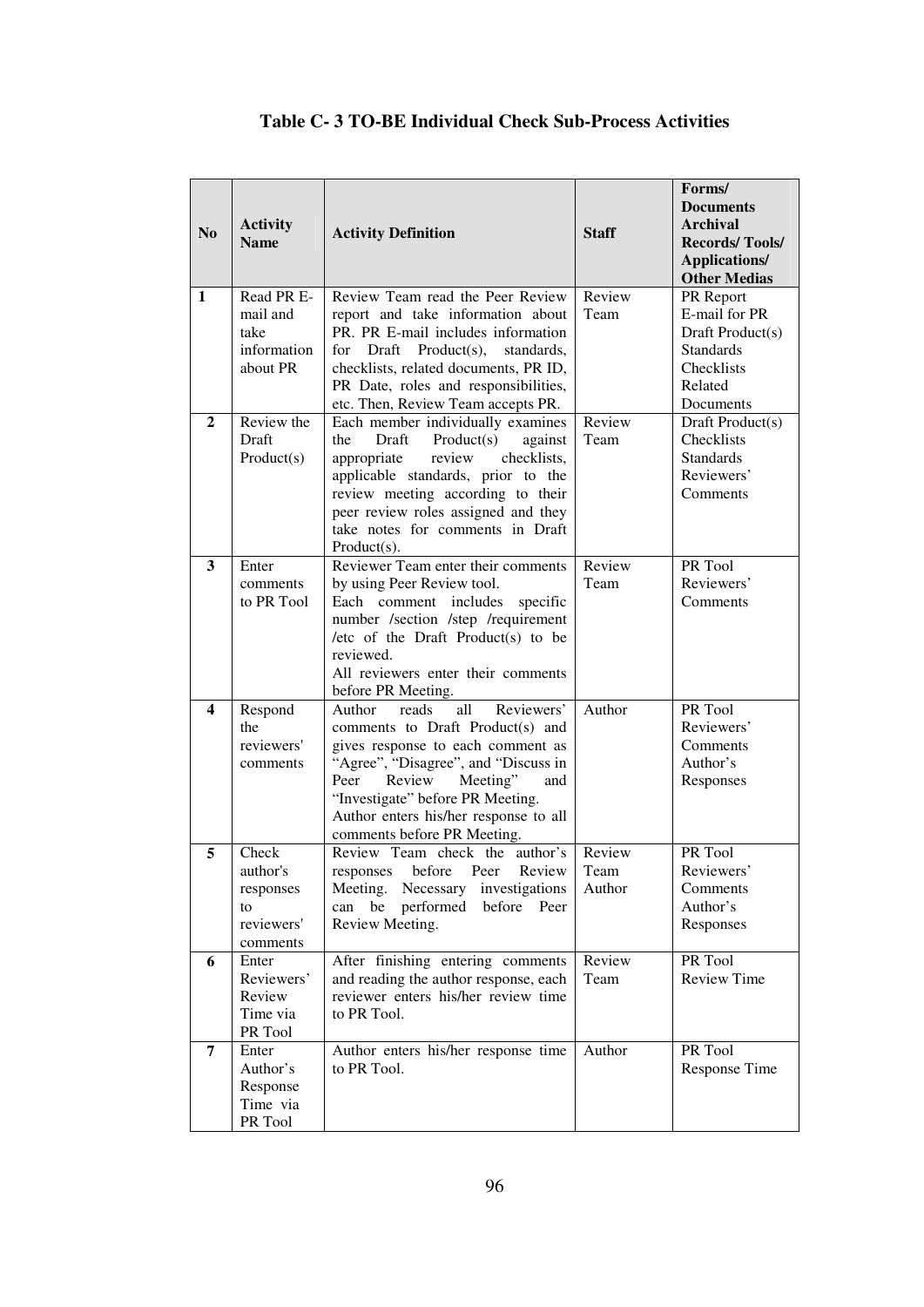| N <sub>o</sub>          | <b>Activity</b><br><b>Name</b>                                                                | <b>Activity Definition</b>                                                                                                                                                                                                                                                                                                                   | <b>Staff</b>                           | Forms/<br><b>Documents</b><br>Archival<br><b>Records/Tools/</b><br><b>Applications/</b><br><b>Other Medias</b>                                               |
|-------------------------|-----------------------------------------------------------------------------------------------|----------------------------------------------------------------------------------------------------------------------------------------------------------------------------------------------------------------------------------------------------------------------------------------------------------------------------------------------|----------------------------------------|--------------------------------------------------------------------------------------------------------------------------------------------------------------|
| 1                       | Check<br>whether<br>Peer Review<br>is ready or<br>not at PR<br>time                           | SQE checks that Review Team<br>review all Draft Product(s) and give<br>their comments by using PR Tool<br>and author gives the response to all<br>reviewers' comments using PR Tool.<br>Author must respond all comments<br>of reviewers before PR is started.<br>Then, SQE is sure that Review Team<br>and Author are available in PR time. | SQE<br>Author<br>Review<br>Team        | PR Tool                                                                                                                                                      |
| $\mathbf{2}$            | Postpone/Ca<br>ncel Peer<br>Review<br>Meeting                                                 | If author/SQE/Review Team is not<br>ready for Peer Review, peer review is<br>re-scheduled if the remaining time is<br>cancelled to be<br>known or<br>re-<br>later if there is<br>scheduled<br>no<br>information when PR Meeting can be<br>performed.                                                                                         | <b>SQE</b><br>Author<br>Review<br>Team | PR Tool                                                                                                                                                      |
| $\overline{\mathbf{3}}$ | <b>Start Peer</b><br>Review<br>Meeting                                                        | Peer Review Meeting is started using<br>PR Tool by SQE.                                                                                                                                                                                                                                                                                      | SQE                                    | PR Tool<br>Draft Product(s)<br><b>Checklists</b><br><b>Standards</b><br>Related<br>Documents<br>Author's<br>Responses<br>Reviewers'<br>Comments<br>PR Report |
| 4                       | Review all<br>Reviewers'<br>comments<br>and author's<br>responses<br>and take<br>action items | During Peer Review Meeting, each<br>comment are checked by Review<br>Team and agreed with the responses.<br>After checking all comments and<br>responses, PR Action Items are taken<br>using PR Tool. This activity is<br>performed<br>until<br>all<br>reviewers'<br>checked<br><b>PR</b><br>comments<br>are<br>in<br>Meeting.               | SQE<br>Author<br>Review<br>Team        | PR Tool<br>AI Form<br>Author's<br>Responses<br>Reviewers'<br>Comments                                                                                        |

# **Table C- 4 TO-BE Internal Review Meeting Sub-Process Activities**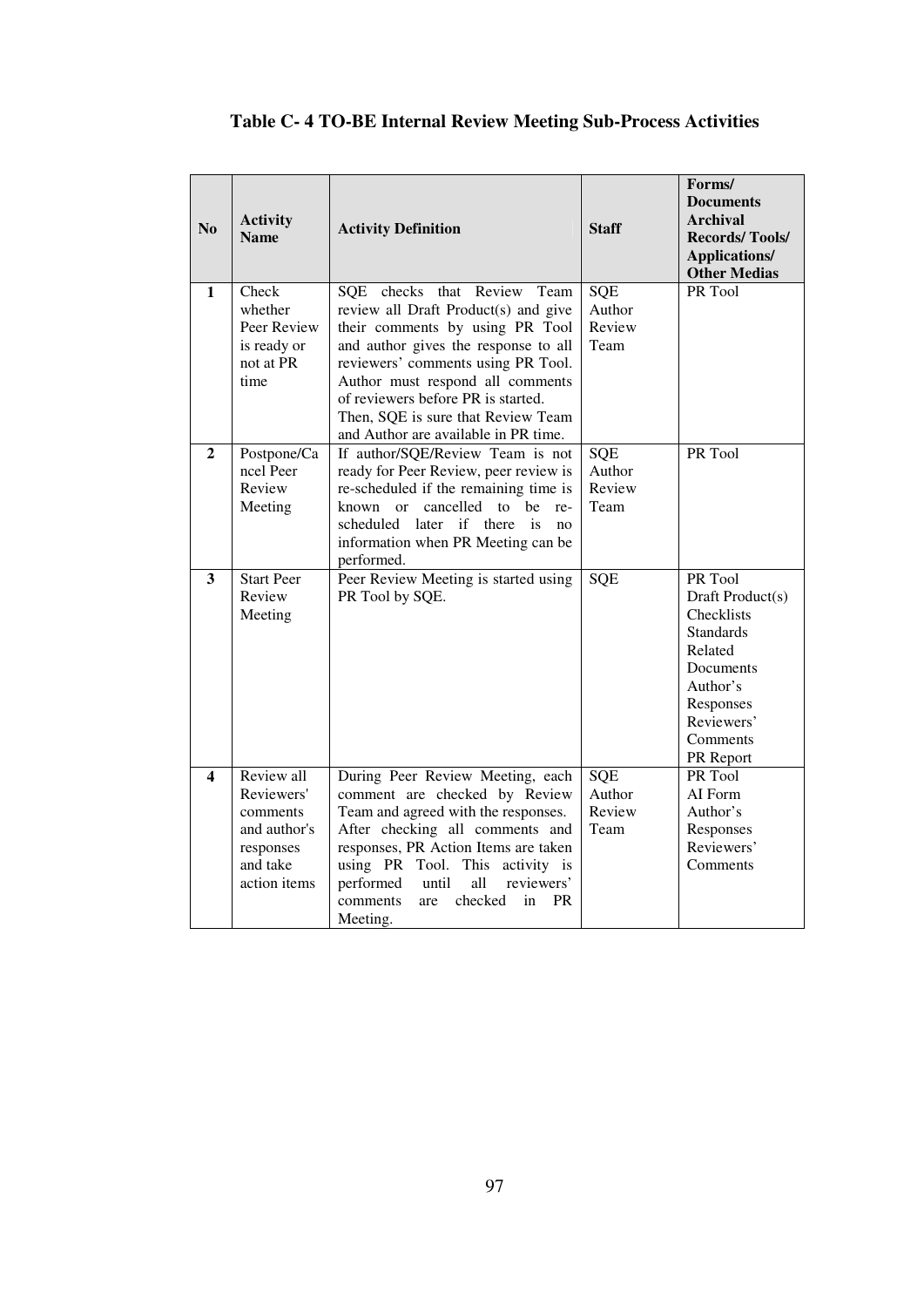# **Table C- 4 (cont'd)**

| N <sub>0</sub> | <b>Activity</b><br><b>Name</b>            | <b>Activity Definition</b>                                                                                                                                                                                                                                                                                                                                                                                                                              | <b>Staff</b>                           | Forms/<br><b>Documents</b><br><b>Archival</b><br><b>Records/Tools/</b><br><b>Applications/</b><br><b>Other Medias</b> |
|----------------|-------------------------------------------|---------------------------------------------------------------------------------------------------------------------------------------------------------------------------------------------------------------------------------------------------------------------------------------------------------------------------------------------------------------------------------------------------------------------------------------------------------|----------------------------------------|-----------------------------------------------------------------------------------------------------------------------|
| 5              | Conclude<br>the PR<br>Meeting             | After all comments and responses are<br>examined, Review Team take an exit<br>decision to<br>determine if Draft<br>the<br>Product(s)<br>review<br>meets<br>completeness criteria defined in the<br>Quality Assurance Plan. SQE, having<br>the<br>review<br>team's<br>agreement,<br>identifies the product disposition as<br>one of the following:<br>Accept as is<br>Revise<br>with<br>further<br>no<br>review<br>Revise and schedule another<br>review | <b>SQE</b><br>Author<br>Review<br>Team | PR Tool<br>AI Form                                                                                                    |
| 6              | <b>Update PR</b><br>Report and<br>AI Form | Peer Review finish time is entered to<br>PR Report by SQE using PR Tool,<br>then signed with Reviewer Team.<br>Also, AIs are checked and AI Form<br>is updated.                                                                                                                                                                                                                                                                                         | <b>SQE</b>                             | PR Tool<br>AI Form<br>PR Report                                                                                       |
| $\overline{7}$ | Save and<br>Exit                          | PR is saved in PR Tool and PR Tool<br>is closed (PR Report and AI Form<br>are saved).                                                                                                                                                                                                                                                                                                                                                                   | <b>SQE</b>                             | PR Tool<br>AI Form<br>PR Report                                                                                       |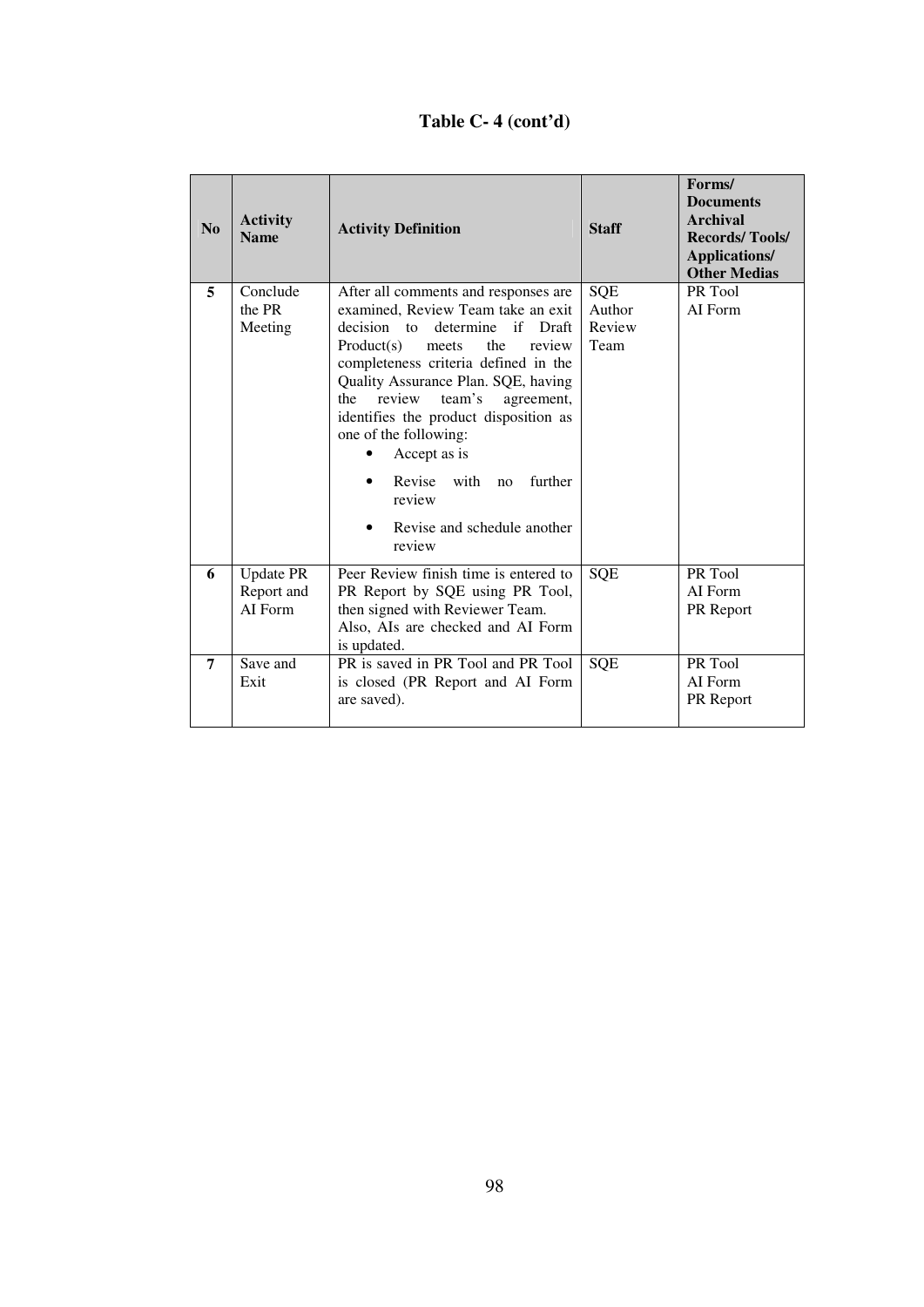| N <sub>0</sub> | <b>Activity</b><br><b>Name</b>                                                                        | <b>Activity Definition</b>                                                                                                                                                                                                                           | <b>Staff</b>  | Forms/<br><b>Documents</b><br><b>Archival</b><br><b>Records/Tools/</b><br><b>Applications/</b><br><b>Other Medias</b> |
|----------------|-------------------------------------------------------------------------------------------------------|------------------------------------------------------------------------------------------------------------------------------------------------------------------------------------------------------------------------------------------------------|---------------|-----------------------------------------------------------------------------------------------------------------------|
| 1              | Take<br>Updated<br>Product(s)<br>according to<br>action items<br>from author                          | Author sends the Updated Product(s)<br>updated according to action items to<br>SQE.                                                                                                                                                                  | SQE<br>Author | Updated<br>Product(s)                                                                                                 |
| $\overline{2}$ | Check<br>Updated<br>Product(s)<br>by<br>comparing<br>Draft<br>Product(s)<br>and Updated<br>Product(s) | SQE checks the all action items on<br>Updated Product(s) by comparing<br>Product(s)<br>Updated<br>and<br>Draft<br>Product(s). The differences between<br>two products must be explained by<br>action items.                                          | <b>SQE</b>    | Draft Product(s)<br>Updated<br>Product(s)<br>AI Form                                                                  |
| 3              | Close all<br>AIs using<br>PR Tool                                                                     | If all AIs are performed and there is<br>no issue, SQE closes all action items<br>using PR Tool.                                                                                                                                                     | SQE           | PR Tool                                                                                                               |
| 4              | <b>Update AI</b><br>Form and<br>PR Report                                                             | SQE updates AI Form and PR Report<br>using PR Tool and take note the<br>closure date to both documents.                                                                                                                                              | SQE           | AI Form<br>PR Report<br>PR Tool                                                                                       |
| 5              | Enter SQE<br>Closure time                                                                             | SQE enters his/her closure time to<br>PR Tool.                                                                                                                                                                                                       | SQE           | PR Tool<br>Closure Time                                                                                               |
| 6              | Enter<br>Author<br>Update time                                                                        | SQE enters author update time to PR<br>Tool.                                                                                                                                                                                                         | SQE           | PR Tool<br><b>Update Time</b>                                                                                         |
| 7              | Close PR<br>and Send<br>Updated<br>Product(s) to<br>release                                           | After all AIS are closed and SQE<br>Closure time and Author Update time<br>are entered, SQE closes PR using PR<br>Tool.<br>Then, SQE sends Updated Product(s)<br>for formal release.                                                                 | SQE           | PR Tool<br>Updated<br>Product(s)                                                                                      |
| 8              | Investigate<br>issues or<br>new AIs to<br>identify<br>action                                          | If there are issues or new AIs, SQE<br>and author investigate issues or new<br>AIs and identify the action. At this<br>point, if new issues or new AIs cause<br>any update, SQE sends Updated<br>Product(s) to author. Also, SQE<br>updates AI Form. | SQE<br>Author | Updated<br>Product(s)<br>AI Form                                                                                      |
| 9              | Send<br>Updated<br>Product $(s)$ to<br>author to<br>update                                            | If there are missing AIs, SQE sends<br>Updated Product(s) to author to<br>perform missing AI(s).                                                                                                                                                     | SQE<br>Author | Updated<br>Product(s)<br>AI Form                                                                                      |

#### **Table C- 5 TO-BE Peer Review Closure Sub-Process Activities**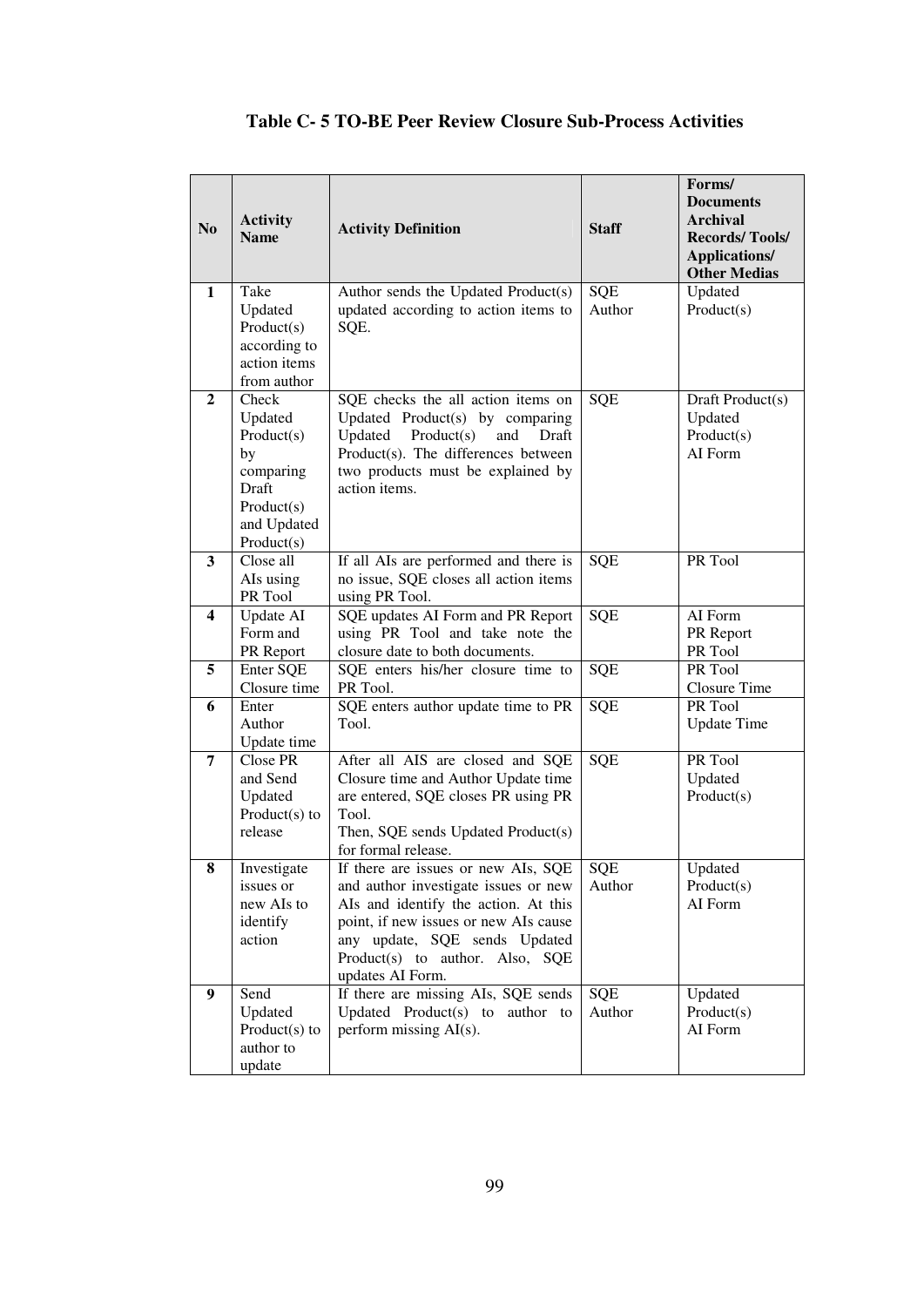# **APPENDIX D**

#### "TO-BE Process Model"



**Figure D- 1 TO-BE SQE Check Sub-Process Model**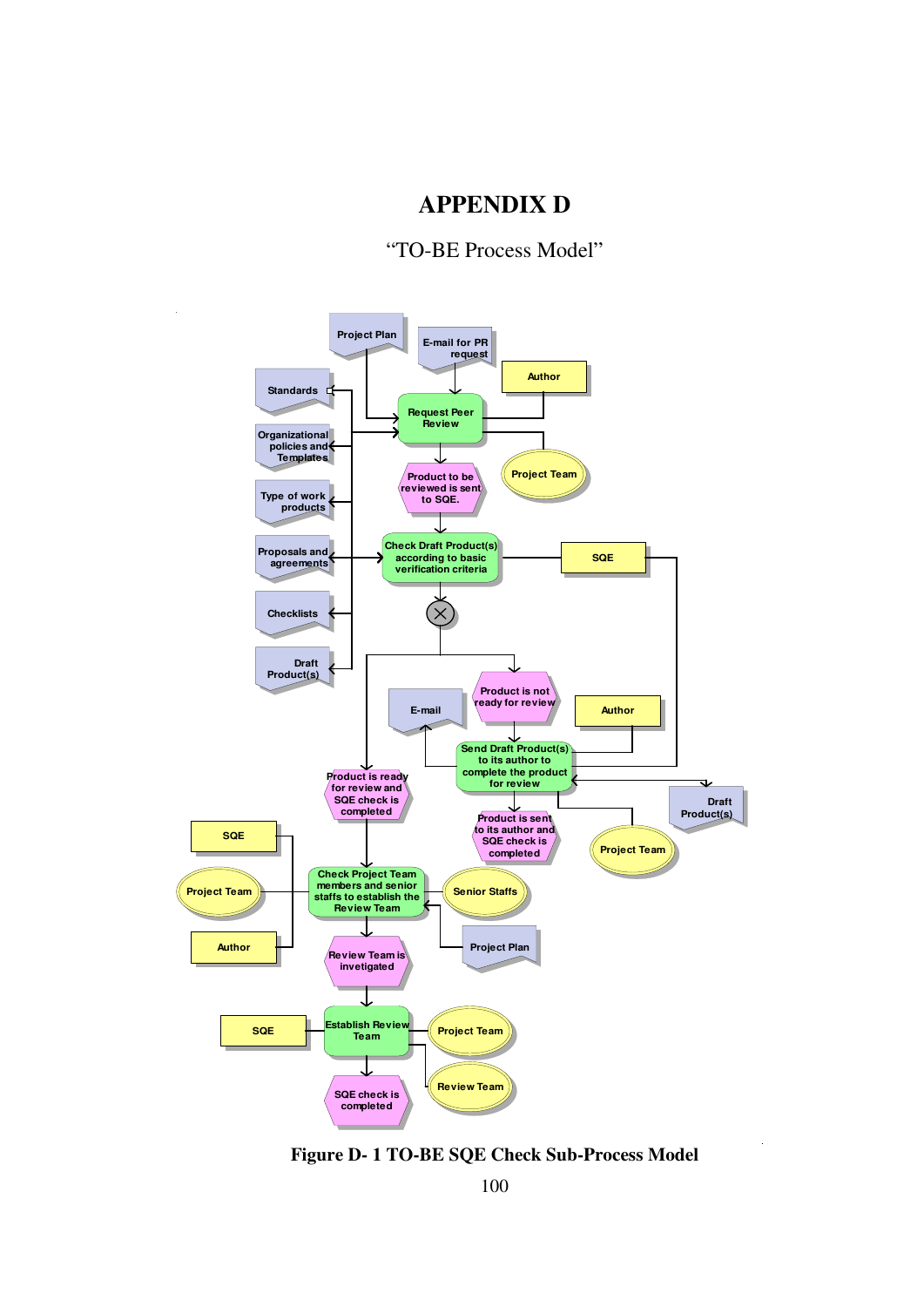

**Figure D- 2 TO-BE Prepare Peer Review Sub-Process Model**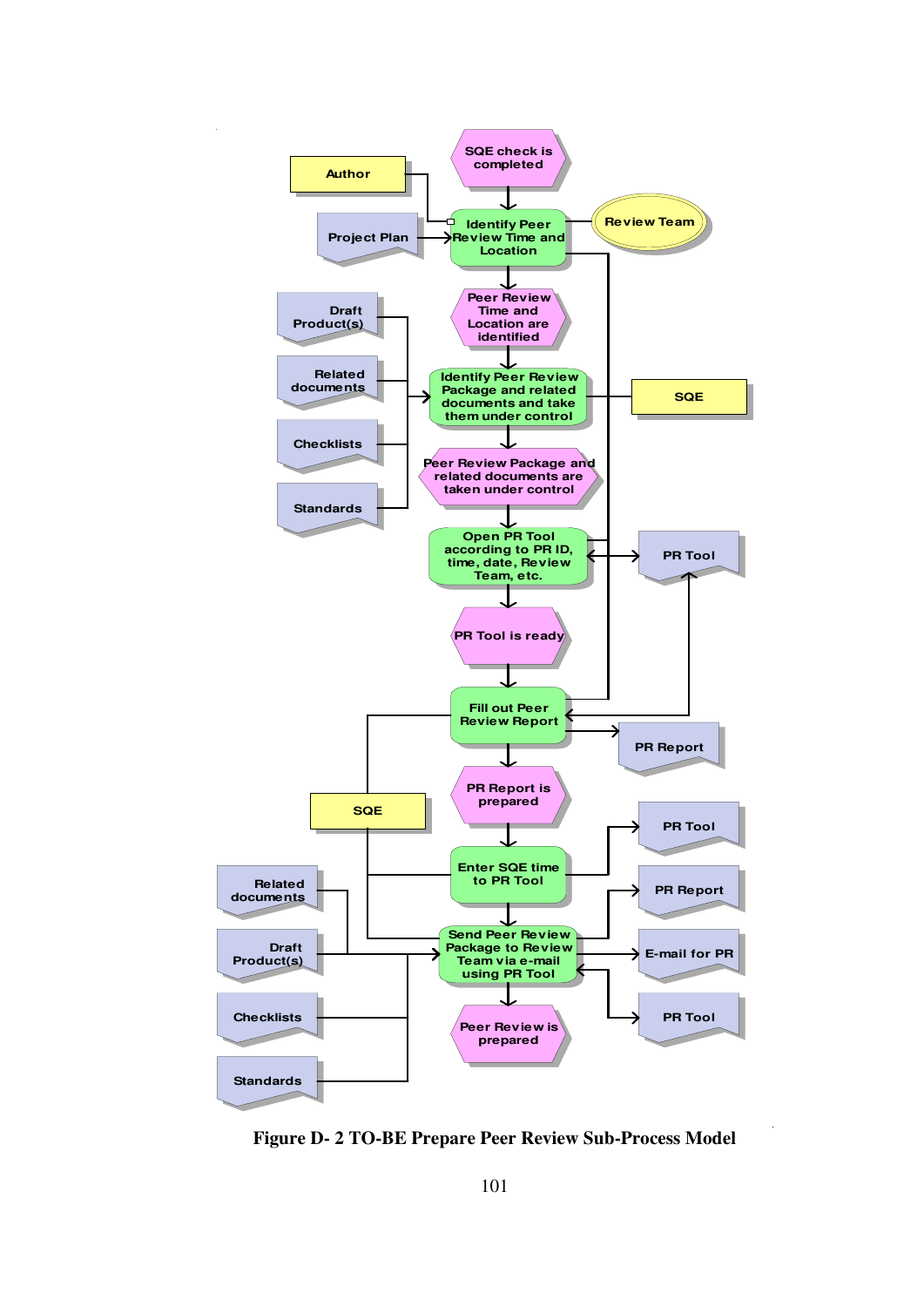

**Figure D- 3 TO-BE Individual Check Sub-Process Model**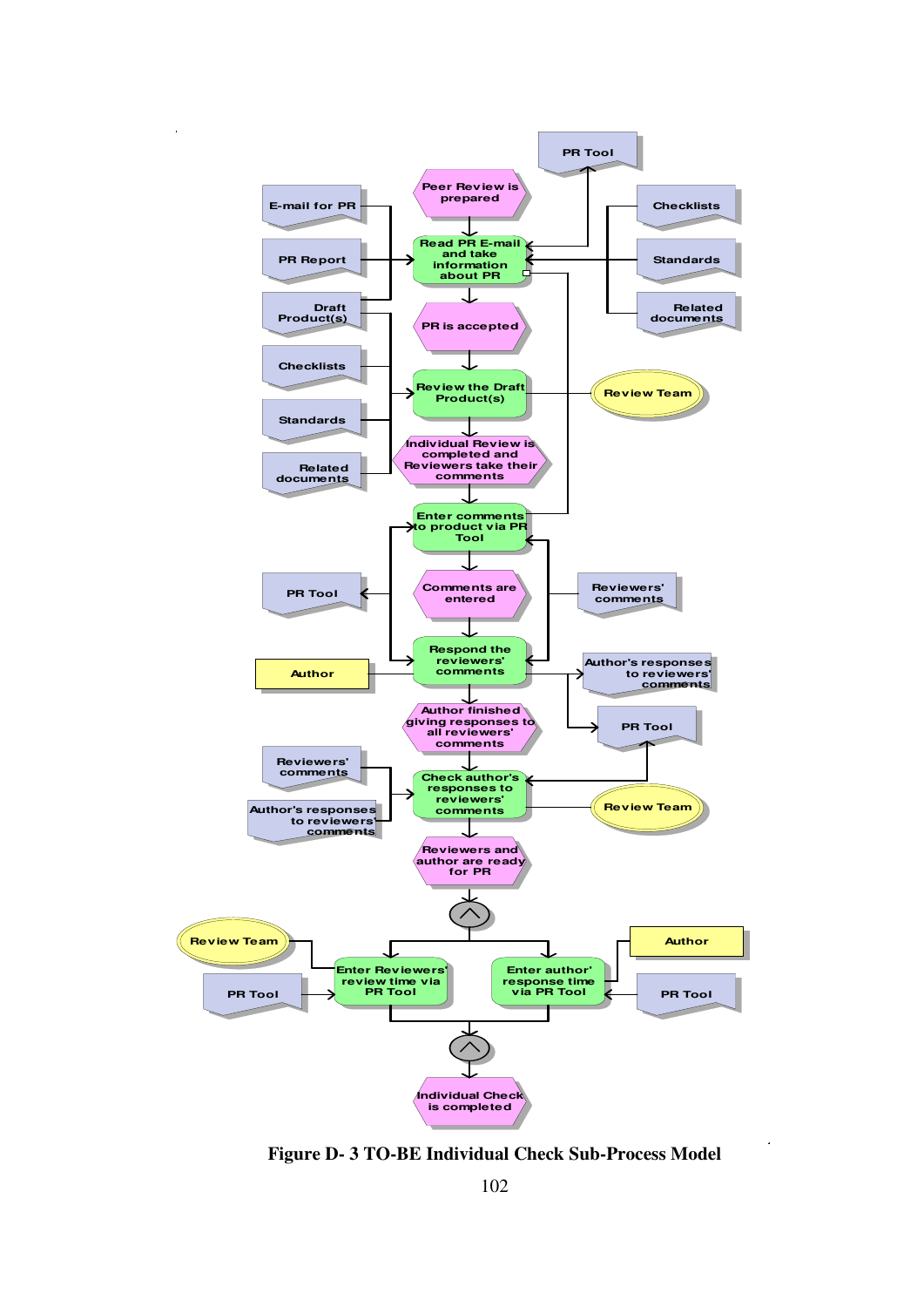

**Figure D- 4 TO-BE Internal Review Meeting Sub-Process Model**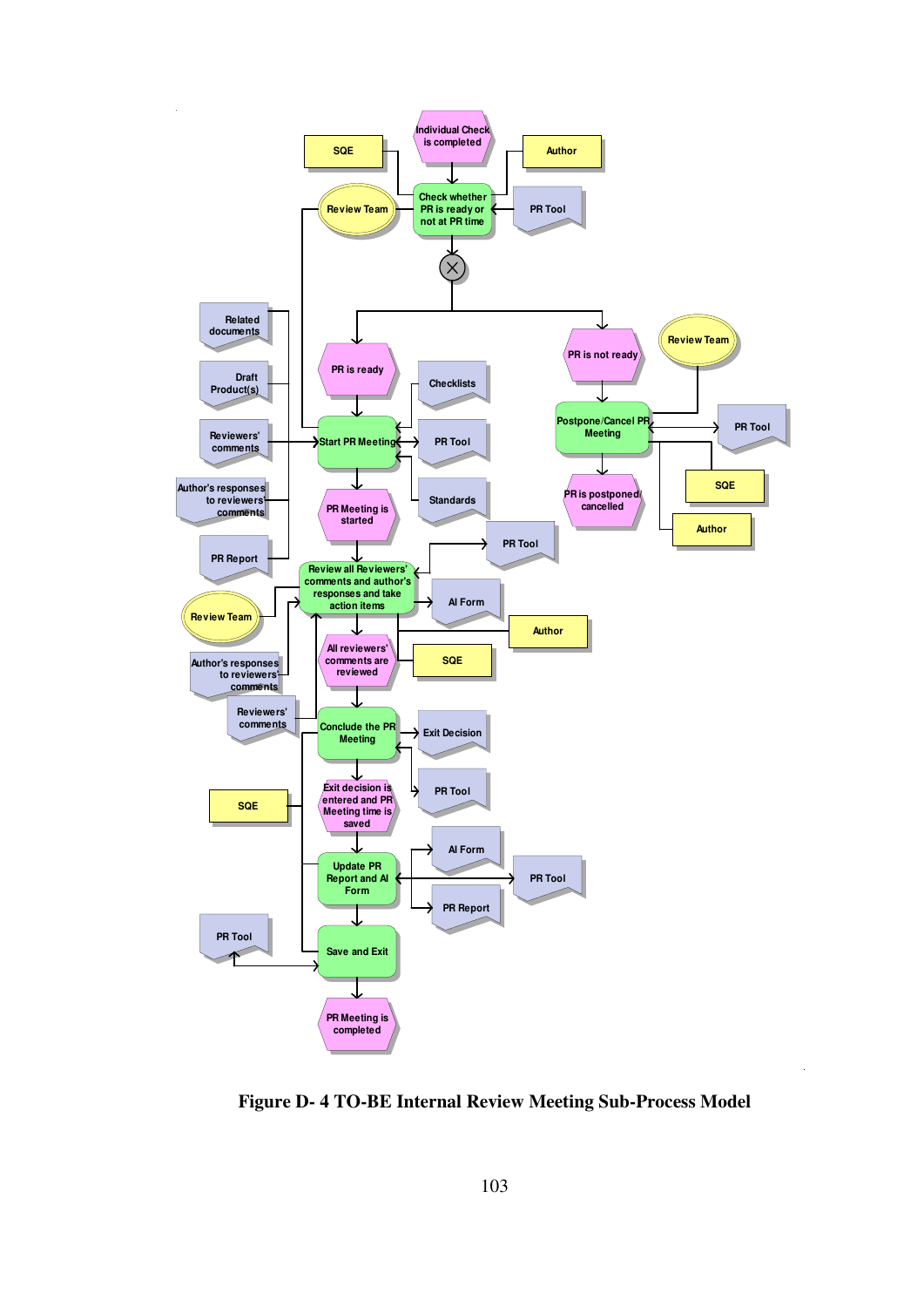

**Figure D- 5 TO-BE Peer Review Closure Sub-Process Model**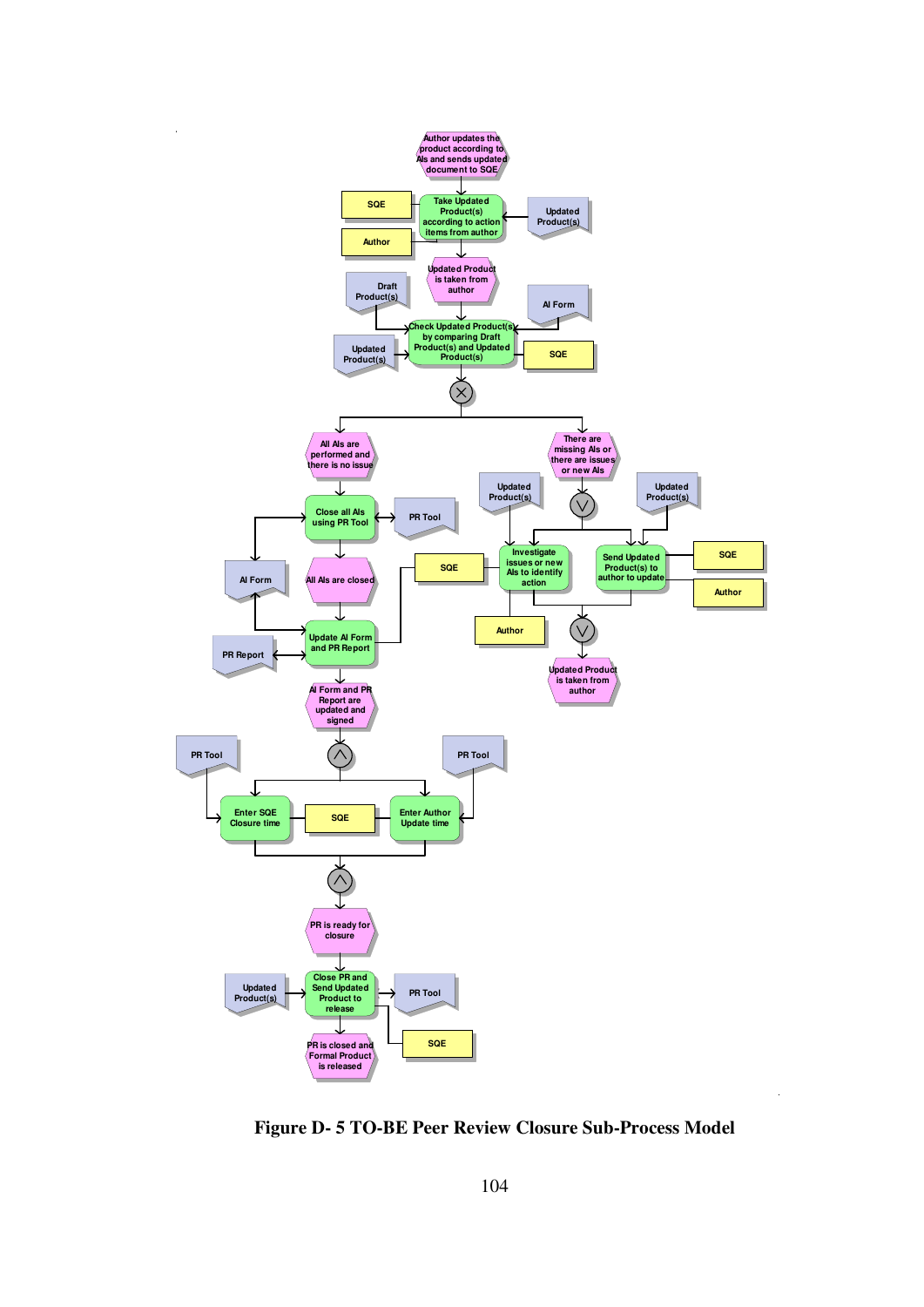# **APPENDIX E**

"Detail Measurement Results of the Sub-Processes"

#### **Activity Number Complexity (1) Coupling (2) Failure Avoidance (3) 1 1 Semi-Structured** No interaction No review, inspection, checkpoint or similar techniques **2 Structured** Interaction with Prepare Peer Review sub-process (sending Draft Product(s) to be reviewed, E-mail for PR Meeting) SQE checks the Draft Product(s) with respect to basic verification criteria **3** No decision No interaction No review, inspection, checkpoint or similar techniques

### **Table E- 1 AS-IS SQE CHECK (from 1 to 3)**

#### **Table E- 2 AS-IS SQE CHECK (from 4 to 7)**

| <b>Activity</b><br><b>Number</b> | <b>Restorability</b> | <b>Restoration</b><br><b>Effectiveness</b> | <b>Functional</b><br><b>Adequacy</b><br>(6) | <b>Functional</b><br><b>Completeness</b> |
|----------------------------------|----------------------|--------------------------------------------|---------------------------------------------|------------------------------------------|
|                                  | Not recorded         | No restoration                             | Adequate                                    |                                          |
|                                  | Not recorded         | No restoration                             | Adequate                                    |                                          |
|                                  | Not recorded         | No restoration                             | Adequate                                    |                                          |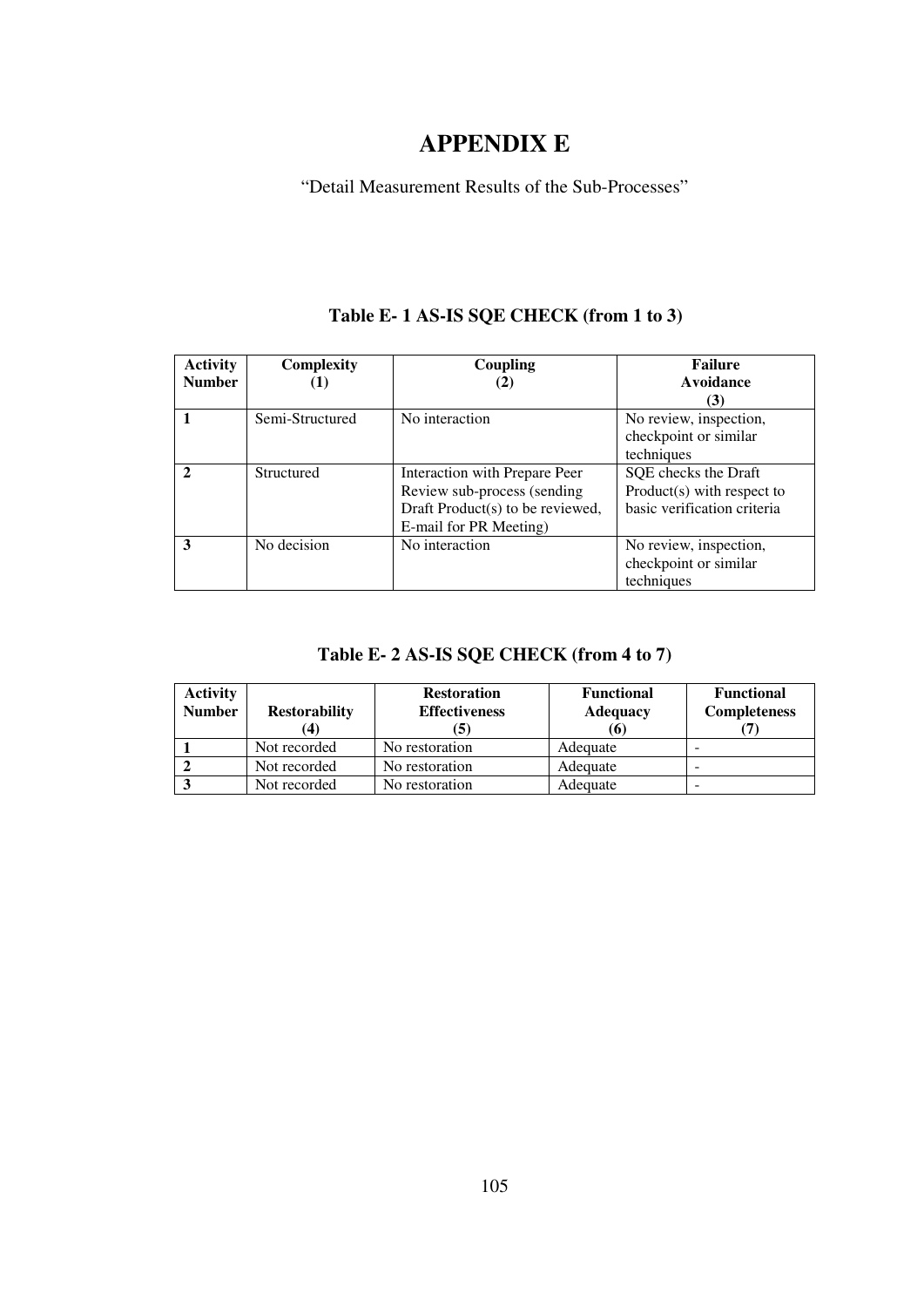| <b>Activity</b> | <b>IT</b>                           | <b>IT Density</b>                                                                                                                                                                                                              | <b>Computational Accuracy</b>                                                                                                          |
|-----------------|-------------------------------------|--------------------------------------------------------------------------------------------------------------------------------------------------------------------------------------------------------------------------------|----------------------------------------------------------------------------------------------------------------------------------------|
| <b>Number</b>   | <b>Usage</b>                        | (9)                                                                                                                                                                                                                            | (10)                                                                                                                                   |
|                 | (8)                                 |                                                                                                                                                                                                                                |                                                                                                                                        |
| $\mathbf{1}$    | Computer<br>environment is<br>used. | Draft Product(s), Type of Work<br>Products, Checklists, Standards,<br>Organizational Policies and<br>Templates, Proposals and<br>Agreements, E-mail for PR<br>Request and Project Plan are<br>prepared in computer environment | Accuracy requirement:<br>Author should be sure that<br>his/her product(s) is/are ready<br>for PR.                                      |
|                 |                                     | and tool applications.                                                                                                                                                                                                         |                                                                                                                                        |
| $\mathbf{2}$    | Computer<br>environment is<br>used. | Draft Product(s), Type of Work<br>Products, Checklists, Standards,<br>Organizational Policies and<br>Templates, and Proposals and<br>Agreements are prepared in<br>computer environment and tool<br>applications.              | Accuracy requirement:<br>SQE should check Draft<br>Product(s) readiness.                                                               |
| 3               | Computer<br>environment is<br>used. | Draft Product(s) and E-mail are<br>prepared in computer environment<br>and tool applications.                                                                                                                                  | Accuracy requirement:<br>SQE should be sure that Draft<br>$Product(s)$ is not adequate<br>according to basic<br>verification criteria. |

# **Table E- 3 AS-IS SQE CHECK (from 8 to 10)**

# **Table E- 4 AS-IS SQE CHECK (from 11 to 14)**

| <b>Activity</b><br><b>Number</b> | Data<br><b>Exchangeability</b>                                                                                                           | <b>Access</b><br><b>Auditability</b>                                                                      | <b>Functional</b><br>Understandability  | <b>Completeness</b><br>of    |
|----------------------------------|------------------------------------------------------------------------------------------------------------------------------------------|-----------------------------------------------------------------------------------------------------------|-----------------------------------------|------------------------------|
|                                  | (11)                                                                                                                                     | (12)                                                                                                      | (13)                                    | <b>Documentation</b><br>(14) |
| $\mathbf{1}$                     | No interaction                                                                                                                           | Access auditability:<br>All staffs can search<br>PR package.                                              | No difficulties or<br>misunderstandings | Described.                   |
| $\mathbf{2}$                     | Interaction with<br>Prepare Peer<br>Review sub-<br>process (sending<br>Draft Product(s)<br>to be reviewed, E-<br>mail for PR<br>Meeting) | Access auditability<br>All staffs can search<br>PR package. Only<br>SQE has write<br>access to PR folder. | No difficulties or<br>misunderstandings | Described.                   |
| 3                                | No interaction                                                                                                                           | Access auditability<br>All staffs can search<br>PR package.                                               | No difficulties or<br>misunderstandings | Described.                   |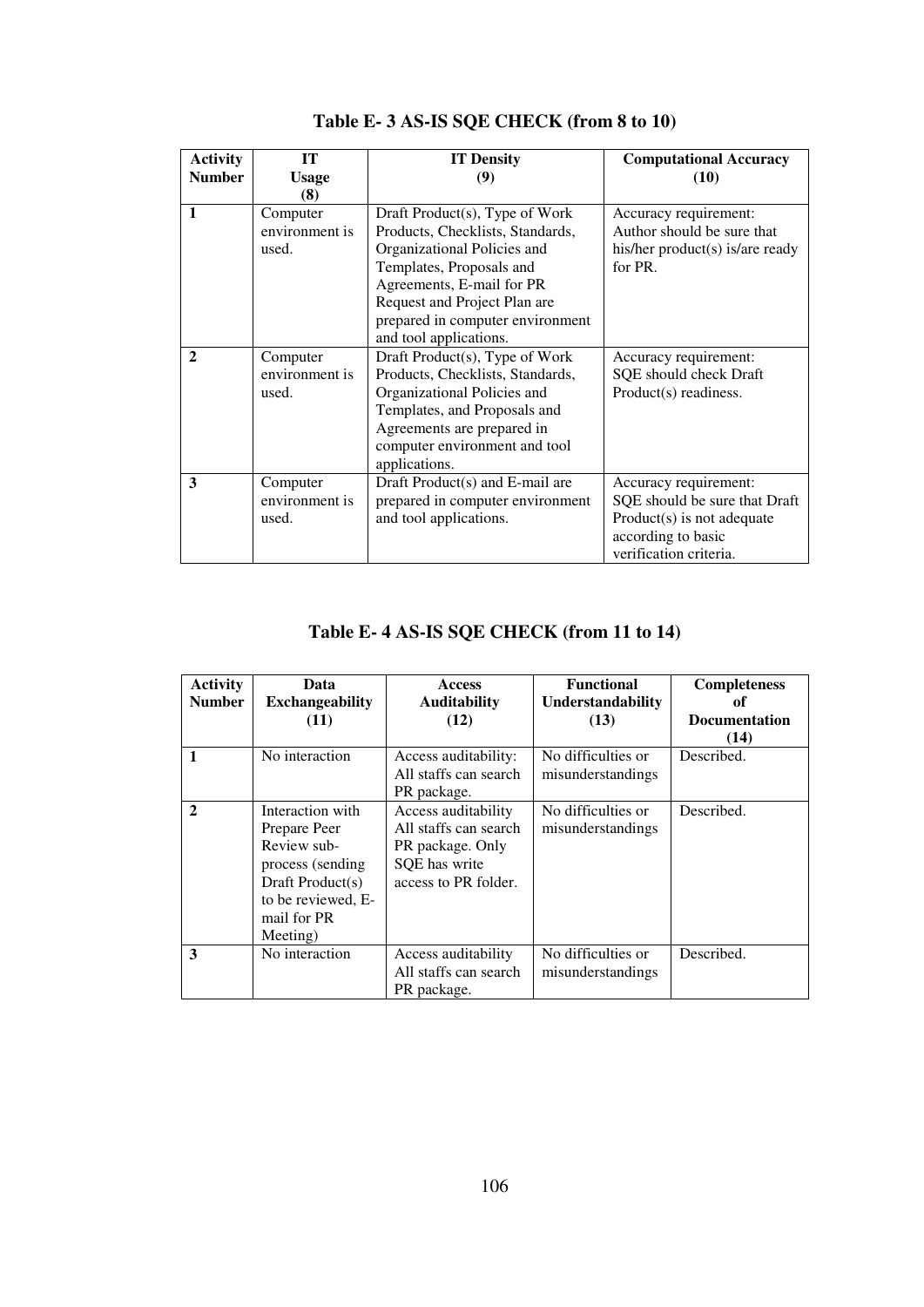| <b>Activity</b><br><b>Number</b> | <b>Input Validity</b><br><b>Checking</b><br>(15) | <b>Undoability</b><br>(16) | <b>Attractive</b><br><b>Interaction</b><br>(17) |
|----------------------------------|--------------------------------------------------|----------------------------|-------------------------------------------------|
|                                  | Input validity checking for readiness of         | Not recorded               | Attractive                                      |
|                                  | the peer review package by project team.         |                            | interaction                                     |
|                                  | Input validity checking for readiness of         | Not recorded               | Attractive                                      |
|                                  | the peer review package by SQE.                  |                            | interaction                                     |
| 3                                | No input validity checking.                      | Not recorded               | Attractive                                      |
|                                  |                                                  |                            | interaction                                     |

# **Table E- 5 AS-IS SQE CHECK (from 15 to 17)**

#### **Table E- 6 TO-BE SQE CHECK (from 1 to 3)**

| <b>Activity</b><br><b>Number</b> | Complexity<br>(1) | Coupling<br>(2)                                                                                                            | <b>Failure</b><br>Avoidance<br>(3)                                                   |
|----------------------------------|-------------------|----------------------------------------------------------------------------------------------------------------------------|--------------------------------------------------------------------------------------|
| 1                                | Semi-structured   | No interaction                                                                                                             | No review, inspection,<br>checkpoint or similar<br>techniques                        |
| $\mathbf{2}$                     | Structured        | Interaction with Prepare Peer<br>Review sub-process (sending<br>Draft Product(s) to be reviewed,<br>E-mail for PR Meeting) | SQE checks the Draft<br>$Product(s)$ with respect to<br>basic verification criteria  |
| 3                                | No decision       | No interaction                                                                                                             | No review, inspection,<br>checkpoint or similar<br>techniques                        |
| $\boldsymbol{4}$                 | Semi-structured   | No interaction                                                                                                             | SQE checks Project Team<br>members and senior staffs to<br>establish the Review Team |
| 5                                | No decision       | Interaction with Prepare Peer<br>Review sub-process (Review<br>Team is established).                                       | No review, inspection,<br>checkpoint or similar<br>techniques                        |

# **Table E- 7 TO-BE SQE CHECK (from 4 to 7)**

| <b>Activity</b> | <b>Restorability</b>  | <b>Restoration</b>         | <b>Functional</b> | <b>Functional</b>   |
|-----------------|-----------------------|----------------------------|-------------------|---------------------|
| <b>Number</b>   | $\bf(4)$              | <b>Effectiveness</b>       | <b>Adequacy</b>   | <b>Completeness</b> |
|                 |                       | (5)                        | (6)               |                     |
|                 | Not Recorded          | No restoration             | Adequate          |                     |
|                 | Not Recorded          | No restoration             | Adequate          |                     |
| 3               | Not Recorded          | No restoration             | Adequate          |                     |
|                 | Not Recorded          | No restoration             | Adequate          | -                   |
|                 | Recorded in PR Report | <b>Restoration from PR</b> | Adequate          |                     |
|                 |                       | Tool database backup.      |                   |                     |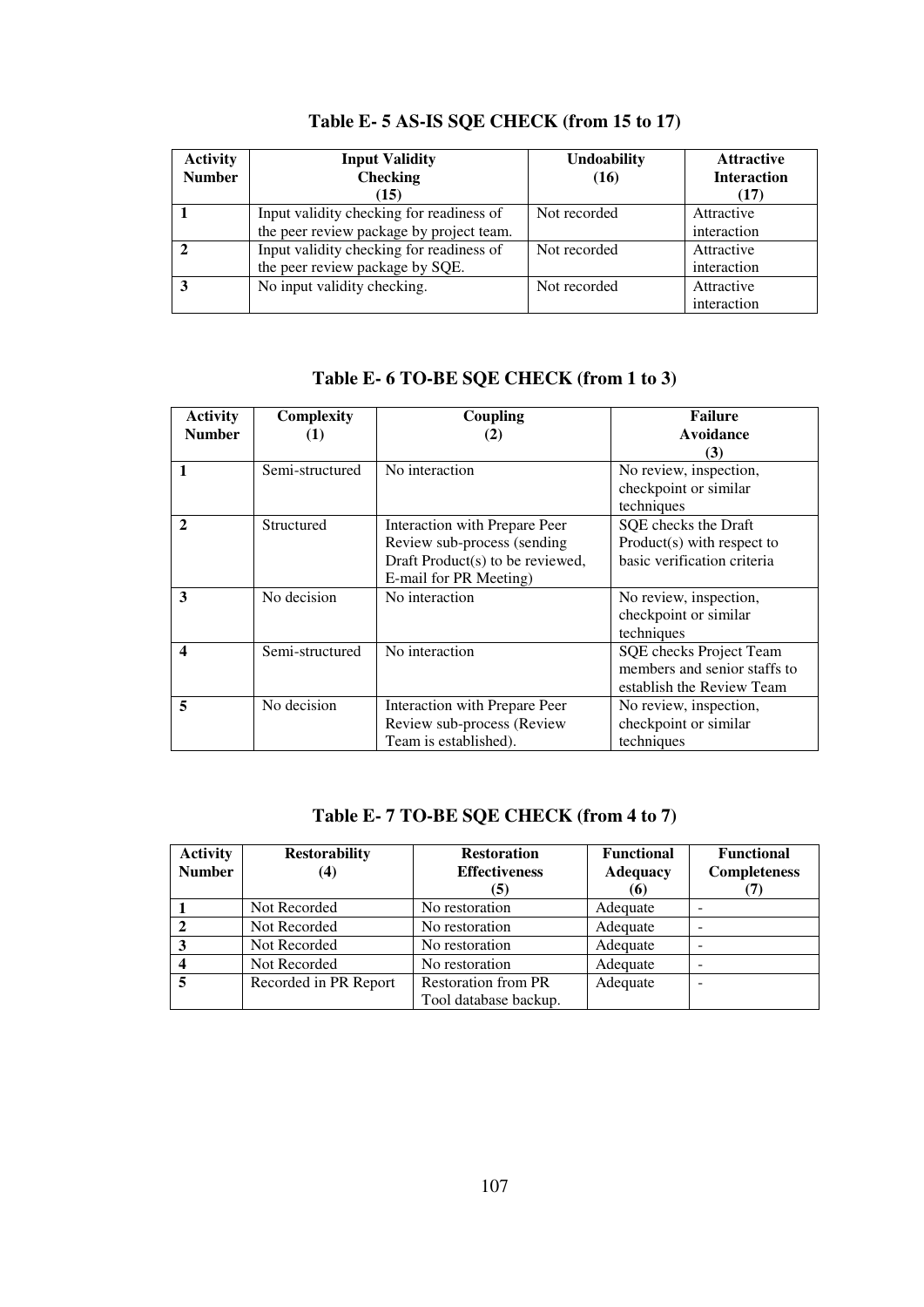| <b>Activity</b><br><b>Number</b> | IT<br><b>Usage</b><br>(8)           | <b>IT Density</b><br>(9)                                                                                                                                                                                                                           | <b>Computational Accuracy</b><br>(10)                                                                                                                              |
|----------------------------------|-------------------------------------|----------------------------------------------------------------------------------------------------------------------------------------------------------------------------------------------------------------------------------------------------|--------------------------------------------------------------------------------------------------------------------------------------------------------------------|
| $\mathbf{1}$                     | Computer<br>environment<br>is used. | Draft Product(s), Type of Work Products,<br>Checklists, Standards, Organizational<br>Policies and Templates, Proposals and<br>Agreements, E-mail for PR Request and<br>Project Plan are prepared in computer<br>environment and tool applications. | Accuracy requirement:<br>Author should be sure that<br>his/her product(s) is/are<br>ready for PR.                                                                  |
| $\mathbf{2}$                     | Computer<br>environment<br>is used. | Draft Product(s), Type of Work Products,<br>Checklists, Standards, Organizational<br>Policies and Templates, and Proposals and<br>Agreements are prepared in computer<br>environment and tool applications.                                        | Accuracy requirement:<br>SQE should check Draft<br>Product(s) readiness.                                                                                           |
| 3                                | Computer<br>environment<br>is used. | Draft Product(s) and E-mail are prepared<br>in computer environment and tool<br>applications.                                                                                                                                                      | Accuracy requirement:<br>SQE should be sure that<br>Draft Product $(s)$ is not<br>adequate according to<br>basic verification criteria.                            |
| $\overline{\mathbf{4}}$          | Computer<br>environment<br>is used. | Project Plan is prepared in computer<br>environment                                                                                                                                                                                                | Accuracy requirement:<br>SQE and Project Team<br>should be sure about<br>reviewers. Reviewers<br>should be chosen<br>according to their skills<br>and experiences. |
| 5                                | Computer<br>environment<br>is used. | No forms, documents, archival records or<br>other similar documents that are prepared,<br>updated, deleted or searched                                                                                                                             | Accuracy requirement:<br>SQE should check Review<br>Team                                                                                                           |

# **Table E- 8 TO-BE SQE CHECK (from 8 to 10)**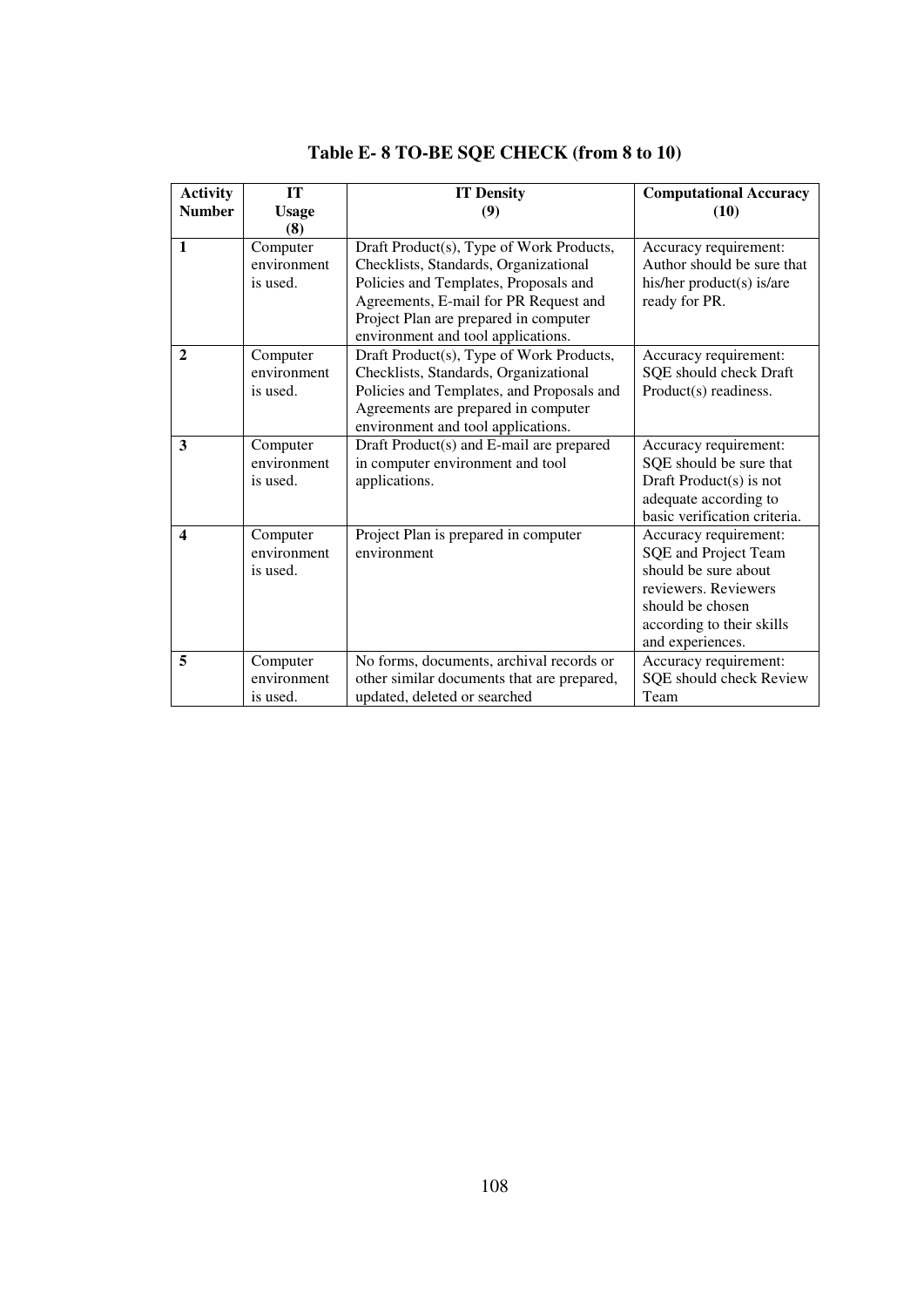| <b>Activity</b><br><b>Number</b> | Data<br><b>Exchangeability</b><br>(11)                                                                                           | <b>Access</b><br><b>Auditability</b><br>(12)                                                                                               | <b>Functional</b><br>Understandability<br>(13) | <b>Completeness</b><br>of<br><b>Documentation</b><br>(14) |
|----------------------------------|----------------------------------------------------------------------------------------------------------------------------------|--------------------------------------------------------------------------------------------------------------------------------------------|------------------------------------------------|-----------------------------------------------------------|
| $\mathbf{1}$                     | No interaction                                                                                                                   | Access auditability:<br>All staffs can search<br>PR package.                                                                               | No difficulties or<br>misunderstandings        | Described.                                                |
| $\overline{2}$                   | Interaction with<br>Prepare Peer Review<br>sub-process (sending<br>Draft Product(s) to<br>be reviewed, E-mail<br>for PR Meeting) | Access auditability<br>All staffs can search<br>PR package. Only<br>SQE has write<br>access to PR folder.                                  | No difficulties or<br>misunderstandings        | Described.                                                |
| 3                                | No interaction                                                                                                                   | Access auditability<br>All staffs can search<br>PR package.                                                                                | No difficulties or<br>misunderstandings        | Described.                                                |
| $\overline{\mathbf{4}}$          | No interaction                                                                                                                   | <b>Access Auditability</b><br>Each staff can<br>search his/her<br>information.<br>Also, team leader<br>can search in<br>Employee database. | No difficulties or<br>misunderstandings        | Described.                                                |
| 5                                | Interaction with<br>Prepare Peer Review<br>sub-process (Peer<br>Review Team is<br>established).                                  | <b>Access Auditability</b><br>Only SQE has write<br>access to SQA<br>documents.<br>All staffs have read<br>access on SQA<br>records.       | No difficulties or<br>misunderstandings        | Described.                                                |

**Table E- 9 TO-BE SQE CHECK (from 11 to 14)** 

# **Table E- 10 TO-BE SQE CHECK (from 15 to 17)**

| <b>Activity</b>  | <b>Input Validity</b>                                                                           | <b>Undoability</b>                    | <b>Attractive</b>          |
|------------------|-------------------------------------------------------------------------------------------------|---------------------------------------|----------------------------|
| <b>Number</b>    | <b>Checking</b><br>(15)                                                                         | (16)                                  | <b>Interaction</b><br>(17) |
|                  | Input validity checking for readiness of<br>the peer review package by project team.            | Not Recorded                          | Attractive<br>interaction  |
| $\mathbf{2}$     | Input validity checking for readiness of<br>the peer review package by SQE.                     | Not Recorded                          | Attractive<br>interaction  |
| 3                | No input validity checking.                                                                     | Not Recorded                          | Attractive<br>interaction  |
| $\boldsymbol{4}$ | Input validity checking for skills and<br>experiences of the project team and<br>senior staffs. | Not Recorded                          | Attractive<br>interaction  |
| 5                | Input validity checking for review team<br>members.                                             | Recorded, undoability<br>of PR Report | Attractive<br>interaction  |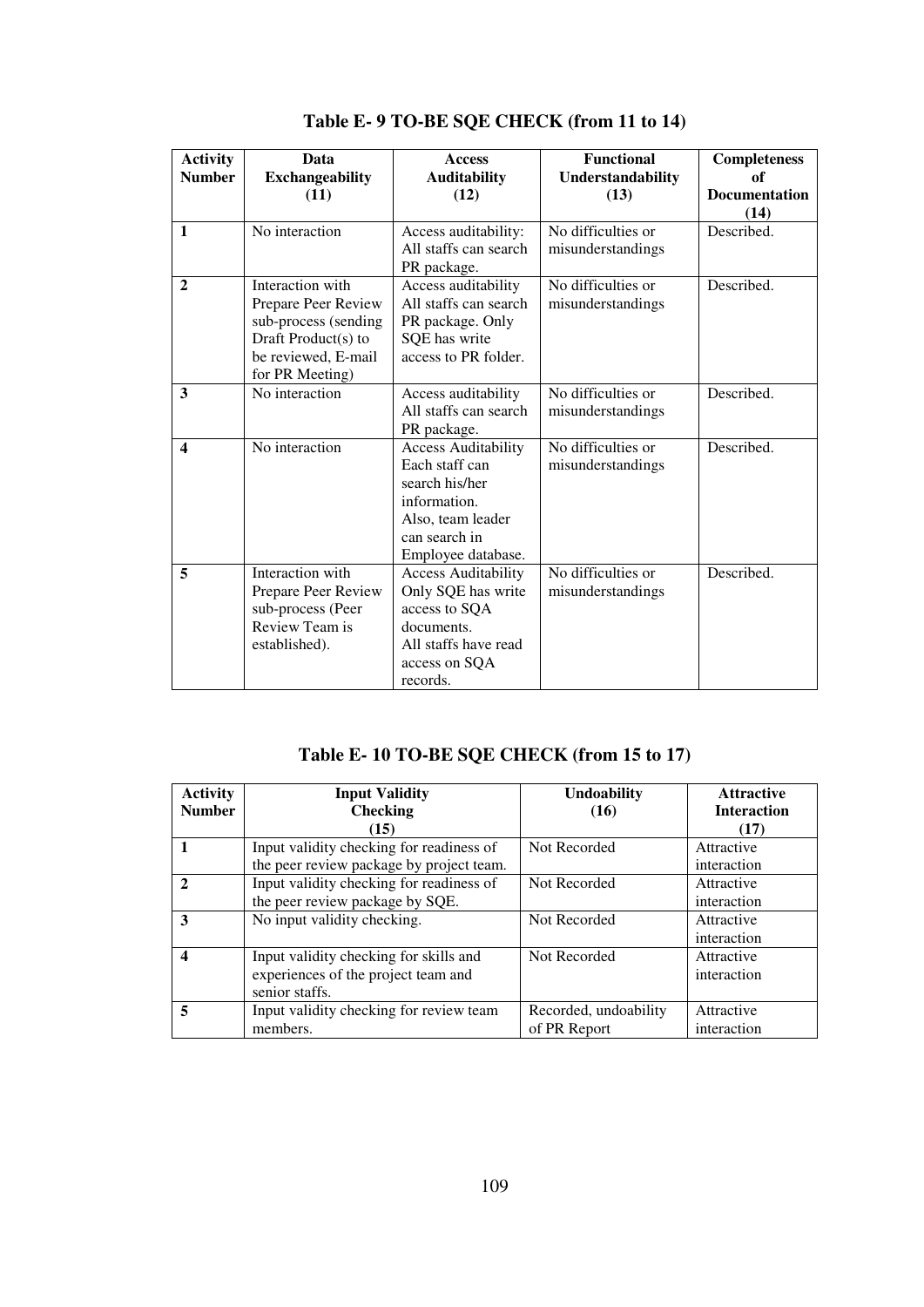| <b>Activity</b>  | Complexity      | Coupling                                                                                                    | <b>Failure</b>                                                  |
|------------------|-----------------|-------------------------------------------------------------------------------------------------------------|-----------------------------------------------------------------|
| <b>Number</b>    | (1)             | (2)                                                                                                         | <b>Avoidance</b>                                                |
| 1                | Semi-Structured | No interaction                                                                                              | (3)<br>Project Plan is checked to<br>establish the review team. |
| $\mathbf{2}$     | No decision     | Interaction with Individual<br>Check sub-process (Review<br>Team is established)                            | No review, inspection,<br>checkpoint or similar<br>techniques   |
| 3                | Semi-Structured | Interaction with PR Meeting<br>sub-process (PR Time and<br>Location is established).                        | Review Team decides<br>review time and location                 |
| $\boldsymbol{4}$ | Structured      | Interaction with PR Meeting<br>sub-process and Individual<br>Check sub-process (PR Package)<br>is defined). | Peer Review Package and<br>related documents are<br>checked     |
| 5                | Structured      | Interaction with PR Meeting<br>sub-process and Individual<br>Check sub-process (PR Report is<br>sent).      | No review, inspection,<br>checkpoint or similar<br>techniques   |
| 6                | Structured      | Interaction with PR Meeting<br>sub-process and Individual<br>Check sub-process (E-mail is<br>sent).         | No review, inspection,<br>checkpoint or similar<br>techniques   |

**Table E- 11 AS-IS PREPARE PEER REVIEW (from 1 to 3)** 

# **Table E- 12 AS-IS PREPARE PEER REVIEW (from 4 to 7)**

| <b>Activity</b><br><b>Number</b> | <b>Restorability</b><br>(4)               | <b>Restoration</b><br><b>Effectiveness</b><br>(5) | <b>Functional</b><br><b>Adequacy</b><br>(6) | <b>Functional</b><br><b>Completeness</b><br>(7) |
|----------------------------------|-------------------------------------------|---------------------------------------------------|---------------------------------------------|-------------------------------------------------|
|                                  | Not Recorded                              | No restoration                                    | Inadequate                                  |                                                 |
| $\mathbf{2}$                     | Recorded in PR<br>Report and PR<br>Folder | <b>Restoration from PR</b><br>folder backup.      | Inadequate                                  |                                                 |
| 3                                | Recorded in PR<br>Report and PR<br>Folder | <b>Restoration from PR</b><br>folder backup.      | Adequate                                    |                                                 |
| 4                                | Recorded in PR<br>Folder                  | <b>Restoration from PR</b><br>folder backup.      | Adequate                                    |                                                 |
| 5                                | Recorded in PR<br>Report and PR<br>Folder | <b>Restoration from PR</b><br>folder backup.      | Adequate                                    |                                                 |
| 6                                | Not Recorded                              | No restoration                                    | Adequate                                    |                                                 |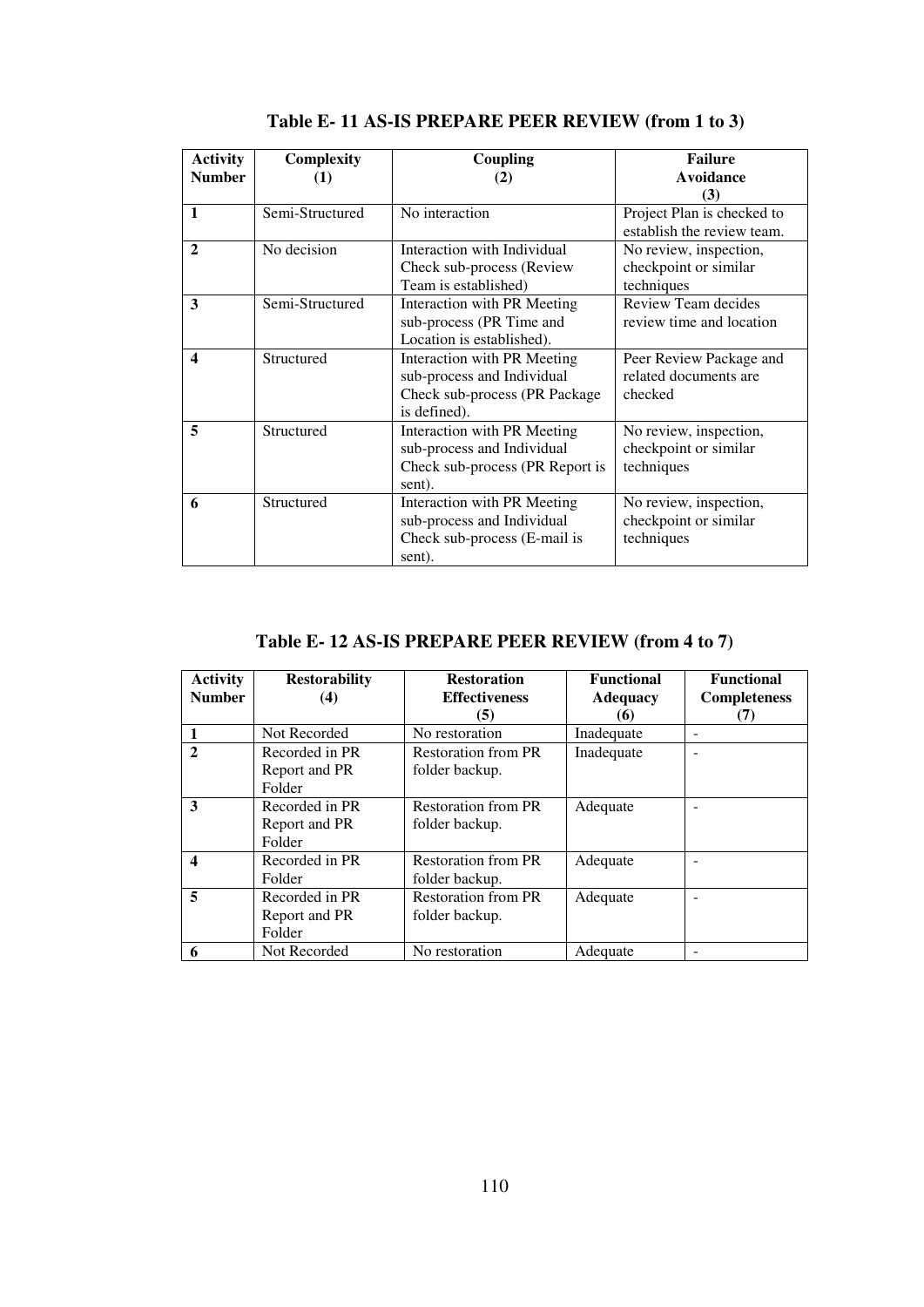| <b>Activity</b> | IТ                | <b>IT Density</b>                  | <b>Computational Accuracy</b> |
|-----------------|-------------------|------------------------------------|-------------------------------|
| <b>Number</b>   | <b>Usage</b>      | (9)                                | (10)                          |
|                 | (8)               |                                    |                               |
|                 | No IT usage       | Project Plan is prepared in        | No specific accuracy          |
|                 |                   | computer environment.              | requirement                   |
| $\mathbf{2}$    | No IT usage       | Project Plan is prepared in        | No specific accuracy          |
|                 |                   | computer environment.              | requirement                   |
| 3               | No IT usage       | Project Plan is prepared in        | Accuracy requirement:         |
|                 |                   | computer environment.              | Review Team should            |
|                 |                   |                                    | discuss PR time and           |
|                 |                   |                                    | location                      |
| 4               | PR Folder is used | Checklists, standards, related     | Accuracy requirement:         |
|                 | (in Network)      | documents and Draft Product(s) are | Review package should be      |
|                 |                   | prepared in computer environment.  | identified.                   |
| 5               | PR Folder is used | Checklists, standards, related     | No specific accuracy          |
|                 | (in Network)      | documents, Draft Product(s) and    | requirement                   |
|                 |                   | <b>PR</b> Report                   |                               |
| 6               | E-mail is used    | E-mail and PR Report are prepared  | No specific accuracy          |
|                 |                   | in computer environment.           | requirement                   |

**Table E- 13 AS-IS PREPARE PEER REVIEW (from 8 to 10)**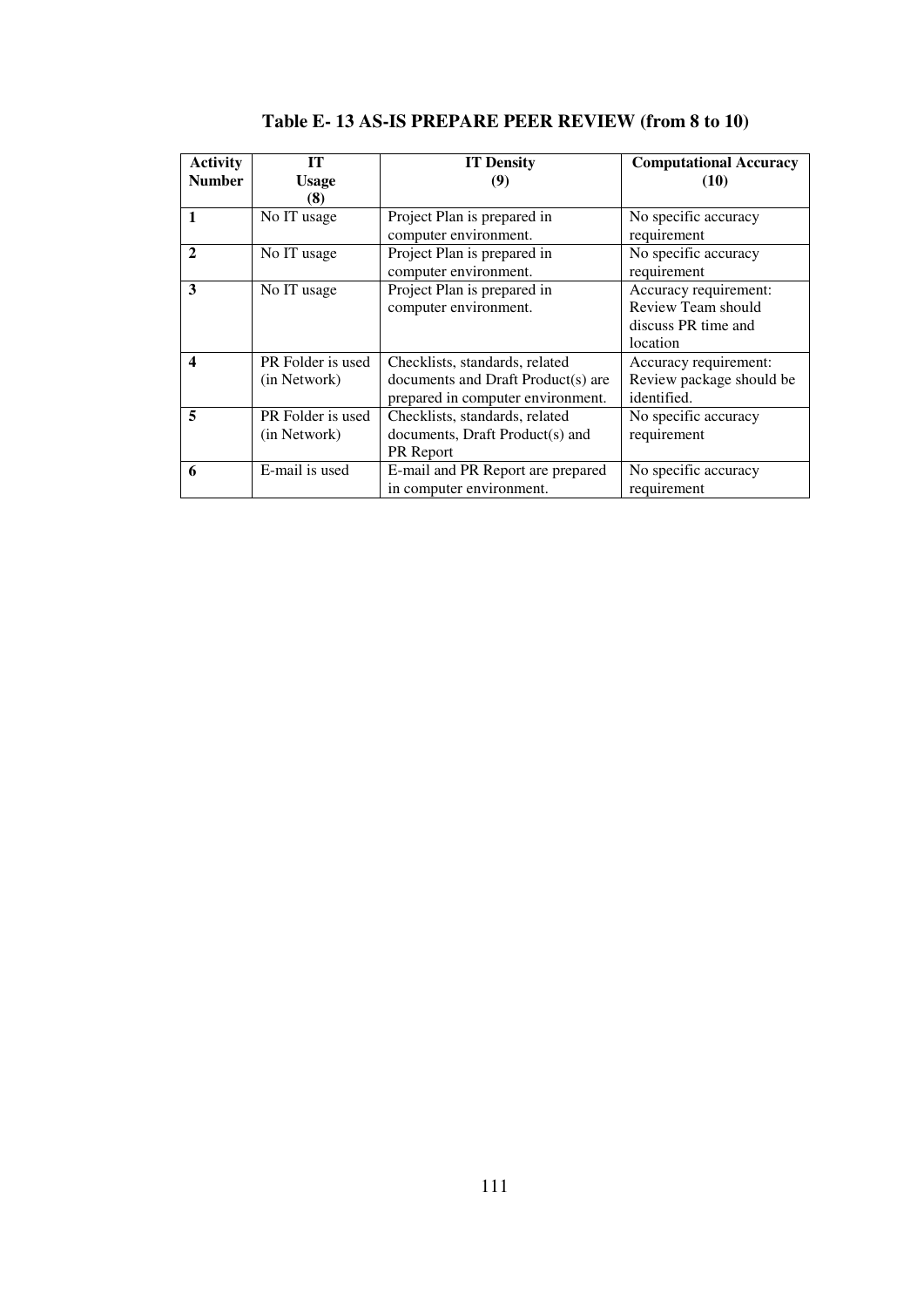| <b>Activity</b> | Data                    | <b>Access</b>              | <b>Functional</b>  | <b>Completeness</b>  |
|-----------------|-------------------------|----------------------------|--------------------|----------------------|
| <b>Number</b>   | <b>Exchangeability</b>  | <b>Auditability</b>        | Understandability  | of                   |
|                 | (11)                    | (12)                       | (13)               | <b>Documentation</b> |
|                 |                         |                            |                    | (14)                 |
| $\mathbf{1}$    | No interaction          | <b>Access Auditability</b> | Difficulties or    | Described.           |
|                 |                         | All staffs have read       | misunderstandings  |                      |
|                 |                         | access and project         | in establishing    |                      |
|                 |                         | manager has write          | review team.       |                      |
|                 |                         | access also.               |                    |                      |
| $\mathbf{2}$    | Interaction with        | <b>Access Auditability</b> | Difficulties or    | Described.           |
|                 | <b>Individual Check</b> | Only SQE has write         | misunderstandings  |                      |
|                 | sub-process             | access to SQA              | in establishing    |                      |
|                 | (Review Team is         | documents.                 | review team.       |                      |
|                 | established)            | All staffs have read       |                    |                      |
|                 |                         | access on SQA records.     |                    |                      |
| 3               | Interaction with PR     | <b>Access Auditability</b> | No difficulties or | Described.           |
|                 | Meeting sub-            | Only SQE has write         | misunderstandings  |                      |
|                 | process (PR Time        | access to SQA              |                    |                      |
|                 | and Location is         | documents.                 |                    |                      |
|                 | established).           | All staffs have read       |                    |                      |
|                 |                         | access on SQA records.     |                    |                      |
| 4               | Interaction with PR     | <b>Access Auditability</b> | No difficulties or | Described.           |
|                 | Meeting sub-            | Only SQE has write         | misunderstandings  |                      |
|                 | process and             | access to SQA              |                    |                      |
|                 | <b>Individual Check</b> | documents.                 |                    |                      |
|                 | sub-process (PR         | All staffs have read       |                    |                      |
|                 | Package is defined).    | access on SQA records.     |                    |                      |
| 5               | Interaction with PR     | <b>Access Auditability</b> | No difficulties or | Described.           |
|                 | Meeting sub-            | Only SQE has write         | misunderstandings  |                      |
|                 | process and             | access to SQA              |                    |                      |
|                 | <b>Individual Check</b> | documents.                 |                    |                      |
|                 | sub-process (PR         | All staffs have read       |                    |                      |
|                 | Report is sent).        | access on SQA records.     |                    |                      |
| 6               | Interaction with PR     | <b>Access Auditability</b> | No difficulties or | Described.           |
|                 | Meeting sub-            | Only SQE has write         | misunderstandings  |                      |
|                 | process and             | access to SQA              |                    |                      |
|                 | <b>Individual Check</b> | documents.                 |                    |                      |
|                 | sub-process (E-mail     | All staffs have read       |                    |                      |
|                 | is sent).               | access on SQA records.     |                    |                      |

**Table E- 14 AS-IS PREPARE PEER REVIEW (from 11 to 14)**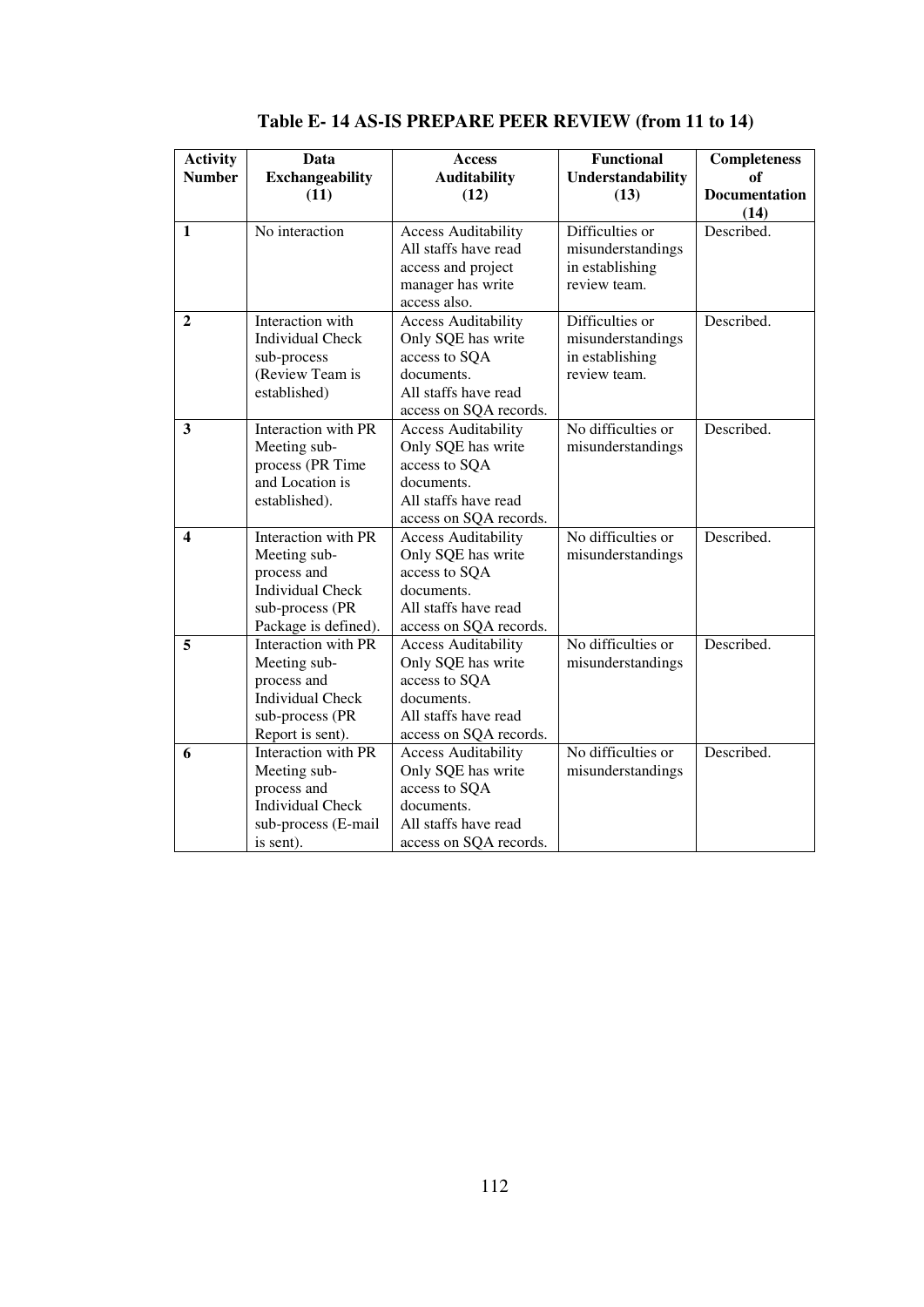| <b>Activity</b><br><b>Number</b> | <b>Input Validity</b><br><b>Checking</b><br>(15)                        | <b>Undoability</b><br>(16)                             | <b>Attractive</b><br><b>Interaction</b><br>(17)                                                               |
|----------------------------------|-------------------------------------------------------------------------|--------------------------------------------------------|---------------------------------------------------------------------------------------------------------------|
| $\mathbf{1}$                     | <b>Input Validity Checking</b><br>for project plan                      | Not Recorded                                           | No attractive interaction.<br>PMP cannot be used during<br>this activity.                                     |
| $\mathbf{2}$                     | <b>Input Validity Checking</b><br>for establishing review<br>team       | Not Recorded                                           | No attractive interaction.<br>There is no enough.<br>information about how the<br>Review Team is established. |
| 3                                | <b>Input Validity Checking</b><br>for defining PR location<br>and time. | Recorded, undoability<br>of PR Report and PR<br>Folder | Attractive interaction                                                                                        |
| $\overline{\mathbf{4}}$          | <b>Input Validity Checking</b><br>for identifying PR<br>package.        | Recorded, undoability<br>of PR Folder                  | No attractive interaction. It is<br>hard to take PR Package<br>under control.                                 |
| 5                                | No Input Validity<br>Checking                                           | Recorded, undoability<br>of PR Report and PR<br>Folder | No attractive interaction.<br>Reports are prepared<br>manually.                                               |
| 6                                | No Input Validity<br>Checking                                           | Not Recorded                                           | No attractive interaction. E-<br>mail is prepared manually.                                                   |

**Table E- 15 AS-IS PREPARE PEER REVIEW (from 15 to 17)** 

**Table E- 16 TO-BE PREPARE PEER REVIEW (from 1 to 3)** 

| <b>Activity</b><br><b>Number</b> | Complexity<br>(1) | Coupling<br>(2)                                                                                                | <b>Failure</b><br>Avoidance<br>(3)                                          |
|----------------------------------|-------------------|----------------------------------------------------------------------------------------------------------------|-----------------------------------------------------------------------------|
| 1                                | Semi-Structured   | Interaction with PR Meeting<br>sub-process (PR Time and<br>Location is established).                           | Review Team decides review<br>time and location                             |
| $\mathbf{2}$                     | Structured        | Interaction with PR Meeting<br>sub-process and Individual<br>Check sub-process (PR<br>Package is defined).     | <b>Identify Peer Review Package</b><br>and related documents are<br>checked |
| 3                                | Structured        | Interaction with PR Meeting<br>sub-process and Individual<br>Check sub-process (PR Tool<br>is used during PR). | PR Tool is checked                                                          |
| $\boldsymbol{4}$                 | Structured        | Interaction with PR Meeting<br>sub-process and Individual<br>Check sub-process (PR<br>Report is sent).         | No review, inspection,<br>checkpoint or similar<br>techniques               |
| 5                                | Structured        | No interaction                                                                                                 | No review, inspection,<br>checkpoint or similar<br>techniques               |
| 6                                | Structured        | Interaction with PR Meeting<br>sub-process and Individual<br>Check sub-process (E-mail is<br>sent).            | No review, inspection,<br>checkpoint or similar<br>techniques               |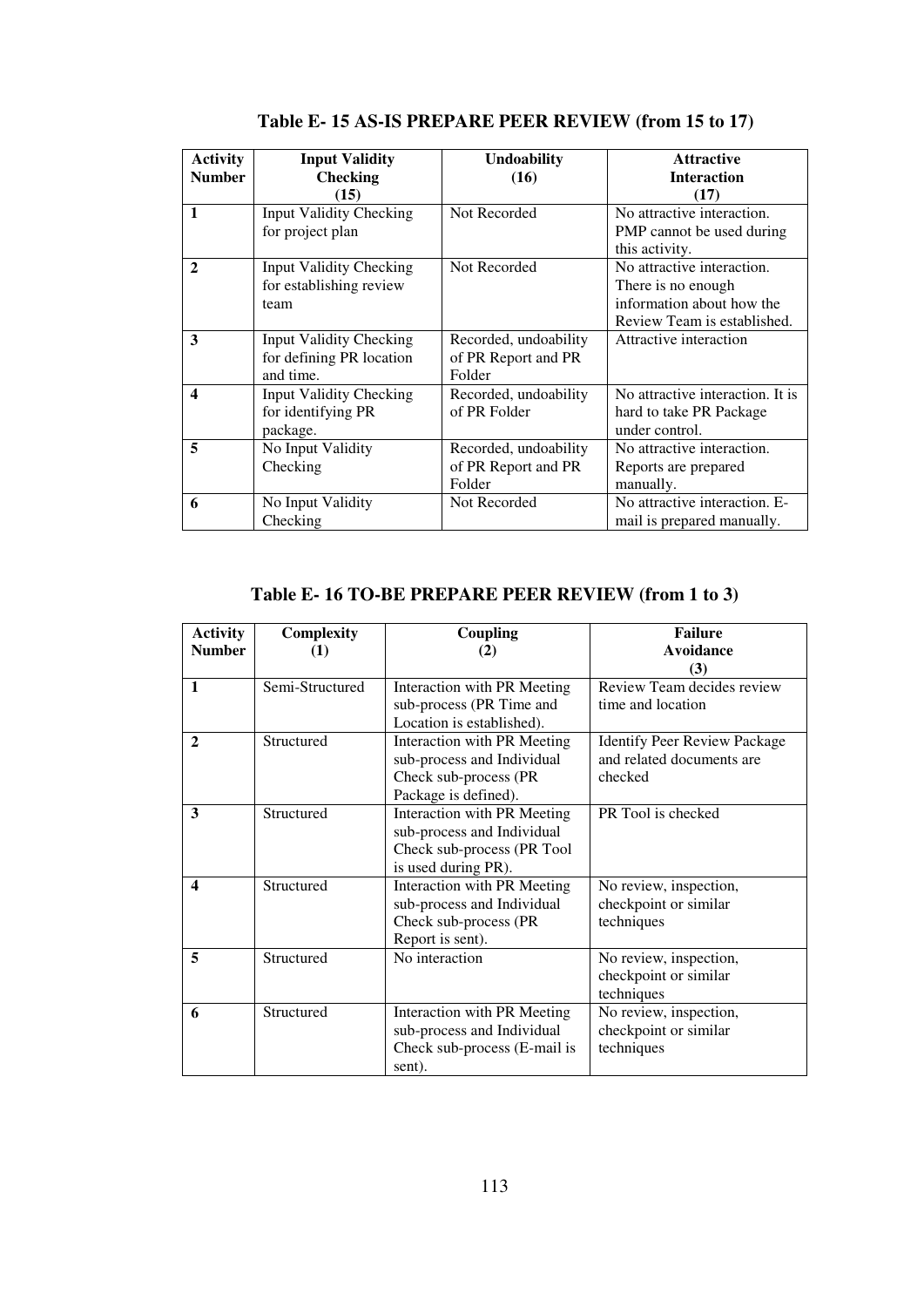| <b>Activity</b><br><b>Number</b> | <b>Restorability</b><br>(4) | <b>Restoration</b><br><b>Effectiveness</b><br>(5) | <b>Functional</b><br><b>Adequacy</b><br>(6) | <b>Functional</b><br><b>Completeness</b><br>(7) |
|----------------------------------|-----------------------------|---------------------------------------------------|---------------------------------------------|-------------------------------------------------|
| $\mathbf{1}$                     | Recorded in PR              | <b>Restoration from PR</b>                        | Adequate                                    |                                                 |
|                                  | Report and PR Tool          | Tool database and PR<br>folder backups.           |                                             |                                                 |
| $\mathbf{2}$                     | Recorded in PR              | <b>Restoration from PR</b>                        | Adequate                                    | $\overline{\phantom{a}}$                        |
|                                  | Report and PR               | Tool database and PR                              |                                             |                                                 |
|                                  | Folder                      | folder backups.                                   |                                             |                                                 |
| 3                                | Recorded in PR              | <b>Restoration from PR</b>                        | Adequate                                    |                                                 |
|                                  | Report and PR Tool          | Tool database and PR                              |                                             |                                                 |
|                                  |                             | folder backups.                                   |                                             |                                                 |
| $\boldsymbol{4}$                 | Recorded in PR              | <b>Restoration from PR</b>                        | Adequate                                    |                                                 |
|                                  | Report and PR Tool          | Tool database and PR                              |                                             |                                                 |
|                                  |                             | folder backups.                                   |                                             |                                                 |
| 5                                | Recorded in PR Tool         | <b>Restoration from PR</b>                        | Adequate                                    |                                                 |
|                                  |                             | Tool database backup.                             |                                             |                                                 |
| 6                                | Recorded in PR Tool         | <b>Restoration from PR</b>                        | Adequate                                    | $\overline{\phantom{a}}$                        |
|                                  |                             | Tool database backup.                             |                                             |                                                 |

**Table E- 17 TO-BE PREPARE PEER REVIEW (from 4 to 7)** 

| <b>Activity</b>         | <b>IT</b>       | <b>IT Density</b>           | <b>Computational Accuracy</b>               |
|-------------------------|-----------------|-----------------------------|---------------------------------------------|
| <b>Number</b>           | <b>Usage</b>    | (9)                         | (10)                                        |
|                         | (8)             |                             |                                             |
| $\mathbf{1}$            | PR Tool and PR  | Project Plan is prepared in | Accuracy requirement: Review                |
|                         | Folder are used | computer environment.       | Team should discuss PR time<br>and location |
| 2                       | PR Tool and PR  | Draft Product(s), Related   | Accuracy requirement:                       |
|                         | Folder are used | Documents, Checklists and   | Review package should be                    |
|                         |                 | Standards are prepared in   | identified.                                 |
|                         |                 | computer environment.       |                                             |
| 3                       | PR Tool and PR  | PR Tool is used.            | Accuracy requirement                        |
|                         | Folder are used |                             | PR Tool should be opened and                |
|                         |                 |                             | then checked.                               |
| $\overline{\mathbf{4}}$ | PR Tool and PR  | PR Tool is used and PR      | No specific accuracy                        |
|                         | Folder are used | Report is prepared using PR | requirement                                 |
|                         |                 | Tool.                       |                                             |
| 5                       | PR Tool is used | PR Tool is used.            | Accuracy requirement:                       |
|                         |                 |                             | SQE preparation time should                 |
|                         |                 |                             | be checked and entered to PR                |
|                         |                 |                             | Tool                                        |
| 6                       | PR Tool is used | All of them are prepared in | No specific accuracy                        |
|                         |                 | computer environment and PR | requirement                                 |
|                         |                 | Tool.                       |                                             |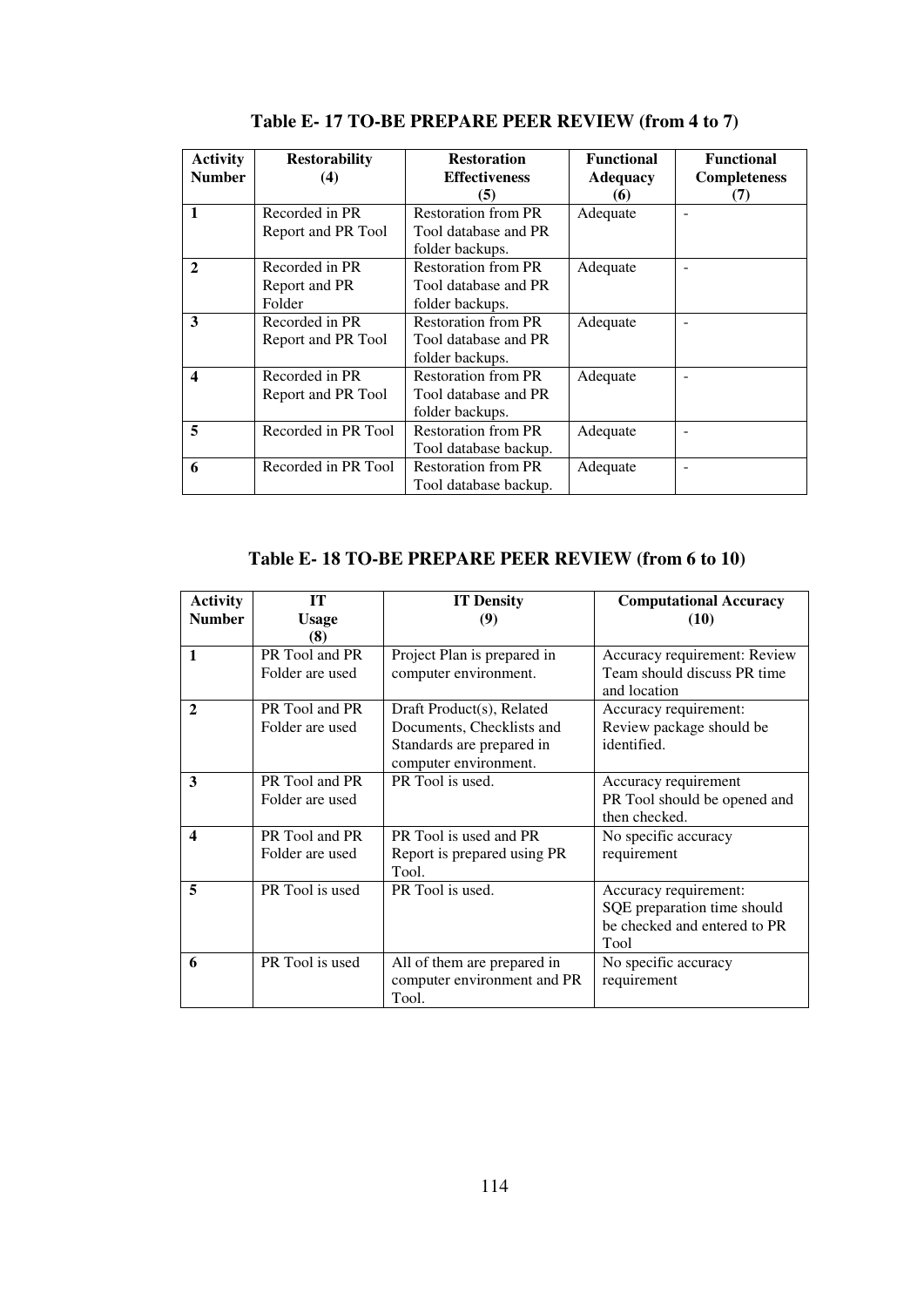| <b>Activity</b><br><b>Number</b> | Data<br><b>Exchangeability</b>                                                                                                  | Access<br><b>Auditability</b>                                                                                                                                                           | <b>Functional</b><br>Understandability  | <b>Completeness</b><br>оf |
|----------------------------------|---------------------------------------------------------------------------------------------------------------------------------|-----------------------------------------------------------------------------------------------------------------------------------------------------------------------------------------|-----------------------------------------|---------------------------|
|                                  | (11)                                                                                                                            | (12)                                                                                                                                                                                    | (13)                                    | Documentation<br>(14)     |
| $\mathbf{1}$                     | Interaction with<br>PR Meeting sub-<br>process (PR<br>Time and<br>Location is<br>established).                                  | Access auditability<br>Only SQE has write<br>access to SQA records.<br>All staffs have read<br>access to SQA records<br>Also, PR Tool has<br>different access rights<br>for each staff. | No difficulties or<br>misunderstandings | Described.                |
| $\mathbf{2}$                     | Interaction with<br>PR Meeting sub-<br>process and<br><b>Individual Check</b><br>sub-process (PR<br>Package is<br>defined).     | Access auditability<br>Only SQE has write<br>access to SQA records.<br>All staffs have read<br>access to SQA records<br>Also, PR Tool has<br>different access rights<br>for each staff. | No difficulties or<br>misunderstandings | Described.                |
| 3                                | Interaction with<br>PR Meeting sub-<br>process and<br><b>Individual Check</b><br>sub-process (PR<br>Tool is used<br>during PR). | Access auditability<br>Only SQE has write<br>access to SQA records.<br>All staffs have read<br>access to SQA records<br>Also, PR Tool has<br>different access rights<br>for each staff. | No difficulties or<br>misunderstandings | Described.                |
| 4                                | Interaction with<br>PR Meeting sub-<br>process and<br><b>Individual Check</b><br>sub-process (PR<br>Report is sent).            | Access auditability<br>Only SQE has write<br>access to SQA records.<br>All staffs have read<br>access to SQA records<br>Also, PR Tool has<br>different access rights<br>for each staff. | No difficulties or<br>misunderstandings | Described.                |
| 5                                | No interaction                                                                                                                  | Access auditability<br>Only SQE has write<br>access to SQA records.<br>All staffs have read<br>access to SQA records<br>Also, PR Tool has<br>different access rights<br>for each staff. | No difficulties or<br>misunderstandings | Described.                |
| 6                                | Interaction with<br>PR Meeting sub-<br>process and<br><b>Individual Check</b><br>sub-process (E-<br>mail is sent).              | Access auditability<br>Only SQE has write<br>access to SQA records.<br>All staffs have read<br>access to SQA records<br>Also, PR Tool has<br>different access rights<br>for each staff. | No difficulties or<br>misunderstandings | Described.                |

**Table E- 19 TO-BE PREPARE PEER REVIEW (from 11 to 14)**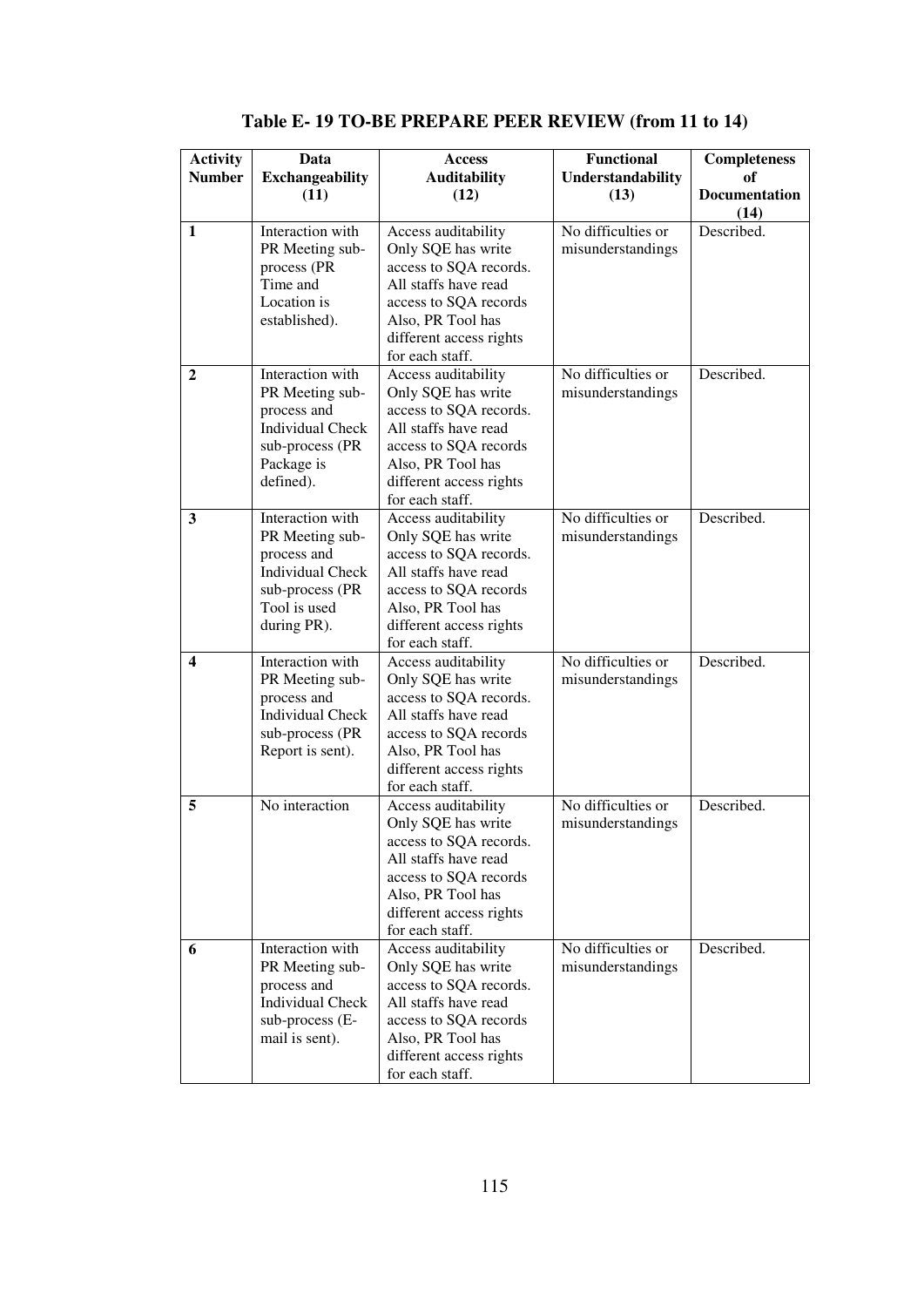| <b>Activity</b> | <b>Input Validity</b>       | <b>Undoability</b>          | <b>Attractive</b>  |
|-----------------|-----------------------------|-----------------------------|--------------------|
| <b>Number</b>   | <b>Checking</b>             | (16)                        | <b>Interaction</b> |
|                 | (15)                        |                             | (17)               |
| $\mathbf{1}$    | Input Validity Checking for | Recorded, undoability of PR | Attractive         |
|                 | PR time and location.       | Report and PR Tool          | interaction        |
| $\mathfrak{D}$  | Input Validity Checking for | Recorded, undoability of PR | Attractive         |
|                 | identifying PR package.     | Report and PR Folder        | interaction        |
| 3               | No Input Validity Checking  | Recorded, undoability of PR | Attractive         |
|                 |                             | Report and PR Tool          | interaction        |
| 4               | Input Validity Checking for | Recorded, undoability of PR | Attractive         |
|                 | PR Tool                     | Report and PR Tool          | interaction        |
| 5               | Input Validity Checking for | Recorded, undoability of PR | Attractive         |
|                 | SQE preparation time        | Tool                        | interaction        |
| 6               | No Input Validity Checking  | Recorded, undoability of PR | Attractive         |
|                 |                             | Tool                        | interaction        |

**Table E- 20 TO-BE PREPARE PEER REVIEW (from 15 to 17)** 

**Table E- 21 AS-IS INDIVIDUAL CHECK (from 1 to 3)** 

| <b>Activity</b><br><b>Number</b> | Complexity      | Coupling<br>(2)       | <b>Failure</b><br>Avoidance |
|----------------------------------|-----------------|-----------------------|-----------------------------|
|                                  |                 |                       | (3)                         |
|                                  | Structured      | Interaction with      | Review Team checks the      |
|                                  |                 | Prepare Peer Review   | PR information.             |
|                                  |                 | sub-process (PR e-    |                             |
|                                  |                 | mail is taken).       |                             |
|                                  | Semi-Structured | Interaction with SQE  | Reviewers check Draft       |
|                                  |                 | Check sub-process     | Product(s)                  |
|                                  |                 | (PR package is used). |                             |

|  |  | Table E-22 AS-IS INDIVIDUAL CHECK (from 4 to 7) |  |  |  |
|--|--|-------------------------------------------------|--|--|--|
|--|--|-------------------------------------------------|--|--|--|

| <b>Activity</b><br><b>Number</b> | <b>Restorability</b><br>(4)                     | <b>Restoration</b><br><b>Effectiveness</b><br>(5) | <b>Functional</b><br><b>Adequacy</b><br>(6) | <b>Functional</b><br><b>Completeness</b> |
|----------------------------------|-------------------------------------------------|---------------------------------------------------|---------------------------------------------|------------------------------------------|
|                                  | Not Recorded                                    | No restoration                                    | Adequate                                    |                                          |
|                                  | Recorded as<br>Soft/Hard copies by<br>reviewers | No restoration                                    | Adequate                                    | -                                        |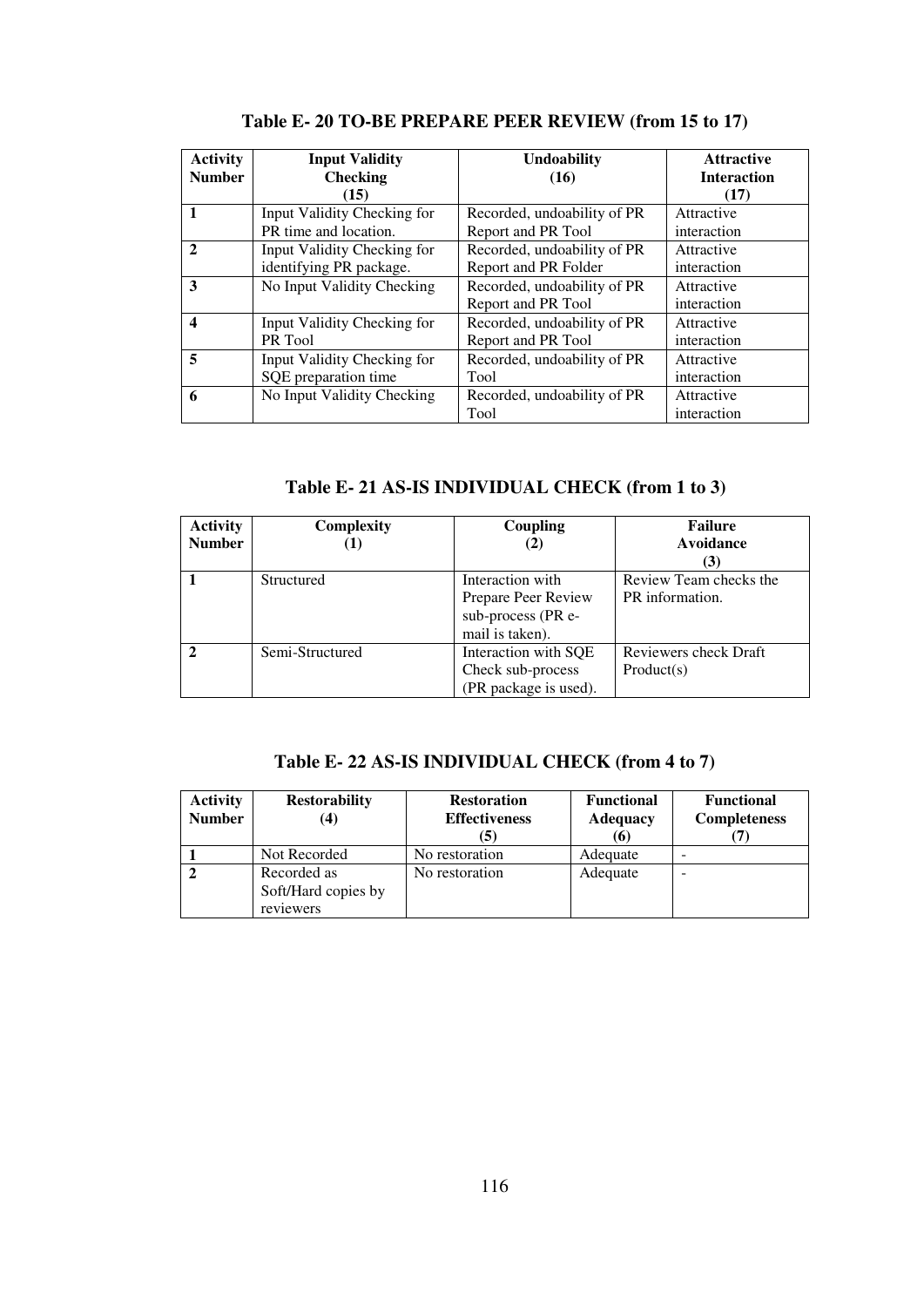| <b>Activity</b><br><b>Number</b> | тт<br><b>Usage</b> | <b>IT Density</b><br>(Y)             | <b>Computational Accuracy</b><br>(10) |
|----------------------------------|--------------------|--------------------------------------|---------------------------------------|
|                                  | (8)                |                                      |                                       |
|                                  | For all.           | PR report, Draft Product(s),         | Accuracy requirement:                 |
|                                  | computer           | standards, checklists, e-mail and    | Review Team should check              |
|                                  | environment is     | related documents are prepared in    | PR information.                       |
|                                  | used.              | computer environment.                |                                       |
| $\mathfrak{D}$                   | No IT usage        | Candidate defects found list may not | Accuracy requirement:                 |
|                                  | (Computer)         | be prepared in computer              | All reviewers should be               |
|                                  | environment        | environment.                         | sure that they review Draft           |
|                                  | may be used)       |                                      | Product(s) completely                 |
|                                  |                    |                                      | according to their                    |
|                                  |                    |                                      | assignments regarding to              |
|                                  |                    |                                      | checklists, standards, etc.           |

**Table E- 23 AS-IS INDIVIDUAL CHECK (from 8 to 10)** 

| Table E- 24 AS-IS INDIVIDUAL CHECK (from 11 to 14) |  |  |  |
|----------------------------------------------------|--|--|--|
|                                                    |  |  |  |

| <b>Activity</b><br><b>Number</b> | Data<br><b>Exchangeability</b><br>(11)                                               | <b>Access</b><br><b>Auditability</b><br>(12)                                                                                   | <b>Functional</b><br>Understandability<br>(13)                                           | <b>Completeness</b><br>of Documentation<br>(14) |
|----------------------------------|--------------------------------------------------------------------------------------|--------------------------------------------------------------------------------------------------------------------------------|------------------------------------------------------------------------------------------|-------------------------------------------------|
|                                  | Interaction with<br>Prepare Peer<br>Review sub-<br>process (PR e-<br>mail is taken). | Access<br>Auditability.<br>Only SQE has<br>write access to<br>SQA records. All<br>staffs have read<br>access to SQA<br>records | No difficulties or<br>misunderstandings                                                  | Described.                                      |
| $\mathbf{2}$                     | Interaction with<br>SOE Check sub-<br>process (PR)<br>package is used).              | No Access<br>auditability                                                                                                      | Difficulties or<br>misunderstandings<br>in writing comments<br>and discussing<br>issues. | Described.                                      |

# **Table E- 25 AS-IS INDIVIDUAL CHECK (from 15 to 17)**

| <b>Activity</b> | <b>Input Validity</b>                                | <b>Undoability</b>                  | <b>Attractive</b>                                                                              |
|-----------------|------------------------------------------------------|-------------------------------------|------------------------------------------------------------------------------------------------|
| <b>Number</b>   | <b>Checking</b>                                      | (16)                                | <b>Interaction</b>                                                                             |
|                 | (15)                                                 |                                     | (17)                                                                                           |
|                 | Input Validity Checking for<br>PR date and location. | Not Recorded                        | Attractive interaction                                                                         |
|                 | Input Validity Checking for<br>Draft Product(s).     | Recorded but can not be<br>undoing. | No attractive<br>interaction. There is a<br>problem about<br>recording reviewers'<br>comments. |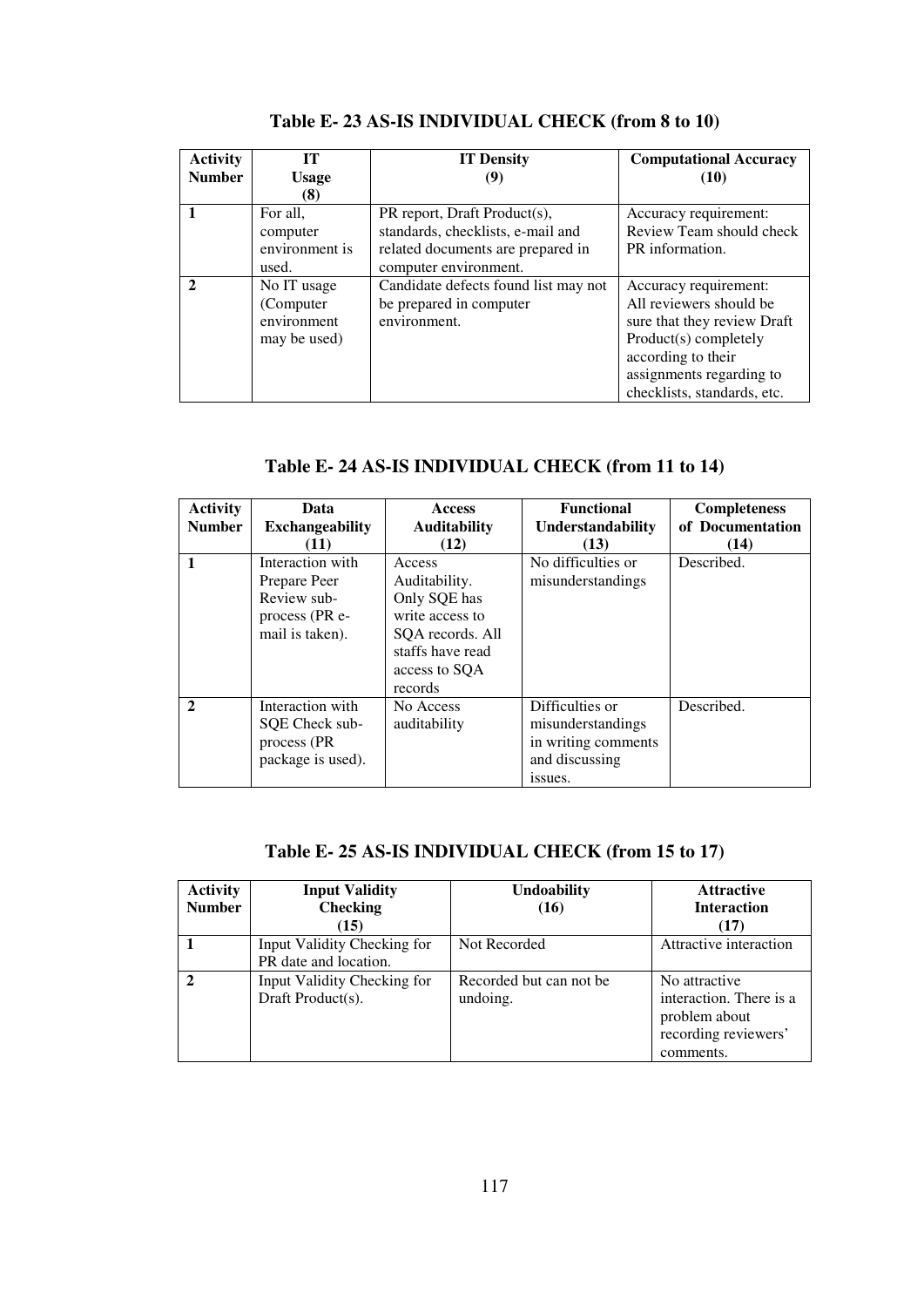| <b>Activity</b><br><b>Number</b> | Complexity<br>(1) | <b>Coupling</b><br>(2)                                                                                                | <b>Failure</b><br><b>Avoidance</b><br>(3)                                   |
|----------------------------------|-------------------|-----------------------------------------------------------------------------------------------------------------------|-----------------------------------------------------------------------------|
| $\mathbf{1}$                     | Structured        | Interaction with Prepare<br>Peer Review sub-process<br>(PR e-mail is taken).                                          | Review Team checks the PR<br>information.                                   |
| $\mathbf{2}$                     | Semi-Structured   | Interaction with SQE<br>Check sub-process (PR<br>package is used).                                                    | Reviewers check Draft<br>Product(s)                                         |
| $\mathbf{3}$                     | Structured        | Interaction with Internal<br>Review Meeting sub-<br>process (Comments and<br>responses are checked in<br>PR Meeting). | Reviewers check their<br>comments and enter them to<br>PR Tool.             |
| $\blacktriangle$                 | Semi-Structured   | Interaction with Internal<br>Review Meeting sub-<br>process (Comments and<br>responses are checked in<br>PR Meeting). | Author checks reviewer's<br>comments and gives his/her<br>responses.        |
| 5                                | Semi-Structured   | Interaction with Internal<br>Review Meeting sub-<br>process (Comments and<br>responses are checked in<br>PR Meeting). | Reviewers check author's<br>responses to their own<br>comments.             |
| 6                                | Structured        | No interaction                                                                                                        | Reviewers check their own<br>review time and enter these<br>time to PR tool |
| 7                                | Structured        | No interaction                                                                                                        | Author checks his/her<br>response time and enters this<br>time to PR tool   |

**Table E- 26 TO-BE INDIVIDUAL CHECK (from 1 to 3)** 

#### **Table E- 27 TO-BE INDIVIDUAL CHECK (from 4 to 7)**

| <b>Activity</b><br><b>Number</b> | <b>Restorability</b><br>(4)                  | <b>Restoration</b><br><b>Effectiveness</b><br>(5)   | <b>Functional</b><br><b>Adequacy</b><br>(6) | <b>Functional</b><br><b>Completeness</b> |
|----------------------------------|----------------------------------------------|-----------------------------------------------------|---------------------------------------------|------------------------------------------|
|                                  | Not Recorded                                 | No restoration                                      | Adequate                                    |                                          |
| $\mathbf{2}$                     | Recorded as Soft/Hard<br>copies by reviewers | No restoration                                      | Adequate                                    |                                          |
| 3                                | Recorded in PR Tool                          | <b>Restoration from PR</b><br>Tool database backup. | Adequate                                    |                                          |
| $\overline{\mathbf{4}}$          | Recorded in PR Tool                          | <b>Restoration from PR</b><br>Tool database backup. | Adequate                                    |                                          |
| 5                                | Recorded in PR Tool                          | <b>Restoration from PR</b><br>Tool database backup. | Adequate                                    |                                          |
| 6                                | Recorded in PR Tool                          | <b>Restoration from PR</b><br>Tool database backup. | Adequate                                    |                                          |
| 7                                | Recorded in PR Tool                          | <b>Restoration from PR</b><br>Tool database backup. | Adequate                                    |                                          |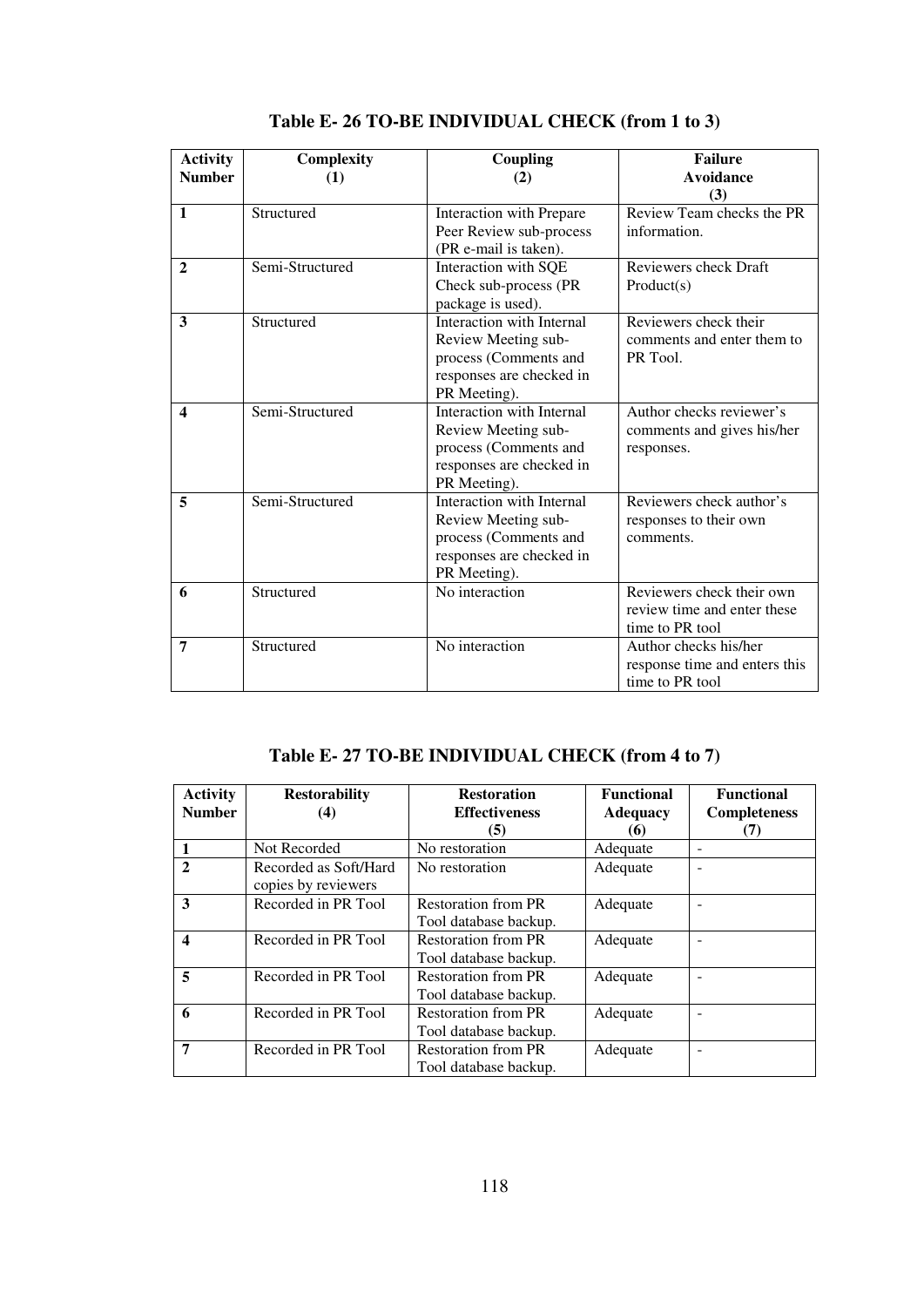| <b>Activity</b><br><b>Number</b> | <b>IT</b><br><b>Usage</b><br>(8)                           | <b>IT Density</b><br>(9)                                                                   | <b>Computational Accuracy</b><br>(10)                                                                                                                                                     |
|----------------------------------|------------------------------------------------------------|--------------------------------------------------------------------------------------------|-------------------------------------------------------------------------------------------------------------------------------------------------------------------------------------------|
| $\mathbf{1}$                     | PR Meeting is set<br>via e-mail by using<br>PR Tool.       | PR tool is used and all of<br>them are prepared in<br>computer environment and<br>PR Tool. | Accuracy requirement:<br>Review Team should check<br>PR information.                                                                                                                      |
| $\overline{2}$                   | All related data are<br>stored in computer<br>environment. | PR tool is used and all of<br>them are prepared in<br>computer environment and<br>PR Tool. | Accuracy requirement:<br>All reviewers should be sure<br>that they review Draft<br>Product(s) completely<br>according to their<br>assignments regarding to<br>checklists, standards, etc. |
| 3                                | Comments are<br>entered to PR Tool.                        | PR tool is used and all of<br>them are prepared in<br>computer environment and<br>PR Tool. | Accuracy requirement:<br>All reviewers should be sure<br>that they enter all comments<br>to PR Tool.                                                                                      |
| $\blacktriangle$                 | Comments are<br>entered to PR Tool.                        | PR tool is used and all of<br>them are prepared in<br>computer environment and<br>PR Tool. | Accuracy requirement:<br>Author should be sure that<br>he/she gives his/her response<br>to reviewers' comments.                                                                           |
| 5                                | Comments are<br>entered to PR Tool.                        | PR tool is used and all of<br>them are prepared in<br>computer environment and<br>PR Tool. | Accuracy requirement:<br>Reviewers should be sure that<br>author reads their comments<br>and gives responses.                                                                             |
| 6                                | Metrics are entered<br>to PR Tool.                         | PR tool is used and all of<br>them are prepared in<br>computer environment and<br>PR Tool. | Accuracy requirement:<br>Reviewers should be sure that<br>they enter their review time<br>to PR Tool.                                                                                     |
| $\overline{7}$                   | Metrics are entered<br>to PR Tool.                         | PR tool is used and all of<br>them are prepared in<br>computer environment and<br>PR Tool. | Accuracy requirement:<br>Author should be sure that<br>he/she enters his/her response<br>time to PR Tool.                                                                                 |

**Table E- 28 TO-BE INDIVIDUAL CHECK (from 8 to 10)**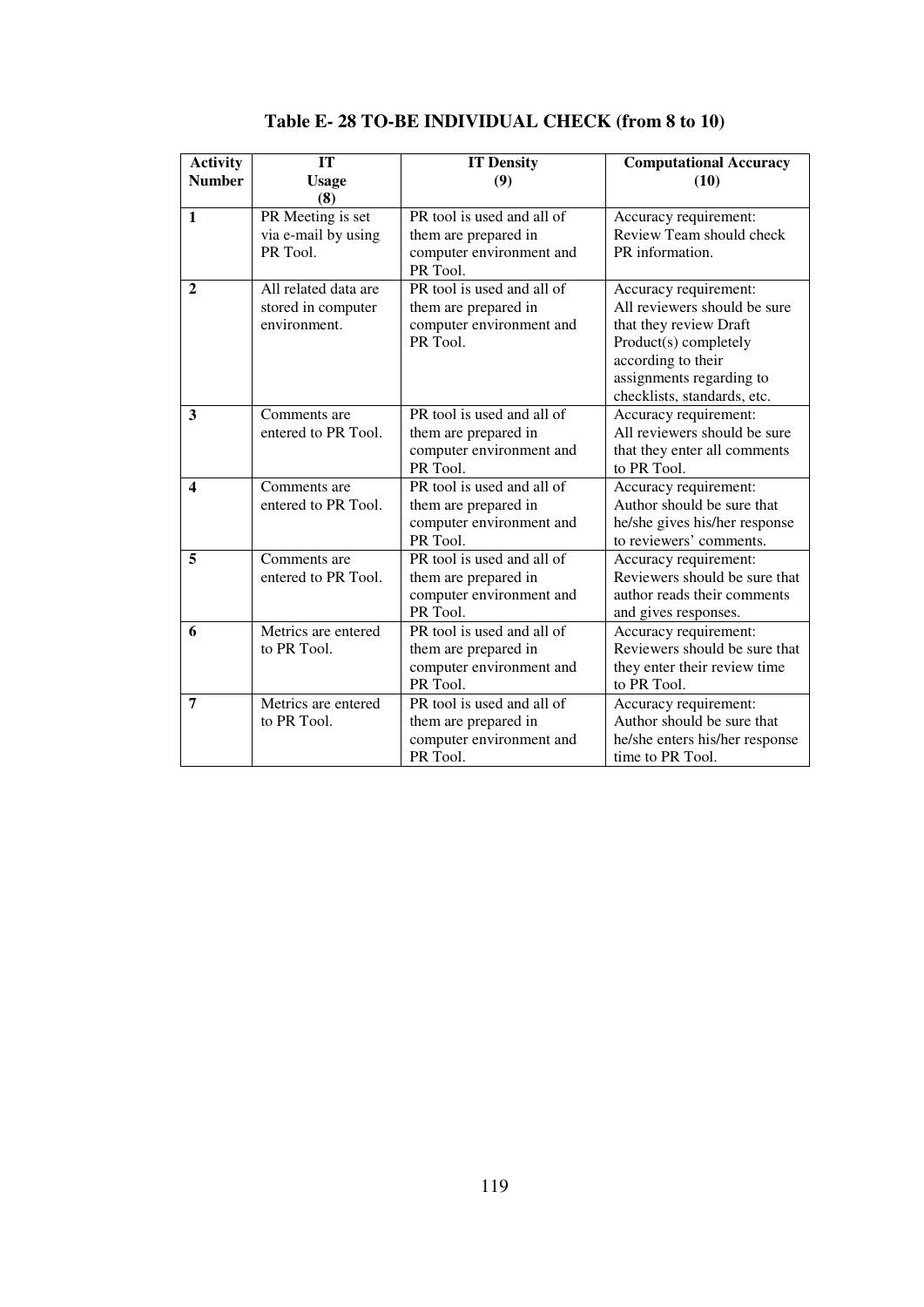| <b>Activity</b>         | Data                                      | Access                                | <b>Functional</b>  | Completeness         |
|-------------------------|-------------------------------------------|---------------------------------------|--------------------|----------------------|
| <b>Number</b>           | Exchangeability                           | <b>Auditability</b>                   | Understandability  | of                   |
|                         | (11)                                      | (12)                                  | (13)               | <b>Documentation</b> |
|                         |                                           |                                       |                    | (14)                 |
| $\mathbf{1}$            | Interaction with                          | No Access                             | No difficulties or | Described.           |
|                         | Prepare Peer Review<br>sub-process (PR e- | Auditability.<br>Only SQE has         | misunderstandings  |                      |
|                         | mail is taken).                           | write access to                       |                    |                      |
|                         |                                           | SQA records. All                      |                    |                      |
|                         |                                           | staffs have read                      |                    |                      |
|                         |                                           | access to SQA                         |                    |                      |
|                         |                                           | records                               |                    |                      |
| $\mathbf{2}$            | Interaction with SQE                      | Access auditability                   | No difficulties or | Described.           |
|                         | Check sub-process                         | Only SQE has                          | misunderstandings  |                      |
|                         | (PR package is used).                     | write access to<br>SQA records. All   |                    |                      |
|                         |                                           | staffs have read                      |                    |                      |
|                         |                                           | access to SQA                         |                    |                      |
|                         |                                           | records                               |                    |                      |
| $\overline{\mathbf{3}}$ | Interaction with                          | Access                                | No difficulties or | Described.           |
|                         | <b>Internal Review</b>                    | Auditability                          | misunderstandings  |                      |
|                         | Meeting sub-process                       | Also, PR Tool has                     |                    |                      |
|                         | (Comments and<br>responses are checked    | different access                      |                    |                      |
|                         | in PR Meeting).                           | rights for each<br>staff.             |                    |                      |
| 4                       | Interaction with                          | Access                                | No difficulties or | Described.           |
|                         | <b>Internal Review</b>                    | Auditability                          | misunderstandings  |                      |
|                         | Meeting sub-process                       | Also, PR Tool has                     |                    |                      |
|                         | (Comments and                             | different access                      |                    |                      |
|                         | responses are checked                     | rights for each                       |                    |                      |
|                         | in PR Meeting).<br>Interaction with       | staff.                                | No difficulties or | Described.           |
| 5                       | <b>Internal Review</b>                    | Access<br>Auditability                | misunderstandings  |                      |
|                         | Meeting sub-process                       | Also, PR Tool has                     |                    |                      |
|                         | (Comments and                             | different access                      |                    |                      |
|                         | responses are checked                     | rights for each                       |                    |                      |
|                         | in PR Meeting).                           | staff.                                |                    |                      |
| 6                       | No interaction                            | Access                                | No difficulties or | Described.           |
|                         |                                           | Auditability                          | misunderstandings  |                      |
|                         |                                           | Also, PR Tool has<br>different access |                    |                      |
|                         |                                           | rights for each                       |                    |                      |
|                         |                                           | staff.                                |                    |                      |
| 7                       | No interaction                            | Access                                | No difficulties or | Described.           |
|                         |                                           | Auditability                          | misunderstandings  |                      |
|                         |                                           | Also, PR Tool has                     |                    |                      |
|                         |                                           | different access                      |                    |                      |
|                         |                                           | rights for each                       |                    |                      |
|                         |                                           | staff.                                |                    |                      |

**Table E- 29 TO-BE INDIVIDUAL CHECK (from 11 to 14)**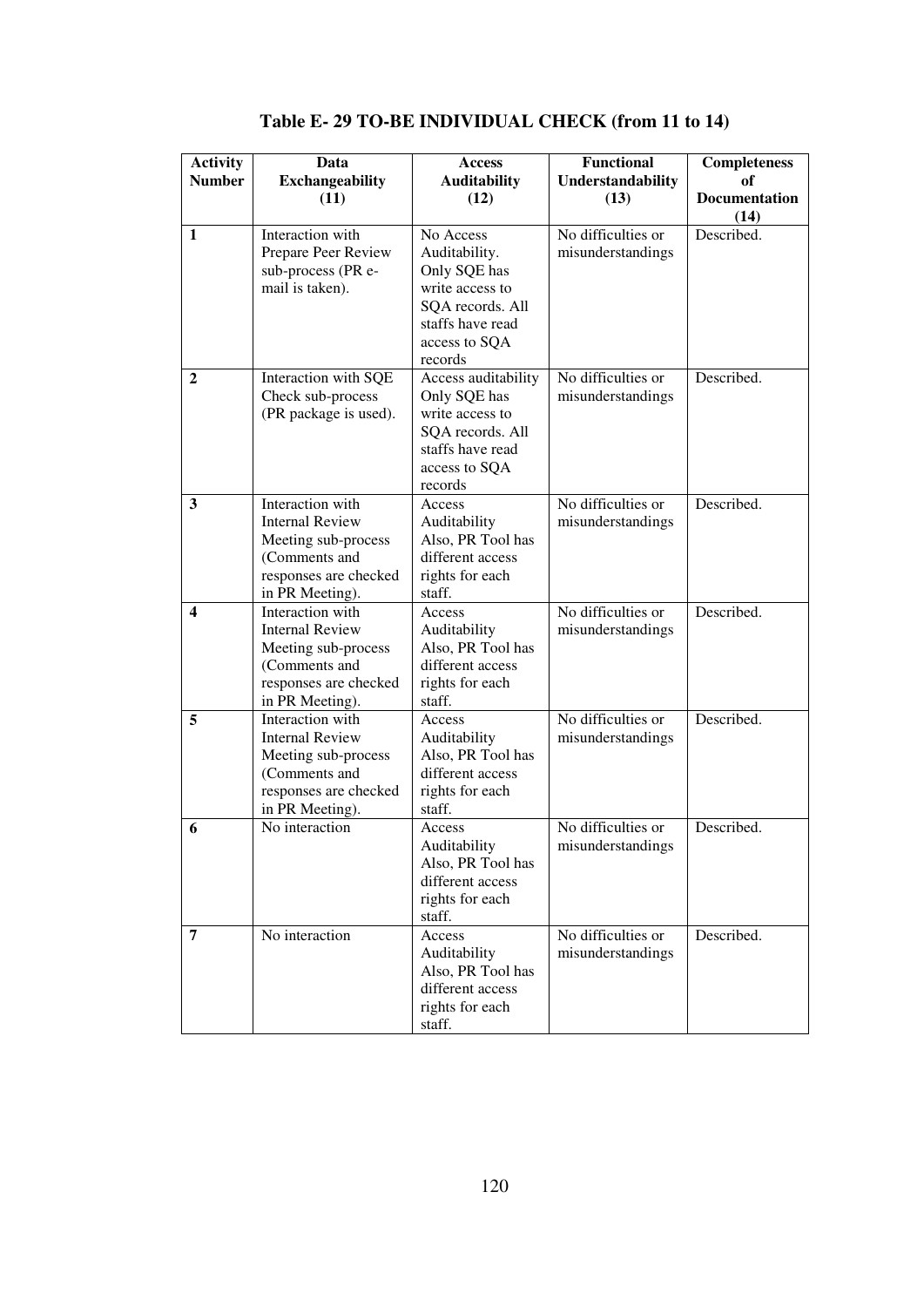| <b>Activity</b> | <b>Input Validity</b>          | <b>Undoability</b>       | <b>Attractive</b>      |
|-----------------|--------------------------------|--------------------------|------------------------|
| <b>Number</b>   | <b>Checking</b>                | (16)                     | <b>Interaction</b>     |
|                 | (15)                           |                          | (17)                   |
| $\mathbf{1}$    | <b>Input Validity Checking</b> | Not Recorded             | Attractive interaction |
|                 | for PR date and location.      |                          |                        |
| $\mathbf{2}$    | <b>Input Validity Checking</b> | Not Recorded (may not    | Attractive interaction |
|                 | for Draft Product(s).          | be undo)                 |                        |
| 3               | <b>Input Validity Checking</b> | Recorded, undoability of | Attractive interaction |
|                 | for comments that all          | PR Tool                  |                        |
|                 | comments are entered to        |                          |                        |
|                 | PR Tool.                       |                          |                        |
| 4               | <b>Input Validity Checking</b> | Recorded, undoability of | Attractive interaction |
|                 | for comments that all          | PR Tool                  |                        |
|                 | comments are responded         |                          |                        |
|                 | by author.                     |                          |                        |
| 5               | <b>Input Validity Checking</b> | Recorded, undoability of | Attractive interaction |
|                 | for responses of the           | PR Tool                  |                        |
|                 | reviewers' comments.           |                          |                        |
| 6               | <b>Input Validity Checking</b> | Recorded, undoability of | Attractive interaction |
|                 | for review time.               | PR Tool                  |                        |
| 7               | <b>Input Validity Checking</b> | Recorded, undoability of | Attractive interaction |
|                 | for response time.             | PR Tool                  |                        |

**Table E- 30 TO-BE INDIVIDUAL CHECK (from 15 to 17)** 

#### **Table E- 31 AS-IS INTERNAL REVIEW MEETING (from 1 to 3)**

| <b>Activity</b><br><b>Number</b> | Complexity<br>(1) | Coupling<br>(2)             | <b>Failure</b><br>Avoidance       |
|----------------------------------|-------------------|-----------------------------|-----------------------------------|
|                                  |                   |                             | (3)                               |
| $\mathbf{1}$                     | Structured        | Interaction with Individual | SQE checks whether Peer           |
|                                  |                   | Check sub-process           | Review is ready or not at PR      |
|                                  |                   |                             | time                              |
| $\mathbf{2}$                     | Semi-Structured   | Interaction with Individual | Review Team checks Peer           |
|                                  |                   | Check sub-process           | Review Meeting time               |
| 3                                | Structured        | No interaction              | No review, inspection,            |
|                                  |                   |                             | checkpoint or similar             |
|                                  |                   |                             | techniques                        |
| $\boldsymbol{4}$                 | Structured        | Interaction with Individual | No review, inspection,            |
|                                  |                   | Check sub-process           | checkpoint or similar             |
|                                  |                   |                             | techniques                        |
| 5                                | Semi-Structured   | Interaction with Individual | <b>Review Reviewers' comments</b> |
|                                  |                   | Check sub-process           | and action items are checked      |
| 6                                | Semi-Structured   | No interaction              | No review, inspection,            |
|                                  |                   |                             | checkpoint or similar             |
|                                  |                   |                             | techniques                        |
| 7                                | Semi-Structured   | No interaction              | PR exit criteria is checked       |
| 8                                | Structured        | No interaction              | PR Report is checked              |
| 9                                | Structured        | No interaction              | No review, inspection,            |
|                                  |                   |                             | checkpoint or similar             |
|                                  |                   |                             | techniques                        |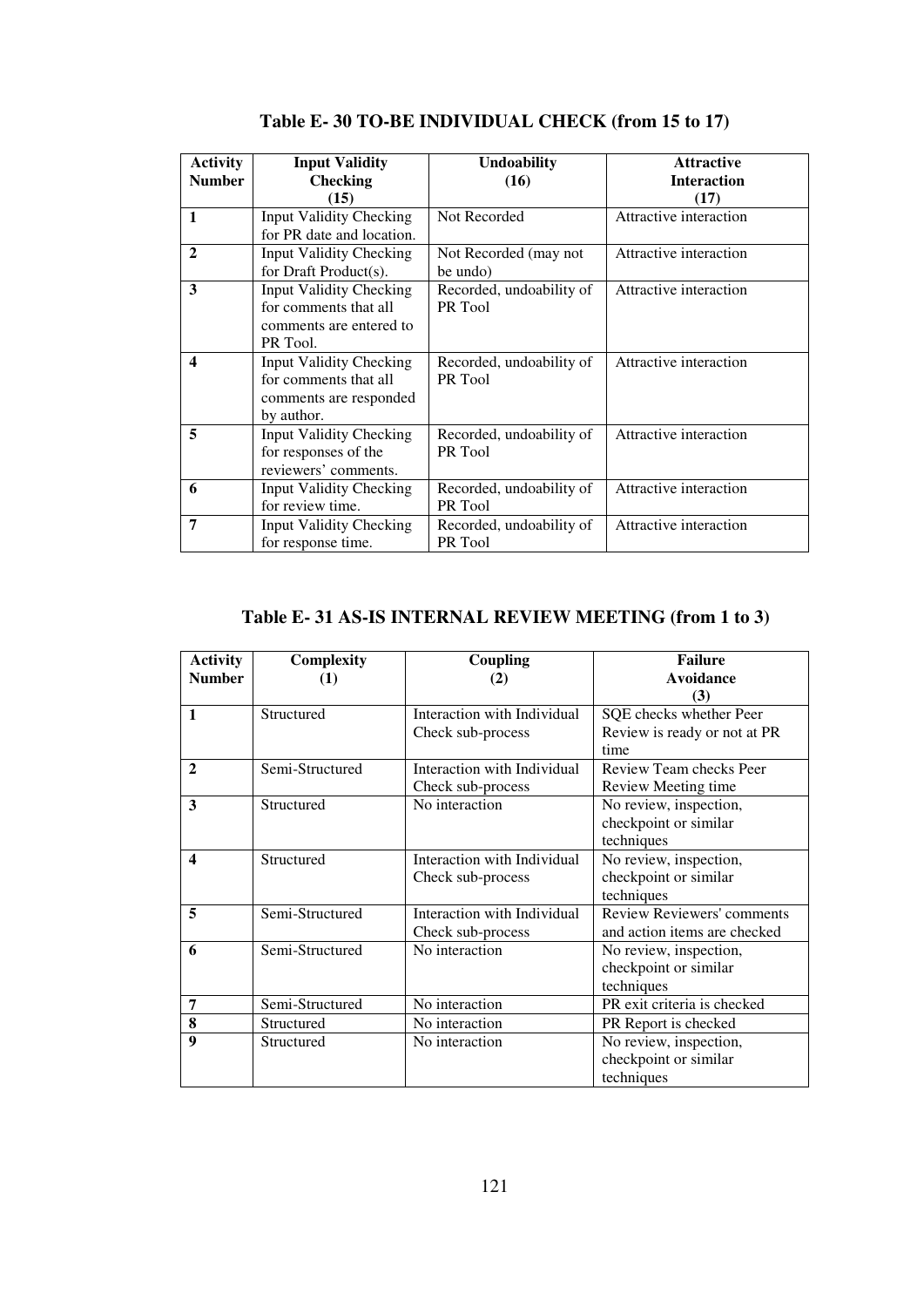| <b>Activity</b><br><b>Number</b> | <b>Restorability</b><br>(4) | <b>Restoration</b><br><b>Effectiveness</b><br>(5) | <b>Functional</b><br><b>Adequacy</b><br>(6) | <b>Functional</b><br><b>Completeness</b><br>(7) |
|----------------------------------|-----------------------------|---------------------------------------------------|---------------------------------------------|-------------------------------------------------|
| $\mathbf{1}$                     | Nor recorded                | No restoration                                    | Adequate                                    |                                                 |
| $\mathbf{2}$                     | Recorded in PR<br>Report    | <b>Restoration from PR</b><br>Folder backup       | Adequate                                    |                                                 |
| 3                                | Recorded in PR<br>Report    | <b>Restoration from PR</b><br>Folder backup       | Adequate                                    |                                                 |
| $\boldsymbol{4}$                 | Recorded in PR<br>Report    | <b>Restoration from PR</b><br>Folder backup       | Inadequate.                                 |                                                 |
| 5                                | Not recorded                | No restoration                                    | Inadequate.                                 |                                                 |
| 6                                | Recorded in AI Form         | <b>Restoration from PR</b><br>Folder backup       | Adequate                                    |                                                 |
| 7                                | Recorded in PR<br>Report    | <b>Restoration from PR</b><br>Folder backup       | Adequate                                    |                                                 |
| 8                                | Recorded in PR<br>Report    | <b>Restoration from PR</b><br>Folder backup       | Adequate                                    |                                                 |
| $\boldsymbol{Q}$                 | Recorded in PR<br>Report    | <b>Restoration from PR</b><br>Folder backup       | Adequate                                    |                                                 |

**Table E- 32 AS-IS INTERNAL REVIEW MEETING (from 4 to 7)**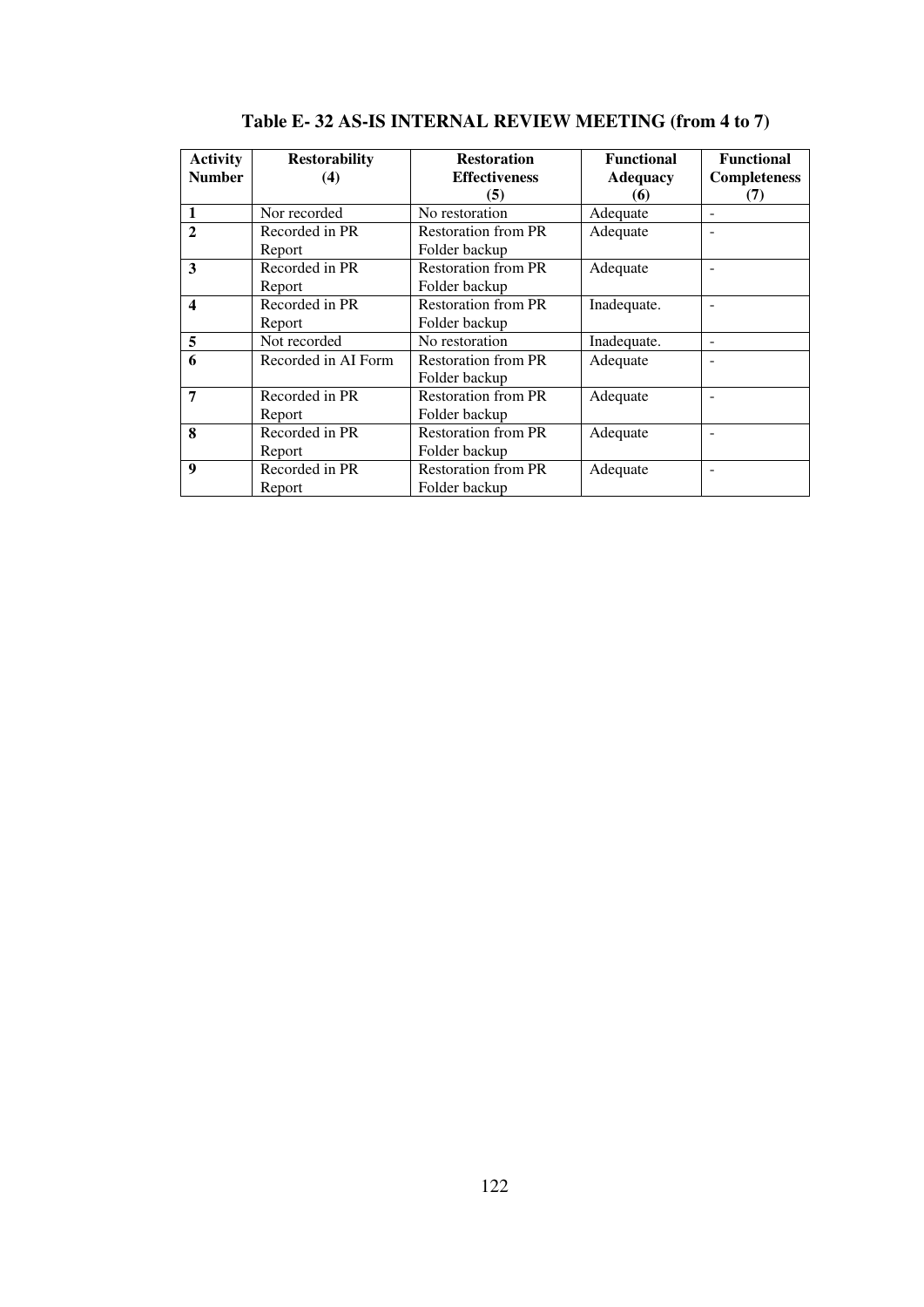| <b>Activity</b><br><b>Number</b> | IT<br><b>Usage</b><br>(8)                                               | <b>IT Density</b><br>(9)                                                                                                     | <b>Computational Accuracy</b><br>(10)                                                                                                             |
|----------------------------------|-------------------------------------------------------------------------|------------------------------------------------------------------------------------------------------------------------------|---------------------------------------------------------------------------------------------------------------------------------------------------|
| $\mathbf{1}$                     | No IT usage                                                             | No forms, documents,<br>archival records or other<br>similar documents that are<br>prepared, updated, deleted<br>or searched | <b>Accuracy Requirement:</b><br>SQE should check whether<br>Peer Review is ready or<br>not at PR time (All<br>reviewers should finish<br>review). |
| $\mathbf{2}$                     | No IT usage                                                             | No forms, documents,<br>archival records or other<br>similar documents that are<br>prepared, updated, deleted<br>or searched | Accuracy Requirement:<br>If reviewers are not ready<br>for peer review, new<br>meeting should be<br>discussed.                                    |
| 3                                | No IT usage                                                             | All of them are prepared in<br>computer environment                                                                          | No specific accuracy<br>requirement.                                                                                                              |
| $\overline{\mathbf{4}}$          | No IT usage                                                             | PR Report is prepared in<br>computer environment                                                                             | No specific accuracy<br>requirement.                                                                                                              |
| 5                                | No IT usage                                                             | Reviewers' comments may<br>not be prepared in computer<br>environment.                                                       | <b>Accuracy Requirement:</b><br>SQE should be sure that all<br>reviewers' comments are<br>investigated during peer<br>review meeting.             |
| 6                                | IT usage in updating of<br>AI Form. PR Folder is<br>used (in Network)   | AI Form is prepared in<br>computer environment                                                                               | <b>Accuracy Requirement:</b><br>SQE should be sure that all<br>AIs are written to AI Form.                                                        |
| 7                                | IT usage in updating of<br>AI Form. PR Folder is<br>used (in Network)   | PR Report is prepared in<br>computer environment                                                                             | <b>Accuracy Requirement:</b><br>Review Team should<br>check exit criteria of the<br><b>PR</b>                                                     |
| 8                                | IT usage in updating of<br>PR Report. PR Folder is<br>used (in Network) | PR Report is prepared in<br>computer environment                                                                             | No specific accuracy<br>requirement.                                                                                                              |
| 9                                | PR Folder is used (in<br>Network)                                       | No forms, documents,<br>archival records or other<br>similar documents that are<br>prepared, updated, deleted<br>or searched | No specific accuracy<br>requirement.                                                                                                              |

# **Table E- 33 AS-IS INTERNAL REVIEW MEETING (from 8 to 10)**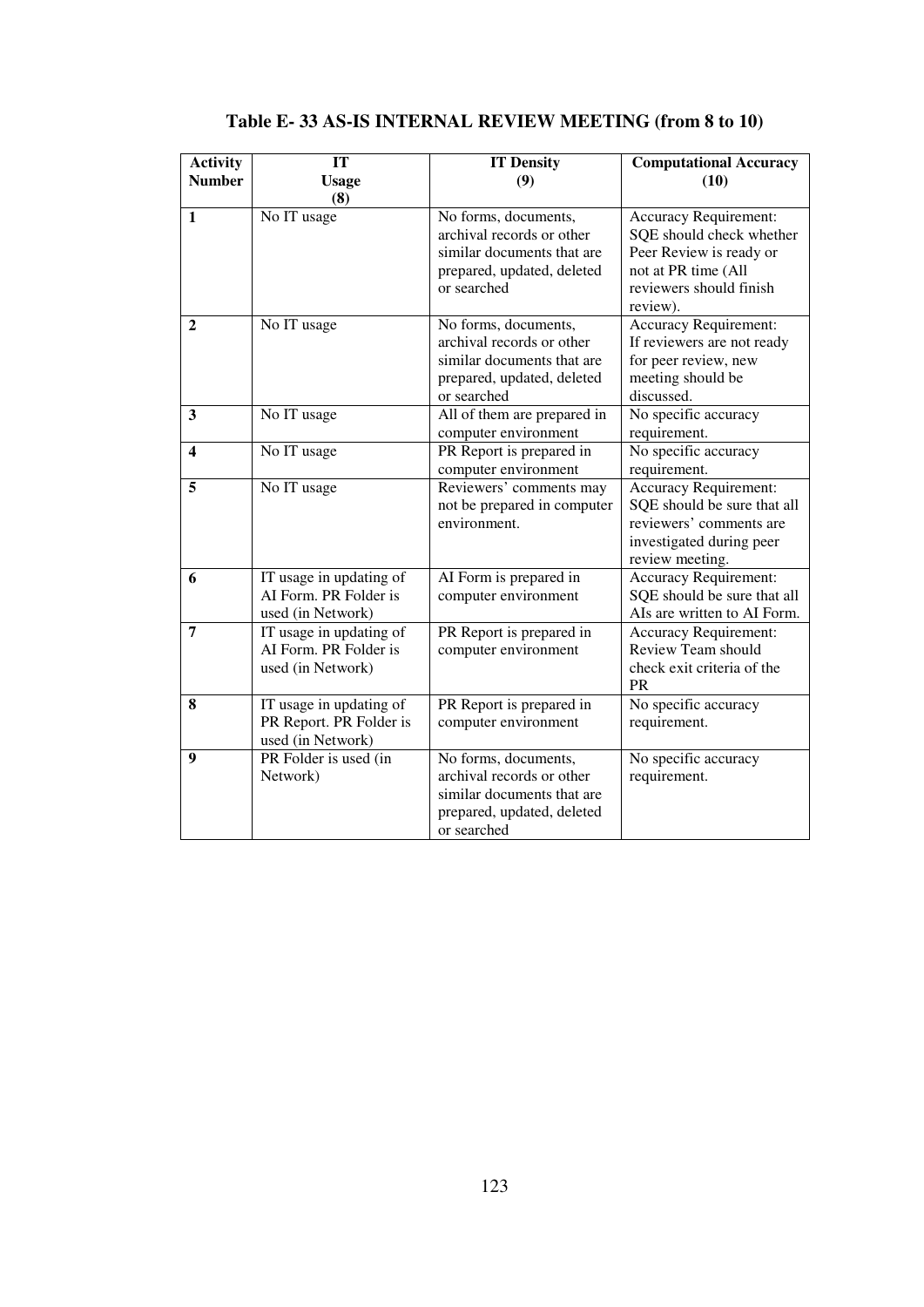| <b>Activity</b><br><b>Number</b> | Data<br><b>Exchangeability</b><br>(11)                     | <b>Access</b><br><b>Auditability</b><br>(12)                                                                         | <b>Functional</b><br><b>Understandability</b><br>(13)                                             | Completeness<br>of<br><b>Documentation</b> |
|----------------------------------|------------------------------------------------------------|----------------------------------------------------------------------------------------------------------------------|---------------------------------------------------------------------------------------------------|--------------------------------------------|
|                                  |                                                            |                                                                                                                      |                                                                                                   | (14)                                       |
| 1                                | Interaction with<br><b>Individual Check</b><br>sub-process | No Access<br>Auditability.                                                                                           | No difficulties or<br>misunderstandings                                                           | Described.                                 |
| 2                                | Interaction with<br><b>Individual Check</b><br>sub-process | No Access<br>Auditability.                                                                                           | No difficulties or<br>misunderstandings                                                           | Described.                                 |
| $\overline{\mathbf{3}}$          | No interaction                                             | No Access<br>Auditability.                                                                                           | No difficulties or<br>misunderstandings                                                           | Described.                                 |
| 4                                | Interaction with<br><b>Individual Check</b><br>sub-process | No Access<br>Auditability.                                                                                           | Difficulties or<br>misunderstandings<br>in how to write<br>effort.                                | Not Described.                             |
| 5                                | Interaction with<br><b>Individual Check</b><br>sub-process | Access auditability<br>Only SQE has write<br>access to SQA records.<br>All staffs have read<br>access to SQA records | Difficulties or<br>misunderstandings<br>in how to discuss<br>and write<br>reviewers'<br>comments. | Described.                                 |
| 6                                | No interaction                                             | Access auditability<br>Only SQE has write<br>access to SQA records.<br>All staffs have read<br>access to SQA records | No difficulties or<br>misunderstandings                                                           | Described.                                 |
| 7                                | No interaction                                             | Access auditability<br>Only SQE has write<br>access to SQA records.<br>All staffs have read<br>access to SQA records | No difficulties or<br>misunderstandings                                                           | Described.                                 |
| 8                                | No interaction                                             | Access auditability<br>Only SQE has write<br>access to SQA records.<br>All staffs have read<br>access to SQA records | No difficulties or<br>misunderstandings                                                           | Described.                                 |
| 9                                | No interaction                                             | Access auditability<br>Only SQE has write<br>access to SQA records.<br>All staffs have read<br>access to SQA records | No difficulties or<br>misunderstandings                                                           | Described.                                 |

**Table E- 34 AS-IS INTERNAL REVIEW MEETING (from 11 to 14)**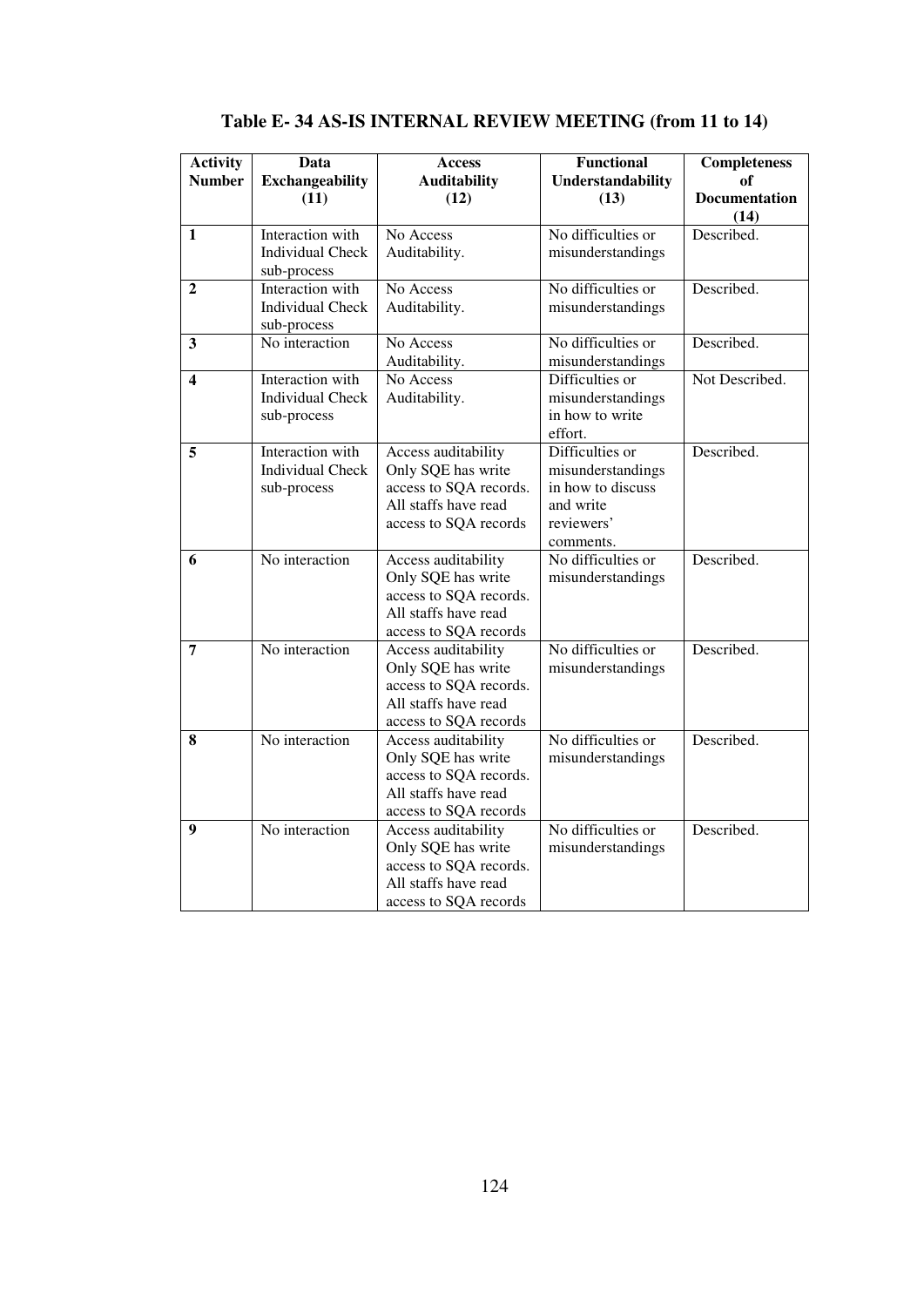| <b>Activity</b><br><b>Number</b> | <b>Input Validity</b><br><b>Checking</b>            | <b>Undoability</b><br>(16)            | <b>Attractive</b><br><b>Interaction</b>                                                                           |
|----------------------------------|-----------------------------------------------------|---------------------------------------|-------------------------------------------------------------------------------------------------------------------|
| $\mathbf{1}$                     | (15)<br>Input validity checking for                 | Nor recorded                          | (17)<br>Attractive interaction                                                                                    |
|                                  | readiness of reviewers.                             |                                       |                                                                                                                   |
| $\overline{2}$                   | No input validity checking                          | Recorded, undoability of<br>PR Report | Attractive interaction                                                                                            |
| 3                                | No input validity checking                          | Recorded, undoability of<br>PR Report | Attractive interaction                                                                                            |
| 4                                | Input validity checking for<br>preparation time.    | Recorded, undoability of<br>PR Report | No attractive<br>interaction.<br>Preparation time is not<br>recorded<br>simultaneously.                           |
| 5                                | Input validity checking for<br>reviewers' comments. | Not recorded                          | No attractive<br>interaction. There is a<br>problem with<br>reviewers' comments<br>records and<br>investigations. |
| 6                                | No input validity checking.                         | Recorded, undoability of<br>AI Form   | No attractive<br>interaction. AIs are<br>identified in PR<br>Meeting and it is very<br>hard to manage it.         |
| $\overline{7}$                   | No input validity checking                          | Recorded, undoability of<br>PR Report | Attractive interaction                                                                                            |
| 8                                | No input validity checking                          | Recorded, undoability of<br>PR Report | Attractive interaction                                                                                            |
| 9                                | No input validity checking                          | Recorded, undoability of<br>PR Report | Attractive interaction                                                                                            |

#### **Table E- 35 AS-IS INTERNAL REVIEW MEETING (from 15 to 17)**

# **Table E- 36 TO-BE INTERNAL REVIEW MEETING (from 1 to 3)**

| <b>Activity</b>  | Complexity      | Coupling                    | <b>Failure</b>                    |
|------------------|-----------------|-----------------------------|-----------------------------------|
| <b>Number</b>    |                 | (2)                         | Avoidance                         |
|                  |                 |                             | (3)                               |
|                  | Structured      | Interaction with Individual | SQE checks whether Peer           |
|                  |                 | Check sub-process           | Review is ready or not at PR time |
| $\mathbf{2}$     | Semi-Structured | Interaction with Individual | Review Team checks Peer           |
|                  |                 | Check sub-process           | Review Meeting time.              |
| 3                | Structured      | No interaction              | No review, inspection,            |
|                  |                 |                             | checkpoint or similar techniques  |
| $\boldsymbol{4}$ | Semi-Structured | Interaction with Individual | Reviewers' comments and           |
|                  |                 | Check sub-process           | author's responses are checked    |
| 5                | Semi-Structured | No interaction              | PR exit criteria is checked       |
| 6                | Structured      | No interaction              | PR Report and AI Form are         |
|                  |                 |                             | checked                           |
| 7                | Structured      | No interaction              | No review, inspection,            |
|                  |                 |                             | checkpoint or similar techniques  |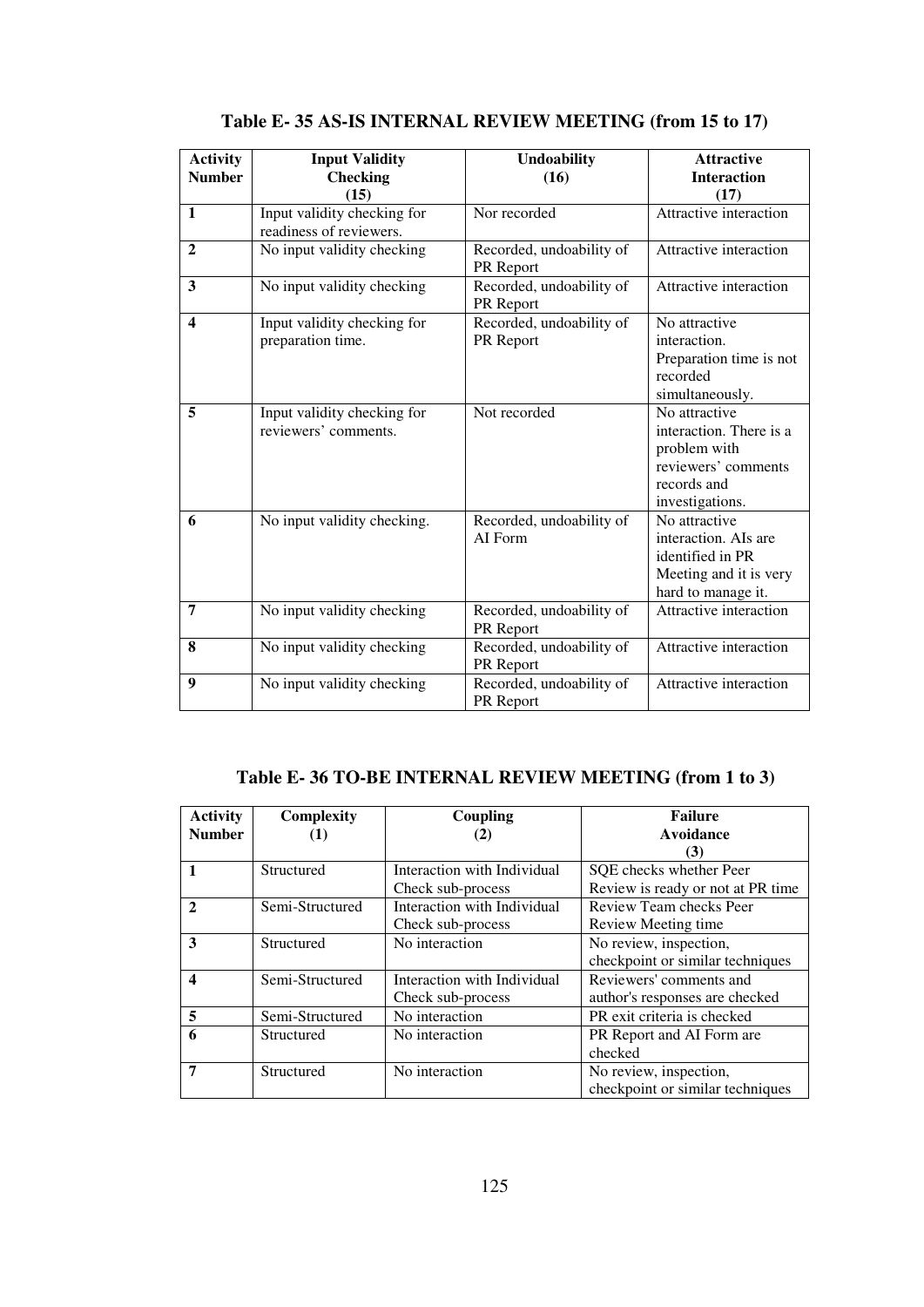| <b>Activity</b><br><b>Number</b> | <b>Restorability</b><br>(4)          | <b>Restoration</b><br><b>Effectiveness</b><br>(5) | <b>Functional</b><br><b>Adequacy</b><br>(6) | <b>Functional</b><br><b>Completeness</b><br>(7) |
|----------------------------------|--------------------------------------|---------------------------------------------------|---------------------------------------------|-------------------------------------------------|
| $\mathbf{1}$                     | Not Recorded                         | No restoration                                    | Adequate                                    |                                                 |
| $\mathbf{2}$                     | Recorded in PR Tool<br>and PR Report | <b>Restoration from PR</b><br>Tool database       | Adequate                                    |                                                 |
| 3                                | Recorded in PR Tool<br>and PR Report | <b>Restoration from PR</b><br>Tool database.      | Adequate                                    |                                                 |
| 4                                | Recorded in PR Tool<br>and AI Form   | <b>Restoration from PR</b><br>Tool database.      | Adequate                                    |                                                 |
| 5                                | Recorded in PR Tool<br>and PR Report | <b>Restoration from PR</b><br>Tool database.      | Adequate                                    |                                                 |
| 6                                | Recorded in PR Tool<br>and PR Report | <b>Restoration from PR</b><br>Tool database.      | Adequate                                    |                                                 |
| 7                                | Recorded in PR Tool<br>and PR Report | <b>Restoration from PR</b><br>Tool database.      | Adequate                                    |                                                 |

**Table E- 37 TO-BE INTERNAL REVIEW MEETING (from 4 to 7)**

**Table E- 38 TO-BE INTERNAL REVIEW MEETING (from 8 to 10)**

| <b>Activity</b>  | IT                   | <b>IT Density</b>                                           | <b>Computational Accuracy</b>           |
|------------------|----------------------|-------------------------------------------------------------|-----------------------------------------|
| <b>Number</b>    | <b>Usage</b>         | (9)                                                         | (10)                                    |
|                  | (8)                  |                                                             |                                         |
| $\mathbf{1}$     | PR Tool              | All documents are                                           | <b>Accuracy Requirement:</b>            |
|                  | and PR               | prepared/generated/updated/deleted/etc                      | SQE should check whether Peer           |
|                  | Folder               | by using PR Tool.                                           | Review is ready or not at PR            |
|                  | are used.            |                                                             | time (All reviewers should              |
|                  |                      |                                                             | finish review).                         |
| $\overline{2}$   | PR Tool              | All documents are                                           | <b>Accuracy Requirement:</b>            |
|                  | and PR               | prepared/generated/updated/deleted/etc                      | If reviewers are not ready for          |
|                  | Folder               | by using PR Tool.                                           | peer review, new meeting                |
|                  | are used.            |                                                             | should be discussed.                    |
| 3                | PR Tool              | All documents are                                           | <b>Accuracy Requirement:</b>            |
|                  | and PR               | prepared/generated/updated/deleted/etc                      | SQE should check PR Tool                |
|                  | Folder               | by using PR Tool.                                           |                                         |
|                  | are used.            |                                                             |                                         |
| $\boldsymbol{4}$ | PR Tool              | All documents are                                           | Accuracy requirement:                   |
|                  | and PR               | prepared/generated/updated/deleted/etc                      | SQE should be sure that all             |
|                  | Folder               | by using PR Tool.                                           | reviewers' comments and author          |
|                  | are used.            |                                                             | response are checked during PR          |
|                  |                      |                                                             | Meeting using PR Tool.                  |
| 5                | PR Tool              | All documents are                                           | <b>Accuracy Requirement:</b>            |
|                  | and PR               | prepared/generated/updated/deleted/etc                      | Review Team should check exit           |
|                  | Folder               | by using PR Tool.                                           | criteria of the PR                      |
|                  | are used.<br>PR Tool | All documents are                                           |                                         |
| 6                | and PR               |                                                             | <b>Accuracy Requirement:</b>            |
|                  | Folder               | prepared/generated/updated/deleted/etc                      | SQE should check and update             |
|                  | are used.            | by using PR Tool.                                           | PR Report and AI Form using<br>PR Tool. |
| 7                | PR Tool              | All documents are                                           | No specific accuracy                    |
|                  | and PR               |                                                             | requirement.                            |
|                  | Folder               | prepared/generated/updated/deleted/etc<br>by using PR Tool. |                                         |
|                  | are used.            |                                                             |                                         |
|                  |                      |                                                             |                                         |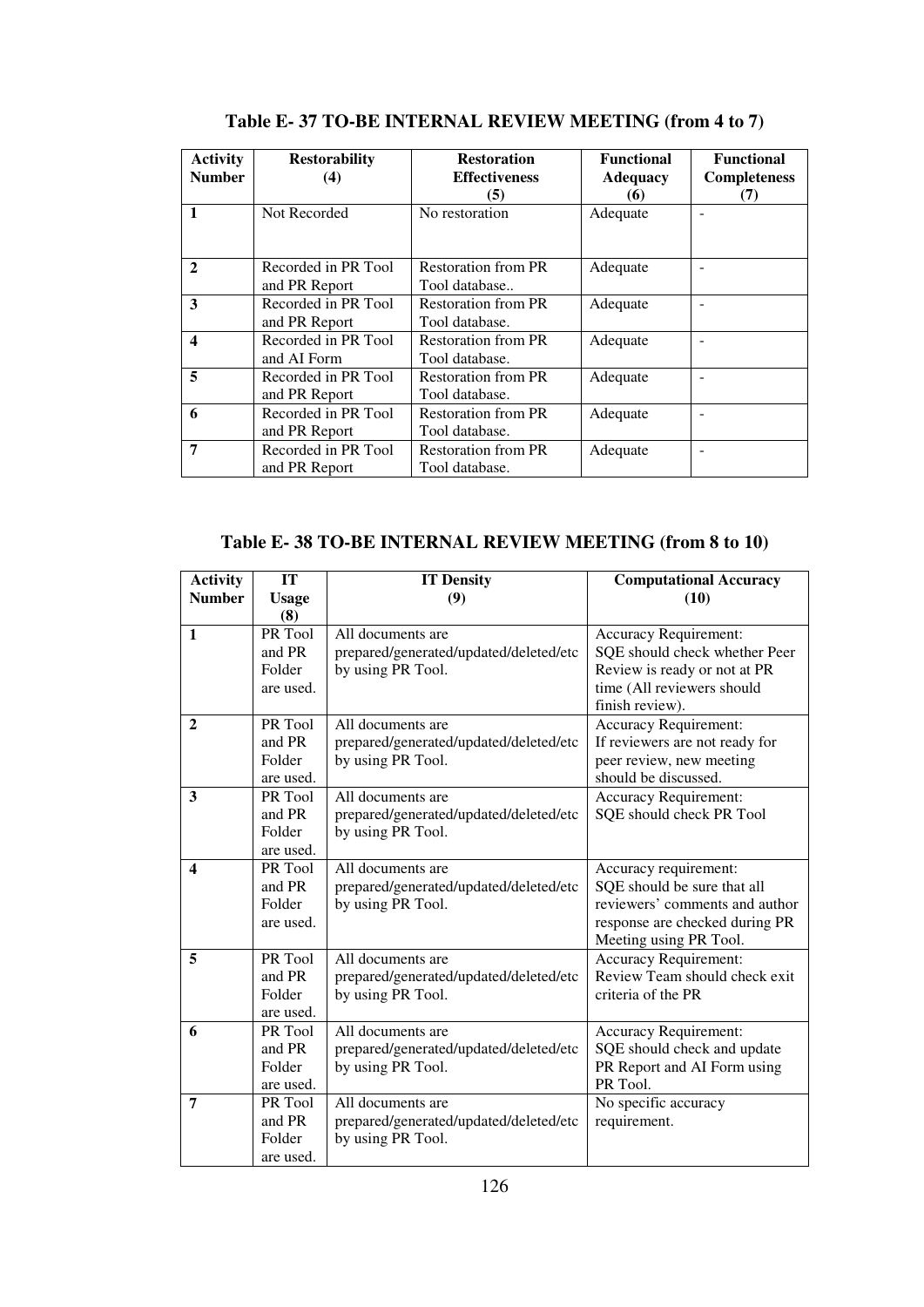| <b>Activity</b><br><b>Number</b> | <b>Data</b><br><b>Exchangeability</b>                             | Access<br><b>Auditability</b>                                                                                                                                                               | <b>Functional</b><br>Understandability  | <b>Completeness</b><br>of    |
|----------------------------------|-------------------------------------------------------------------|---------------------------------------------------------------------------------------------------------------------------------------------------------------------------------------------|-----------------------------------------|------------------------------|
|                                  | (11)                                                              | (12)                                                                                                                                                                                        | (13)                                    | <b>Documentation</b><br>(14) |
| 1                                | <b>Interaction</b> with<br><b>Individual Check</b><br>sub-process | <b>Access Auditability</b><br>PR Tool has different<br>access rights for each<br>staff.                                                                                                     | No difficulties or<br>misunderstandings | Described.                   |
| 2                                | <b>Interaction</b> with<br><b>Individual Check</b><br>sub-process | <b>Access Auditability</b><br>PR Tool has different<br>access rights for each<br>staff.                                                                                                     | No difficulties or<br>misunderstandings | Described.                   |
| 3                                | No interaction                                                    | <b>Access Auditability</b><br>PR Tool has different<br>access rights for each<br>staff.                                                                                                     | No difficulties or<br>misunderstandings | Described.                   |
| 4                                | Interaction with<br><b>Individual Check</b><br>sub-process        | <b>Access Auditability</b><br>PR Tool has different<br>access rights for each<br>staff.                                                                                                     | No difficulties or<br>misunderstandings | Described.                   |
| 5                                | No interaction                                                    | <b>Access Auditability</b><br>PR Tool has different<br>access rights for each<br>staff.                                                                                                     | No difficulties or<br>misunderstandings | Described.                   |
| 6                                | No interaction                                                    | <b>Access Auditability</b><br>PR Tool has different<br>access rights for each<br>staff.<br>Only SQE has write<br>access to SQA<br>records. All staffs<br>have read access to<br>SQA records | No difficulties or<br>misunderstandings | Described.                   |
| 7                                | No interaction                                                    | <b>Access Auditability</b><br>PR Tool has different<br>access rights for each<br>staff.<br>Only SQE has write<br>access to SQA<br>records. All staffs<br>have read access to<br>SQA records | No difficulties or<br>misunderstandings | Described.                   |

**Table E- 39 TO-BE INTERNAL REVIEW MEETING (from 11 to 14)**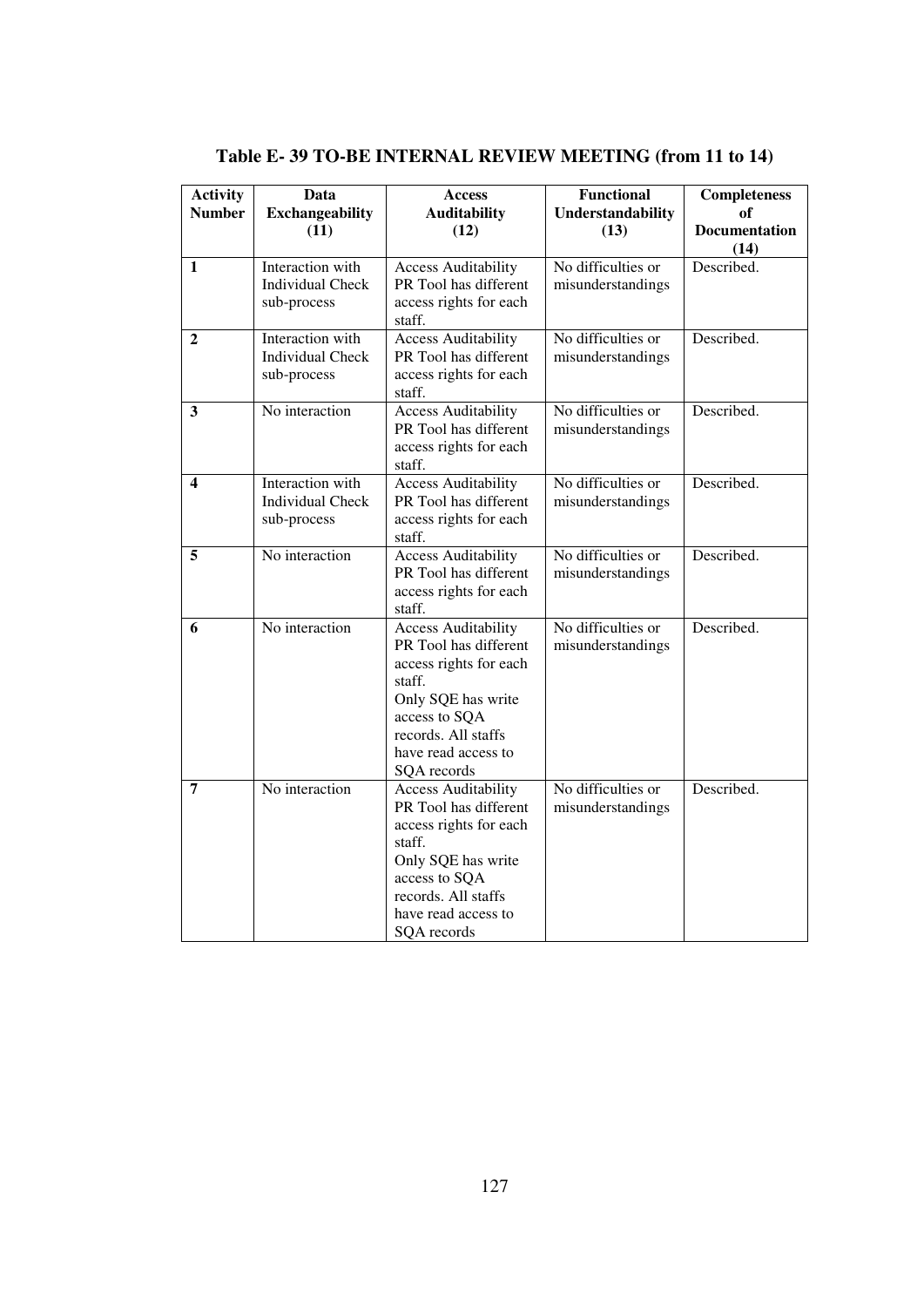| <b>Activity</b>         | <b>Input Validity</b>       | <b>Undoability</b>          | <b>Attractive</b>      |
|-------------------------|-----------------------------|-----------------------------|------------------------|
| <b>Number</b>           | <b>Checking</b>             | (16)                        | <b>Interaction</b>     |
|                         | (15)                        |                             | (17)                   |
| 1                       | Input validity checking for | Recorded, undoability of PR | Attractive interaction |
|                         | readiness of reviewers.     | Tool                        |                        |
| $\overline{2}$          | Input validity checking for | Recorded, undoability of PR | Attractive interaction |
|                         | reviewers' comments and     | Tool and PR Report          |                        |
|                         | author's responses.         |                             |                        |
| 3                       | No input validity checking  | Recorded, undoability of PR | Attractive interaction |
|                         |                             | Tool and PR Report          |                        |
| $\overline{\mathbf{4}}$ | Input Validity Checking for | Recorded, undoability of PR | Attractive interaction |
|                         | all PR Tool.                | Tool and AI Form            |                        |
| 5                       | No input validity checking  | Recorded, undoability of PR | Attractive interaction |
|                         |                             | Tool and PR Report          |                        |
| 6                       | Input Validity Checking for | Recorded, undoability of PR | Attractive interaction |
|                         | all PR Tool.                | Tool and PR Report          |                        |
| 7                       | No input validity checking  | Recorded, undoability of PR | Attractive interaction |
|                         |                             | Tool and PR Folder          |                        |

**Table E- 40 TO-BE INTERNAL REVIEW MEETING (from 15 to 17)** 

**Table E- 41 AS-IS PEER REVIEW CLOSURE (from 1 to 3)** 

| <b>Activity</b>  | Complexity      | Coupling               | <b>Failure</b>            |
|------------------|-----------------|------------------------|---------------------------|
| <b>Number</b>    | (1)             | (2)                    | Avoidance                 |
|                  |                 |                        | (3)                       |
| 1                | Structured      | No interaction         | No review, inspection,    |
|                  |                 |                        | checkpoint or similar     |
|                  |                 |                        | techniques                |
| $\mathbf{2}$     | Structured      | Interaction with       | SQE checks Updated        |
|                  |                 | <b>Internal Review</b> | $Product(s)$ by comparing |
|                  |                 | Meeting and SQE        | Draft Product(s) and      |
|                  |                 | Check sub-process      | <b>Updated Product(s)</b> |
| 3                | Structured      | Interaction with       | AI Form and AI Report are |
|                  |                 | <b>Internal Review</b> | checked                   |
|                  |                 | Meeting sub-process    |                           |
| $\boldsymbol{4}$ | Structured      | No interaction         | No review, inspection,    |
|                  |                 |                        | checkpoint or similar     |
|                  |                 |                        | techniques                |
| 5                | Semi-Structured | No interaction         | Issues or new AIs are     |
|                  |                 |                        | checked                   |
| 6                | Semi-Structured | No interaction         | Issues or new AIs are     |
|                  |                 |                        | checked                   |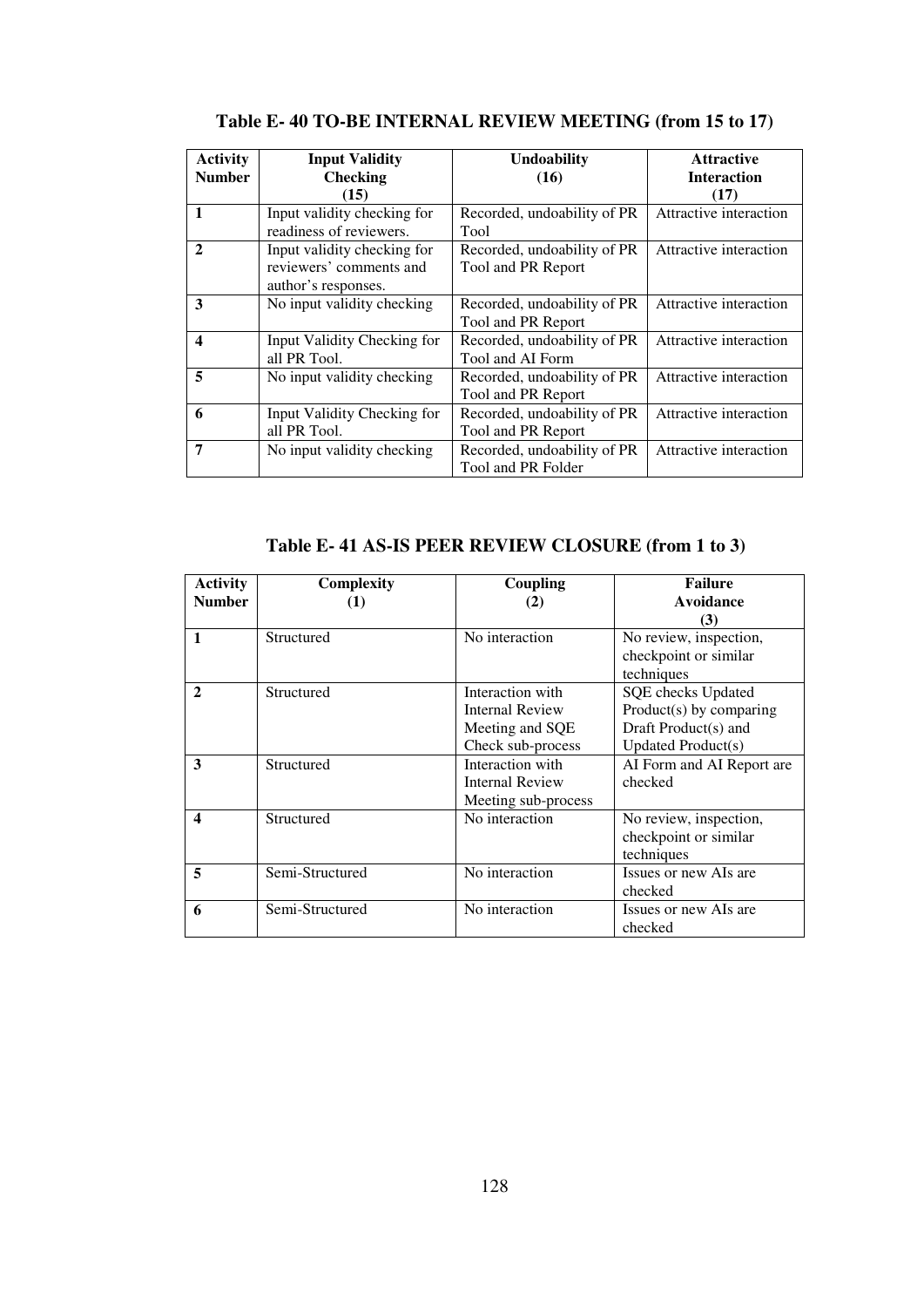| <b>Activity</b><br><b>Number</b> | <b>Restorability</b><br>(4)                           | <b>Restoration</b><br><b>Effectiveness</b><br>(5) | <b>Functional</b><br><b>Adequacy</b><br>(6) | <b>Functional</b><br><b>Completeness</b><br>(7) |
|----------------------------------|-------------------------------------------------------|---------------------------------------------------|---------------------------------------------|-------------------------------------------------|
|                                  | Recorded in<br>database                               | <b>Restoration from</b><br>database backups.      | Adequate                                    | -                                               |
| 2                                | Recorded in<br>database                               | Restoration from<br>database backups.             | Adequate                                    |                                                 |
| 3                                | Recorded in AI<br>Form, PR Report<br>and PR Folder    | <b>Restoration from PR</b><br>folder backup.      | Adequate                                    |                                                 |
| $\overline{\mathbf{4}}$          | Recorded in PR<br>Report as hard copy<br>and database | Restoration from hard<br>copies of PR records     | Inadequate.                                 |                                                 |
| 5                                | Not recorded                                          | No restoration                                    | Inadequate.                                 | -                                               |
| 6                                | Not recorded                                          | No restoration                                    | Inadequate.                                 |                                                 |

**Table E- 42 AS-IS PEER REVIEW CLOSURE (from 4 to 7)**

**Table E- 43 AS-IS PEER REVIEW CLOSURE (from 8 to 10)** 

| <b>Activity</b> | IТ                        | <b>IT Density</b>           | <b>Computational Accuracy</b> |
|-----------------|---------------------------|-----------------------------|-------------------------------|
| <b>Number</b>   | <b>Usage</b>              | (9)                         | (10)                          |
|                 | (8)                       |                             |                               |
| 1               | <b>Updated Product(s)</b> | All of them are prepared in | No specific accuracy          |
|                 | is/are prepared in        | computer environment.       | requirement                   |
|                 | computer environment.     |                             |                               |
| $\mathbf{2}$    | Updated Product(s) and    | All of them are prepared in | Accuracy requirement:         |
|                 | Draft Product(s) are      | computer environment.       | SQE should be sure about      |
|                 | compared by using         |                             | all action items are applied  |
|                 | computer environment      |                             | to Draft Product(s) and       |
|                 | and software tools.       |                             | there is no missing AI.       |
| 3               | PR folder is used.        | All of them are prepared in | Accuracy requirement:         |
|                 |                           | computer environment.       | SQE should check AI           |
|                 |                           |                             | Form and PR Report            |
| 4               | No IT Usage               | All of them are prepared in | No specific accuracy          |
|                 |                           | computer environment.       | requirement                   |
| 5               | No IT Usage. PR closure   | All of them are prepared in | Accuracy requirement:         |
|                 | is recorded as hard copy. | computer environment.       | SQE should check missing      |
|                 |                           |                             | AIs or new issues             |
| 6               | No IT Usage               | All of them are prepared in | Accuracy requirement:         |
|                 |                           | computer environment.       | SQE should check that         |
|                 |                           |                             | there are missing AIs         |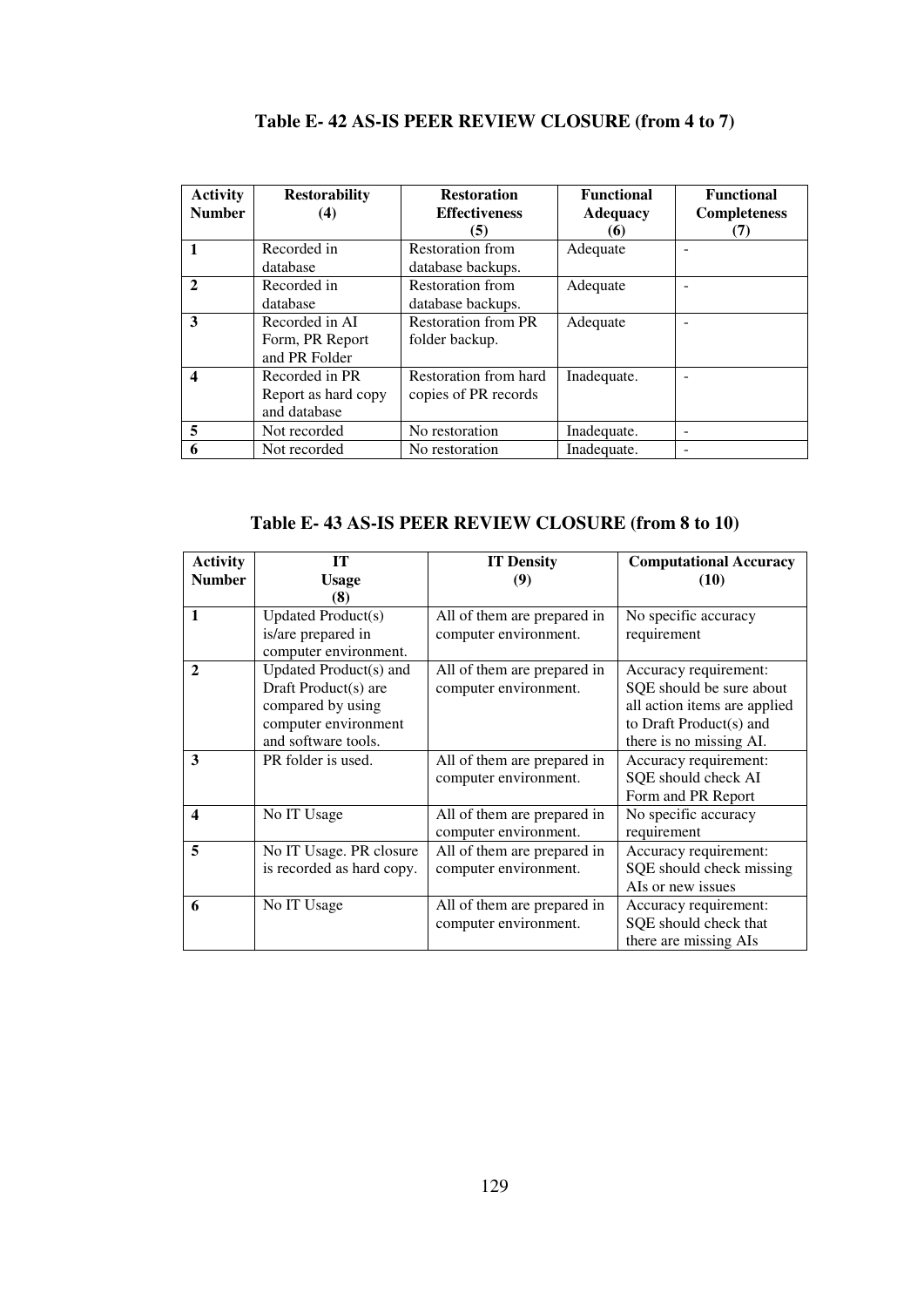| <b>Activity</b><br><b>Number</b> | Data<br><b>Exchangeability</b>                                                     | <b>Access</b><br><b>Auditability</b>                                                                                                                                   | <b>Functional</b><br>Understandability                                                  | <b>Completeness</b><br>of    |
|----------------------------------|------------------------------------------------------------------------------------|------------------------------------------------------------------------------------------------------------------------------------------------------------------------|-----------------------------------------------------------------------------------------|------------------------------|
|                                  | (11)                                                                               | (12)                                                                                                                                                                   | (13)                                                                                    | <b>Documentation</b><br>(14) |
| $\mathbf{1}$                     | No interaction                                                                     | Access auditability<br>Project's development<br>libraries have different<br>access rights.                                                                             | No difficulties or<br>misunderstandings                                                 | Described.                   |
| $\mathbf{2}$                     | Interaction with<br><b>Internal Review</b><br>Meeting and SQE<br>Check sub-process | Access auditability<br>Project's development<br>libraries have different<br>access rights.<br>Draft Product(s) and<br><b>Updated Product(s)</b><br>also have versions. | No difficulties or<br>misunderstandings                                                 | Described.                   |
| 3                                | Interaction with<br><b>Internal Review</b><br>Meeting sub-<br>process              | Access auditability<br>Only SQE has write<br>access to SQA records.<br>All staffs have read<br>access to SQA records                                                   | No difficulties or<br>misunderstandings                                                 | Described.                   |
| $\boldsymbol{4}$                 | No interaction                                                                     | Access auditability<br>Only SQE has write<br>access to SQA records.<br>All staffs have read<br>access to SQA records                                                   | No difficulties or<br>misunderstandings                                                 | Described.                   |
| 5                                | No interaction                                                                     | No Access auditability                                                                                                                                                 | Difficulties or<br>misunderstandings<br>how to manage<br>new issues and<br>missing AIs. | Not Described.               |
| 6                                | No interaction                                                                     | No Access auditability                                                                                                                                                 | Difficulties or<br>misunderstandings<br>how to manage<br>new issues and<br>missing AIs. | Described.                   |

**Table E- 44 AS-IS PEER REVIEW CLOSURE (from 11 to 14)**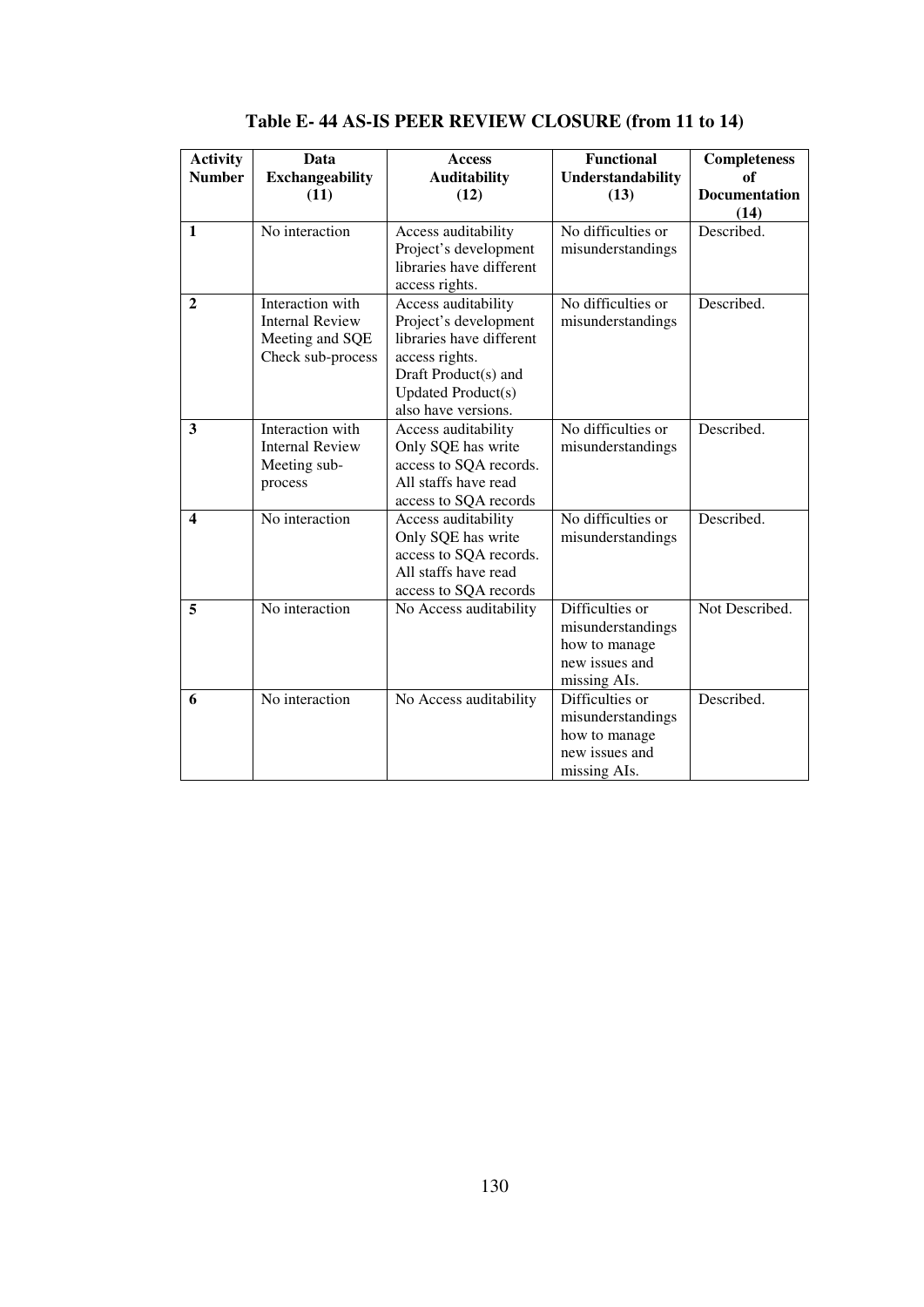| <b>Activity</b> | <b>Input Validity</b>                                                                                                   | <b>Undoability</b>                                                 | <b>Attractive</b>                                                                                                     |
|-----------------|-------------------------------------------------------------------------------------------------------------------------|--------------------------------------------------------------------|-----------------------------------------------------------------------------------------------------------------------|
| <b>Number</b>   | <b>Checking</b>                                                                                                         | (16)                                                               | <b>Interaction</b>                                                                                                    |
|                 | (15)                                                                                                                    |                                                                    | (17)                                                                                                                  |
| $\mathbf{1}$    | Input validity checking<br>about Updated<br>$Product(s)$ .                                                              | Recorded,<br>undoability of<br>database                            | Attractive interaction                                                                                                |
| $\mathbf{2}$    | Input validity checking<br>about Updated Product(s)<br>and Draft Product(s). All<br>action items are checked<br>by SQE. | Recorded,<br>undoability of<br>database                            | Attractive interaction                                                                                                |
| 3               | No input validity<br>checking.                                                                                          | Recorded,<br>undoability of AI<br>Form, PR Report and<br>PR Folder | Attractive interaction                                                                                                |
| 4               | No input validity<br>checking.                                                                                          | Recorded,<br>undoability of PR<br>Report and database              | No attractive interaction. Since<br>AIs are tracked from hard copies,<br>it is hard to manage it.                     |
| 5               | Input validity checking<br>about new issues.                                                                            | Not recorded                                                       | No attractive interaction. Since<br>problems are not tracked by using<br>any database, it is hard to manage<br>it.    |
| 6               | No input validity<br>checking.                                                                                          | Not recorded                                                       | No attractive interaction. Since<br>new AIs are not entered to any<br>database by author, it is hard to<br>manage it. |

**Table E- 45 AS-IS PEER REVIEW CLOSURE (from 15 to 17)** 

### **Table E- 46 TO-BE PEER REVIEW CLOSURE (from 1 to 3)**

| <b>Activity</b> | Complexity      | Coupling                  | <b>Failure</b>                    |
|-----------------|-----------------|---------------------------|-----------------------------------|
| <b>Number</b>   |                 | (2)                       | Avoidance                         |
|                 |                 |                           | (3)                               |
| $\mathbf{1}$    | Structured      | No interaction            | No review, inspection, checkpoint |
|                 |                 |                           | or similar techniques             |
| $\mathbf{2}$    | Structured      | Interaction with Internal | SQE checks Updated Product(s) by  |
|                 |                 | Review Meeting and        | comparing Draft Product(s) and    |
|                 |                 | SQE Check sub-            | <b>Updated Product(s)</b>         |
|                 |                 | processes                 |                                   |
| 3               | Structured      | No interaction            | AIs are checked using PR Tool     |
| 4               | Structured      | Interaction with Internal | AI Form and PR Report are         |
|                 |                 | Review Meeting sub-       | reviewed                          |
|                 |                 | process                   |                                   |
| 5               | Structured      | No interaction            | SQE Closure time is checked       |
| 6               | Structured      | No interaction            | Author Update time is checked     |
| 7               | Structured      | No interaction            | No review, inspection, checkpoint |
|                 |                 |                           | or similar techniques             |
| 8               | Semi-Structured | No interaction            | Issues or new AIs are checked     |
| 9               | Semi-Structured | No interaction            | Issues or new AIs are checked     |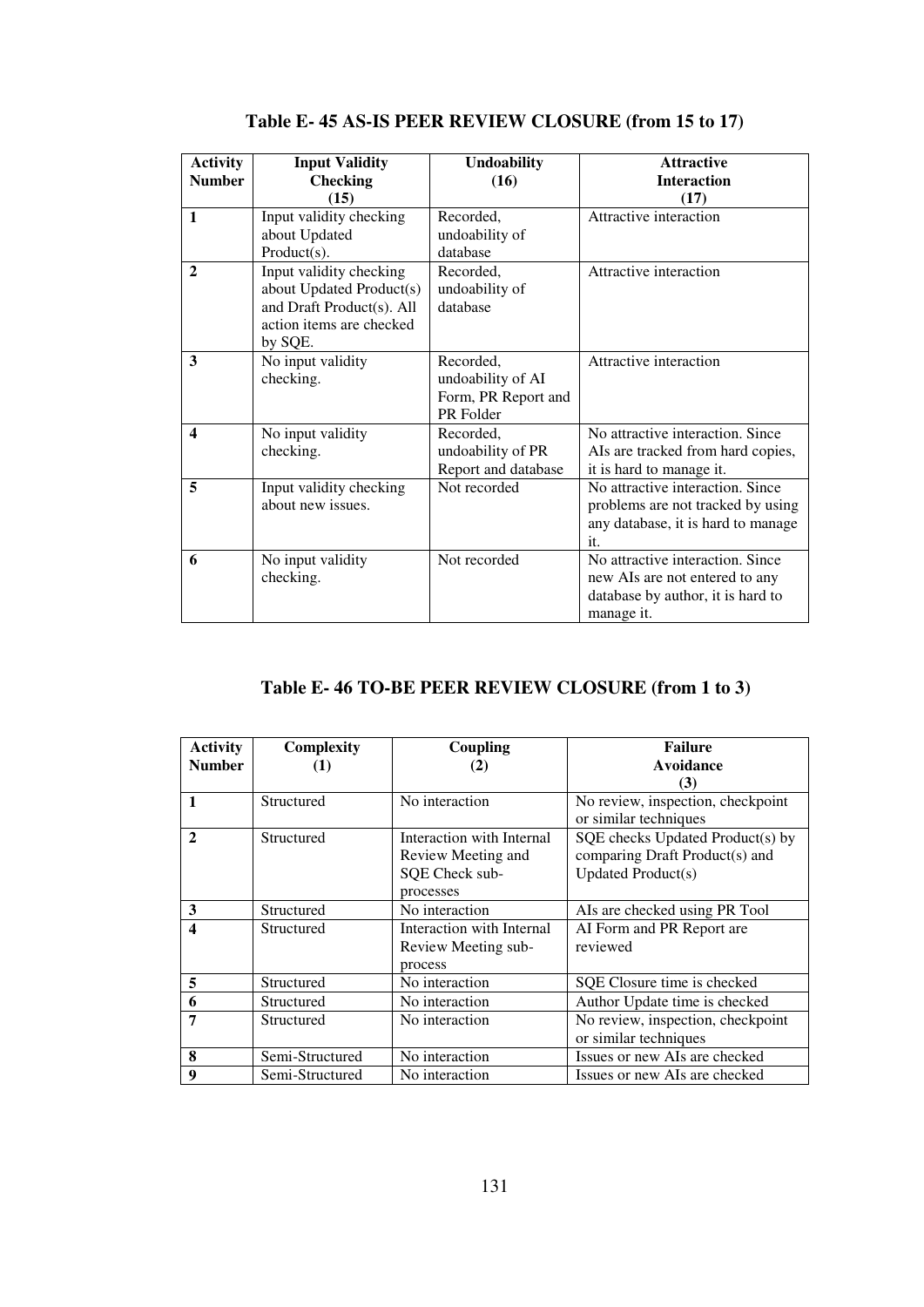| <b>Activity</b><br><b>Number</b> | <b>Restorability</b><br>(4)                                 | <b>Restoration</b><br><b>Effectiveness</b><br>(5)                     | <b>Functional</b><br><b>Adequacy</b><br>(6) | <b>Functional</b><br><b>Completeness</b><br>(7) |
|----------------------------------|-------------------------------------------------------------|-----------------------------------------------------------------------|---------------------------------------------|-------------------------------------------------|
| $\mathbf{1}$                     | Recorded in database                                        | Restoration from database<br>backups.                                 | Adequate                                    |                                                 |
| $\mathbf{2}$                     | Recorded in database                                        | Restoration from database<br>backups.                                 | Adequate                                    | $\overline{a}$                                  |
| 3                                | Recorded in PR Tool<br>and AI Form                          | Restoration from PR Tool<br>database and PR folder<br>backups.        | Adequate                                    | $\overline{\phantom{a}}$                        |
| $\overline{\mathbf{4}}$          | Recorded in AI Form,<br>PR Report and PR<br>Tool            | Restoration from PR Tool<br>database and PR folder<br>backups.        | Adequate                                    |                                                 |
| 5                                | Recorded in PR Tool                                         | Restoration from PR Tool<br>database and PR folder<br>backups.        | Adequate                                    | $\overline{a}$                                  |
| 6                                | Recorded in PR Tool                                         | <b>Restoration from PR Tool</b><br>database and PR folder<br>backups. | Adequate                                    | $\overline{\phantom{a}}$                        |
| 7                                | Recorded in AI Form,<br>PR Report, PR Folder<br>and PR Tool | Restoration from PR Tool<br>database and PR folder<br>backups.        | Adequate                                    | $\overline{a}$                                  |
| 8                                | Recorded in PR<br>Folder and PR Tool                        | <b>Restoration from PR Tool</b><br>database and PR folder<br>backups. | Adequate                                    | $\overline{a}$                                  |
| 9                                | Recorded in PR<br>Folder, database and<br>PR Tool           | <b>Restoration from PR Tool</b><br>database and PR folder<br>backups. | Adequate                                    | $\overline{\phantom{a}}$                        |

**Table E- 47 TO-BE PEER REVIEW CLOSURE (from 4 to 7)**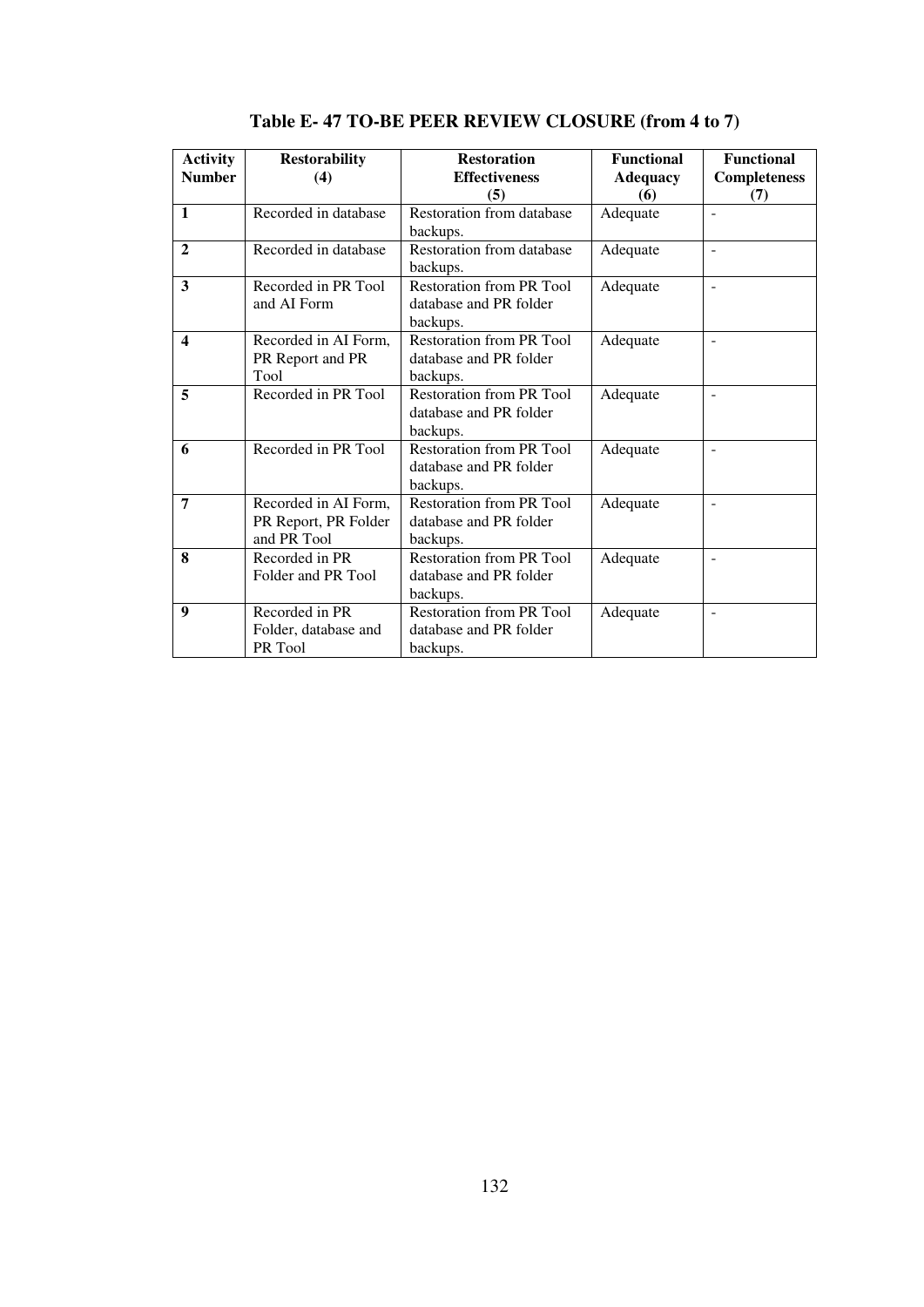| <b>Activity</b><br><b>Number</b> | IT<br><b>Usage</b><br>(8)                                                                                                    | <b>IT Density</b><br>(9)                                          | <b>Computational Accuracy</b><br>(10)                                                                                                   |
|----------------------------------|------------------------------------------------------------------------------------------------------------------------------|-------------------------------------------------------------------|-----------------------------------------------------------------------------------------------------------------------------------------|
| $\mathbf{1}$                     | <b>Updated Product(s)</b><br>is/are prepared in<br>computer<br>environment.                                                  | All of them are prepared in<br>computer environment and<br>tools. | No specific accuracy<br>requirement                                                                                                     |
| $\mathbf{2}$                     | <b>Updated Product(s)</b><br>and Draft Product(s)<br>are compared by<br>using computer<br>environment and<br>software tools. | All of them are prepared in<br>computer environment and<br>tools. | Accuracy requirement:<br>SQE should be sure about all<br>action items are applied to<br>Draft Product(s) and there is<br>no missing AI. |
| 3                                | PR Tool and PR<br>folder are used.                                                                                           | All of them are prepared in<br>computer environment and<br>tools. | Accuracy requirement:<br>SQE should check all AIs are<br>closed in PR Tool                                                              |
| $\overline{\mathbf{4}}$          | PR Tool and PR<br>folder are used.                                                                                           | All of them are prepared in<br>computer environment and<br>tools. | Accuracy requirement:<br>SQE should check AI Form<br>and PR Report                                                                      |
| 5                                | PR Tool and PR<br>folder are used.                                                                                           | All of them are prepared in<br>computer environment and<br>tools. | Accuracy requirement: S<br>QE should checked that time<br>is entered                                                                    |
| 6                                | PR Tool and PR<br>folder are used.                                                                                           | All of them are prepared in<br>computer environment and<br>tools. | Accuracy requirement:<br>SQE should checked that time<br>is entered                                                                     |
| 7                                | PR Tool and PR<br>folder are used.                                                                                           | All of them are prepared in<br>computer environment and<br>tools. | No specific accuracy<br>requirement                                                                                                     |
| 8                                | PR Tool and PR<br>folder are used.                                                                                           | All of them are prepared in<br>computer environment and<br>tools. | Accuracy requirement:<br>SQE should check missing<br>AIs or new issues                                                                  |
| 9                                | PR Tool and PR<br>folder are used.                                                                                           | All of them are prepared in<br>computer environment and<br>tools. | Accuracy requirement:<br>SQE should check that there<br>are missing AIs                                                                 |

**Table E- 48 TO-BE PEER REVIEW CLOSURE (from 8 to 10)**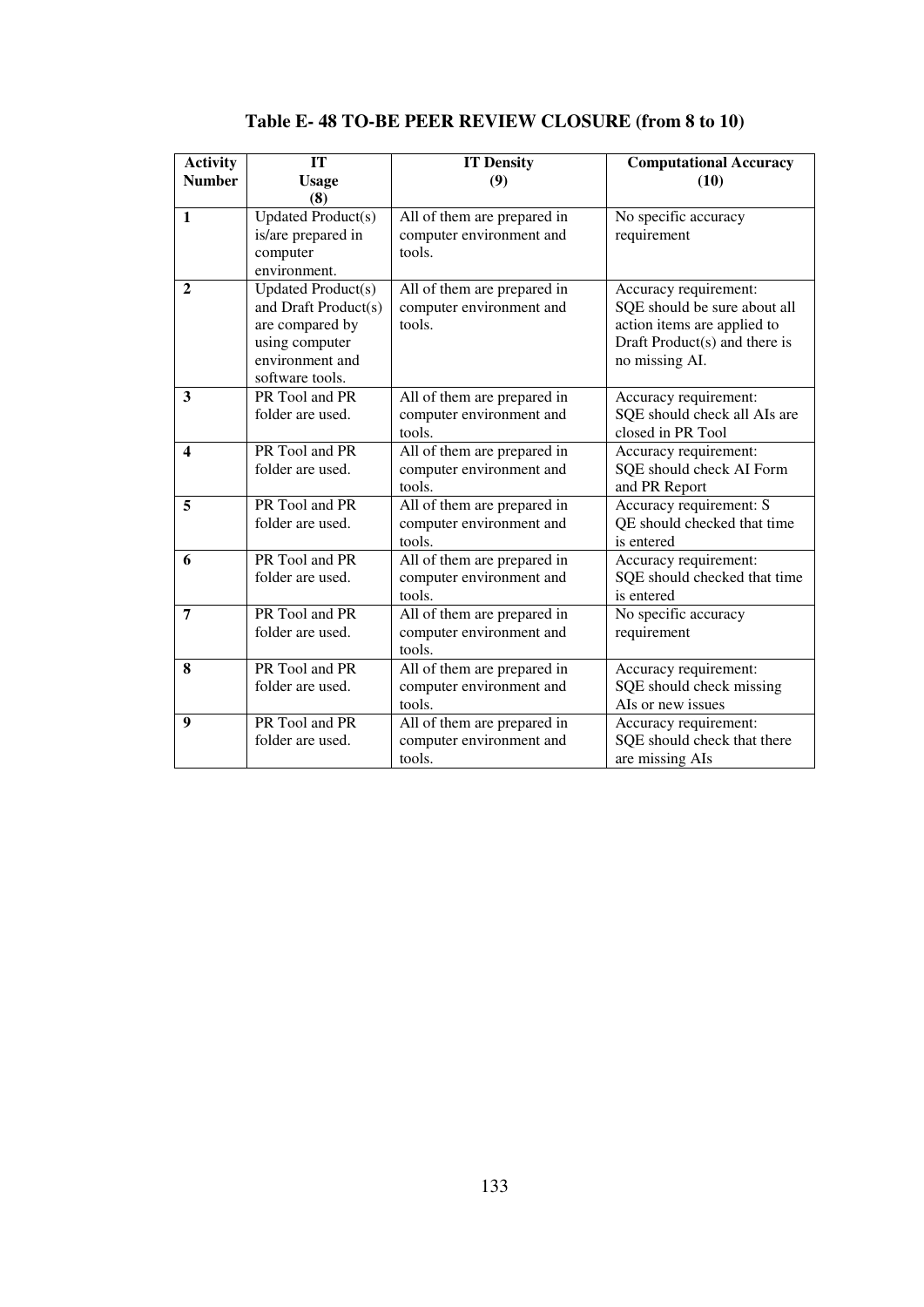| <b>Activity</b><br><b>Number</b> | Data<br><b>Exchangeability</b>                                                           | Access<br><b>Auditability</b>                                                                                                                                                              | <b>Functional</b><br>Understandability  | <b>Completeness</b><br>оf |
|----------------------------------|------------------------------------------------------------------------------------------|--------------------------------------------------------------------------------------------------------------------------------------------------------------------------------------------|-----------------------------------------|---------------------------|
|                                  | (11)                                                                                     | (12)                                                                                                                                                                                       | (13)                                    | Documentation<br>(14)     |
| $\mathbf{1}$                     | No interaction                                                                           | Access auditability<br>Project's<br>development libraries<br>have different access<br>rights.                                                                                              | No difficulties or<br>misunderstandings | Described.                |
| $\mathbf{2}$                     | Interaction with<br><b>Internal Review</b><br>Meeting and SQE<br>Check sub-<br>processes | Access auditability<br>Project's<br>development libraries<br>have different access<br>rights.                                                                                              | No difficulties or<br>misunderstandings | Described.                |
| 3                                | No interaction                                                                           | Access auditability<br>Only SQE has write<br>access to SQA<br>records. All staffs<br>have read access to<br>SQA records                                                                    | No difficulties or<br>misunderstandings | Described.                |
| 4                                | Interaction with<br><b>Internal Review</b><br>Meeting sub-<br>process                    | Access auditability<br>Only SQE has write<br>access to SQA<br>records. All staffs<br>have read access to<br>SQA records                                                                    | No difficulties or<br>misunderstandings | Described.                |
| 5                                | No interaction                                                                           | PR Tool has different<br>access rights for each<br>staff.                                                                                                                                  | No difficulties or<br>misunderstandings | Described.                |
| 6                                | No interaction                                                                           | PR Tool has different<br>access rights for each<br>staff.                                                                                                                                  | No difficulties or<br>misunderstandings | Described.                |
| 7                                | No interaction                                                                           | Access auditability<br>Only SQE has write<br>access to SQA<br>records. All staffs<br>have read access to<br>SQA records<br>Also, PR Tool has<br>different access rights<br>for each staff. | No difficulties or<br>misunderstandings | Described.                |
| 8                                | No interaction                                                                           | Access auditability<br>Only SQE has write<br>access to SQA<br>records. All staffs<br>have read access to<br>SQA records                                                                    | No difficulties or<br>misunderstandings | Described.                |
| 9                                | No interaction                                                                           | Access auditability<br>Only SQE has write<br>access to SQA<br>records. All staffs<br>have read access to<br>SQA records                                                                    | No difficulties or<br>misunderstandings | Described.                |

**Table E- 49 TO-BE PEER REVIEW CLOSURE (from 11 to 14)**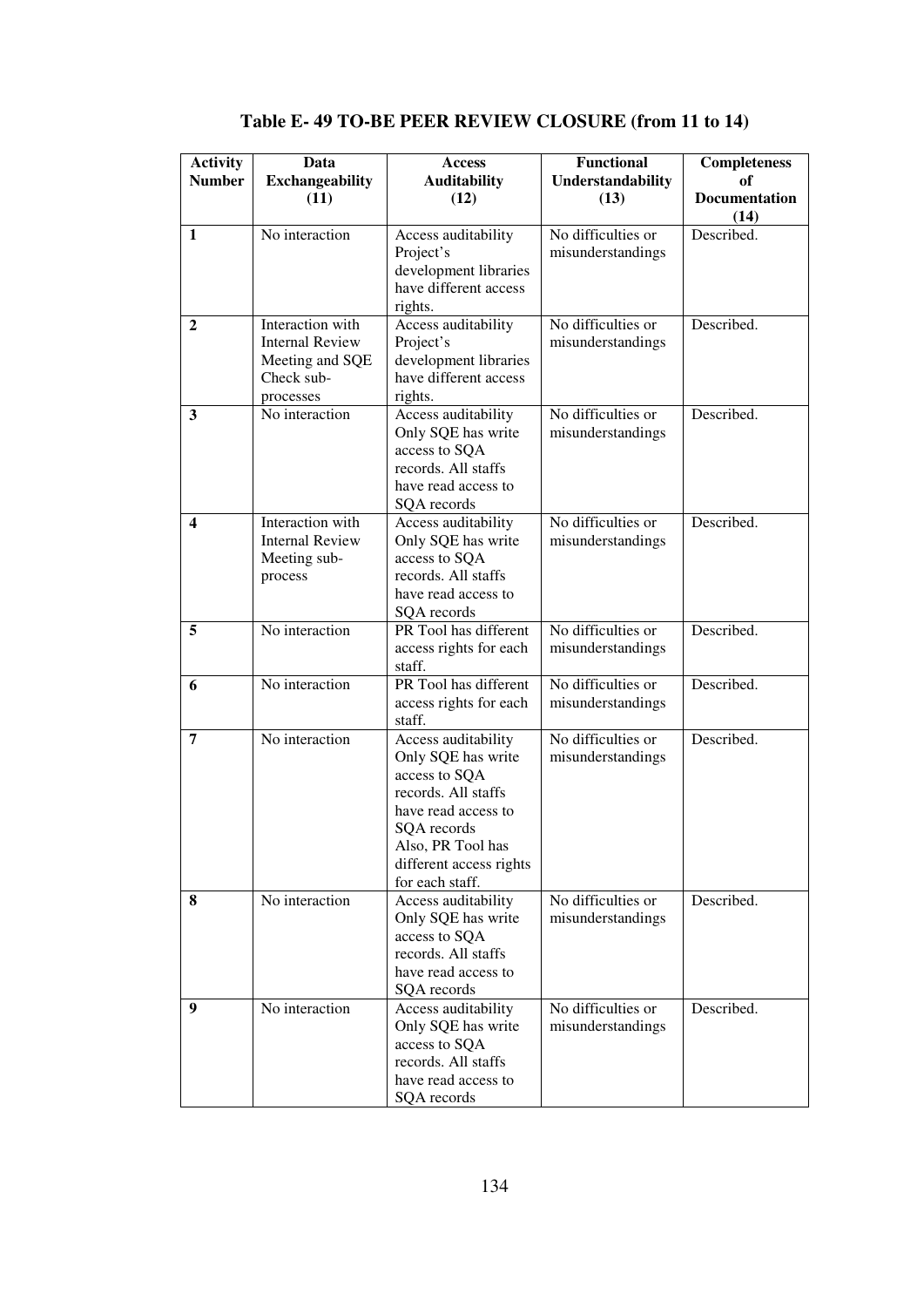| <b>Activity</b><br><b>Number</b> | <b>Input Validity</b><br><b>Checking</b><br>(15)                                                                        | <b>Undoability</b><br>(16)                                               | <b>Attractive</b><br><b>Interaction</b><br>(17) |
|----------------------------------|-------------------------------------------------------------------------------------------------------------------------|--------------------------------------------------------------------------|-------------------------------------------------|
| $\mathbf{1}$                     | Input validity checking<br>about Updated Product(s).                                                                    | Recorded, undoability of<br>database                                     | Attractive interaction                          |
| $\mathbf{2}$                     | Input validity checking<br>about Updated Product(s)<br>and Draft Product(s). All<br>action items are checked by<br>SQE. | Recorded, undoability of<br>database                                     | Attractive interaction                          |
| 3                                | Input validity checking<br>about PR Tool.                                                                               | Recorded, undoability of PR<br>Tool and AI Form                          | Attractive interaction                          |
| $\boldsymbol{4}$                 | Input validity checking<br>about PR Tool.                                                                               | Recorded, undoability of AI<br>Form, PR Report and PR<br>Tool            | Attractive interaction                          |
| 5                                | Input validity checking for<br>SQE closure time.                                                                        | Recorded, undoability of PR<br>Tool                                      | Attractive interaction                          |
| 6                                | Input validity checking for<br>author update time.                                                                      | Recorded, undoability of PR<br>Tool                                      | Attractive interaction                          |
| 7                                | Input validity checking<br>about PR Tool.                                                                               | Recorded, undoability of AI<br>Form, PR Report, PR Folder<br>and PR Tool | Attractive interaction                          |
| 8                                | Input validity checking<br>about new issues.                                                                            | Recorded, undoability of PR<br>Folder and PR Tool                        | Attractive interaction                          |
| $\boldsymbol{9}$                 | No input validity checking.                                                                                             | Recorded, undoability of PR<br>Folder, PR Tool and database              | Attractive interaction                          |

**Table E- 50 TO-BE PEER REVIEW CLOSURE (from 15 to 17)**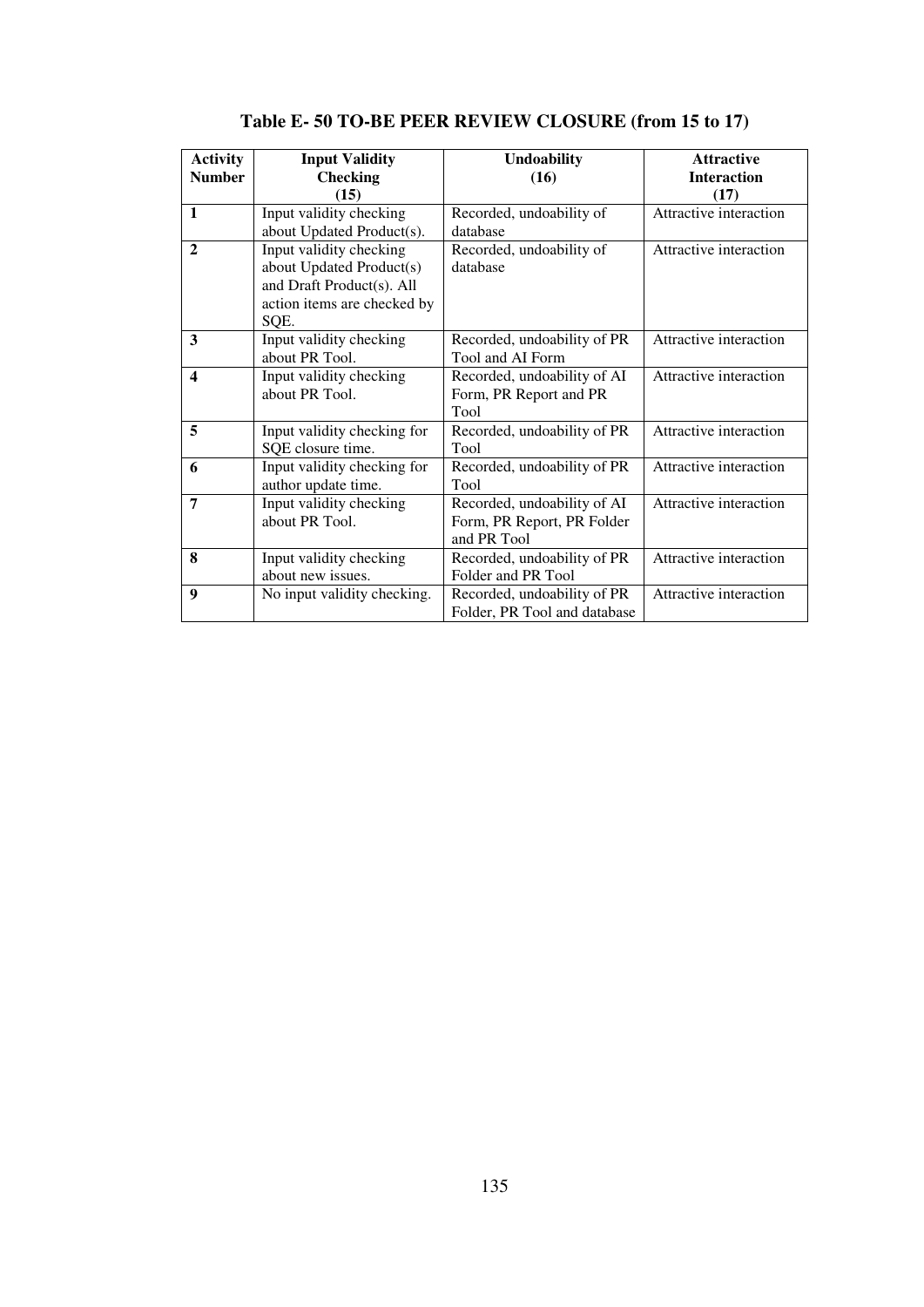### **APPENDIX F**

#### **S. Güce**ğ**lio**ğ**lu's Static Process Evaluation Metrics [1]**

#### **1. Maintainability Metrics**

#### **a. Analyzability Metrics**

#### **i. Complexity**

| Method of<br>application    | Count number of decisions which necessitate different branches in the<br>process flow and compare with number of activities |  |
|-----------------------------|-----------------------------------------------------------------------------------------------------------------------------|--|
| Measurement,                | Each decision type is counted separately.                                                                                   |  |
| formula and<br>data         | • $X(1) = A/B$ , for structured decisions <sup>(1)</sup>                                                                    |  |
| element                     | $A =$ Number of structured decisions                                                                                        |  |
| computations                | $B =$ Number of activities                                                                                                  |  |
|                             | • $X(2) = A/B$ , for unstructured decisions <sup>(2)</sup>                                                                  |  |
|                             | $A =$ Number of unstructured decisions                                                                                      |  |
|                             | $B =$ Number of activities                                                                                                  |  |
|                             | • $X(3) = A/B$ , for semi-structured decisions <sup>(3)</sup>                                                               |  |
|                             | $A =$ Number of the semi-structured decisions                                                                               |  |
|                             | $B =$ Number of activities                                                                                                  |  |
| of<br><b>Interpretation</b> | $0 < x \leq 1$                                                                                                              |  |
| measured value              | The lower value of $X(1)$ , $X(2)$ , $X(3)$ , the better analyzability                                                      |  |

#### **Table F- 1 Complexity Metric**

**(1) Structured Decision:** This type of decision is defined as programmable decision as its' situation is fully understood. Structured decisions are routine and repetitive decisions. Therefore, a well-defined and standard solution can be formed to perform necessary actions.

**(2) Unstructured Decision:** In unstructured decision, situation is not clear and requires creative decision. Sometimes, it is a complex problem and necessitates fuzzy logic.

**(3) Semi-structured Decision:** This type of decision has characteristics of both structured and unstructured decisions. It may be repetitive and routine, but requires human intuition.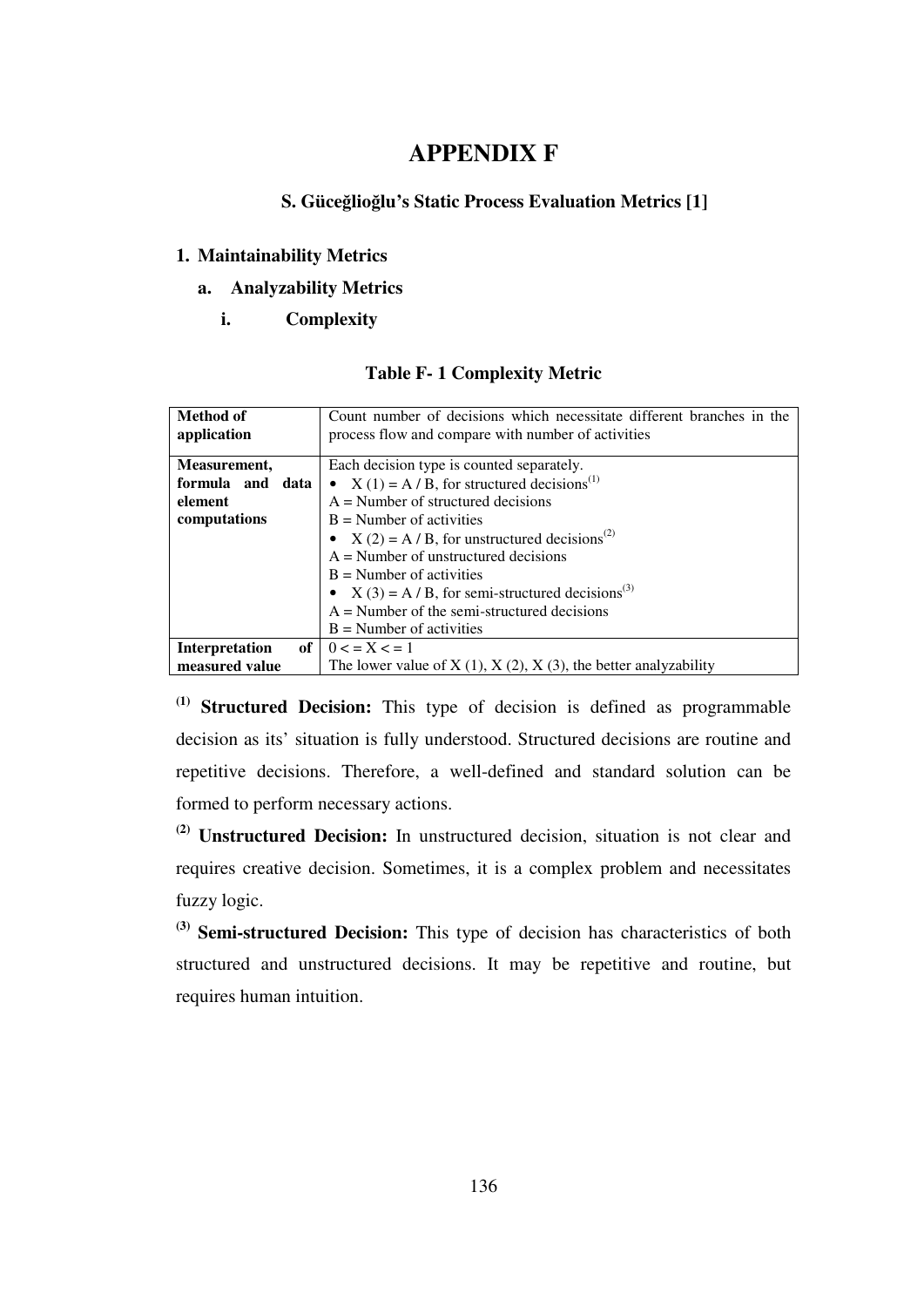# **ii. Coupling**

# **Table F- 2 Coupling Metric**

| Method<br>of <sub>1</sub> | Count number of interactions with other processes and comparing with |  |
|---------------------------|----------------------------------------------------------------------|--|
| application               | number of activities                                                 |  |
| Measurement,              | $X = A / B$                                                          |  |
| formula and data          | $A =$ Number of interactions                                         |  |
| element                   | $B =$ Number of activities                                           |  |
| computations              |                                                                      |  |
| <b>Interpretation</b>     | of $0 < x \leq 1$                                                    |  |
| measured value            | The lower value of X, the better analyzability                       |  |

### **2. Reliability Metrics**

#### **a. Fault Tolerance Metrics**

#### **i. Failure Avoidance**

|  |  | Table F-3 Failure Avoidance Metric |  |
|--|--|------------------------------------|--|
|--|--|------------------------------------|--|

| Method           | of   Count the number of activities in which review, inspection, checkpoint or |
|------------------|--------------------------------------------------------------------------------|
| application      | similar techniques are applied and compare with the number of activities       |
| Measurement,     | $X = A / B$                                                                    |
| formula and data | $A =$ Number of activities in which review, inspection, checkpoint or          |
| element          | similar techniques are applied                                                 |
| computations     | $B =$ Number of activities                                                     |
| Interpretation   | of $0 < x < 1$                                                                 |
| measured value   | The higher value of X, the better failure avoidance                            |

# **b. Recoverability Metrics**

#### **i. Restorability**

# **Table F- 4 Restorability Metric**

| Method              | of   Count the number of activities which are recorded and compare with the |
|---------------------|-----------------------------------------------------------------------------|
| application         | number of activities                                                        |
| <b>Measurement,</b> | $X = A / B$                                                                 |
| formula and data    | $A =$ Number of activities which are recorded in paper or magnetic          |
| element             | environment                                                                 |
| computations        | $B =$ Number of activities                                                  |
| Interpretation      | of $0 < x < 1$                                                              |
| measured value      | The higher value of X, the better restorability                             |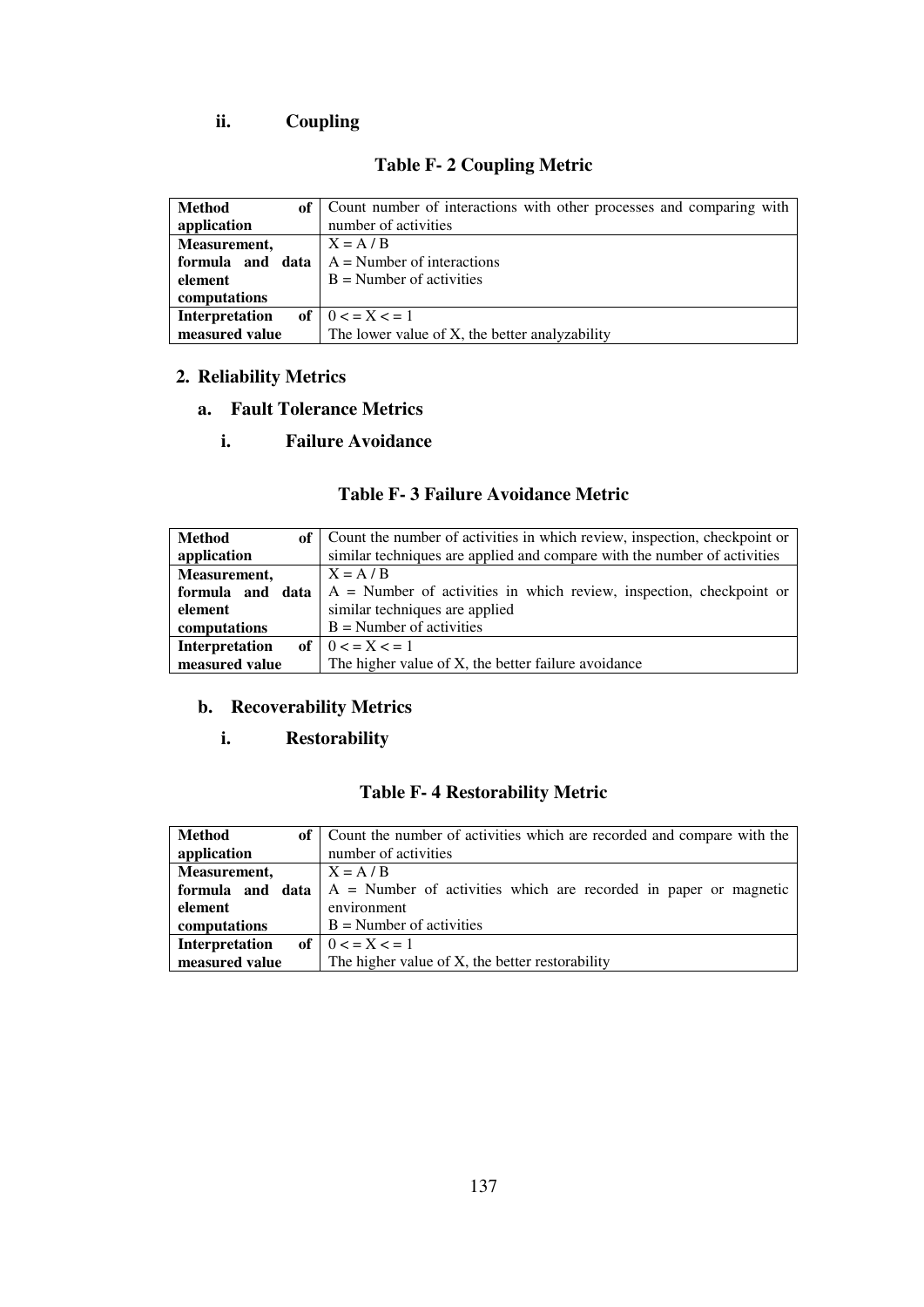#### **ii. Restoration Effectiveness**

| <b>Method</b><br>оf  | Count the number of activities which can be restored by using the records |
|----------------------|---------------------------------------------------------------------------|
| application          | in paper based or magnetic environment when an abnormal event occurs      |
|                      | and compare with the number of activities                                 |
| Measurement,         | $X = A / B$                                                               |
| formula and data     | $A =$ Number of activities which can be restored                          |
| element              | $B =$ Number of activities                                                |
| computations         | Another formula for measuring the restoration effectiveness can be given  |
|                      | as below:                                                                 |
|                      | $X = A / B$                                                               |
|                      | $A =$ Number of activities which can be restored                          |
|                      | $B =$ Number of recorded activities                                       |
| оf<br>Interpretation | $0 < x \leq 1$                                                            |
| measured value       | The higher value of X, the better restorability effectiveness             |

#### **Table F- 5 Restoration Effectiveness Metric**

### **3. Functionality**

- **a. Suitability Metrics** 
	- **i. Functional Adequacy**

### **Table F- 6 Functional Adequacy Metric**

| Method            | of   Count the number of activities that are adequate for performing the tasks as |
|-------------------|-----------------------------------------------------------------------------------|
| application       | prescribed in the regulatory documents and compare with the number of             |
|                   | activities                                                                        |
| Measurement,      | $X = A / B$                                                                       |
| formula and data  | $A =$ Number of adequate activities with their definitions in regulatory          |
| element           | documents                                                                         |
| computations      | $B =$ Number of activities                                                        |
| Interpretation of | $0 < x \leq 1$                                                                    |
| measured value    | THE HIGHER VALUE OF X, THE BETTER FUNCTIONAL                                      |
|                   | <b>ADEQUACY</b>                                                                   |

#### **ii. Functional Completeness**

### **Table F- 7 Functional Completeness Metric**

| Method           | of   Count the number of missing activities detected in practice and compare |
|------------------|------------------------------------------------------------------------------|
| application      | with the number of activities described in the regulatory documents (as      |
|                  | "activities in theory")                                                      |
| Measurement,     | $X = 1 - A / B$                                                              |
| formula and data | $A =$ Number of activities which are defined in the regulatory documents     |
| element          | of the organization, but forgotten in practice,                              |
| computations     | $B =$ Number of activities                                                   |
| Interpretation   | of $0 \le x \le 1$                                                           |
| measured value   | The higher value of X, the better functional completeness                    |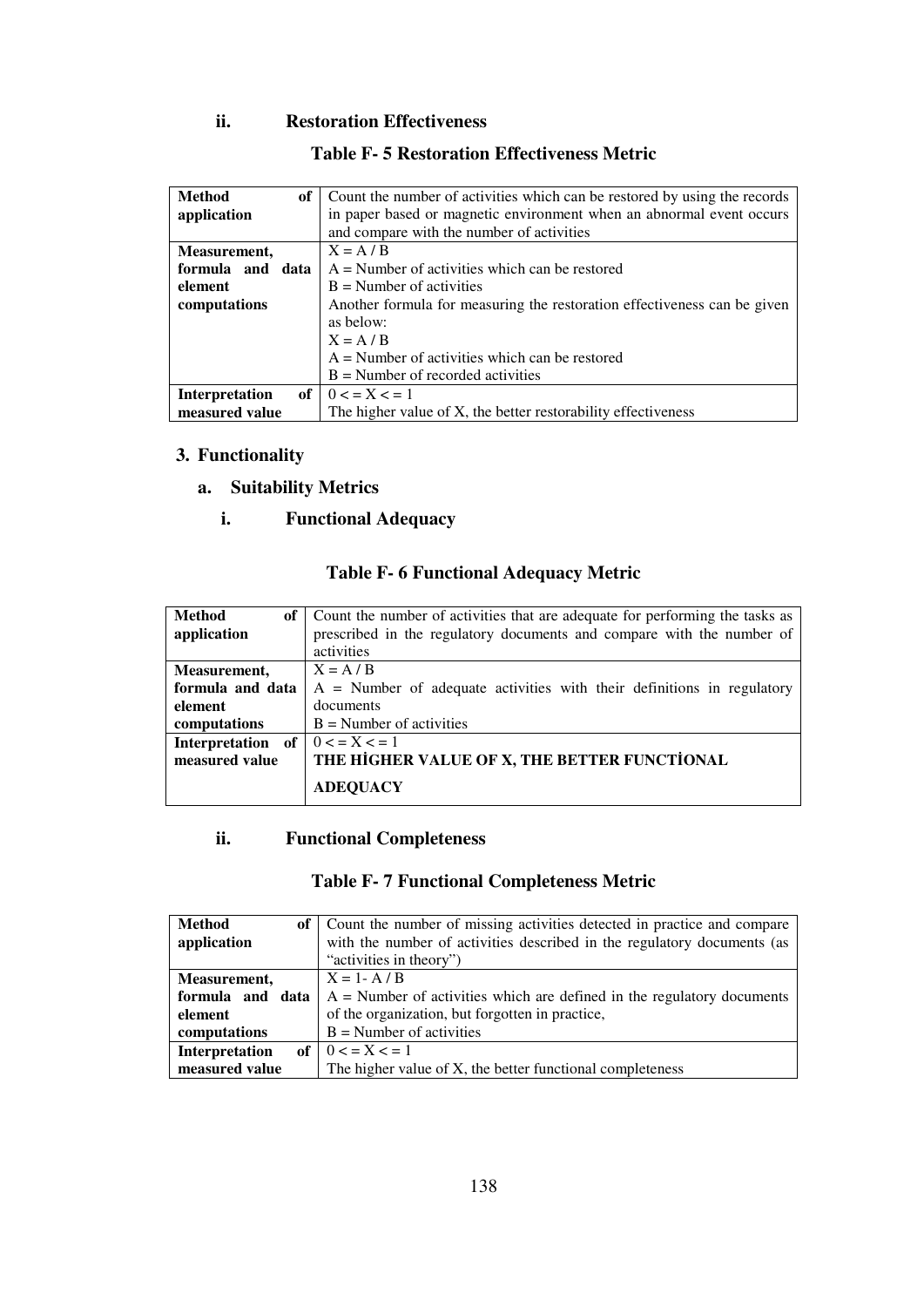### **b. IT Based Functionality Metrics**

### **i. IT Usage**

### **Table F- 8 IT Usage Metric**

| Method           | of Count the number of activities in which IT applications are used and |
|------------------|-------------------------------------------------------------------------|
| application      | compare with the number of activities                                   |
| Measurement,     | $X = A / B$                                                             |
| formula and data | $A =$ Number of activities in which IT applications are used for        |
| element          | preparation, deletion, updating or searching purposes                   |
| computations     | $B =$ Number of activities                                              |
| Interpretation   | of $0 < x < 1$                                                          |
| measured value   | The higher value of X, the more IT usage                                |

### **ii. IT Density**

### **Table F- 9 IT Density Metric**

| <b>Method</b><br>of 1 | Count the number of forms, reports, archival records or other similar |
|-----------------------|-----------------------------------------------------------------------|
| application           | documents prepared, updated, deleted or searched by using IT          |
|                       | applications and compare with the number of forms, reports, archival  |
|                       | records or other similar documents in the process                     |
| Measurement,          | $X = A / B$                                                           |
| formula and data      | $A =$ Number of forms, reports, archival records or similar other     |
| element               | documents that are prepared, updated, deleted or searched by using IT |
| computations          | applications                                                          |
|                       | $B =$ Number of forms, documents, archival records or similar other   |
|                       | documents in the process                                              |
| Interpretation        | of $0 < x \leq 1$                                                     |
| measured value        | The higher value of X, the more IT density                            |

#### **c. Accuracy Metrics**

### **i. Computational Accuracy**

# **Table F- 10 Computational Accuracy Metric**

| <b>Method</b><br>оf | Count the number of activities in which accuracy requirements have been |
|---------------------|-------------------------------------------------------------------------|
| application         | implemented as defined in the regulatory document and compare with the  |
|                     | number of activities which have specific accuracy requirements          |
| Measurement,        | $X = A / B$                                                             |
| formula and data    | $A =$ Number of activities in which specific accuracy requirements have |
| element             | been implemented, as defined in regulatory document                     |
| computations        | $B =$ Number of activities which have specific accuracy requirements    |
| Interpretation      | of $0 < x < 1$ .                                                        |
| measured value      | The closer to 1, the more accurate                                      |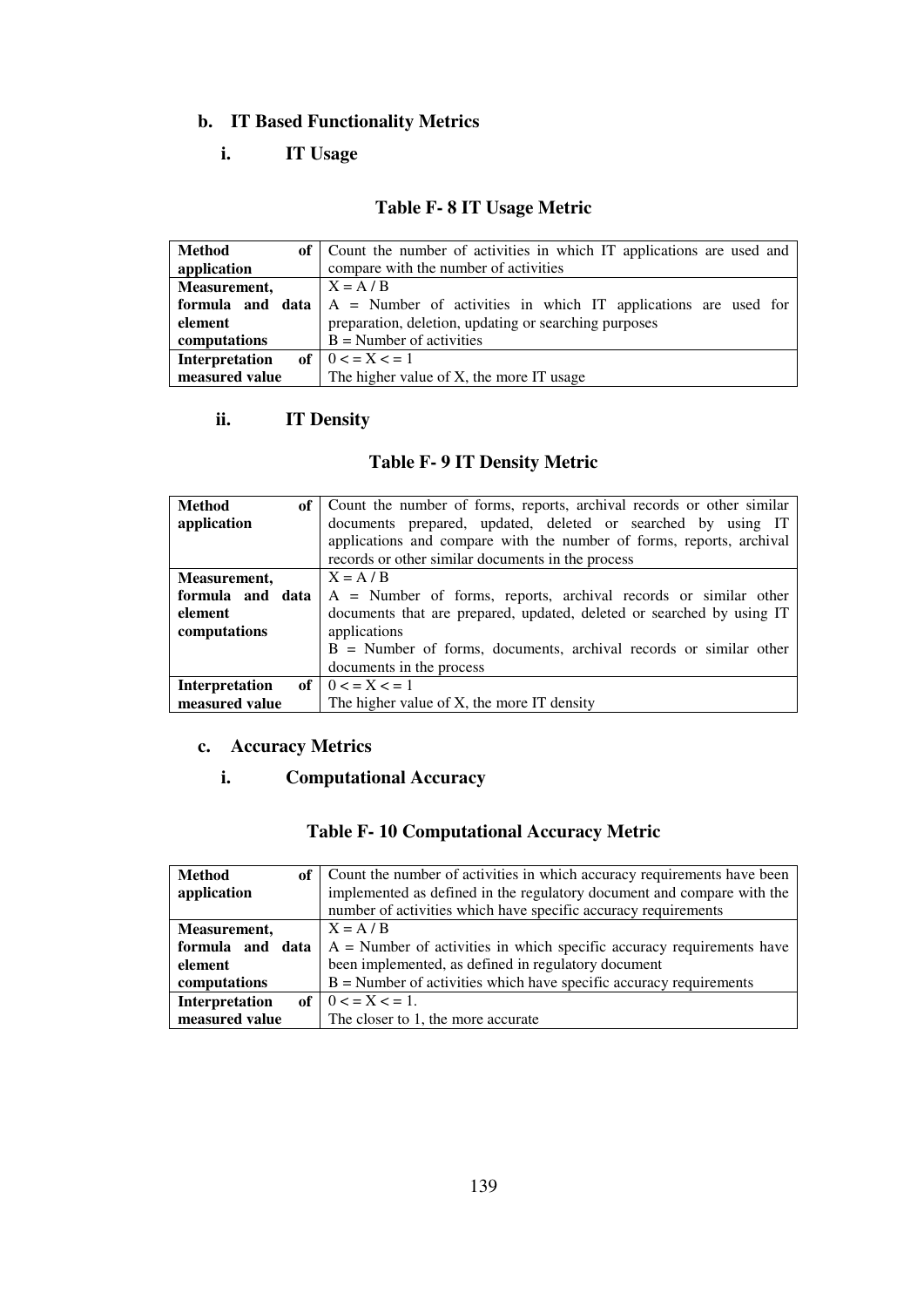### **d. Interoperability Metrics**

#### **i. Data Exchangeability**

#### **Table F- 11 Data Exchangeability Metric**

| <b>Method</b><br>of         | Count the number of activities in which no operation such as parsing or    |
|-----------------------------|----------------------------------------------------------------------------|
| application                 | extracting is performed on the received data ("input parameters to the     |
|                             | activity") before using it and compare with the number of activities which |
|                             | have interactions with other processes                                     |
| Measurement,                | $X = A / B$                                                                |
| formula and data            | $A =$ Number of activities in which no change is performed on the          |
| element                     | received data before using it (using the data as it has been transferred)  |
| computations                | $B =$ Number of activities which have interactions with other processes    |
|                             | If B equals to 0, it means that there are no interactions in the process   |
|                             | activities with other processes. The result is set as "No interaction"     |
|                             | without dividing by zero.                                                  |
| of<br><b>Interpretation</b> | $0 \le X \le 1$ .                                                          |
| measured value              | The closer to 1, the more data exchangeability                             |

#### **e. Security Metrics**

#### **i. Access Auditability**

#### **Table F- 12 Access Auditability Metric**

| <b>Method</b><br>of<br>application | Count the number of the activities in which there is access to data and the<br>access can be audited and compare with the number of the activities<br>which have accesses to data sources |
|------------------------------------|-------------------------------------------------------------------------------------------------------------------------------------------------------------------------------------------|
| Measurement,                       | $X = A / B$                                                                                                                                                                               |
| formula and data                   | $A =$ Number of activities which have access to the data and this access                                                                                                                  |
| element                            | can be audited with its actor                                                                                                                                                             |
| computations                       | $B =$ Number of activities which have accesses to the data sources                                                                                                                        |
| Interpretation                     | of $0 < x \leq 1$ .                                                                                                                                                                       |
| measured value                     | The closer to 1, the more auditable                                                                                                                                                       |

#### **4. Usability**

### **a. Understandability Metrics**

#### **i. Functional Understandability**

#### **Table F- 13 Functional Understandability Metric**

| Method           | of Count the number of activities of which purposes and tasks are          |
|------------------|----------------------------------------------------------------------------|
| application      | understood by the staff and compare with number of process activities      |
| Measurement,     | $X = A / B$                                                                |
| formula and data | $A =$ Number of activities in which staff do not encounter difficulties in |
| element          | understanding the tasks to be performed,                                   |
| computations     | $B =$ Number of process activities                                         |
| Interpretation   | of $0 \le X \le 1$                                                         |
| measured value   | The closer to 1, the better understandability                              |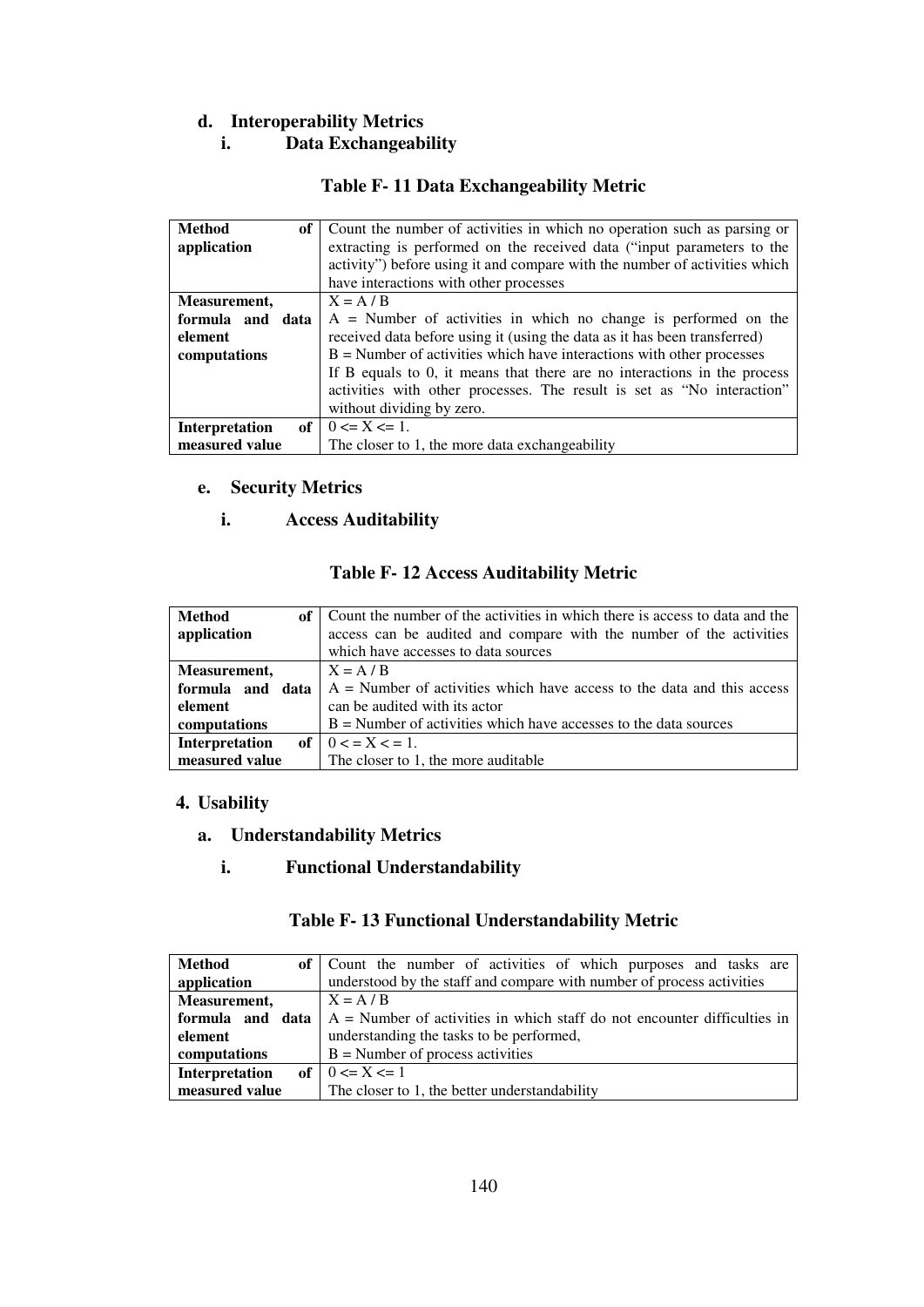### **b. Learnability Metrics**

#### **i. Existence in Documents**

#### **Table F- 14 Existence in Document Metric**

| Method<br>оf     | Count the number of activities described in the available documents and    |
|------------------|----------------------------------------------------------------------------|
| application      | compare with the number of activities                                      |
| Measurement,     | $X = A / B$                                                                |
| formula and data | $A =$ Number of activities which are described in the available documents, |
| element          | $B =$ Number of activities                                                 |
| computations     |                                                                            |
| Interpretation   | of $0 \le X \le 1$                                                         |
| measured value   | The closer to 1, the more complete documentation                           |

# **c. Operability Metrics**

#### **i. Input Validity Checking**

# **Table F- 15 Input Validity Checking Metric**

| <b>Method</b>   | of   Count the number of activities in which checking for valid data is provided |
|-----------------|----------------------------------------------------------------------------------|
| application     | for input parameters and compare with the number of process activities           |
| Measurement,    | $X = A / B$                                                                      |
| formula<br>and  | $A =$ Number of activities in which validity checking can be performed for       |
| element<br>data | input parameters                                                                 |
| computations    | $B =$ Number of activities                                                       |
| Interpretation  | $0 \le X \le 1$                                                                  |
| measured<br>оf  | The closer to 1, the better input validity checking in the activities            |
| value           |                                                                                  |

### **ii. Undoability**

### **Table F- 16 Undoability Metric**

| Method<br>of 1   | Count the number of the recorded activities which can be undone after |
|------------------|-----------------------------------------------------------------------|
| application      | they are completed and compare with the number of process activities  |
| Measurement,     | $X = A / B$                                                           |
| formula and data | A=Number of activities which can be undone,                           |
| element          | B = Number of activities                                              |
| computations     |                                                                       |
| Interpretation   | of $0 \le X \le 1$                                                    |
| measured value   | The closer to 1, the better undoability                               |